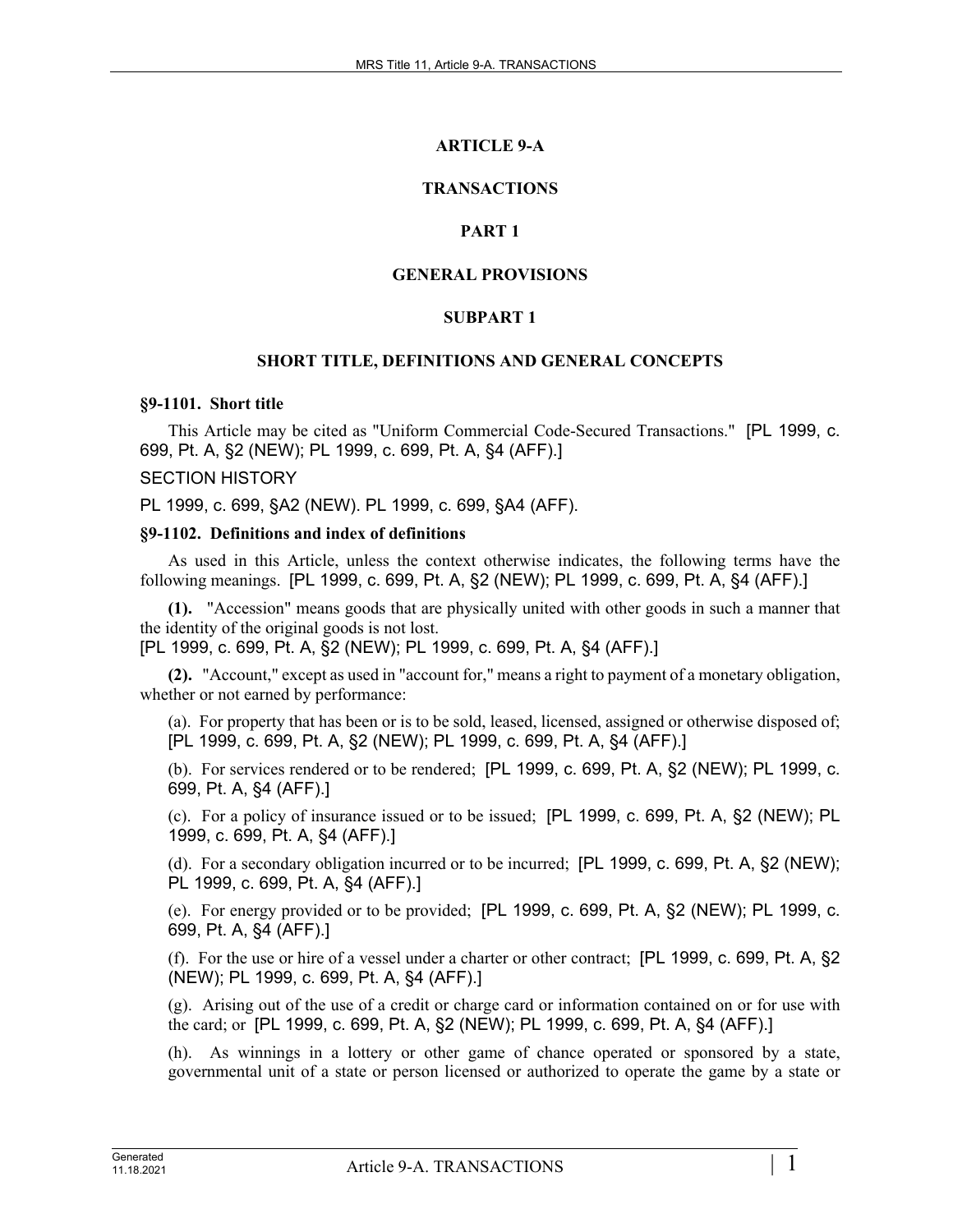governmental unit of a state. [PL 1999, c. 699, Pt. A, §2 (NEW); PL 1999, c. 699, Pt. A, §4 (AFF).]

"Account" includes health-care-insurance receivables. "Account" does not include: rights to payment evidenced by chattel paper or an instrument; commercial tort claims; deposit accounts; investment property; letter-of-credit rights or letters of credit; or rights to payment for money or funds advanced or sold, other than rights arising out of the use of a credit or charge card or information contained on or for use with the card.

[PL 1999, c. 699, Pt. A, §2 (NEW); PL 1999, c. 699, Pt. A, §4 (AFF).]

**(3).** "Account debtor" means a person obligated on an account, chattel paper or general intangible. "Account debtor" does not include persons obligated to pay a negotiable instrument, even if the instrument constitutes part of chattel paper.

[PL 1999, c. 699, Pt. A, §2 (NEW); PL 1999, c. 699, Pt. A, §4 (AFF).]

**(4).** "Accounting," except as used in "accounting for," means a record:

(a). Authenticated by a secured party; [PL 1999, c. 699, Pt. A, §2 (NEW); PL 1999, c. 699, Pt. A, §4 (AFF).]

(b). Indicating the aggregate unpaid secured obligations as of a date not more than 35 days earlier or 35 days later than the date of the record; and [PL 1999, c. 699, Pt. A, §2 (NEW); PL 1999, c. 699, Pt. A, §4 (AFF).]

(c). Identifying the components of the obligations in reasonable detail. [PL 1999, c. 699, Pt. A, §2 (NEW); PL 1999, c. 699, Pt. A, §4 (AFF).]

[PL 1999, c. 699, Pt. A, §2 (NEW); PL 1999, c. 699, Pt. A, §4 (AFF).]

**(5).** "Agricultural lien" means an interest, other than a security interest, in farm products:

(a). That secures payment or performance of an obligation for:

(i) Goods or services furnished in connection with a debtor's farming operation; or

(ii) Rent on real property leased by a debtor in connection with its farming operation; [PL 1999, c. 699, Pt. A, §2 (NEW); PL 1999, c. 699, Pt. A, §4 (AFF).]

(b). That is created by statute in favor of a person that:

(i) In the ordinary course of its business furnished goods or services to a debtor in connection with a debtor's farming operation; or

(ii) Leased real property to a debtor in connection with the debtor's farming operation; and [PL 1999, c. 699, Pt. A, §2 (NEW); PL 1999, c. 699, Pt. A, §4 (AFF).]

(c). Whose effectiveness does not depend on the person's possession of the personal property. [PL 1999, c. 699, Pt. A, §2 (NEW); PL 1999, c. 699, Pt. A, §4 (AFF).]

[PL 1999, c. 699, Pt. A, §2 (NEW); PL 1999, c. 699, Pt. A, §4 (AFF).]

**(6).** "As-extracted collateral" means:

- (a). Oil, gas or other minerals that are subject to a security interest that:
	- (i) Is created by a debtor having an interest in the minerals before extraction; and

(ii) Attaches to the minerals as extracted; or [PL 1999, c. 699, Pt. A, §2 (NEW); PL 1999, c. 699, Pt. A, §4 (AFF).]

(b). Accounts arising out of the sale at the wellhead or minehead of oil, gas or other minerals in which the debtor had an interest before extraction. [PL 1999, c. 699, Pt. A, §2 (NEW); PL 1999, c. 699, Pt. A, §4 (AFF).]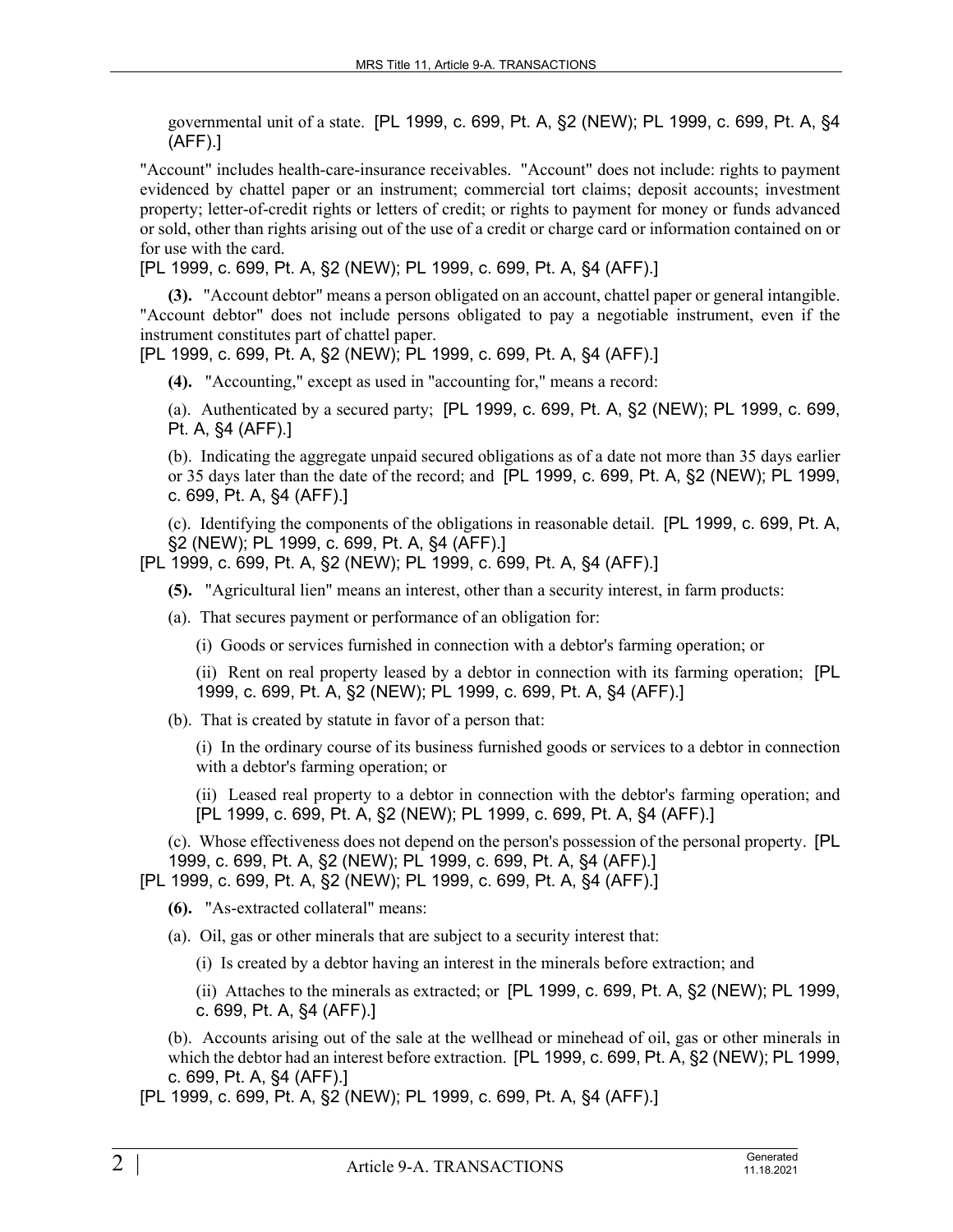**(7).** "Authenticate" means:

(a). To sign; or [PL 1999, c. 699, Pt. A, §2 (NEW); PL 1999, c. 699, Pt. A, §4 (AFF).]

(b). With present intent to adopt or accept a record, to attach to or logically associate with the record an electronic sound, symbol or process. [RR 2013, c. 1, §21 (COR).] [RR 2013, c. 1, §21 (COR).]

**(8).** "Bank" means an organization that is engaged in the business of banking. "Bank" includes savings banks, savings and loan associations, credit unions and trust companies. "Bank" also includes any financial institution organized under Title 9‑B or any successor title.

[PL 1999, c. 699, Pt. A, §2 (NEW); PL 1999, c. 699, Pt. A, §4 (AFF).]

**(9).** "Cash proceeds" means proceeds that are money, checks, deposit accounts or the like. [PL 1999, c. 699, Pt. A, §2 (NEW); PL 1999, c. 699, Pt. A, §4 (AFF).]

**(10).** "Certificate of title" means a certificate of title with respect to which a statute provides for the security interest in question to be indicated on the certificate as a condition or result of the security interest's obtaining priority over the rights of a lien creditor with respect to the collateral. "Certificate of title" includes another record maintained as an alternative to a certificate of title by the governmental unit that issues certificate of title if a statute permits the security interest in question to be indicated on the record as a condition or result of the security interest's obtaining priority over the rights of a lien creditor with respect to the collateral.

[PL 2013, c. 317, Pt. A, §2 (AMD).]

**(11).** "Chattel paper" means a record or records that evidence both a monetary obligation and a security interest in specific goods, a security interest in specific goods and license of software used in the goods, a lease of specific goods or a lease of specific goods and license of software used in the goods. In this subsection, "monetary obligation" means a monetary obligation secured by the goods or owed under a lease of the goods and includes a monetary obligation with respect to software used in the goods. "Chattel paper" does not include:

(a). Charters or other contracts involving the use or hire of a vessel; or [PL 1999, c. 699, Pt. A, §2 (NEW); PL 1999, c. 699, Pt. A, §4 (AFF).]

(b). Records that evidence a right to payment arising out of the use of a credit or charge card or information contained on or for use with the card. [PL 1999, c. 699, Pt. A, §2 (NEW); PL 1999, c. 699, Pt. A, §4 (AFF).]

If a transaction is evidenced by records that include an instrument or series of instruments, the group of records taken together constitutes chattel paper.

[PL 1999, c. 699, Pt. A, §2 (NEW); PL 1999, c. 699, Pt. A, §4 (AFF).]

**(12).** "Collateral" means the property subject to a security interest or agricultural lien. "Collateral" includes:

(a). Proceeds to which a security interest attaches; [PL 1999, c. 699, Pt. A, §2 (NEW); PL 1999, c. 699, Pt. A, §4 (AFF).]

(b). Accounts, chattel paper, payment intangibles and promissory notes that have been sold; and [PL 1999, c. 699, Pt. A, §2 (NEW); PL 1999, c. 699, Pt. A, §4 (AFF).]

(c). Goods that are the subject of a consignment. [PL 1999, c. 699, Pt. A, §2 (NEW); PL 1999, c. 699, Pt. A, §4 (AFF).]

[PL 1999, c. 699, Pt. A, §2 (NEW); PL 1999, c. 699, Pt. A, §4 (AFF).]

**(13).** "Commercial tort claim" means a claim arising in tort with respect to which:

(a). The claimant is an organization; or [PL 1999, c. 699, Pt. A, §2 (NEW); PL 1999, c. 699, Pt. A, §4 (AFF).]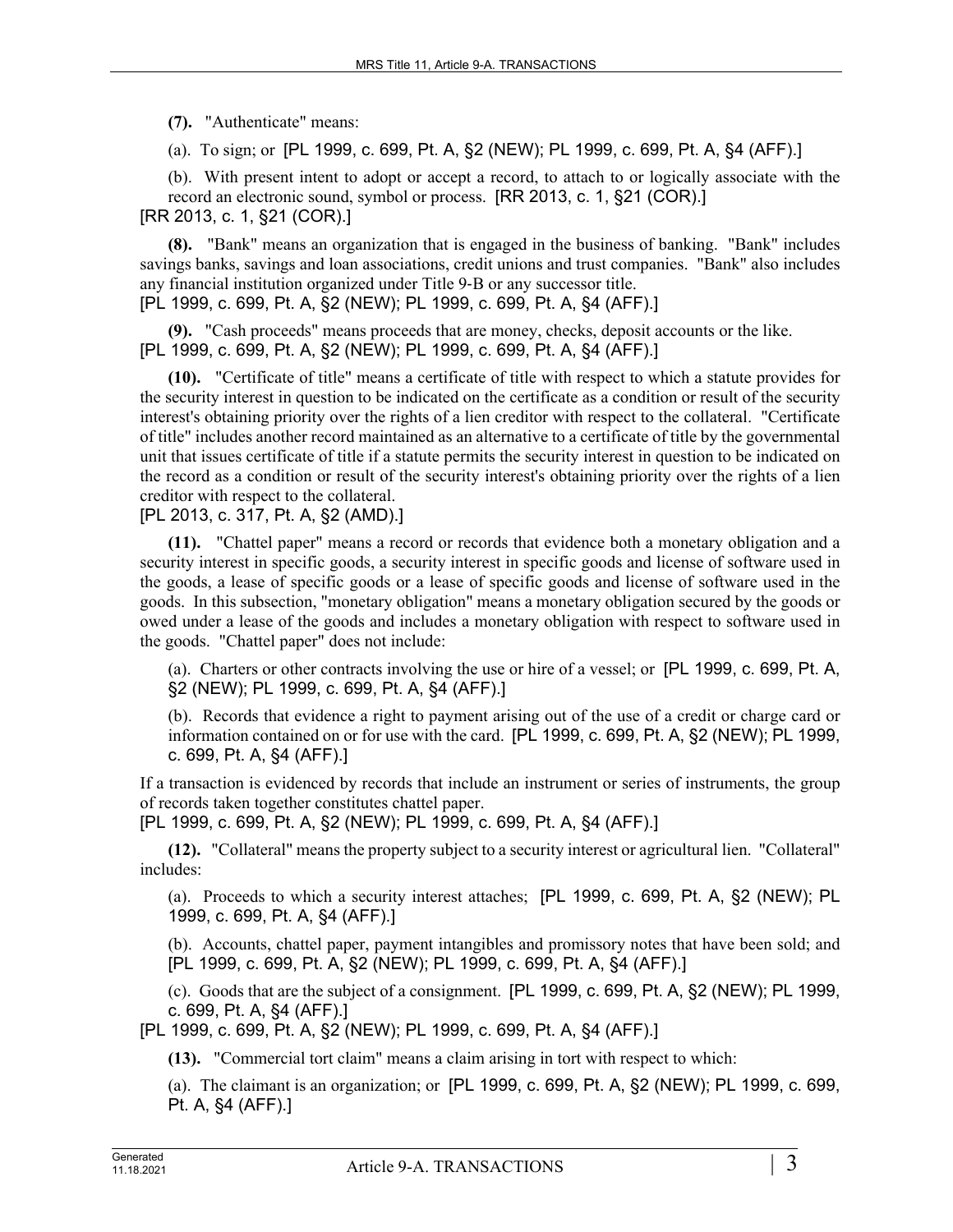(b). The claimant is an individual and the claim:

(i) Arose in the course of the claimant's business or profession; and

(ii) Does not include damages arising out of personal injury to or the death of an individual.

[PL 1999, c. 699, Pt. A, §2 (NEW); PL 1999, c. 699, Pt. A, §4 (AFF).]

[PL 1999, c. 699, Pt. A, §2 (NEW); PL 1999, c. 699, Pt. A, §4 (AFF).]

**(14).** "Commodity account" means an account maintained by a commodity intermediary in which a commodity contract is carried for a commodity customer.

[PL 1999, c. 699, Pt. A, §2 (NEW); PL 1999, c. 699, Pt. A, §4 (AFF).]

**(15).** "Commodity contract" means a commodity futures contract, an option on a commodity futures contract, a commodity option or another contract if the contract or option is:

(a). Traded on or subject to the rules of a board of trade that has been designated as a contract market for such a contract pursuant to federal commodities laws; or [PL 1999, c. 699, Pt. A, §2 (NEW); PL 1999, c. 699, Pt. A, §4 (AFF).]

(b). Traded on a foreign commodity board of trade, exchange or market and is carried on the books of a commodity intermediary for a commodity customer. [PL 1999, c. 699, Pt. A, §2 (NEW); PL 1999, c. 699, Pt. A, §4 (AFF).]

[PL 1999, c. 699, Pt. A, §2 (NEW); PL 1999, c. 699, Pt. A, §4 (AFF).]

**(16).** "Commodity customer" means a person for which a commodity intermediary carries a commodity contract on its books.

[PL 1999, c. 699, Pt. A, §2 (NEW); PL 1999, c. 699, Pt. A, §4 (AFF).]

**(17).** "Commodity intermediary" means a person that:

(a). Is registered as a futures commission merchant under federal commodities law; or [PL 1999, c. 699, Pt. A, §2 (NEW); PL 1999, c. 699, Pt. A, §4 (AFF).]

(b). In the ordinary course of its business provides clearance or settlement services for a board of trade that has been designated as a contract market pursuant to federal commodities law. [PL 1999, c. 699, Pt. A, §2 (NEW); PL 1999, c. 699, Pt. A, §4 (AFF).]

[PL 1999, c. 699, Pt. A, §2 (NEW); PL 1999, c. 699, Pt. A, §4 (AFF).]

**(18).** "Communicate" means:

(a). To send a written or other tangible record; [PL 1999, c. 699, Pt. A, §2 (NEW); PL 1999, c. 699, Pt. A, §4 (AFF).]

(b). To transmit a record by any means agreed upon by the persons sending and receiving the record; or [PL 1999, c. 699, Pt. A, §2 (NEW); PL 1999, c. 699, Pt. A, §4 (AFF).]

(c). In the case of transmission of a record to or by a filing office, to transmit a record by any means prescribed by filing-office rule. [PL 1999, c. 699, Pt. A, §2 (NEW); PL 1999, c. 699, Pt. A, §4 (AFF).]

[PL 1999, c. 699, Pt. A, §2 (NEW); PL 1999, c. 699, Pt. A, §4 (AFF).]

**(19).** "Consignee" means a merchant to which goods are delivered in a consignment. [PL 1999, c. 699, Pt. A, §2 (NEW); PL 1999, c. 699, Pt. A, §4 (AFF).]

**(20).** "Consignment" means a transaction, regardless of its form, in which a person delivers goods to a merchant for the purpose of sale and:

(a). The merchant:

(i) Deals in goods of that kind under a name other than the name of the person making delivery;

(ii) Is not an auctioneer; and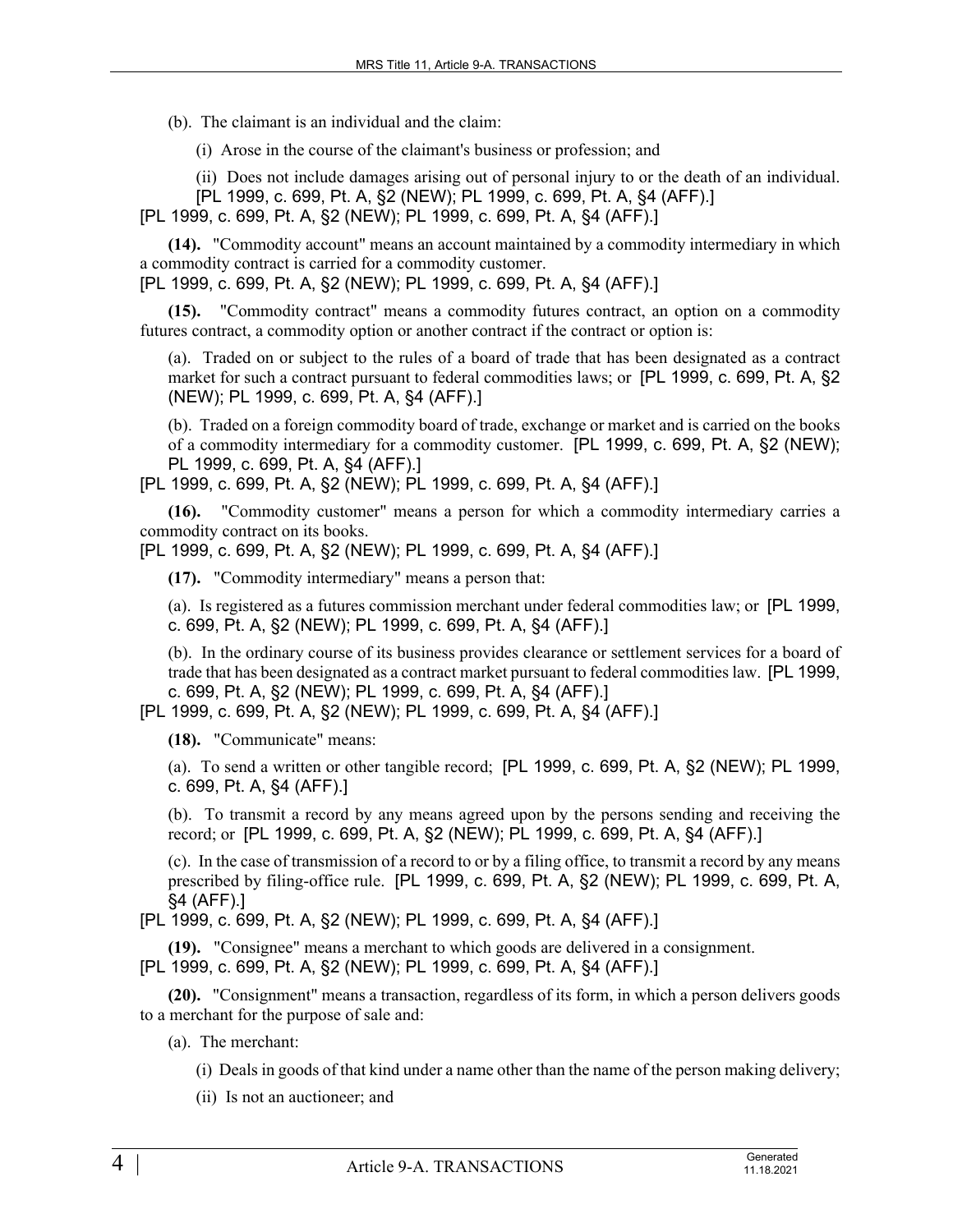(iii) Is not generally known by its creditors to be substantially engaged in selling the goods of others; [PL 1999, c. 699, Pt. A, §2 (NEW); PL 1999, c. 699, Pt. A, §4 (AFF).]

(b). With respect to each delivery, the aggregate value of the goods is \$1,000 or more at the time of delivery; [PL 1999, c. 699, Pt. A, §2 (NEW); PL 1999, c. 699, Pt. A, §4 (AFF).]

(c). The goods are not consumer goods immediately before delivery; and [PL 1999, c. 699, Pt. A, §2 (NEW); PL 1999, c. 699, Pt. A, §4 (AFF).]

(d). The transaction does not create a security interest that secures an obligation. [PL 1999, c. 699, Pt. A, §2 (NEW); PL 1999, c. 699, Pt. A, §4 (AFF).]

[PL 1999, c. 699, Pt. A, §2 (NEW); PL 1999, c. 699, Pt. A, §4 (AFF).]

**(21).** "Consignor" means a person that delivers goods to a consignee in a consignment. [PL 1999, c. 699, Pt. A, §2 (NEW); PL 1999, c. 699, Pt. A, §4 (AFF).]

**(22).** "Consumer debtor" means a debtor in a consumer transaction.

[PL 1999, c. 699, Pt. A, §2 (NEW); PL 1999, c. 699, Pt. A, §4 (AFF).]

**(23).** "Consumer goods" means goods that are used or bought for use primarily for personal, family or household purposes.

[PL 1999, c. 699, Pt. A, §2 (NEW); PL 1999, c. 699, Pt. A, §4 (AFF).]

**(24).** "Consumer-goods transaction" means a consumer transaction in which:

(a). An individual incurs an obligation primarily for personal, family or household purposes; and [PL 1999, c. 699, Pt. A, §2 (NEW); PL 1999, c. 699, Pt. A, §4 (AFF).]

(b). A security interest in consumer goods secures the obligation. [PL 1999, c. 699, Pt. A, §2 (NEW); PL 1999, c. 699, Pt. A, §4 (AFF).]

[PL 1999, c. 699, Pt. A, §2 (NEW); PL 1999, c. 699, Pt. A, §4 (AFF).]

**(25).** "Consumer obligor" means an obligor who is an individual who incurred the obligation as part of a transaction entered into primarily for personal, family or household purposes. [PL 1999, c. 699, Pt. A, §2 (NEW); PL 1999, c. 699, Pt. A, §4 (AFF).]

**(26).** "Consumer transaction" means a transaction in which:

(a). An individual incurs an obligation primarily for personal, family or household purposes; [PL 1999, c. 699, Pt. A, §2 (NEW); PL 1999, c. 699, Pt. A, §4 (AFF).]

(b). A security interest secures the obligation; and [PL 1999, c. 699, Pt. A, §2 (NEW); PL 1999, c. 699, Pt. A, §4 (AFF).]

(c). The collateral is held or acquired primarily for personal, family or household purposes. [PL 1999, c. 699, Pt. A, §2 (NEW); PL 1999, c. 699, Pt. A, §4 (AFF).]

"Consumer transaction" includes consumer-goods transactions. [PL 1999, c. 699, Pt. A, §2 (NEW); PL 1999, c. 699, Pt. A, §4 (AFF).]

**(27).** "Continuation statement" means an amendment of a financing statement that:

(a). Identifies by its file number the initial financing statement to which it relates; and [PL 1999, c. 699, Pt. A, §2 (NEW); PL 1999, c. 699, Pt. A, §4 (AFF).]

(b). Indicates that it is a continuation statement for, or that it is filed to continue the effectiveness of, the identified financing statement. [PL 1999, c. 699, Pt. A, §2 (NEW); PL 1999, c. 699, Pt. A, §4 (AFF).]

[PL 1999, c. 699, Pt. A, §2 (NEW); PL 1999, c. 699, Pt. A, §4 (AFF).]

**(28).** "Debtor" means: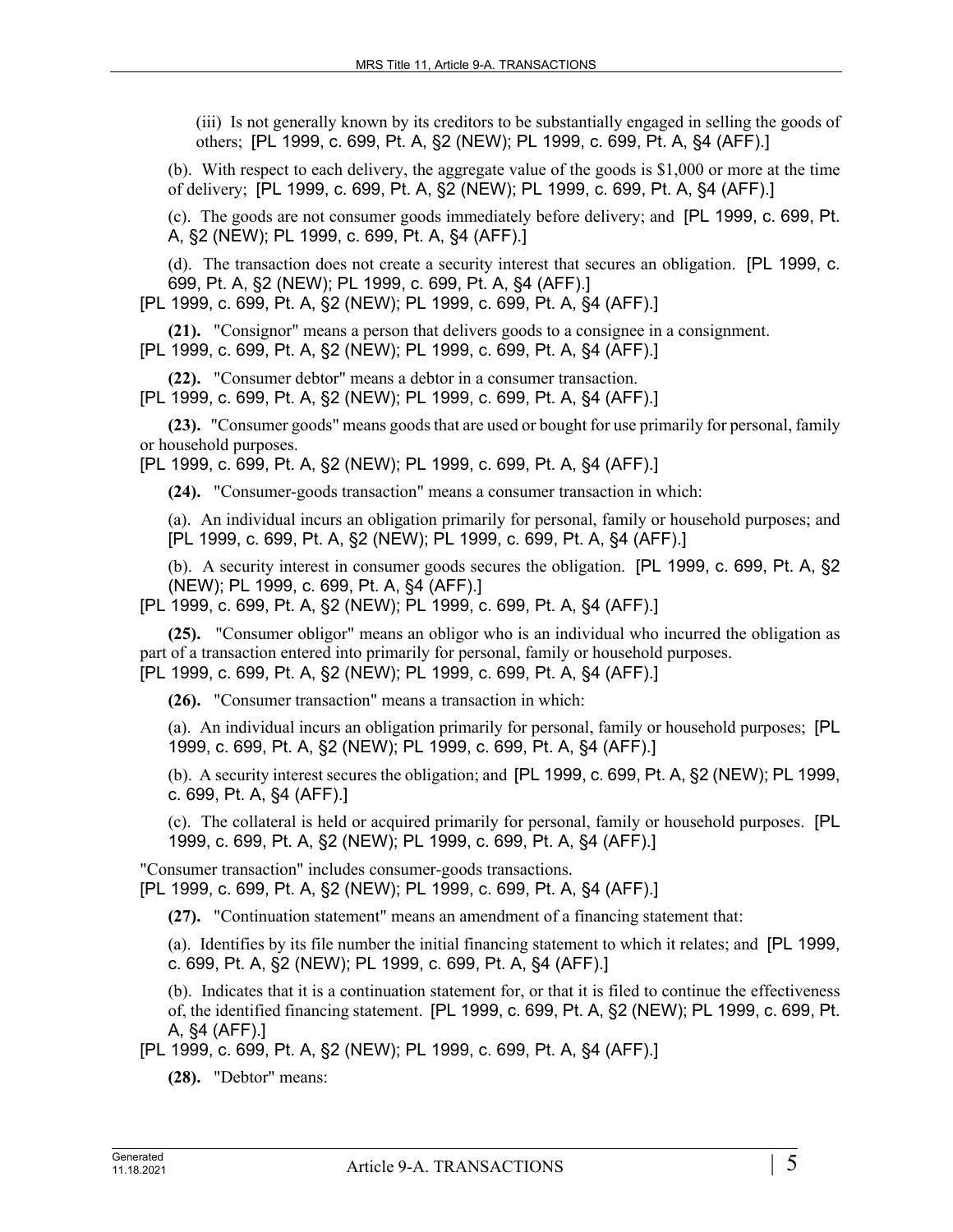(a). A person having an interest, other than a security interest or other lien, in the collateral, whether or not the person is an obligor; [PL 1999, c. 699, Pt. A, §2 (NEW); PL 1999, c. 699, Pt. A, §4 (AFF).]

(b). A seller of accounts, chattel paper, payment intangibles or promissory notes; or [PL 1999, c. 699, Pt. A, §2 (NEW); PL 1999, c. 699, Pt. A, §4 (AFF).]

(c). A consignee. [PL 1999, c. 699, Pt. A, §2 (NEW); PL 1999, c. 699, Pt. A, §4 (AFF).] [PL 1999, c. 699, Pt. A, §2 (NEW); PL 1999, c. 699, Pt. A, §4 (AFF).]

**(29).** "Deposit account" means a demand, time, savings, passbook or similar account maintained with a bank. "Deposit account" does not include investment property or accounts evidenced by an instrument.

[PL 1999, c. 699, Pt. A, §2 (NEW); PL 1999, c. 699, Pt. A, §4 (AFF).]

**(30).** "Document" means a document of title or a receipt of the type described in section 7‑1201, subsection (2).

[PL 2009, c. 324, Pt. B, §27 (AMD); PL 2009, c. 324, Pt. B, §48 (AFF).]

**(31).** "Electronic chattel paper" means chattel paper evidenced by a record or records consisting of information stored in an electronic medium.

[PL 1999, c. 699, Pt. A, §2 (NEW); PL 1999, c. 699, Pt. A, §4 (AFF).]

**(32).** "Encumbrance" means a right, other than an ownership interest, in real property. "Encumbrance" includes mortgages and other liens on real property. [PL 1999, c. 699, Pt. A, §2 (NEW); PL 1999, c. 699, Pt. A, §4 (AFF).]

**(33).** "Equipment" means goods other than inventory, farm products or consumer goods. [PL 1999, c. 699, Pt. A, §2 (NEW); PL 1999, c. 699, Pt. A, §4 (AFF).]

**(34).** "Farm products" means goods, other than standing timber, with respect to which the debtor is engaged in a farming operation and that are:

(a). Crops grown, growing or to be grown, including:

(i) Crops produced on trees, vines and bushes; and

(ii) Aquatic goods produced in aquacultural operations; [PL 1999, c. 699, Pt. A, §2 (NEW); PL 1999, c. 699, Pt. A, §4 (AFF).]

(b). Livestock, born or unborn, including aquatic goods produced in aquacultural operations; [PL 1999, c. 699, Pt. A, §2 (NEW); PL 1999, c. 699, Pt. A, §4 (AFF).]

(c). Supplies used or produced in a farming operation; or [PL 1999, c. 699, Pt. A, §2 (NEW); PL 1999, c. 699, Pt. A, §4 (AFF).]

(d). Products of crops or livestock in their unmanufactured states. [PL 1999, c. 699, Pt. A, §2 (NEW); PL 1999, c. 699, Pt. A, §4 (AFF).]

[PL 1999, c. 699, Pt. A, §2 (NEW); PL 1999, c. 699, Pt. A, §4 (AFF).]

**(35).** "Farming operation" means raising, cultivating, propagating, fattening, grazing or any other farming, livestock or aquacultural operation.

[PL 1999, c. 699, Pt. A, §2 (NEW); PL 1999, c. 699, Pt. A, §4 (AFF).]

**(36).** "File number" means the number assigned to an initial financing statement pursuant to section 9-1519, subsection (1).

[PL 1999, c. 699, Pt. A, §2 (NEW); PL 1999, c. 699, Pt. A, §4 (AFF).]

**(37).** "Filing office" means an office designated in section 9–1501 as the place to file a financing statement.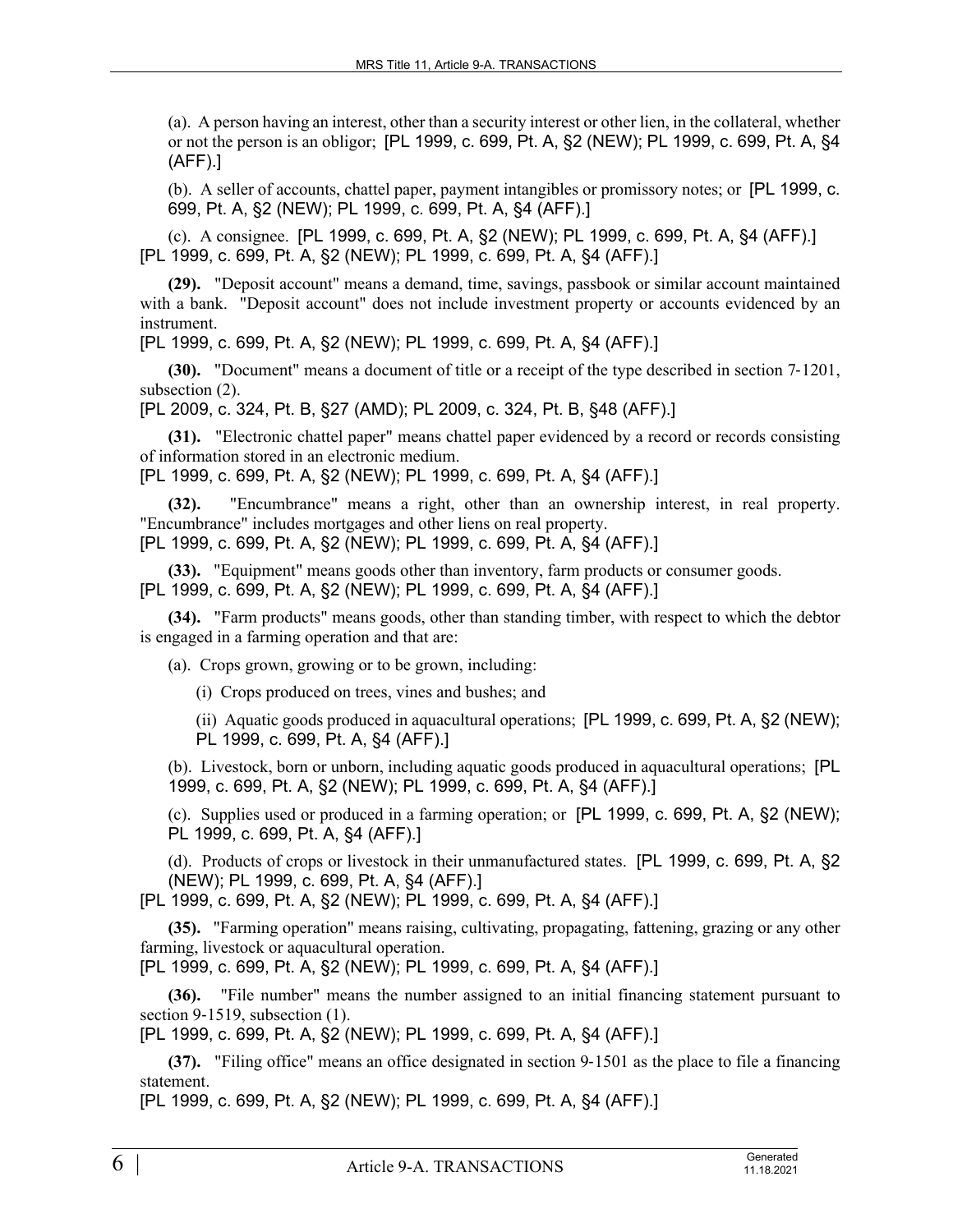**(38).** "Filing-office rule" means a rule adopted pursuant to section 9-1526. [PL 1999, c. 699, Pt. A, §2 (NEW); PL 1999, c. 699, Pt. A, §4 (AFF).]

**(39).** "Financing statement" means a record or records composed of an initial financing statement and any filed record relating to the initial financing statement. [PL 1999, c. 699, Pt. A, §2 (NEW); PL 1999, c. 699, Pt. A, §4 (AFF).]

**(40).** "Fixture filing" means the filing of a financing statement covering goods that are or are to become fixtures and satisfying section 9‑1502, subsections (1) and (2). "Fixture filing" includes the filing of a financing statement covering goods of a transmitting utility that are or are to become fixtures. [PL 1999, c. 699, Pt. A, §2 (NEW); PL 1999, c. 699, Pt. A, §4 (AFF).]

**(41).** "Fixtures" means goods that have become so related to particular real property that an interest in them arises under real property law.

[PL 1999, c. 699, Pt. A, §2 (NEW); PL 1999, c. 699, Pt. A, §4 (AFF).]

**(42).** "General intangible" means any personal property, including things in action, other than accounts, chattel paper, commercial tort claims, deposit accounts, documents, goods, instruments, investment property, letter-of-credit rights, letters of credit, money, and oil, gas or other minerals before extraction. "General intangible" includes payment intangibles and software.

[PL 1999, c. 699, Pt. A, §2 (NEW); PL 1999, c. 699, Pt. A, §4 (AFF).]

**(43).** 

[PL 2009, c. 325, Pt. B, §25 (RP); PL 2009, c. 325, Pt. B, §27 (AFF).]

**(44).** "Goods" means all things that are movable when a security interest attaches. "Goods" includes:

(a). Fixtures; [PL 1999, c. 699, Pt. A, §2 (NEW); PL 1999, c. 699, Pt. A, §4 (AFF).]

(b). Standing timber that is to be cut and removed under a conveyance or contract for sale; [PL 1999, c. 699, Pt. A, §2 (NEW); PL 1999, c. 699, Pt. A, §4 (AFF).]

(c). The unborn young of animals; [PL 1999, c. 699, Pt. A, §2 (NEW); PL 1999, c. 699, Pt. A, §4 (AFF).]

(d). Crops grown, growing or to be grown, even if the crops are produced on trees, vines or bushes; and [PL 1999, c. 699, Pt. A, §2 (NEW); PL 1999, c. 699, Pt. A, §4 (AFF).]

(e). Manufactured homes. [PL 1999, c. 699, Pt. A, §2 (NEW); PL 1999, c. 699, Pt. A, §4 (AFF).]

"Goods" also includes a computer program embedded in goods and any supporting information provided in connection with a transaction relating to the program if the program is associated with the goods in such a manner that it customarily is considered part of the goods; or by becoming the owner of the goods, a person acquires a right to use the program in connection with the goods.

"Goods" does not include a computer program embedded in goods that consist solely of the medium in which the program is embedded. "Goods" also does not include accounts, chattel paper, commercial tort claims, deposit accounts, documents, general intangibles, instruments, investment property, letterof-credit rights, letters of credit, money, or oil, gas or other minerals before extraction. [PL 1999, c. 699, Pt. A, §2 (NEW); PL 1999, c. 699, Pt. A, §4 (AFF).]

**(45).** "Governmental unit" means a subdivision, agency, department, county, parish, municipality or other unit of the government of the United States, a state or a foreign country. "Governmental unit" includes an organization having a separate corporate existence if the organization is eligible to issue debt on which interest is exempt from income taxation under the laws of the United States. [PL 1999, c. 699, Pt. A, §2 (NEW); PL 1999, c. 699, Pt. A, §4 (AFF).]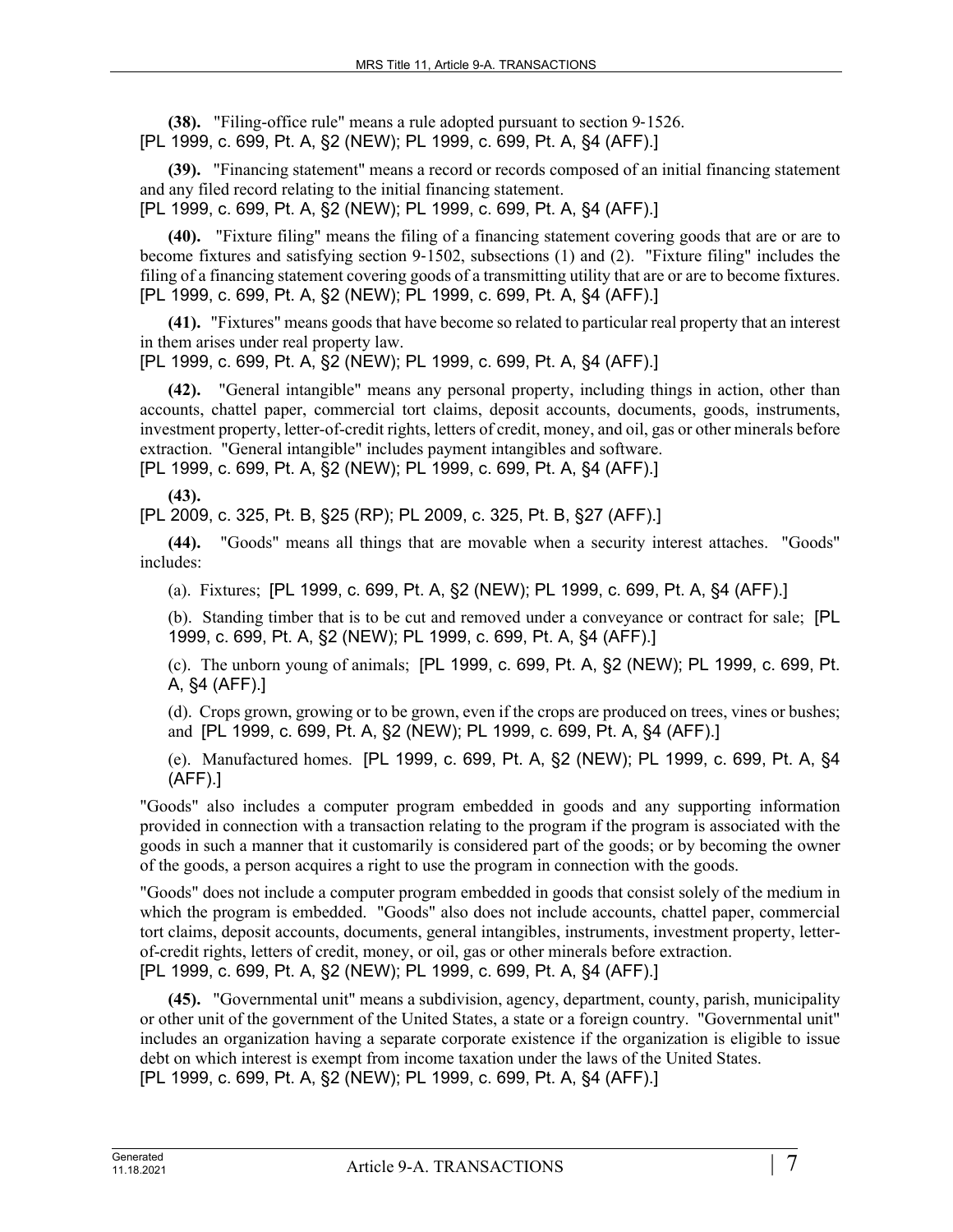**(46).** "Health-care-insurance receivable" means an interest in or claim under a policy of insurance that is a right to payment of a monetary obligation for health-care goods or services provided or to be provided.

[PL 2013, c. 317, Pt. A, §3 (AMD).]

**(47).** "Instrument" means a negotiable instrument or any other writing that evidences a right to the payment of a monetary obligation, is not itself a security agreement or lease and is of a type that in the ordinary course of business is transferred by delivery with any necessary indorsement or assignment. "Instrument" does not include:

(a). Investment property; [PL 1999, c. 699, Pt. A, §2 (NEW); PL 1999, c. 699, Pt. A, §4 (AFF).]

(b). Letters of credit; or [PL 1999, c. 699, Pt. A, §2 (NEW); PL 1999, c. 699, Pt. A, §4 (AFF).]

(c). Writings that evidence a right to payment arising out of the use of a credit or charge card or information contained on or for use with the card. [PL 1999, c. 699, Pt. A, §2 (NEW); PL 1999, c. 699, Pt. A, §4 (AFF).]

[PL 1999, c. 699, Pt. A, §2 (NEW); PL 1999, c. 699, Pt. A, §4 (AFF).]

**(48).** "Inventory" means goods, other than farm products, that:

(a). Are leased by a person as lessor; [PL 1999, c. 699, Pt. A, §2 (NEW); PL 1999, c. 699, Pt. A, §4 (AFF).]

(b). Are held by a person for sale or lease or to be furnished under a contract of service; [PL 1999, c. 699, Pt. A, §2 (NEW); PL 1999, c. 699, Pt. A, §4 (AFF).]

(c). Are furnished by a person under a contract of service; or [PL 1999, c. 699, Pt. A, §2 (NEW); PL 1999, c. 699, Pt. A, §4 (AFF).]

(d). Consist of raw materials, work in process or materials used or consumed in a business. [PL 1999, c. 699, Pt. A, §2 (NEW); PL 1999, c. 699, Pt. A, §4 (AFF).] [PL 1999, c. 699, Pt. A, §2 (NEW); PL 1999, c. 699, Pt. A, §4 (AFF).]

**(49).** "Investment property" means a security, whether certificated or uncertificated, security entitlement, securities account, commodity contract or commodity account. [PL 1999, c. 699, Pt. A, §2 (NEW); PL 1999, c. 699, Pt. A, §4 (AFF).]

**(50).** "Jurisdiction of organization," with respect to a registered organization, means the jurisdiction under whose law the organization is formed or organized. [PL 2013, c. 317, Pt. A, §4 (AMD).]

**(51).** "Letter-of-credit right" means a right to payment or performance under a letter of credit, whether or not the beneficiary has demanded or is at the time entitled to demand payment or performance. "Letter-of-credit right" does not include the right of a beneficiary to demand payment or performance under a letter of credit.

[PL 1999, c. 699, Pt. A, §2 (NEW); PL 1999, c. 699, Pt. A, §4 (AFF).]

**(52).** "Lien creditor" means:

(a). A creditor that has acquired a lien on the property involved by attachment, levy or the like; [PL 1999, c. 699, Pt. A, §2 (NEW); PL 1999, c. 699, Pt. A, §4 (AFF).]

(b). An assignee for benefit of creditors from the time of assignment; [PL 1999, c. 699, Pt. A, §2 (NEW); PL 1999, c. 699, Pt. A, §4 (AFF).]

(c). A trustee in bankruptcy from the date of the filing of the petition; or [PL 1999, c. 699, Pt. A, §2 (NEW); PL 1999, c. 699, Pt. A, §4 (AFF).]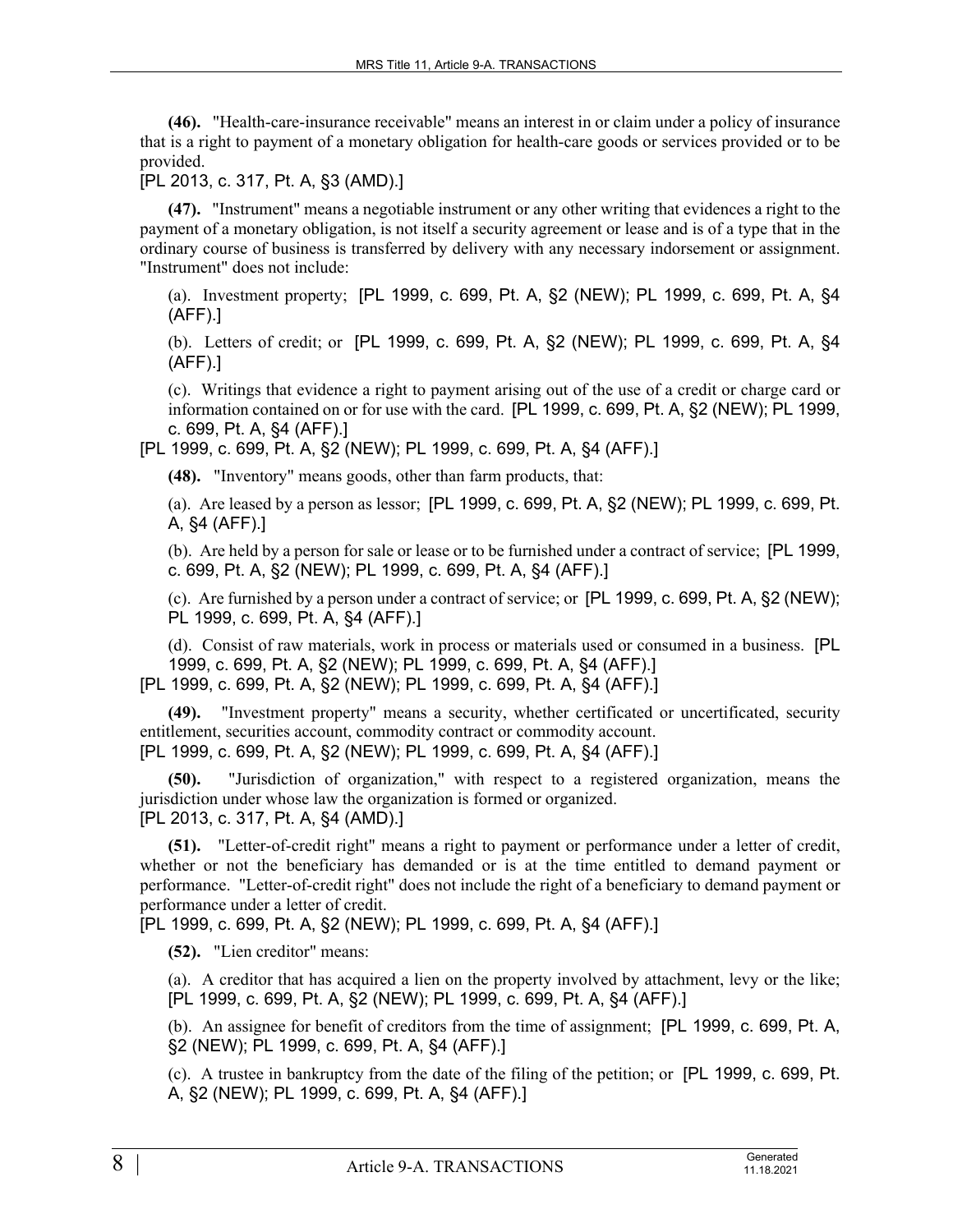(d). A receiver in equity from the time of appointment. [PL 1999, c. 699, Pt. A, §2 (NEW); PL 1999, c. 699, Pt. A, §4 (AFF).]

[PL 1999, c. 699, Pt. A, §2 (NEW); PL 1999, c. 699, Pt. A, §4 (AFF).]

**(53).** "Manufactured home" means a structure, transportable in one or more sections, that, in the traveling mode, is 8 body feet or more in width or 40 body feet or more in length or, when erected on site, is 320 or more square feet and that is built on a permanent chassis and designed to be used as a dwelling with or without a permanent foundation when connected to the required utilities. "Manufactured home" includes the plumbing, heating, air-conditioning and electrical systems contained in the structure. "Manufactured home" includes any structure that meets all of the requirements of this subsection except the size requirements and with respect to which the manufacturer voluntarily files a certification required by the United States Secretary of Housing and Urban Development and complies with the standards established under 42 United States Code. [PL 1999, c. 699, Pt. A, §2 (NEW); PL 1999, c. 699, Pt. A, §4 (AFF).]

**(54).** "Manufactured-home transaction" means a secured transaction:

(a). That creates a purchase-money security interest in a manufactured home, other than a manufactured home held as inventory; or [PL 1999, c. 699, Pt. A, §2 (NEW); PL 1999, c. 699, Pt. A, §4 (AFF).]

(b). In which a manufactured home, other than a manufactured home held as inventory, is the primary collateral. [PL 1999, c. 699, Pt. A, §2 (NEW); PL 1999, c. 699, Pt. A, §4 (AFF).] [PL 1999, c. 699, Pt. A, §2 (NEW); PL 1999, c. 699, Pt. A, §4 (AFF).]

**(55).** "Mortgage" means a consensual interest in real property, including fixtures, that secures payment or performance of an obligation.

[PL 1999, c. 699, Pt. A, §2 (NEW); PL 1999, c. 699, Pt. A, §4 (AFF).]

**(56).** "New debtor" means a person that becomes bound as debtor under section 9–1203, subsection (4) by a security agreement previously entered into by another person.

[PL 1999, c. 699, Pt. A, §2 (NEW); PL 1999, c. 699, Pt. A, §4 (AFF).]

**(57).** "New value" means:

(a). Money; [PL 1999, c. 699, Pt. A, §2 (NEW); PL 1999, c. 699, Pt. A, §4 (AFF).]

(b). Money's worth in property, services or new credit; or [PL 1999, c. 699, Pt. A, §2 (NEW); PL 1999, c. 699, Pt. A, §4 (AFF).]

(c). Release by a transferee of an interest in property previously transferred to the transferee. [PL 1999, c. 699, Pt. A, §2 (NEW); PL 1999, c. 699, Pt. A, §4 (AFF).]

"New value" does not include an obligation substituted for another obligation. [PL 1999, c. 699, Pt. A, §2 (NEW); PL 1999, c. 699, Pt. A, §4 (AFF).]

**(58).** "Noncash proceeds" means proceeds other than cash proceeds. [PL 1999, c. 699, Pt. A, §2 (NEW); PL 1999, c. 699, Pt. A, §4 (AFF).]

**(59).** "Obligor" means a person that, with respect to an obligation secured by a security interest in or an agricultural lien on the collateral:

(a). Owes payment or other performance of the obligation; [PL 1999, c. 699, Pt. A, §2 (NEW); PL 1999, c. 699, Pt. A, §4 (AFF).]

(b). Has provided property other than the collateral to secure payment or other performance of the obligation; or [PL 1999, c. 699, Pt. A, §2 (NEW); PL 1999, c. 699, Pt. A, §4 (AFF).]

(c). Is otherwise accountable in whole or in part for payment or other performance of the obligation. [PL 1999, c. 699, Pt. A, §2 (NEW); PL 1999, c. 699, Pt. A, §4 (AFF).]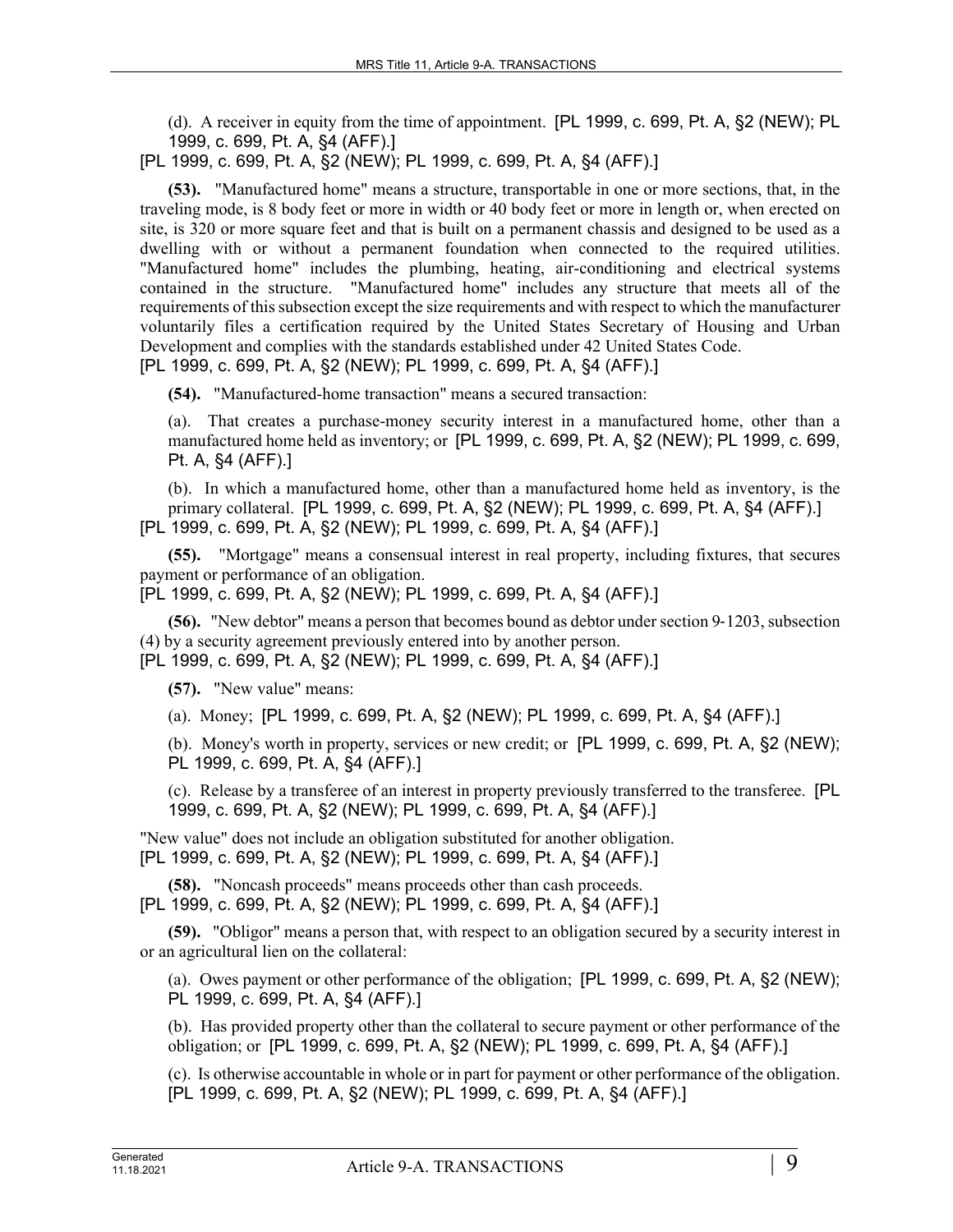"Obligor" does not include issuers or nominated persons under a letter of credit. [PL 1999, c. 699, Pt. A, §2 (NEW); PL 1999, c. 699, Pt. A, §4 (AFF).]

**(60).** "Original debtor," except as used in section 9-1310, subsection (3), means a person that as debtor entered into a security agreement to which a new debtor has become bound under section 9–1203, subsection (4).

[PL 1999, c. 699, Pt. A, §2 (NEW); PL 1999, c. 699, Pt. A, §4 (AFF).]

**(61).** "Payment intangible" means a general intangible under which the account debtor's principal obligation is a monetary obligation.

[PL 1999, c. 699, Pt. A, §2 (NEW); PL 1999, c. 699, Pt. A, §4 (AFF).]

**(62).** "Person related to," with respect to an individual, means:

(a). The spouse of the individual; [PL 1999, c. 699, Pt. A, §2 (NEW); PL 1999, c. 699, Pt. A, §4 (AFF).]

(b). A brother, brother-in-law, sister or sister-in-law of the individual; [PL 1999, c. 699, Pt. A, §2 (NEW); PL 1999, c. 699, Pt. A, §4 (AFF).]

(c). An ancestor or lineal descendant of the individual or of the individual's spouse; or [PL 1999, c. 699, Pt. A, §2 (NEW); PL 1999, c. 699, Pt. A, §4 (AFF).]

(d). Any other relative, by blood or marriage, of the individual or the individual's spouse who shares the same home with the individual. [PL 1999, c. 699, Pt. A, §2 (NEW); PL 1999, c. 699, Pt. A, §4 (AFF).]

[PL 1999, c. 699, Pt. A, §2 (NEW); PL 1999, c. 699, Pt. A, §4 (AFF).]

**(63).** "Person related to," with respect to an organization, means:

(a). A person directly or indirectly controlling, controlled by or under common control with the organization; [PL 1999, c. 699, Pt. A, §2 (NEW); PL 1999, c. 699, Pt. A, §4 (AFF).]

(b). An officer or director of, or a person performing similar functions with respect to, the organization; [PL 1999, c. 699, Pt. A, §2 (NEW); PL 1999, c. 699, Pt. A, §4 (AFF).]

(c). An officer or director of, or a person performing similar functions with respect to, a person described in paragraph (a); [PL 1999, c. 699, Pt. A, §2 (NEW); PL 1999, c. 699, Pt. A, §4 (AFF).]

(d). The spouse of an individual described in paragraph (a), (b) or (c); or [PL 1999, c. 699, Pt. A, §2 (NEW); PL 1999, c. 699, Pt. A, §4 (AFF).]

(e). An individual who is related by blood or marriage to an individual described in paragraph (a), (b), (c) or (d) and shares the same home with the individual. [PL 1999, c. 699, Pt. A, §2 (NEW); PL 1999, c. 699, Pt. A, §4 (AFF).]

[PL 1999, c. 699, Pt. A, §2 (NEW); PL 1999, c. 699, Pt. A, §4 (AFF).]

**(64).** "Proceeds" means the following property:

(a). Whatever is acquired upon the sale, lease, license, exchange or other disposition of collateral; [PL 1999, c. 699, Pt. A, §2 (NEW); PL 1999, c. 699, Pt. A, §4 (AFF).]

(b). Whatever is collected on or distributed on account of collateral; [PL 1999, c. 699, Pt. A, §2 (NEW); PL 1999, c. 699, Pt. A, §4 (AFF).]

(c). Rights arising out of collateral; [PL 1999, c. 699, Pt. A, §2 (NEW); PL 1999, c. 699, Pt. A, §4 (AFF).]

(d). To the extent of the value of collateral, claims arising out of the loss, nonconformity or interference with the use of, defects or infringement of rights in or damage to the collateral; or [PL 1999, c. 699, Pt. A, §2 (NEW); PL 1999, c. 699, Pt. A, §4 (AFF).]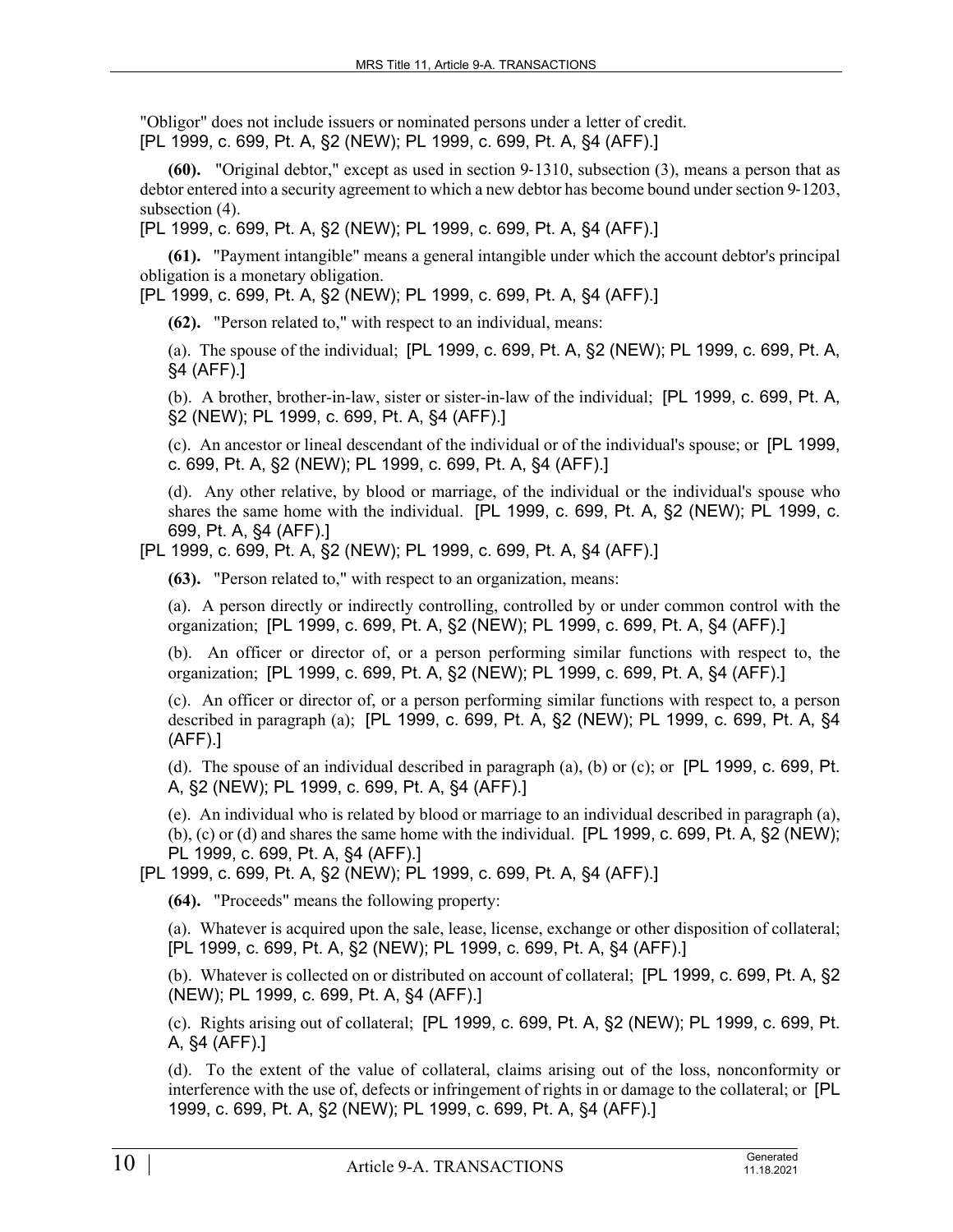(e). To the extent of the value of collateral and to the extent payable to the debtor or the secured party, insurance payable by reason of the loss or nonconformity of, defects or infringement of rights in or damage to the collateral. [PL 1999, c. 699, Pt. A, §2 (NEW); PL 1999, c. 699, Pt. A, §4 (AFF).]

[PL 1999, c. 699, Pt. A, §2 (NEW); PL 1999, c. 699, Pt. A, §4 (AFF).]

**(64-A).** "Production money crops" means crops that secure a production-money obligation incurred with respect to the production of those crops.

[PL 1999, c. 699, Pt. A, §2 (NEW); PL 1999, c. 699, Pt. A, §4 (AFF).]

**(64-B).** "Production-money obligation" means an obligation of an obligor incurred for new value given to enable the debtor to produce crops if the value is in fact used for the production of the crops. [PL 1999, c. 699, Pt. A, §2 (NEW); PL 1999, c. 699, Pt. A, §4 (AFF).]

**(64-C).** "Production of crops" includes tilling and otherwise preparing land or other growth medium for growing, planting, cultivating, fertilizing, irrigating, harvesting and gathering crops and protecting them from damage or disease.

[PL 1999, c. 699, Pt. A, §2 (NEW); PL 1999, c. 699, Pt. A, §4 (AFF).]

**(65).** "Promissory note" means an instrument that evidences a promise to pay a monetary obligation, does not evidence an order to pay and does not contain an acknowledgment by a bank that the bank has received for deposit a sum of money or funds.

[PL 1999, c. 699, Pt. A, §2 (NEW); PL 1999, c. 699, Pt. A, §4 (AFF).]

**(66).** "Proposal" means a record authenticated by a secured party that includes the terms on which the secured party is willing to accept collateral in full or partial satisfaction of the obligation it secures pursuant to sections 9-1620, 9-1621 and 9-1622.

[PL 1999, c. 699, Pt. A, §2 (NEW); PL 1999, c. 699, Pt. A, §4 (AFF).]

**(67).** "Public-finance transaction" means a secured transaction in connection with which:

(a). Debt securities are issued; [PL 1999, c. 699, Pt. A, §2 (NEW); PL 1999, c. 699, Pt. A, §4 (AFF).]

(b). All or a portion of the securities issued have an initial stated maturity of at least 20 years; and [PL 1999, c. 699, Pt. A, §2 (NEW); PL 1999, c. 699, Pt. A, §4 (AFF).]

(c). The debtor, obligor, secured party, account debtor or other person obligated on collateral, the assignor or assignee of a secured obligation or the assignor or assignee of a security interest is a state or a governmental unit of a state. [PL 1999, c. 699, Pt. A, §2 (NEW); PL 1999, c. 699, Pt. A, §4 (AFF).]

[PL 1999, c. 699, Pt. A, §2 (NEW); PL 1999, c. 699, Pt. A, §4 (AFF).]

**(67-A).** "Public organic record" means a record that is available to the public for inspection and is:

(a). A record consisting of the record initially filed with or issued by a state or the United States to form or organize an organization and any record filed with or issued by the state or the United States that amends or restates the initial record; [PL 2013, c. 317, Pt. A, §5 (NEW).]

(b). An organic record of a business trust consisting of the record initially filed with a state and any record filed with the state that amends or restates the initial record, if a statute of the state governing business trusts requires that the record be filed with the state; or [PL 2013, c. 317, Pt. A, §5 (NEW).]

(c). A record consisting of legislation enacted by the legislature of a state or the Congress of the United States that forms or organizes an organization, any record amending the legislation and any record filed with or issued by the state or the United States that amends or restates the name of the organization. [PL 2013, c. 317, Pt. A, §5 (NEW).]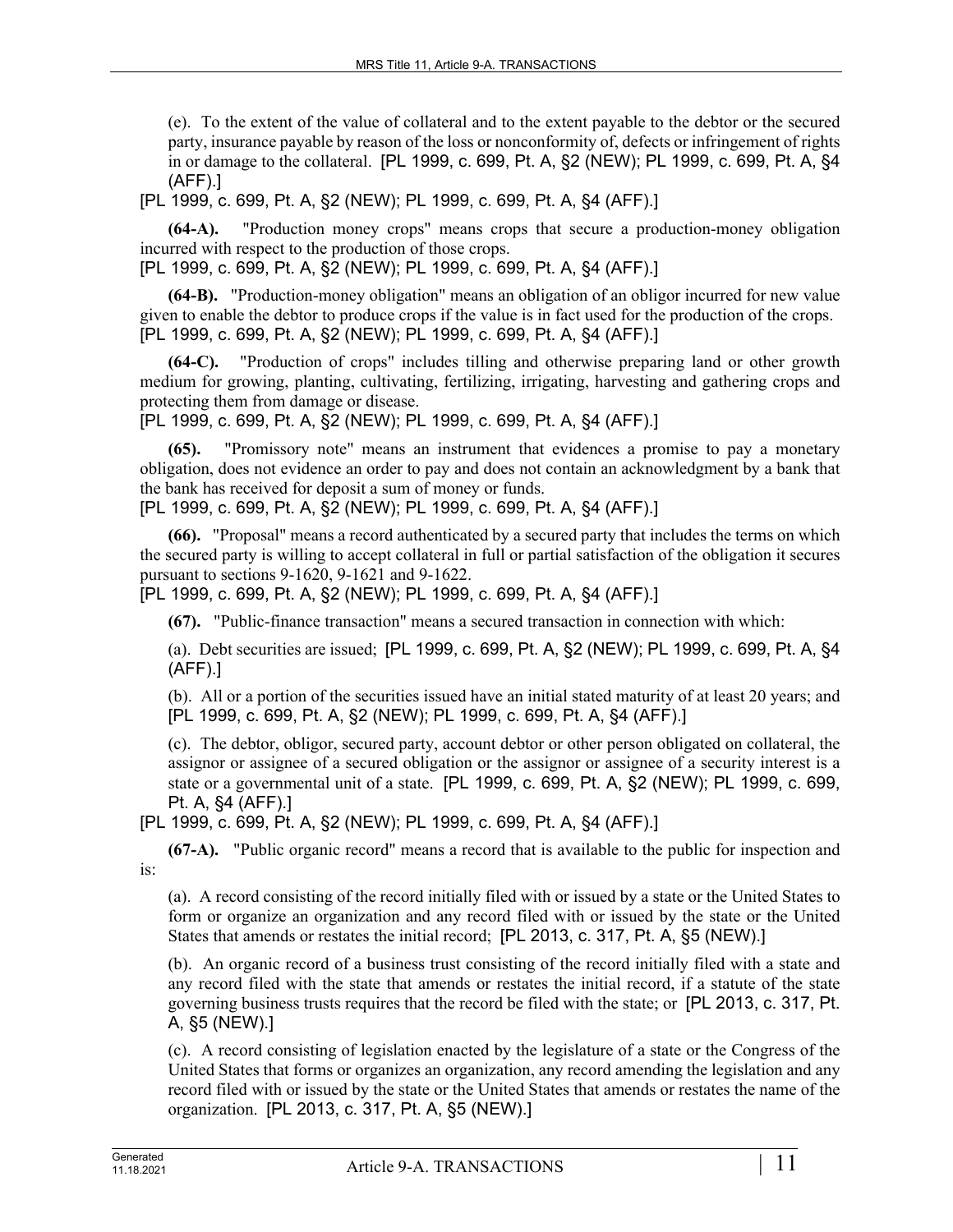[PL 2013, c. 317, Pt. A, §5 (NEW).]

**(68).** "Pursuant to commitment," with respect to an advance made or other value given by a secured party, means pursuant to the secured party's obligation, whether or not a subsequent event of default or other event not within the secured party's control has relieved or may relieve the secured party from its obligation.

[PL 1999, c. 699, Pt. A, §2 (NEW); PL 1999, c. 699, Pt. A, §4 (AFF).]

**(69).** "Record," except as used in "for record," "of record," "record or legal title" and "record owner," means information that is inscribed on a tangible medium or that is stored in an electronic or other medium and is retrievable in perceivable form.

[PL 1999, c. 699, Pt. A, §2 (NEW); PL 1999, c. 699, Pt. A, §4 (AFF).]

**(70).** "Registered organization" means an organization formed or organized solely under the law of a single state or of the United States by the filing of a public organic record with, the issuance of a public organic record by or the enactment of legislation by the state or the United States. "Registered organization" includes a business trust that is formed or organized under the law of a single state if a statute of the state governing business trusts requires that the business trust's organic record be filed with the state.

[PL 2013, c. 317, Pt. A, §6 (AMD).]

**(71).** "Secondary obligor" means an obligor to the extent that:

(a). The obligor's obligation is secondary; or [PL 1999, c. 699, Pt. A, §2 (NEW); PL 1999, c. 699, Pt. A, §4 (AFF).]

(b). The obligor has a right of recourse with respect to an obligation secured by collateral against the debtor, another obligor or property of either. [PL 1999, c. 699, Pt. A, §2 (NEW); PL 1999, c. 699, Pt. A, §4 (AFF).]

[PL 1999, c. 699, Pt. A, §2 (NEW); PL 1999, c. 699, Pt. A, §4 (AFF).]

**(72).** "Secured party" means:

(a). A person in whose favor a security interest is created or provided for under a security agreement, whether or not any obligation to be secured is outstanding; [PL 1999, c. 699, Pt. A, §2 (NEW); PL 1999, c. 699, Pt. A, §4 (AFF).]

(b). A person that holds an agricultural lien; [PL 1999, c. 699, Pt. A, §2 (NEW); PL 1999, c. 699, Pt. A, §4 (AFF).]

(c). A consignor; [PL 1999, c. 699, Pt. A, §2 (NEW); PL 1999, c. 699, Pt. A, §4 (AFF).]

(d). A person to which accounts, chattel paper, payment intangibles or promissory notes have been sold; [PL 1999, c. 699, Pt. A, §2 (NEW); PL 1999, c. 699, Pt. A, §4 (AFF).]

(e). A trustee, indenture trustee, agent, collateral agent or other representative in whose favor a security interest or agricultural lien is created or provided for; or [PL 1999, c. 699, Pt. A, §2 (NEW); PL 1999, c. 699, Pt. A, §4 (AFF).]

(f). A person that holds a security interest arising under section 2‑401, 2-505, 2-711, subsection (3), 2-1508, subsection (5), 4-210, or 5-118. [PL 2013, c. 317, Pt. A, §7 (AMD).]

[PL 2013, c. 317, Pt. A, §7 (AMD).]

**(73).** "Security agreement" means an agreement that creates or provides for a security interest. [PL 1999, c. 699, Pt. A, §2 (NEW); PL 1999, c. 699, Pt. A, §4 (AFF).]

**(74).** "Send," in connection with a record or notification, means:

(a). To deposit in the mail, deliver for transmission or transmit by any other usual means of communication, with postage or cost of transmission provided, addressed to any address reasonable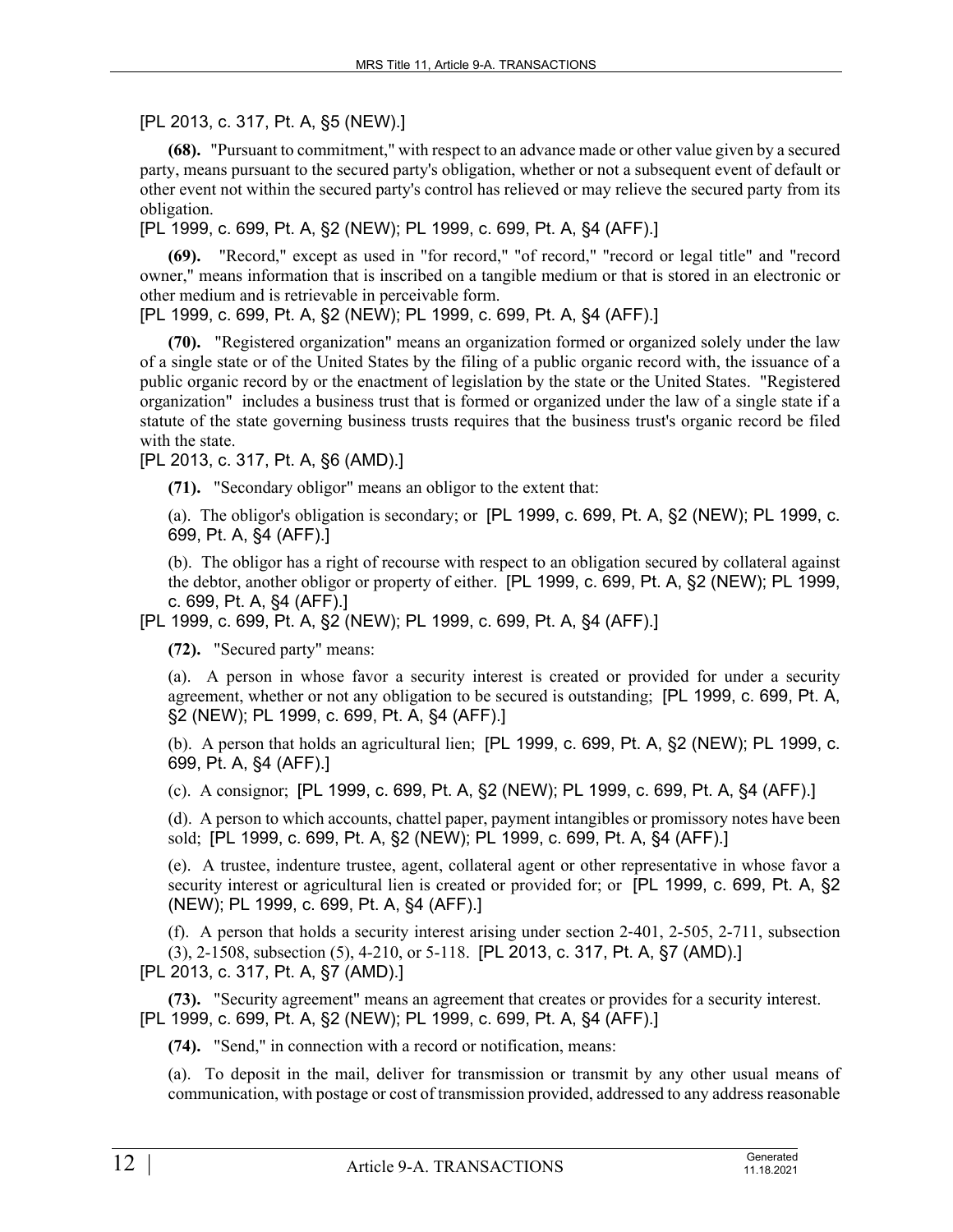under the circumstances; or [PL 1999, c. 699, Pt. A, §2 (NEW); PL 1999, c. 699, Pt. A, §4 (AFF).]

(b). To cause to be received within the time that it would have been received if properly sent under paragraph (a). [PL 1999, c. 699, Pt. A, §2 (NEW); PL 1999, c. 699, Pt. A, §4 (AFF).] [PL 1999, c. 699, Pt. A, §2 (NEW); PL 1999, c. 699, Pt. A, §4 (AFF).]

**(75).** "Software" means a computer program and any supporting information provided in connection with a transaction relating to the program. "Software" does not include a computer program that is included in the definition of goods.

[PL 1999, c. 699, Pt. A, §2 (NEW); PL 1999, c. 699, Pt. A, §4 (AFF).]

**(76).** "State" means a state of the United States, the District of Columbia, Puerto Rico, the United States Virgin Islands or any territory or insular possession subject to the jurisdiction of the United States.

[PL 1999, c. 699, Pt. A, §2 (NEW); PL 1999, c. 699, Pt. A, §4 (AFF).]

**(77).** "Supporting obligation" means a letter-of-credit right or secondary obligation that supports the payment or performance of an account, chattel paper, a document, a general intangible, an instrument or investment property.

[PL 1999, c. 699, Pt. A, §2 (NEW); PL 1999, c. 699, Pt. A, §4 (AFF).]

**(78).** "Tangible chattel paper" means chattel paper evidenced by a record or records consisting of information that is inscribed on a tangible medium.

[PL 1999, c. 699, Pt. A, §2 (NEW); PL 1999, c. 699, Pt. A, §4 (AFF).]

**(79).** "Termination statement" means an amendment of a financing statement that:

(a). Identifies, by its file number, the initial financing statement to which it relates; and [PL 1999, c. 699, Pt. A, §2 (NEW); PL 1999, c. 699, Pt. A, §4 (AFF).]

(b). Indicates either that it is a termination statement or that the identified financing statement is no longer effective. [PL 1999, c. 699, Pt. A, §2 (NEW); PL 1999, c. 699, Pt. A, §4 (AFF).] [PL 1999, c. 699, Pt. A, §2 (NEW); PL 1999, c. 699, Pt. A, §4 (AFF).]

**(80).** "Transmitting utility" means a person primarily engaged in the business of:

(a). Operating a railroad, subway, street railway or trolley bus; [PL 1999, c. 699, Pt. A, §2 (NEW); PL 1999, c. 699, Pt. A, §4 (AFF).]

(b). Transmitting communications electrically, electromagnetically or by light; [PL 1999, c. 699, Pt. A, §2 (NEW); PL 1999, c. 699, Pt. A, §4 (AFF).]

(c). Transmitting goods by pipeline or sewer; or [PL 1999, c. 699, Pt. A, §2 (NEW); PL 1999, c. 699, Pt. A, §4 (AFF).]

(d). Transmitting or producing and transmitting electricity, steam, gas or water.

"Control" as provided in section 7‑1106 and the following definitions in other Articles apply to this Article:

| Section 5-1102. |
|-----------------|
| Section 5-1102. |
| Section 8-1102. |
| Section 8-1102. |
| Section 3-1104. |
| Section 8-1102. |
| Section 2-106.  |
| Section 4-104.  |
| Section 8-1102. |
|                 |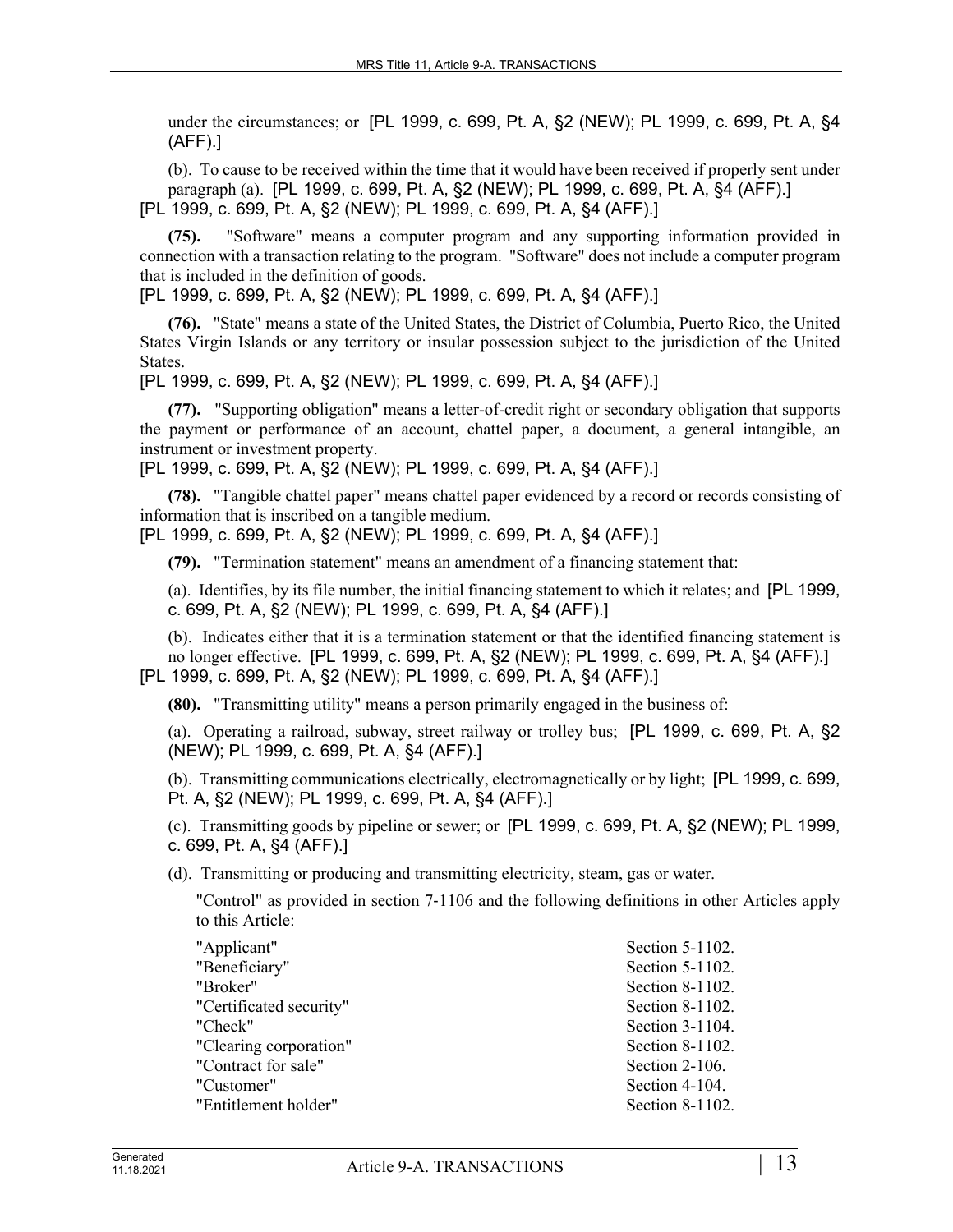| "Financial asset"                               | Section 8-1102. |
|-------------------------------------------------|-----------------|
| "Holder in due course"                          | Section 3-1302. |
| "Issuer" (with respect to a letter of credit or | Section 5-1102. |
| letter-of-credit right)                         |                 |
| "Issuer" (with respect to a security)           | Section 8-1201. |
| "Issuer" (with respect to documents of          | Section 7-1102. |
| title)                                          |                 |
| "Lease"                                         | Section 2-1103. |
| "Lease agreement"                               | Section 2-1103. |
| "Lease contract"                                | Section 2-1103. |
| "Leasehold interest"                            | Section 2-1103. |
| "Lessee"                                        | Section 2-1103. |
| "Lessee in ordinary course of business"         | Section 2-1103. |
| "Lessor"                                        | Section 2-1103. |
| "Lessor's residual interest"                    | Section 2-1103. |
| "Letter of credit"                              | Section 5-1102. |
| "Merchant"                                      | Section 2-104.  |
| "Negotiable instrument"                         | Section 3-1104. |
| "Nominated person"                              | Section 5-1102. |
| "Note"                                          | Section 3-1104. |
| "Proceeds of a letter of credit"                | Section 5-114.  |
| "Prove"                                         | Section 3-1103. |
| "Sale"                                          | Section 2-106.  |
| "Securities account"                            | Section 8-1501. |
| "Securities intermediary"                       | Section 8-1102. |
| "Security"                                      | Section 8-1102. |
| "Security certificate"                          | Section 8-1102. |
| "Security entitlement"                          | Section 8-1102. |
| "Uncertificated security"                       | Section 8-1102. |
| [PL 2013, c. 317, Pt. A, §8 (AMD).]             |                 |

Article 1 contains general definitions and principles of construction and interpretation applicable throughout this Article. [PL 1999, c. 699, Pt. A, §2 (NEW); PL 1999, c. 699, Pt. A, §4 (AFF).]

# SECTION HISTORY

PL 1999, c. 699, §A2 (NEW). PL 1999, c. 699, §A4 (AFF). PL 2009, c. 324, Pt. B, §§27, 28 (AMD). PL 2009, c. 324, Pt. B, §48 (AFF). PL 2009, c. 325, Pt. B, §25 (AMD). PL 2009, c. 325, Pt. B, §27 (AFF). RR 2013, c. 1, §21 (COR). PL 2013, c. 317, Pt. A, §§1-8 (AMD).

### **§9-1103. Purchase-money security interest; application of payments; burden of establishing**

**(1).** As used in this section, unless the context otherwise indicates, the following terms have the following meanings.

(a). "Purchase-money collateral" means goods or software that secures a purchase-money obligation incurred with respect to that collateral; and [PL 1999, c. 699, Pt. A, §2 (NEW); PL 1999, c. 699, Pt. A, §4 (AFF).]

(b). "Purchase-money obligation" means an obligation of an obligor incurred as all or part of the price of the collateral or for value given to enable the debtor to acquire rights in or the use of the collateral if the value is in fact so used. [PL 1999, c. 699, Pt. A, §2 (NEW); PL 1999, c. 699, Pt. A, §4 (AFF).]

[PL 1999, c. 699, Pt. A, §2 (NEW); PL 1999, c. 699, Pt. A, §4 (AFF).]

**(2).** A security interest in goods is a purchase-money security interest: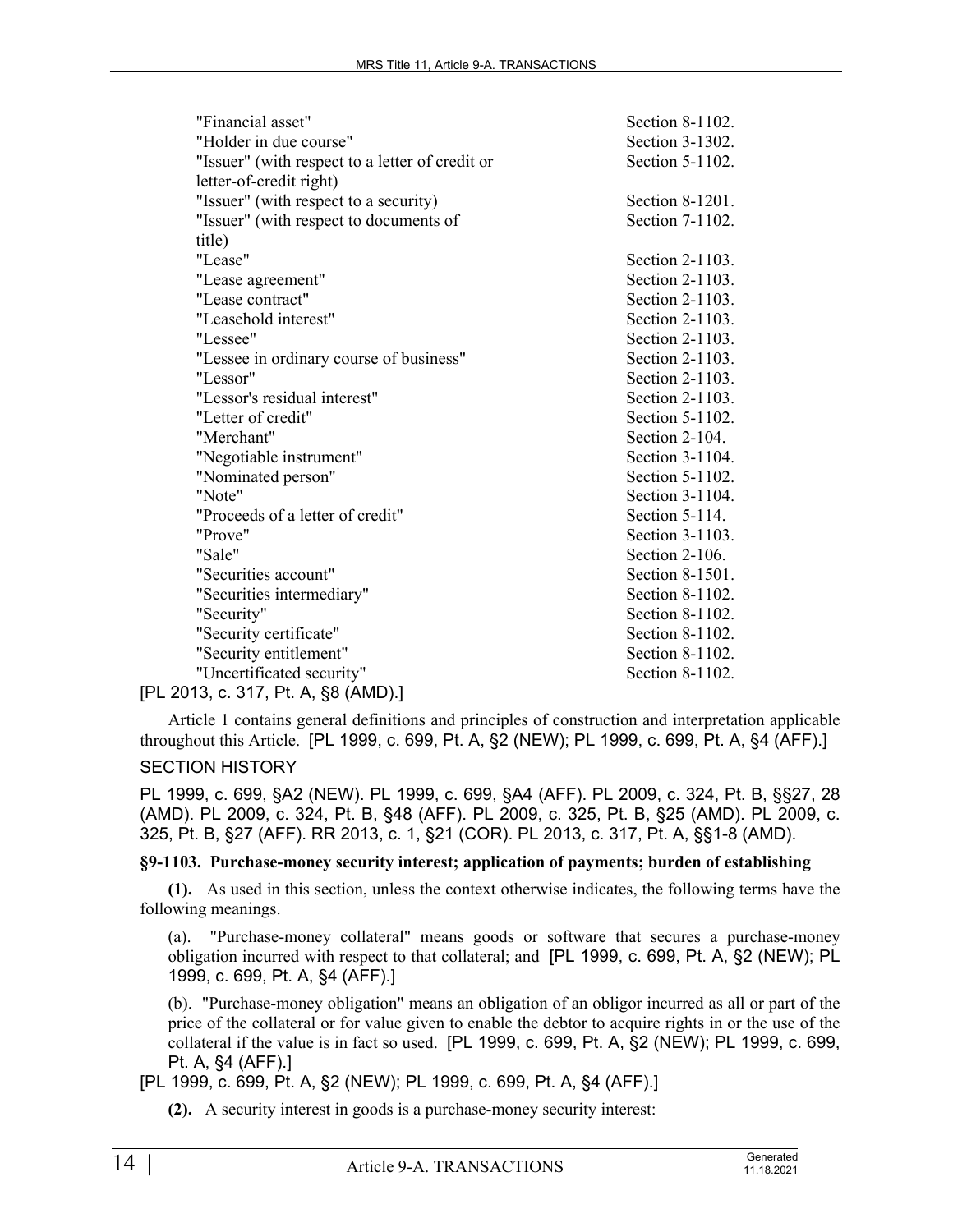(a). To the extent that the goods are purchase-money collateral with respect to that security interest; [PL 1999, c. 699, Pt. A, §2 (NEW); PL 1999, c. 699, Pt. A, §4 (AFF).]

(b). If the security interest is in inventory that is or was purchase-money collateral, also to the extent that the security interest secures a purchase-money obligation incurred with respect to other inventory in which the secured party holds or held a purchase-money security interest; and [PL 1999, c. 699, Pt. A, §2 (NEW); PL 1999, c. 699, Pt. A, §4 (AFF).]

(c). Also to the extent that the security interest secures a purchase-money obligation incurred with respect to software in which the secured party holds or held a purchase-money security interest. [PL 1999, c. 699, Pt. A, §2 (NEW); PL 1999, c. 699, Pt. A, §4 (AFF).] [PL 1999, c. 699, Pt. A, §2 (NEW); PL 1999, c. 699, Pt. A, §4 (AFF).]

**(3).** A security interest in software is a purchase-money security interest to the extent that the security interest also secures a purchase-money obligation incurred with respect to goods in which the secured party holds or held a purchase-money security interest if:

(a). The debtor acquired its interest in the software in an integrated transaction in which it acquired an interest in the goods; and [PL 1999, c. 699, Pt. A, §2 (NEW); PL 1999, c. 699, Pt. A, §4 (AFF).]

(b). The debtor acquired its interest in the software for the principal purpose of using the software in the goods. [PL 1999, c. 699, Pt. A, §2 (NEW); PL 1999, c. 699, Pt. A, §4 (AFF).] [PL 1999, c. 699, Pt. A, §2 (NEW); PL 1999, c. 699, Pt. A, §4 (AFF).]

**(4).** The security interest of a consignor in goods that are the subject of a consignment is a purchase-money security interest in inventory.

[PL 1999, c. 699, Pt. A, §2 (NEW); PL 1999, c. 699, Pt. A, §4 (AFF).]

**(5).** In a transaction other than a consumer-goods transaction, if the extent to which a security interest is a purchase-money security interest depends on the application of a payment to a particular obligation, the payment must be applied:

(a). In accordance with any reasonable method of application to which the parties agree; [PL 1999, c. 699, Pt. A, §2 (NEW); PL 1999, c. 699, Pt. A, §4 (AFF).]

(b). In the absence of the parties' agreement to a reasonable method, in accordance with any intention of the obligor manifested at or before the time of payment; or [PL 1999, c. 699, Pt. A, §2 (NEW); PL 1999, c. 699, Pt. A, §4 (AFF).]

(c). In the absence of an agreement to a reasonable method and a timely manifestation of the obligor's intention, in the following order:

(i) To obligations that are not secured; and

(ii) If more than one obligation is secured, to obligations secured by purchase-money security interests in the order in which those obligations were incurred. [PL 1999, c. 699, Pt. A, §2 (NEW); PL 1999, c. 699, Pt. A, §4 (AFF).]

[PL 1999, c. 699, Pt. A, §2 (NEW); PL 1999, c. 699, Pt. A, §4 (AFF).]

**(6).** In a transaction other than a consumer-goods transaction, a purchase-money security interest does not lose its status as such, even if:

(a). The purchase-money collateral also secures an obligation that is not a purchase-money obligation; [PL 1999, c. 699, Pt. A, §2 (NEW); PL 1999, c. 699, Pt. A, §4 (AFF).]

(b). Collateral that is not purchase-money collateral also secures the purchase-money obligation; or [PL 1999, c. 699, Pt. A, §2 (NEW); PL 1999, c. 699, Pt. A, §4 (AFF).]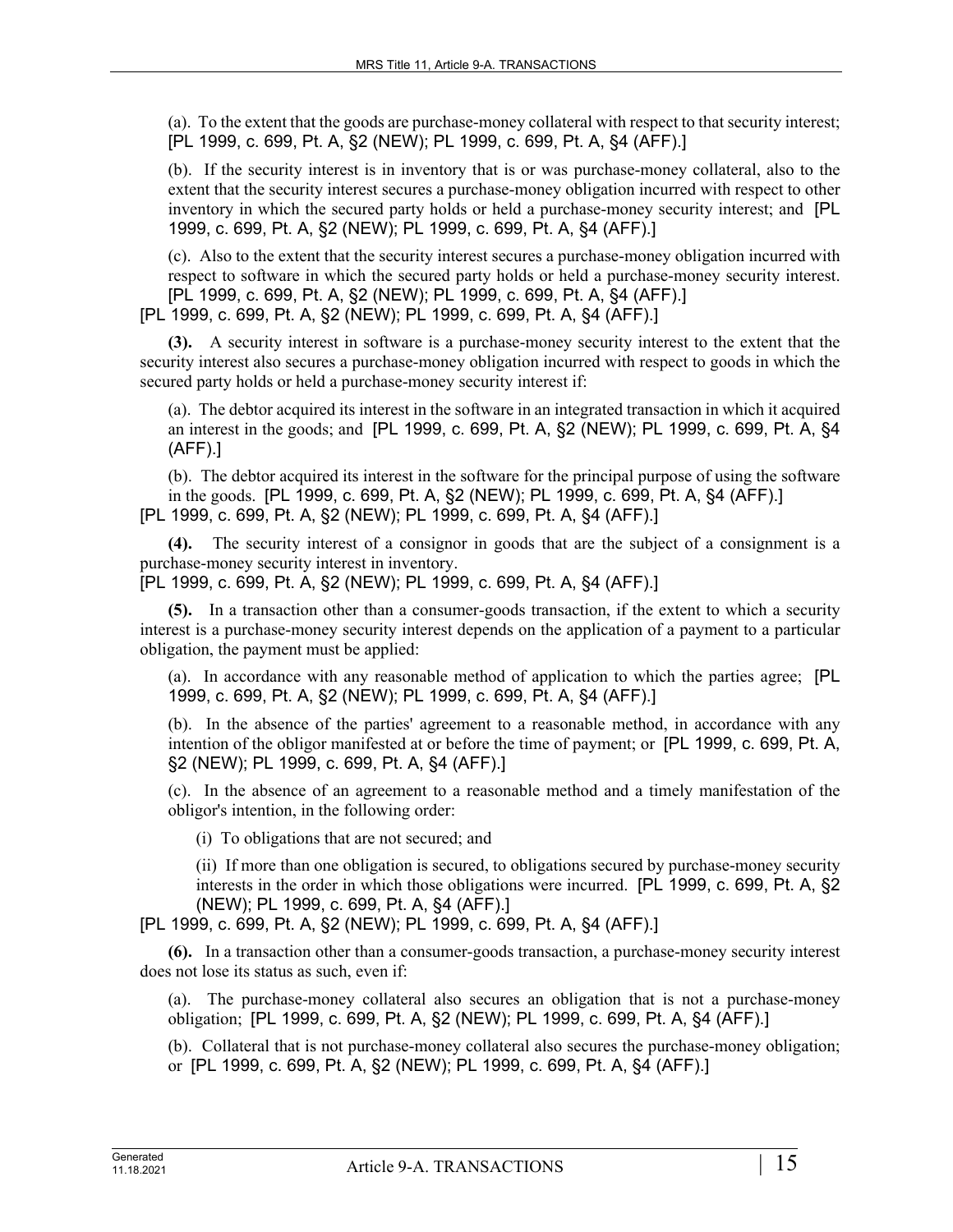(c). The purchase-money obligation has been renewed, refinanced, consolidated or restructured. [PL 1999, c. 699, Pt. A, §2 (NEW); PL 1999, c. 699, Pt. A, §4 (AFF).] [PL 1999, c. 699, Pt. A, §2 (NEW); PL 1999, c. 699, Pt. A, §4 (AFF).]

**(7).** In a transaction other than a consumer-goods transaction, a secured party claiming a purchasemoney security interest has the burden of establishing the extent to which the security interest is a purchase-money security interest.

[PL 1999, c. 699, Pt. A, §2 (NEW); PL 1999, c. 699, Pt. A, §4 (AFF).]

**(8).** The limitation of the rules in subsections (5), (6) and (7) to transactions other than consumergoods transactions is intended to leave to the court the determination of the proper rules in consumergoods transactions. The court may not infer from that limitation the nature of the proper rule in consumer-goods transactions and may continue to apply established approaches.

[PL 1999, c. 699, Pt. A, §2 (NEW); PL 1999, c. 699, Pt. A, §4 (AFF).]

### SECTION HISTORY

PL 1999, c. 699, §A2 (NEW). PL 1999, c. 699, §A4 (AFF).

#### **§9-1103-A. Production-money crops; production-money obligation; production-money security interest; burden of establishing**

**(1).** A security interest in crops is a production-money security interest to the extent that the crops are production-money crops.

[PL 1999, c. 699, Pt. A, §2 (NEW); PL 1999, c. 699, Pt. A, §4 (AFF).]

**(2).** If the extent to which a security interest is a production-money security interest depends on the application of a payment to a particular obligation, the payment must be applied:

(a). In accordance with any reasonable method of application to which the parties agree; [PL 1999, c. 699, Pt. A, §2 (NEW); PL 1999, c. 699, Pt. A, §4 (AFF).]

(b). In the absence of the parties' agreement to a reasonable method, in accordance with any intention of the obligor manifested at or before the time of payment; or [PL 1999, c. 699, Pt. A, §2 (NEW); PL 1999, c. 699, Pt. A, §4 (AFF).]

(c). In the absence of an agreement to a reasonable method and a timely manifestation of the obligor's intention, in the following order:

(i) To obligations that are not secured; and

(ii) If more than one obligation is secured, to obligations secured by production-money security interests in the order in which those obligations were incurred. [PL 1999, c. 699, Pt. A, §2 (NEW); PL 1999, c. 699, Pt. A, §4 (AFF).]

[PL 1999, c. 699, Pt. A, §2 (NEW); PL 1999, c. 699, Pt. A, §4 (AFF).]

**(3).** A production-money security interest does not lose its status as such, even if:

(a). The production-money crops also secure an obligation that is not a production-money obligation; [PL 1999, c. 699, Pt. A, §2 (NEW); PL 1999, c. 699, Pt. A, §4 (AFF).]

(b). Collateral that is not production-money crops also secures the production-money obligation; or [PL 1999, c. 699, Pt. A, §2 (NEW); PL 1999, c. 699, Pt. A, §4 (AFF).]

(c). The production-money obligation has been renewed, refinanced or restructured. [PL 1999, c. 699, Pt. A, §2 (NEW); PL 1999, c. 699, Pt. A, §4 (AFF).] [PL 1999, c. 699, Pt. A, §2 (NEW); PL 1999, c. 699, Pt. A, §4 (AFF).]

**(4).** A secured party claiming a production-money security interest has the burden of establishing the extent to which the security interest is a production-money security interest. [PL 1999, c. 699, Pt. A, §2 (NEW); PL 1999, c. 699, Pt. A, §4 (AFF).]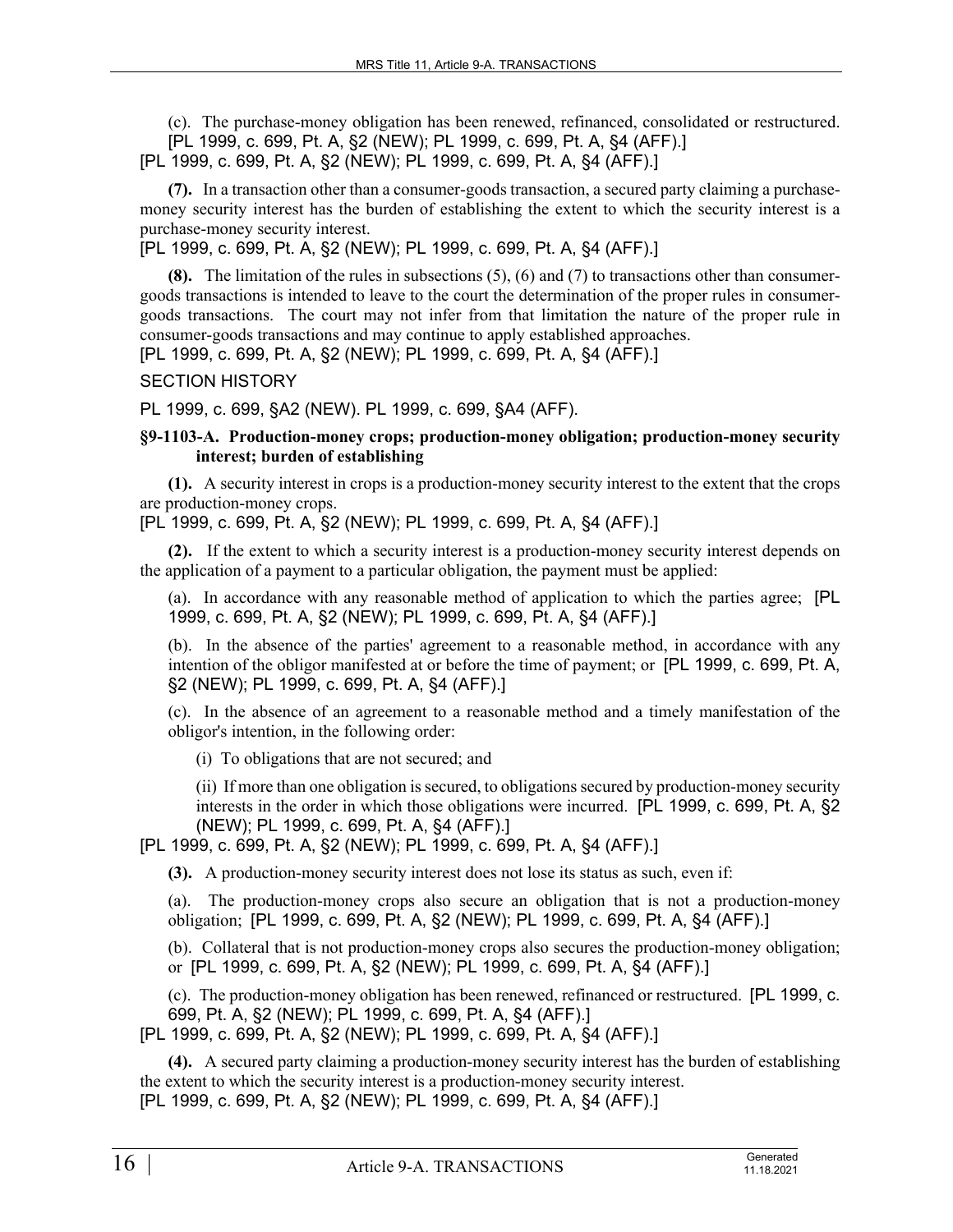## SECTION HISTORY

PL 1999, c. 699, §A2 (NEW). PL 1999, c. 699, §A4 (AFF).

### **§9-1104. Control of deposit account**

**(1).** A secured party has control of a deposit account if:

(a). The secured party is the bank with which the deposit account is maintained; [PL 1999, c. 699, Pt. A, §2 (NEW); PL 1999, c. 699, Pt. A, §4 (AFF).]

(b). The debtor, secured party and bank have agreed in an authenticated record that the bank will comply with instructions originated by the secured party directing disposition of the funds in the deposit account without further consent by the debtor; or [PL 1999, c. 699, Pt. A, §2 (NEW); PL 1999, c. 699, Pt. A, §4 (AFF).]

(c). The secured party becomes the bank's customer with respect to the deposit account. [PL 1999, c. 699, Pt. A, §2 (NEW); PL 1999, c. 699, Pt. A, §4 (AFF).]

[PL 1999, c. 699, Pt. A, §2 (NEW); PL 1999, c. 699, Pt. A, §4 (AFF).]

**(2).** A secured party that has satisfied subsection (1) has control, even if the debtor retains the right to direct the disposition of funds from the deposit account. [PL 2001, c. 286, §1 (AMD).]

### SECTION HISTORY

PL 1999, c. 699, §A2 (NEW). PL 1999, c. 699, §A4 (AFF). PL 2001, c. 286, §1 (AMD).

### **§9-1105. Control of electronic chattel paper**

A secured party has control of electronic chattel paper if a system employed for evidencing the transfer of interests in the chattel paper reliably establishes the secured party as the person to which the chattel paper was assigned. A system satisfies this section if the record or records comprising the chattel paper are created, stored and assigned in such a manner that: [PL 2013, c. 317, Pt. A, §9 (AMD).]

**(1).** A single authoritative copy of the record or records exists that is unique, identifiable and, except as otherwise provided in subsections (4), (5) and (6), unalterable;

[PL 1999, c. 699, Pt. A, §2 (NEW); PL 1999, c. 699, Pt. A, §4 (AFF).]

**(2).** The authoritative copy identifies the secured party as the assignee of the record or records; [PL 1999, c. 699, Pt. A, §2 (NEW); PL 1999, c. 699, Pt. A, §4 (AFF).]

**(3).** The authoritative copy is communicated to and maintained by the secured party or its designated custodian;

[PL 1999, c. 699, Pt. A, §2 (NEW); PL 1999, c. 699, Pt. A, §4 (AFF).]

**(4).** Copies or amendments that add or change an identified assignee of the authoritative copy can be made only with the consent of the secured party; [PL 2013, c. 317, Pt. A, §10 (AMD).]

**(5).** Each copy of the authoritative copy and any copy of a copy is readily identifiable as a copy that is not the authoritative copy; and

[PL 1999, c. 699, Pt. A, §2 (NEW); PL 1999, c. 699, Pt. A, §4 (AFF).]

**(6).** Any amendment of the authoritative copy is readily identifiable as authorized or unauthorized. [PL 2013, c. 317, Pt. A, §11 (AMD).]

### SECTION HISTORY

PL 1999, c. 699, §A2 (NEW). PL 1999, c. 699, §A4 (AFF). PL 2013, c. 317, Pt. A, §§9-11 (AMD).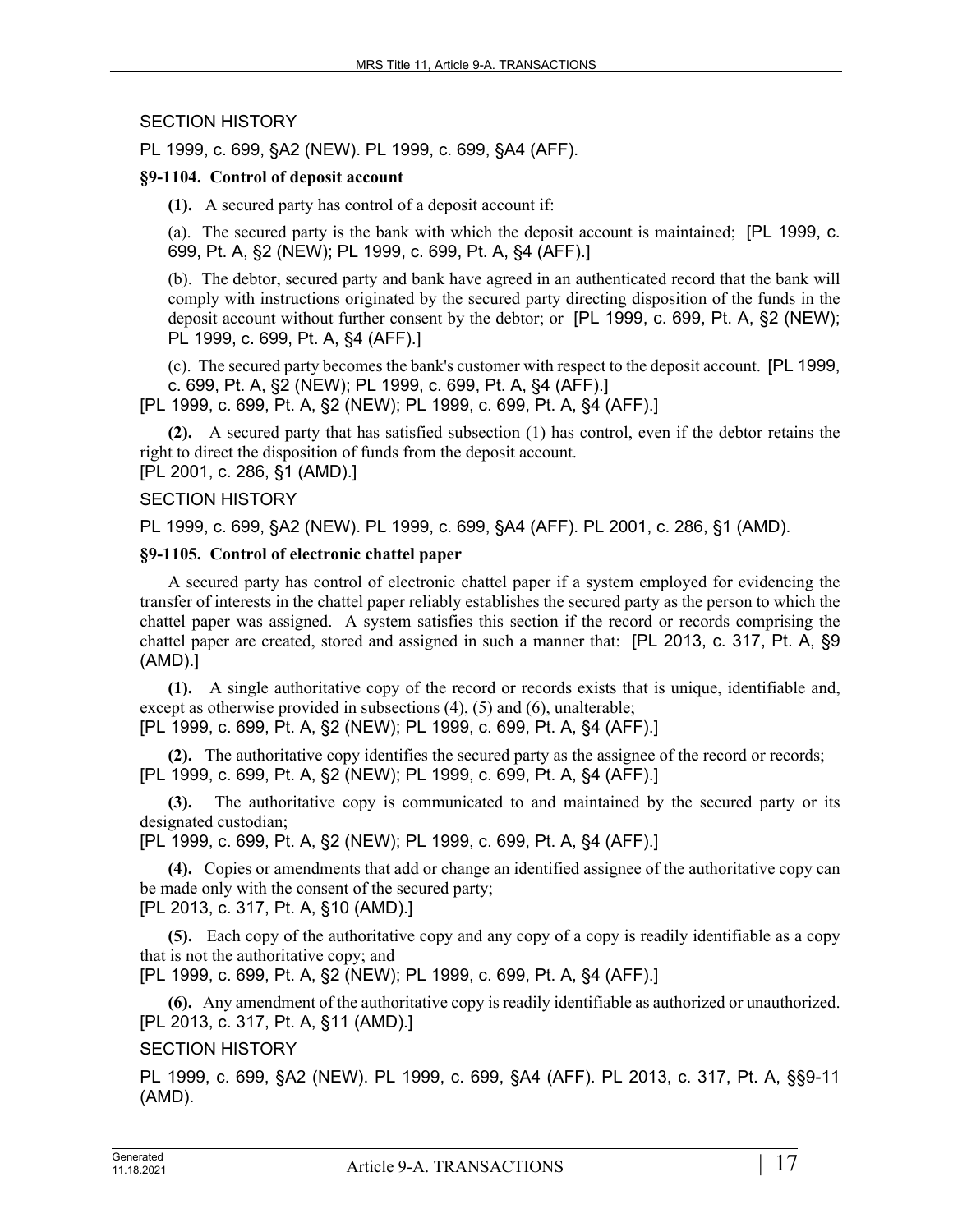#### **§9-1106. Control of investment property**

**(1).** A person has control of a certificated security, uncertificated security or security entitlement as provided in section 8‑1106.

[PL 1999, c. 699, Pt. A, §2 (NEW); PL 1999, c. 699, Pt. A, §4 (AFF).]

**(2).** A secured party has control of a commodity contract if:

(a). The secured party is the commodity intermediary with which the commodity contract is carried; or [PL 1999, c. 699, Pt. A, §2 (NEW); PL 1999, c. 699, Pt. A, §4 (AFF).]

(b). The commodity customer, secured party and commodity intermediary have agreed that the commodity intermediary will apply any value distributed on account of the commodity contract as directed by the secured party without further consent by the commodity customer. [PL 1999, c. 699, Pt. A, §2 (NEW); PL 1999, c. 699, Pt. A, §4 (AFF).]

[PL 1999, c. 699, Pt. A, §2 (NEW); PL 1999, c. 699, Pt. A, §4 (AFF).]

**(3).** A secured party having control of all security entitlements or commodity contracts carried in a securities account or commodity account has control over the securities account or commodity account.

[PL 1999, c. 699, Pt. A, §2 (NEW); PL 1999, c. 699, Pt. A, §4 (AFF).]

SECTION HISTORY

PL 1999, c. 699, §A2 (NEW). PL 1999, c. 699, §A4 (AFF).

### **§9-1107. Control of letter-of-credit right**

A secured party has control of a letter-of-credit right to the extent of any right to payment or performance by the issuer or any nominated person if the issuer or nominated person has consented to an assignment of proceeds of the letter of credit under section 5‑1114, subsection (3) or other applicable law or practice. [PL 2003, c. 510, Pt. A, §5 (AMD).]

### SECTION HISTORY

PL 1999, c. 699, §A2 (NEW). PL 1999, c. 699, §A4 (AFF). PL 2003, c. 510, §A5 (AMD).

### **§9-1108. Sufficiency of description**

**(1).** Except as otherwise provided in subsections (3), (4) and (5), a description of personal or real property is sufficient, whether or not it is specific, if it reasonably identifies what is described. [PL 1999, c. 699, Pt. A, §2 (NEW); PL 1999, c. 699, Pt. A, §4 (AFF).]

**(2).** Except as otherwise provided in subsection (4), a description of collateral reasonably identifies the collateral if it identifies the collateral by:

(a). Specific listing; [PL 1999, c. 699, Pt. A, §2 (NEW); PL 1999, c. 699, Pt. A, §4 (AFF).]

(b). Category; [PL 1999, c. 699, Pt. A, §2 (NEW); PL 1999, c. 699, Pt. A, §4 (AFF).]

(c). Except as otherwise provided in subsection (5), a type of collateral defined in this Title; [PL 1999, c. 699, Pt. A, §2 (NEW); PL 1999, c. 699, Pt. A, §4 (AFF).]

(d). Quantity; [PL 1999, c. 699, Pt. A, §2 (NEW); PL 1999, c. 699, Pt. A, §4 (AFF).]

(e). Computational or allocational formula or procedure; or [PL 1999, c. 699, Pt. A, §2 (NEW); PL 1999, c. 699, Pt. A, §4 (AFF).]

(f). Except as otherwise provided in subsection (3), any other method, if the identity of the collateral is objectively determinable. [PL 1999, c. 699, Pt. A, §2 (NEW); PL 1999, c. 699, Pt. A, §4 (AFF).]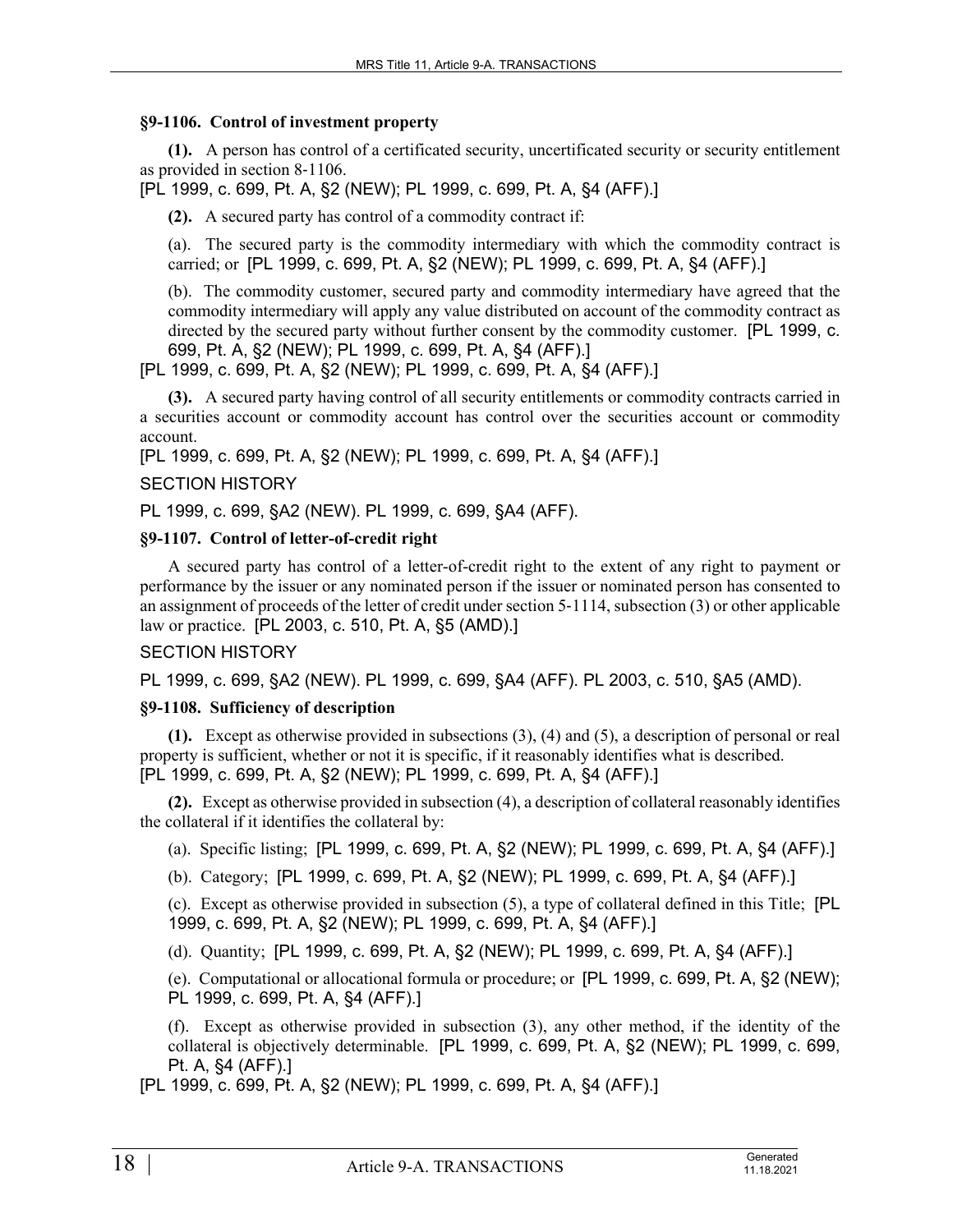**(3).** A description of collateral as "all the debtor's assets" or "all the debtor's personal property" or using words of similar import does not reasonably identify the collateral. [PL 1999, c. 699, Pt. A, §2 (NEW); PL 1999, c. 699, Pt. A, §4 (AFF).]

Except as otherwise provided in subsection (5), a description of a security entitlement, securities account or commodity account is sufficient if it describes:

(a). The collateral by those terms or as investment property; or [PL 1999, c. 699, Pt. A, §2 (NEW); PL 1999, c. 699, Pt. A, §4 (AFF).]

(b). The underlying financial asset or commodity contract. [PL 1999, c. 699, Pt. A, §2 (NEW); PL 1999, c. 699, Pt. A, §4 (AFF).]

[PL 1999, c. 699, Pt. A, §2 (NEW); PL 1999, c. 699, Pt. A, §4 (AFF).]

**(5).** A description only by type of collateral defined in this Title is an insufficient description of:

(a). A commercial tort claim; or [PL 1999, c. 699, Pt. A, §2 (NEW); PL 1999, c. 699, Pt. A, §4 (AFF).]

(b). In a consumer transaction, consumer goods, a security entitlement, a securities account or a commodity account. [PL 1999, c. 699, Pt. A, §2 (NEW); PL 1999, c. 699, Pt. A, §4 (AFF).] [PL 1999, c. 699, Pt. A, §2 (NEW); PL 1999, c. 699, Pt. A, §4 (AFF).]

### SECTION HISTORY

PL 1999, c. 699, §A2 (NEW). PL 1999, c. 699, §A4 (AFF).

### **SUBPART 2**

### **APPLICABILITY OF ARTICLE**

### **§9-1109. Scope**

**(1).** Except as otherwise provided in subsections (3) and (4), this Article applies to:

(a). A transaction, regardless of its form, that creates a security interest in personal property or fixtures by contract; [PL 1999, c. 699, Pt. A, §2 (NEW); PL 1999, c. 699, Pt. A, §4 (AFF).]

(b). An agricultural lien; [PL 1999, c. 699, Pt. A, §2 (NEW); PL 1999, c. 699, Pt. A, §4 (AFF).]

(c). A sale of accounts, chattel paper, payment intangibles or promissory notes; [PL 1999, c. 699, Pt. A, §2 (NEW); PL 1999, c. 699, Pt. A, §4 (AFF).]

(d). A consignment; [PL 1999, c. 699, Pt. A, §2 (NEW); PL 1999, c. 699, Pt. A, §4 (AFF).]

(e). A security interest arising under section  $2-401$ ,  $2-505$ ,  $2-711$ , subsection  $(3)$  or  $2-1508$ , subsection (5), as provided in section 9-1110; and [PL 1999, c. 699, Pt. A, §2 (NEW); PL 1999, c. 699, Pt. A, §4 (AFF).]

(f). A security interest arising under section 4-210 or  $5-1118$ . [PL 1999, c. 699, Pt. A, §2 (NEW); PL 1999, c. 699, Pt. A, §4 (AFF).]

[PL 1999, c. 699, Pt. A, §2 (NEW); PL 1999, c. 699, Pt. A, §4 (AFF).]

**(2).** The application of this Article to a security interest in a secured obligation is not affected by the fact that the obligation is itself secured by a transaction or interest to which this Article does not apply.

[PL 1999, c. 699, Pt. A, §2 (NEW); PL 1999, c. 699, Pt. A, §4 (AFF).]

**(3).** This Article does not apply to the extent that: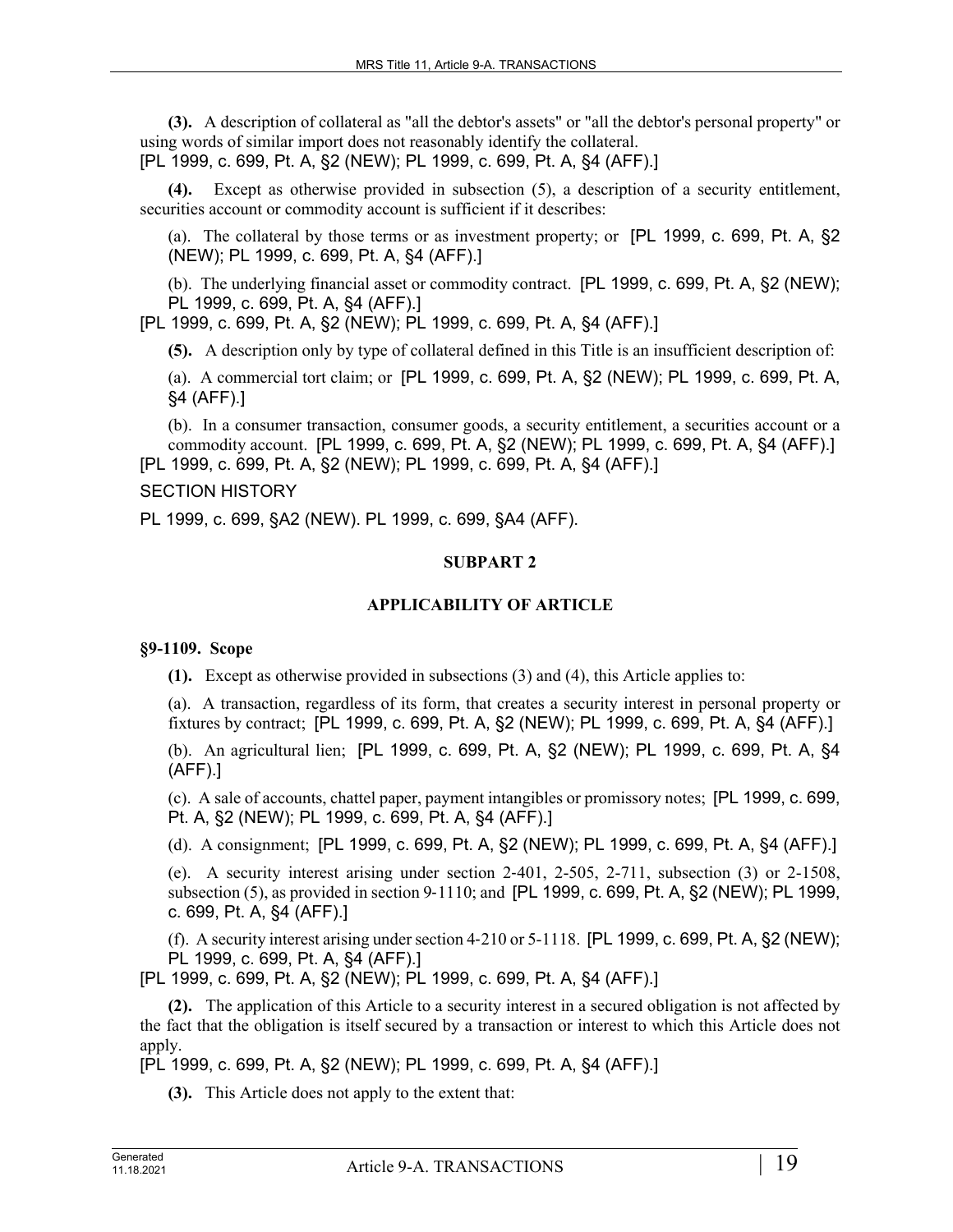(a). A statute, regulation or treaty of the United States preempts this Article; [PL 1999, c. 699, Pt. A, §2 (NEW); PL 1999, c. 699, Pt. A, §4 (AFF).]

(b). Another statute of this State expressly governs the creation, perfection, priority or enforcement of a security interest created by this State or a governmental unit of this State; [PL 1999, c. 699, Pt. A, §2 (NEW); PL 1999, c. 699, Pt. A, §4 (AFF).]

(c). A statute of another state, a foreign country or a governmental unit of another state or a foreign country, other than a statute generally applicable to security interests, expressly governs creation, perfection, priority or enforcement of a security interest created by the state, country or governmental unit; or [PL 1999, c. 699, Pt. A, §2 (NEW); PL 1999, c. 699, Pt. A, §4 (AFF).]

(d). The rights of a transferee beneficiary or nominated person under a letter of credit are independent and superior under section 5‑1114. [PL 1999, c. 699, Pt. A, §2 (NEW); PL 1999, c. 699, Pt. A, §4 (AFF).]

[PL 1999, c. 699, Pt. A, §2 (NEW); PL 1999, c. 699, Pt. A, §4 (AFF).]

**(4).** This Article does not apply to:

(a). A landlord's lien, other than an agricultural lien; [PL 1999, c. 699, Pt. A, §2 (NEW); PL 1999, c. 699, Pt. A, §4 (AFF).]

(b). A lien, other than an agricultural lien, given by statute or other rule of law for services or materials, but section 9-1333 applies with respect to priority of the lien; [PL 1999, c. 699, Pt. A, §2 (NEW); PL 1999, c. 699, Pt. A, §4 (AFF).]

(c). An assignment of a claim for wages, salary or other compensation of an employee; [PL 1999, c. 699, Pt. A, §2 (NEW); PL 1999, c. 699, Pt. A, §4 (AFF).]

(d). A sale of accounts, chattel paper, payment intangibles or promissory notes as part of a sale of the business out of which they arose; [PL 1999, c. 699, Pt. A, §2 (NEW); PL 1999, c. 699, Pt. A, §4 (AFF).]

(e). An assignment of accounts, chattel paper, payment intangibles or promissory notes that is for the purpose of collection only; [PL 1999, c. 699, Pt. A, §2 (NEW); PL 1999, c. 699, Pt. A, §4 (AFF).]

(f). An assignment of a right to payment under a contract to an assignee that is also obligated to perform under the contract; [PL 1999, c. 699, Pt. A, §2 (NEW); PL 1999, c. 699, Pt. A, §4 (AFF).]

(g). An assignment of a single account, payment intangible or promissory note to an assignee in full or partial satisfaction of a preexisting indebtedness; [PL 1999, c. 699, Pt. A, §2 (NEW); PL 1999, c. 699, Pt. A, §4 (AFF).]

(h). A transfer of an interest in or an assignment of a claim under a policy of insurance, other than an assignment by or to a health-care provider of a health-care-insurance receivable and any subsequent assignment of the right to payment, but sections 9-1315 and 9-1322 apply with respect to proceeds and priorities in proceeds; [PL 1999, c. 699, Pt. A, §2 (NEW); PL 1999, c. 699, Pt. A, §4 (AFF).]

(i). An assignment of a right represented by a judgment, other than a judgment taken on a right to payment that was collateral; [PL 1999, c. 699, Pt. A, §2 (NEW); PL 1999, c. 699, Pt. A, §4 (AFF).]

(j). A right of recoupment or setoff, but:

(i) Section 9‑1340 applies with respect to the effectiveness of rights of recoupment or setoff against deposit accounts; and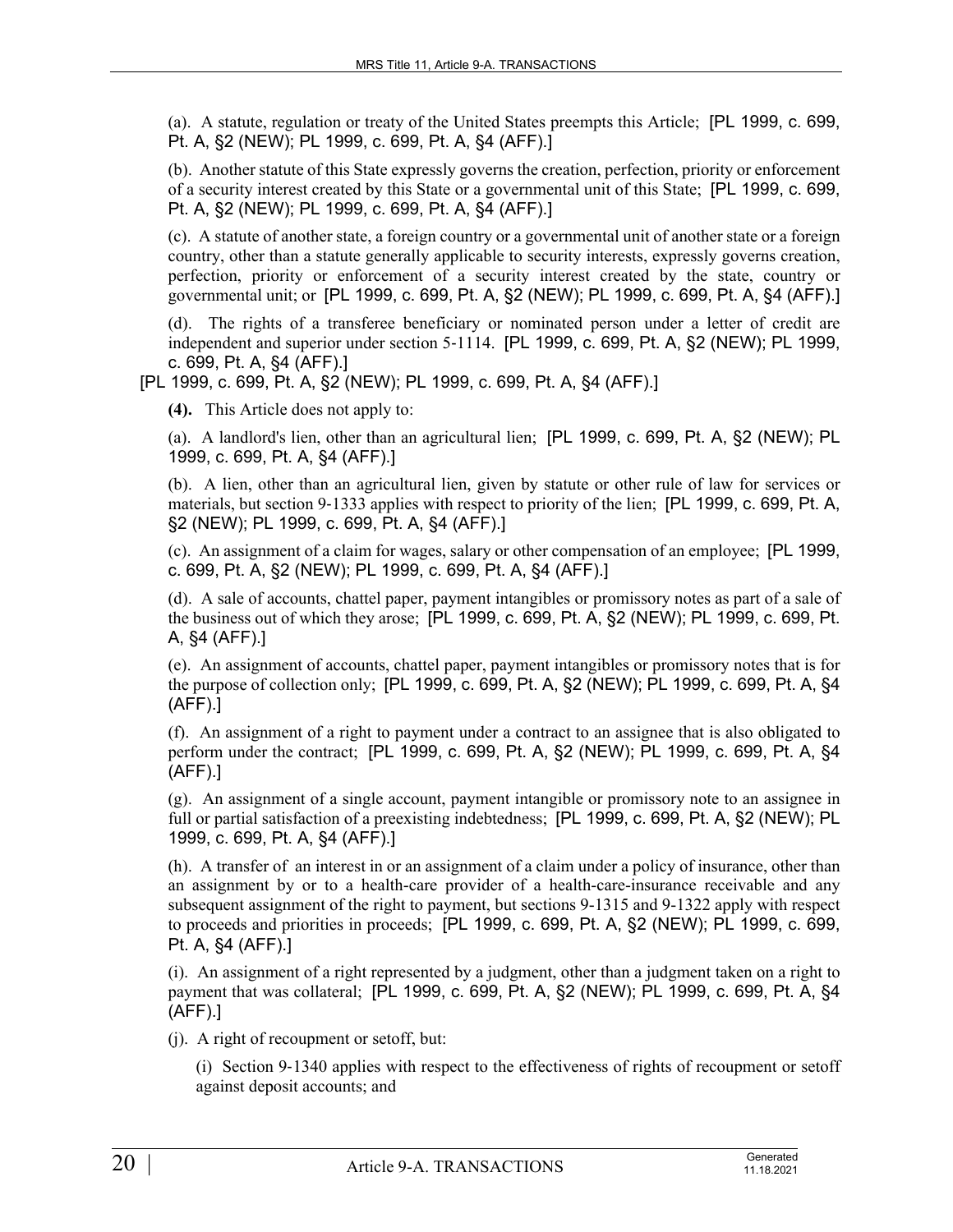(ii) Section 9‑1404 applies with respect to defenses or claims of an account debtor; [PL 1999, c. 699, Pt. A, §2 (NEW); PL 1999, c. 699, Pt. A, §4 (AFF).]

(k). The creation or transfer of an interest in or lien on real property, including a lease or rents thereunder, except to the extent that provision is made for:

(i) Liens on real property in sections 9-1203 and 9-1308;

(ii) Fixtures in section 9‑1334;

(iii) Fixture filings in sections 9-1501, 9-1502, 9-1512, 9-1516 and 9-1519; and

(iv) Security agreements covering personal and real property in section 9‑1604; [PL 1999, c. 699, Pt. A, §2 (NEW); PL 1999, c. 699, Pt. A, §4 (AFF).]

(l). An assignment of a claim arising in tort, other than a commercial tort claim, but sections 9- 1315 and 9-1322 apply with respect to proceeds and priorities in proceeds; [PL 1999, c. 699, Pt. A, §2 (NEW); PL 1999, c. 699, Pt. A, §4 (AFF).]

(m). An assignment of a deposit account in a consumer transaction, but sections 9-1315 and 9- 1322 apply with respect to proceeds and priorities in proceeds; [PL 1999, c. 699, Pt. A, §2 (NEW); PL 1999, c. 699, Pt. A, §4 (AFF).]

(n). A claim or right to receive compensation for injuries or sickness, other than health-care insurance receivables, as described in 26 United States Code, Section  $104(a)(1)$  or (2); or [PL 1999, c. 699, Pt. A, §2 (NEW); PL 1999, c. 699, Pt. A, §4 (AFF).]

(o). A claim or right to receive benefits under a special needs trust as described in 42 United States Code, Section 1396p(d)(4). [PL 1999, c. 699, Pt. A, §2 (NEW); PL 1999, c. 699, Pt. A, §4 (AFF).]

[PL 1999, c. 699, Pt. A, §2 (NEW); PL 1999, c. 699, Pt. A, §4 (AFF).]

SECTION HISTORY

PL 1999, c. 699, §A2 (NEW). PL 1999, c. 699, §A4 (AFF).

### **§9-1110. Security interests arising under Article 2 or 2-A**

A security interest arising under section 2‑401, 2-505, 2-711, subsection (3), or 2-1508, subsection (5) is subject to this Article. However, until the debtor obtains possession of the goods: [PL 1999, c. 699, Pt. A, §2 (NEW); PL 1999, c. 699, Pt. A, §4 (AFF).]

**(1).** The security interest is enforceable, even if section 9‑1203, subsection (2), paragraph (c) has not been satisfied;

[PL 1999, c. 699, Pt. A, §2 (NEW); PL 1999, c. 699, Pt. A, §4 (AFF).]

**(2).** Filing is not required to perfect the security interest;

[PL 1999, c. 699, Pt. A, §2 (NEW); PL 1999, c. 699, Pt. A, §4 (AFF).]

**(3).** The rights of the secured party after default by the debtor are governed by Article 2 or 2-A; and

[PL 1999, c. 699, Pt. A, §2 (NEW); PL 1999, c. 699, Pt. A, §4 (AFF).]

**(4).** The security interest has priority over a conflicting security interest created by the debtor. [PL 1999, c. 699, Pt. A, §2 (NEW); PL 1999, c. 699, Pt. A, §4 (AFF).]

SECTION HISTORY

PL 1999, c. 699, §A2 (NEW). PL 1999, c. 699, §A4 (AFF).

# **PART 2**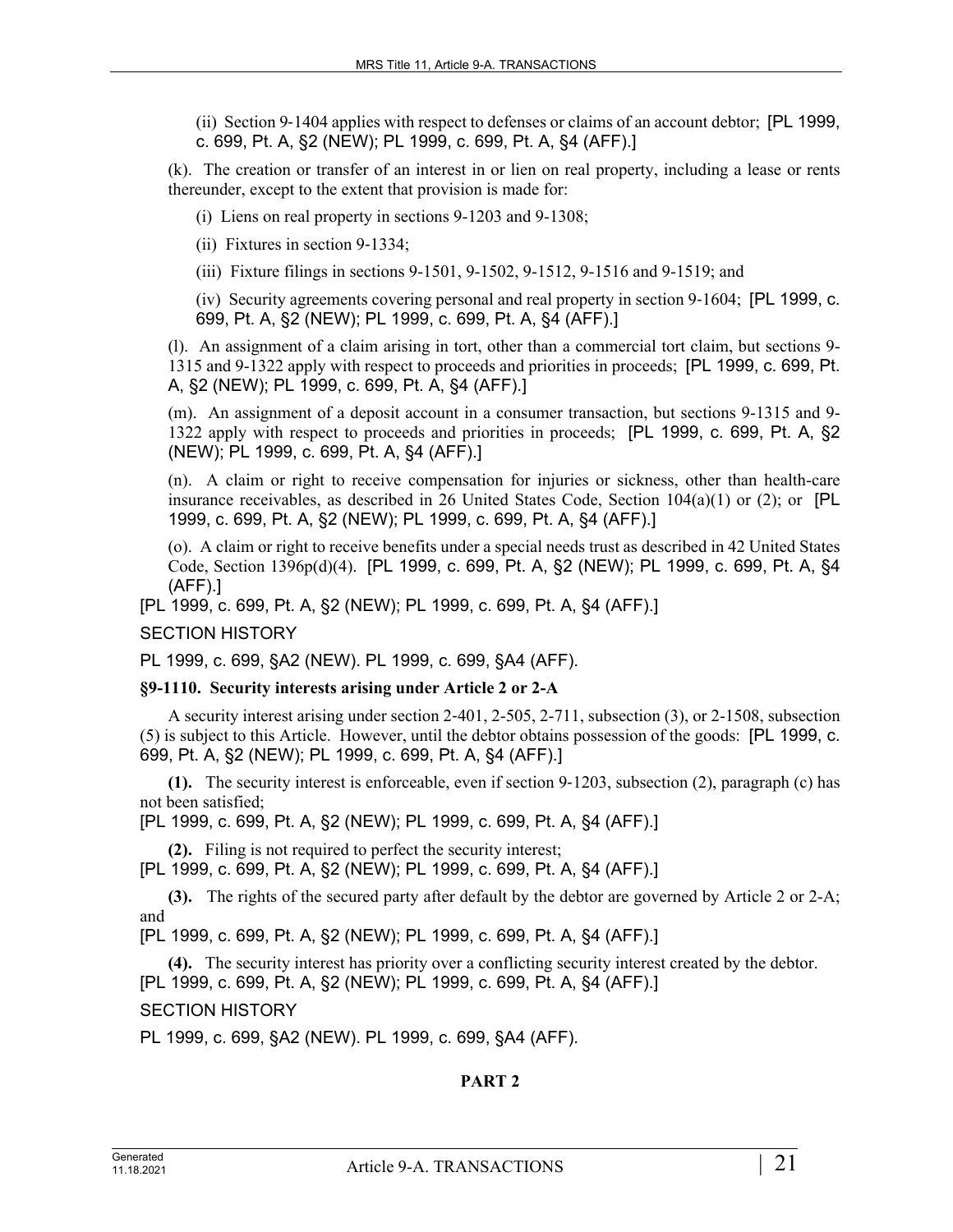# **EFFECTIVENESS OF SECURITY AGREEMENT; ATTACHMENT OF SECURITY INTEREST; RIGHTS OF PARTIES TO SECURITY AGREEMENT**

# **SUBPART 1**

## **EFFECTIVENESS AND ATTACHMENT**

#### **§9-1201. General effectiveness of security agreement**

**(1).** Except as otherwise provided in this Title, a security agreement is effective according to its terms between the parties, against purchasers of the collateral and against creditors. [PL 1999, c. 699, Pt. A, §2 (NEW); PL 1999, c. 699, Pt. A, §4 (AFF).]

**(2).** A transaction subject to this Article is subject to any applicable rule of law that establishes a different rule for consumers, including Title 9-A, Title 30-A, sections 3960 to 3964-A and Title 32, sections 11001 to 11054.

[PL 1999, c. 699, Pt. A, §2 (NEW); PL 1999, c. 699, Pt. A, §4 (AFF).]

**(3).** In case of conflict between this Article and a rule of law, statute or rule described in subsection (2), the rule of law, statute or rule controls. Failure to comply with a statute or rule described in subsection (2) has only the effect the statute or rule specifies.

[PL 1999, c. 699, Pt. A, §2 (NEW); PL 1999, c. 699, Pt. A, §4 (AFF).]

**(4).** This Article does not:

(a). Validate any rate, charge, agreement or practice that violates a rule of law, statute or rule described in subsection (2); or [PL 1999, c. 699, Pt. A, §2 (NEW); PL 1999, c. 699, Pt. A, §4 (AFF).]

(b). Extend the application of the rule of law, statute or rule to a transaction not otherwise subject to rule of law, statute or rule. [PL 1999, c. 699, Pt. A, §2 (NEW); PL 1999, c. 699, Pt. A, §4 (AFF).]

[PL 1999, c. 699, Pt. A, §2 (NEW); PL 1999, c. 699, Pt. A, §4 (AFF).]

# SECTION HISTORY

PL 1999, c. 699, §A2 (NEW). PL 1999, c. 699, §A4 (AFF).

# **§9-1202. Title to collateral immaterial**

Except as otherwise provided with respect to consignments or sales of accounts, chattel paper, payment intangibles or promissory notes, the provisions of this Article with regard to rights and obligations apply whether title to collateral is in the secured party or the debtor. [PL 1999, c. 699, Pt. A, §2 (NEW); PL 1999, c. 699, Pt. A, §4 (AFF).]

# SECTION HISTORY

PL 1999, c. 699, §A2 (NEW). PL 1999, c. 699, §A4 (AFF).

### **§9-1203. Attachment and enforceability of security interest; proceeds; supporting obligations; formal requisites**

**(1).** A security interest attaches to collateral when it becomes enforceable against the debtor with respect to the collateral, unless an agreement expressly postpones the time of attachment. [PL 1999, c. 699, Pt. A, §2 (NEW); PL 1999, c. 699, Pt. A, §4 (AFF).]

**(2).** Except as otherwise provided in subsections (3) through (9), a security interest is enforceable against the debtor and 3rd parties with respect to the collateral only if: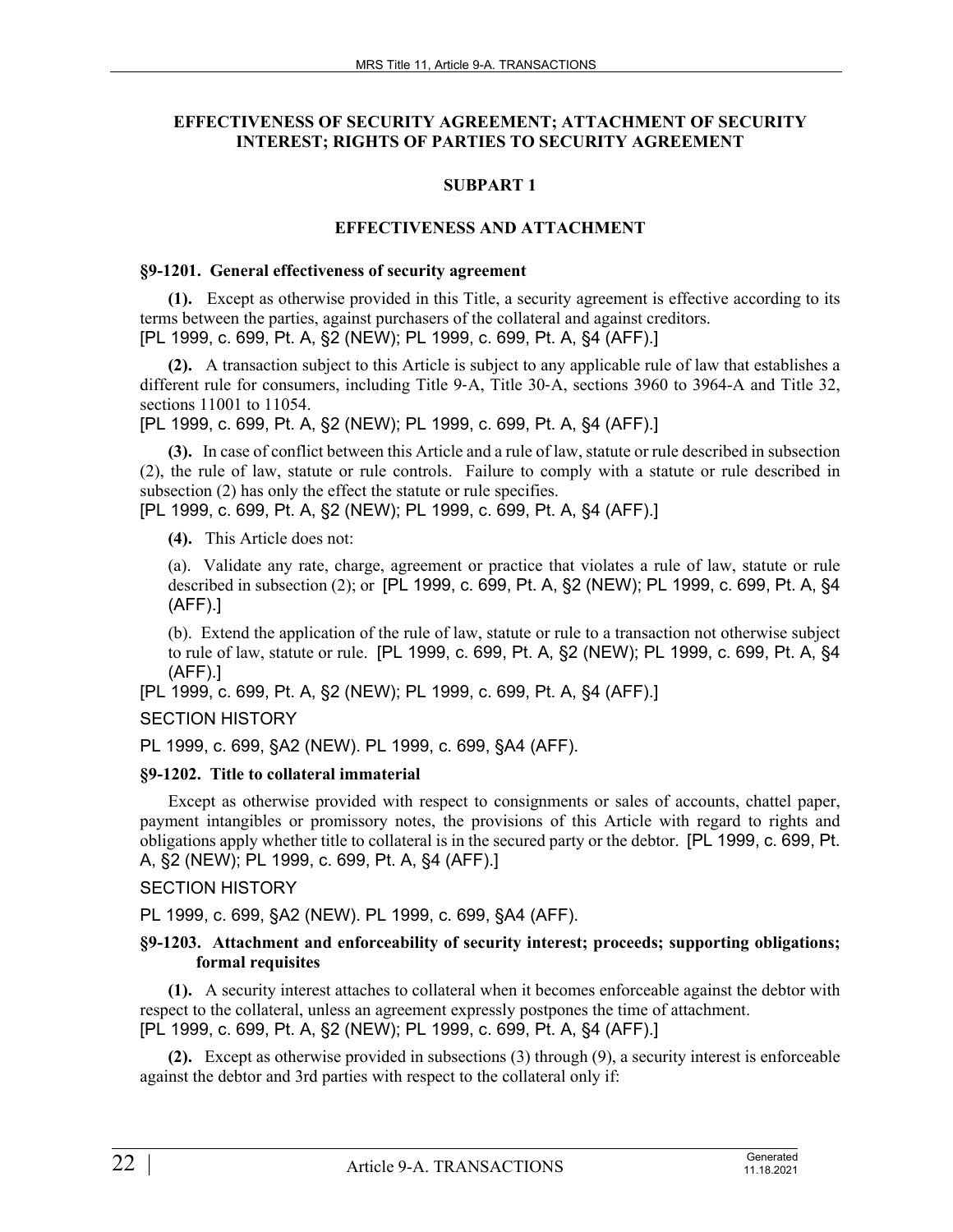(a). Value has been given; [PL 1999, c. 699, Pt. A, §2 (NEW); PL 1999, c. 699, Pt. A, §4 (AFF).]

(b). The debtor has rights in the collateral or the power to transfer rights in the collateral to a secured party; and [PL 1999, c. 699, Pt. A, §2 (NEW); PL 1999, c. 699, Pt. A, §4 (AFF).]

(c). One of the following conditions is met:

(i) The debtor has authenticated a security agreement that provides a description of the collateral and, if the security interest covers timber to be cut, a description of the land concerned;

(ii) The collateral is not a certificated security and is in the possession of the secured party under section 9‑1313 pursuant to the debtor's security agreement;

(iii) The collateral is a certificated security in registered form and the security certificate has been delivered to the secured party under section 8‑1302 pursuant to the debtor's security agreement; or

(iv) The collateral is deposit accounts, electronic chattel paper, investment property, letter-ofcredit rights or electronic documents, and the secured party has control under sections 9-1104, 9-1105, 9-1106 or 9-1107 pursuant to the debtor's security agreement. [PL 2009, c. 324, Pt. B, §29 (AMD); PL 2009, c. 324, Pt. B, §48 (AFF).]

[PL 2009, c. 324, Pt. B, §29 (AMD); PL 2009, c. 324, Pt. B, §48 (AFF).]

**(3).** Subsection (2) is subject to section 4‑210 on the security interest of a collecting bank, section 5‑1118 on the security interest of a letter-of-credit issuer or nominated person, section 9‑1110 on a security interest arising under Article 2 or 2-A, and section 9-1206 on security interests in investment property.

[PL 1999, c. 699, Pt. A, §2 (NEW); PL 1999, c. 699, Pt. A, §4 (AFF).]

**(4).** A person becomes bound as debtor by a security agreement entered into by another person if, by operation of law other than this Article or by contract:

(a). The security agreement becomes effective to create a security interest in the person's property; or [PL 1999, c. 699, Pt. A, §2 (NEW); PL 1999, c. 699, Pt. A, §4 (AFF).]

(b). The person becomes generally obligated for the obligations of the other person, including the obligation secured under the security agreement, and acquires or succeeds to all or substantially all of the assets of the other person. [PL 1999, c. 699, Pt. A, §2 (NEW); PL 1999, c. 699, Pt. A, §4 (AFF).]

[PL 1999, c. 699, Pt. A, §2 (NEW); PL 1999, c. 699, Pt. A, §4 (AFF).]

**(5).** If a new debtor becomes bound as debtor by a security agreement entered into by another person:

(a). The agreement satisfies subsection (2), paragraph (c) with respect to existing or after-acquired property of the new debtor to the extent the property is described in the agreement; and [PL 1999, c. 699, Pt. A, §2 (NEW); PL 1999, c. 699, Pt. A, §4 (AFF).]

(b). Another agreement is not necessary to make a security interest in the property enforceable. [PL 1999, c. 699, Pt. A, §2 (NEW); PL 1999, c. 699, Pt. A, §4 (AFF).]

[PL 1999, c. 699, Pt. A, §2 (NEW); PL 1999, c. 699, Pt. A, §4 (AFF).]

**(6).** The attachment of a security interest in collateral gives the secured party the rights to proceeds provided by section 9‑1315 and is also attachment of a security interest in a supporting obligation for the collateral.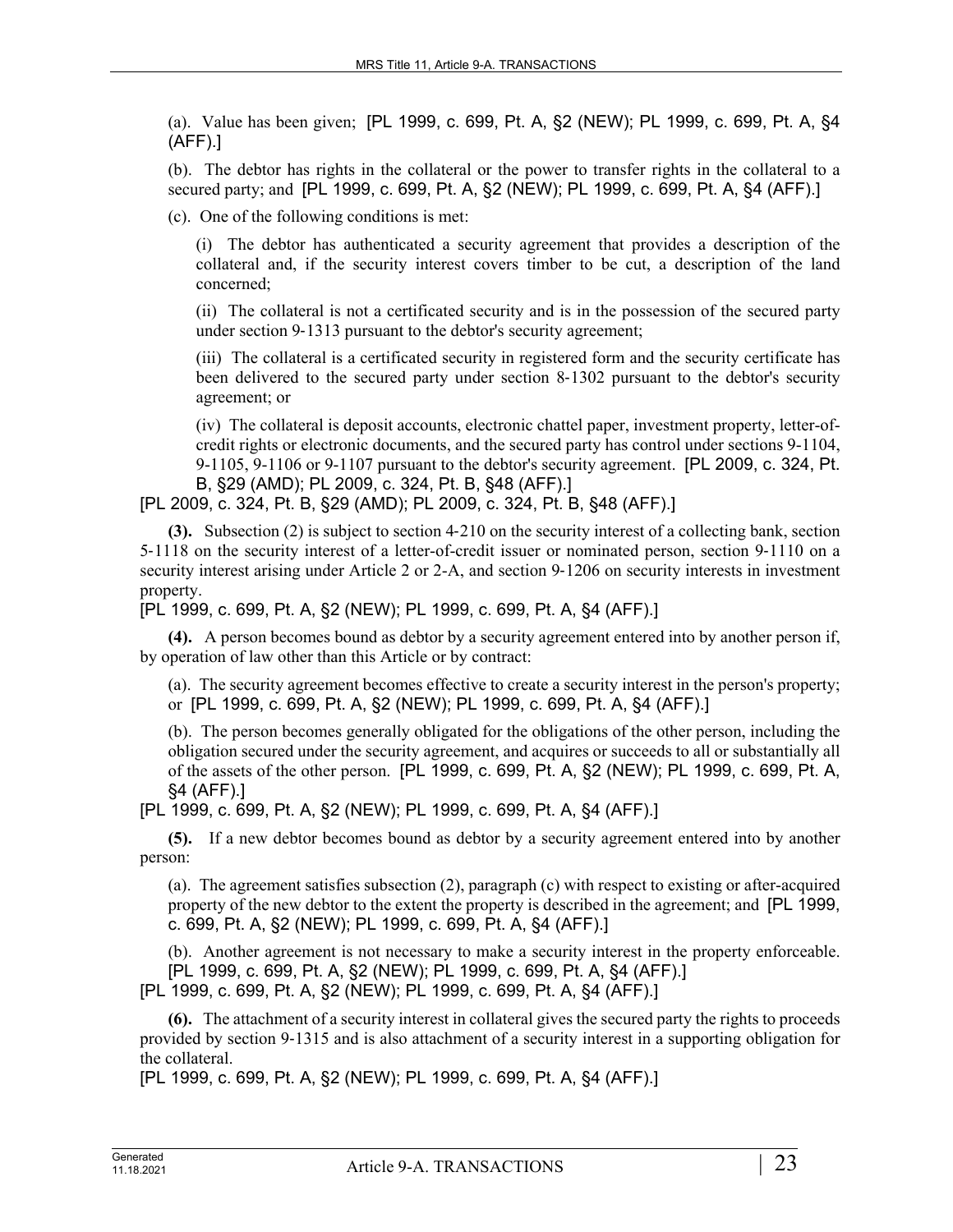**(7).** The attachment of a security interest in a right to payment or performance secured by a security interest or other lien on personal or real property is also attachment of a security interest in the security interest, mortgage or other lien.

[PL 1999, c. 699, Pt. A, §2 (NEW); PL 1999, c. 699, Pt. A, §4 (AFF).]

**(8).** The attachment of a security interest in a securities account is also attachment of a security interest in the security entitlements carried in the securities account.

[PL 1999, c. 699, Pt. A, §2 (NEW); PL 1999, c. 699, Pt. A, §4 (AFF).]

**(9).** The attachment of a security interest in a commodity account is also attachment of a security interest in the commodity contracts carried in the commodity account.

[PL 1999, c. 699, Pt. A, §2 (NEW); PL 1999, c. 699, Pt. A, §4 (AFF).]

# SECTION HISTORY

PL 1999, c. 699, §A2 (NEW). PL 1999, c. 699, §A4 (AFF). PL 2009, c. 324, Pt. B, §29 (AMD). PL 2009, c. 324, Pt. B, §48 (AFF).

# **§9-1204. After-acquired property; future advances**

**(1).** Except as otherwise provided in subsection (2), a security agreement may create or provide for a security interest in after-acquired collateral.

[PL 1999, c. 699, Pt. A, §2 (NEW); PL 1999, c. 699, Pt. A, §4 (AFF).]

**(2).** A security interest does not attach under a term constituting an after-acquired property clause to:

(a). Consumer goods, other than an accession when given as additional security, unless the debtor acquires rights in them within 10 days after the secured party gives value; or [PL 1999, c. 699, Pt. A, §2 (NEW); PL 1999, c. 699, Pt. A, §4 (AFF).]

(b). A commercial tort claim. [PL 1999, c. 699, Pt. A, §2 (NEW); PL 1999, c. 699, Pt. A, §4 (AFF).]

[PL 1999, c. 699, Pt. A, §2 (NEW); PL 1999, c. 699, Pt. A, §4 (AFF).]

**(3).** A security agreement may provide that collateral secures, or that accounts, chattel paper, payment intangibles or promissory notes are sold in connection with future advances or other value whether or not the advances or value are given pursuant to commitment.

[PL 1999, c. 699, Pt. A, §2 (NEW); PL 1999, c. 699, Pt. A, §4 (AFF).]

SECTION HISTORY

PL 1999, c. 699, §A2 (NEW). PL 1999, c. 699, §A4 (AFF).

# **§9-1205. Use or disposition of collateral permissible**

- **(1).** A security interest is not invalid or fraudulent against creditors solely because:
- (a). The debtor has the right or ability to:

(i) Use, commingle or dispose of all or part of the collateral, including returned or repossessed goods;

- (ii) Collect, compromise, enforce or otherwise deal with collateral;
- (iii) Accept the return of collateral or make repossessions; or

(iv) Use, commingle or dispose of proceeds; or [PL 1999, c. 699, Pt. A, §2 (NEW); PL 1999, c. 699, Pt. A, §4 (AFF).]

(b). The secured party fails to require the debtor to account for proceeds or replace collateral. [PL 1999, c. 699, Pt. A, §2 (NEW); PL 1999, c. 699, Pt. A, §4 (AFF).]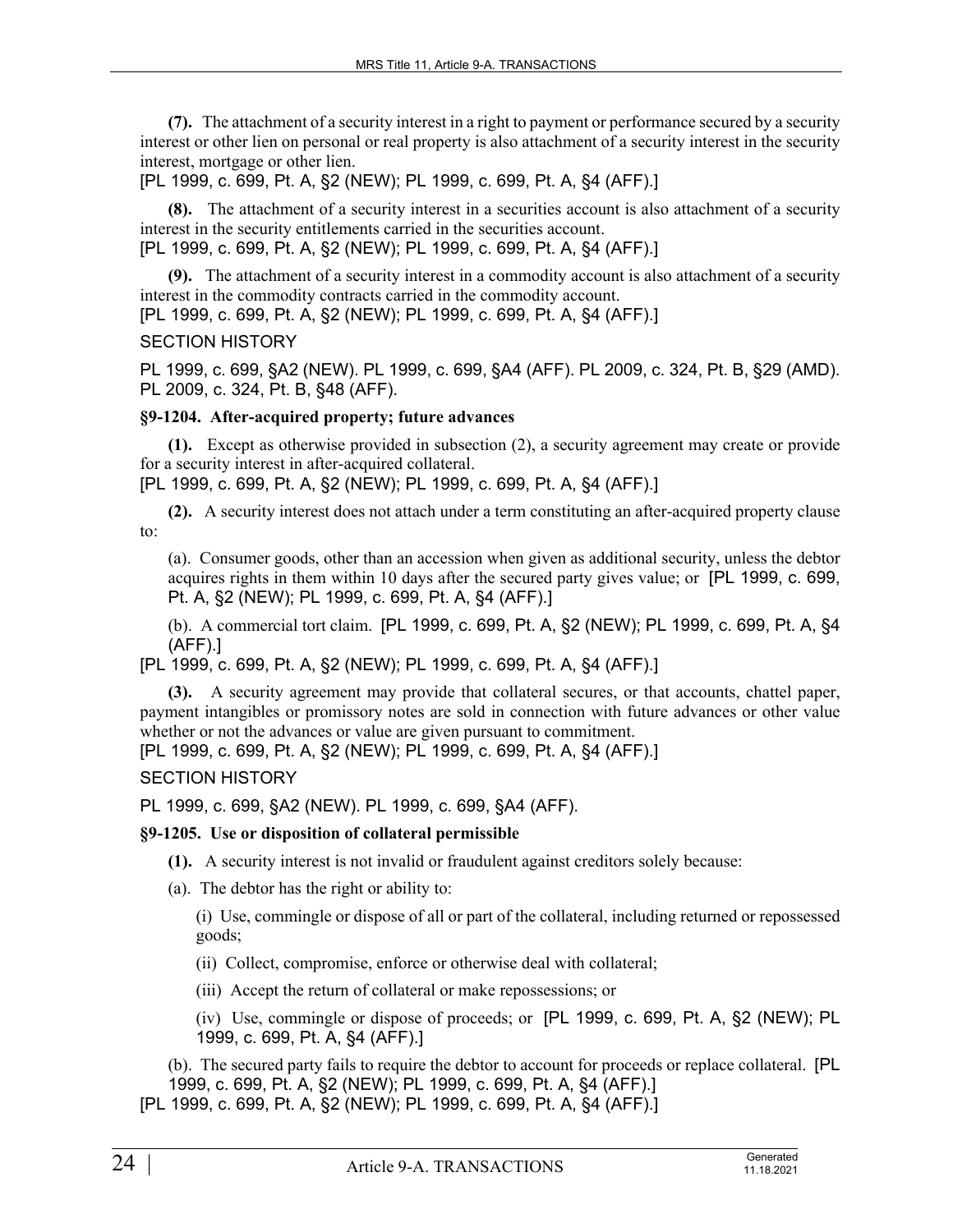**(2).** This section does not relax the requirements of possession if attachment, perfection or enforcement of a security interest depends upon possession of the collateral by the secured party. [PL 1999, c. 699, Pt. A, §2 (NEW); PL 1999, c. 699, Pt. A, §4 (AFF).]

## SECTION HISTORY

PL 1999, c. 699, §A2 (NEW). PL 1999, c. 699, §A4 (AFF).

### **§9-1206. Security interest arising in purchase or delivery of financial asset**

**(1).** A security interest in favor of a securities intermediary attaches to a person's security entitlement if:

(a). The person buys a financial asset through the securities intermediary in a transaction in which the person is obligated to pay the purchase price to the securities intermediary at the time of the purchase; and [PL 1999, c. 699, Pt. A, §2 (NEW); PL 1999, c. 699, Pt. A, §4 (AFF).]

(b). The securities intermediary credits the financial asset to the buyer's securities account before the buyer pays the securities intermediary. [PL 1999, c. 699, Pt. A, §2 (NEW); PL 1999, c. 699, Pt. A, §4 (AFF).]

[PL 1999, c. 699, Pt. A, §2 (NEW); PL 1999, c. 699, Pt. A, §4 (AFF).]

**(2).** The security interest described in subsection (1) secures the person's obligation to pay for the financial asset.

[PL 1999, c. 699, Pt. A, §2 (NEW); PL 1999, c. 699, Pt. A, §4 (AFF).]

**(3).** A security interest in favor of a person that delivers a certificated security or other financial asset represented by a writing attaches to the security or other financial asset if:

(a). The security or other financial asset:

(i) In the ordinary course of business is transferred by delivery with any necessary indorsement or assignment; and

(ii) Is delivered under an agreement between persons in the business of dealing with such securities or financial assets; and [PL 1999, c. 699, Pt. A, §2 (NEW); PL 1999, c. 699, Pt. A, §4 (AFF).]

(b). The agreement calls for delivery against payment. [PL 1999, c. 699, Pt. A, §2 (NEW); PL 1999, c. 699, Pt. A, §4 (AFF).]

[PL 1999, c. 699, Pt. A, §2 (NEW); PL 1999, c. 699, Pt. A, §4 (AFF).]

**(4).** The security interest described in subsection (3) secures the obligation to make payment for the delivery.

[PL 1999, c. 699, Pt. A, §2 (NEW); PL 1999, c. 699, Pt. A, §4 (AFF).]

SECTION HISTORY

PL 1999, c. 699, §A2 (NEW). PL 1999, c. 699, §A4 (AFF).

# **SUBPART 2**

# **RIGHTS AND DUTIES**

# **§9-1207. Rights and duties of secured party having possession or control of collateral**

**(1).** Except as otherwise provided in subsection (4), a secured party shall use reasonable care in the custody and preservation of collateral in the secured party's possession. In the case of chattel paper or an instrument, reasonable care includes taking necessary steps to preserve rights against prior parties unless otherwise agreed.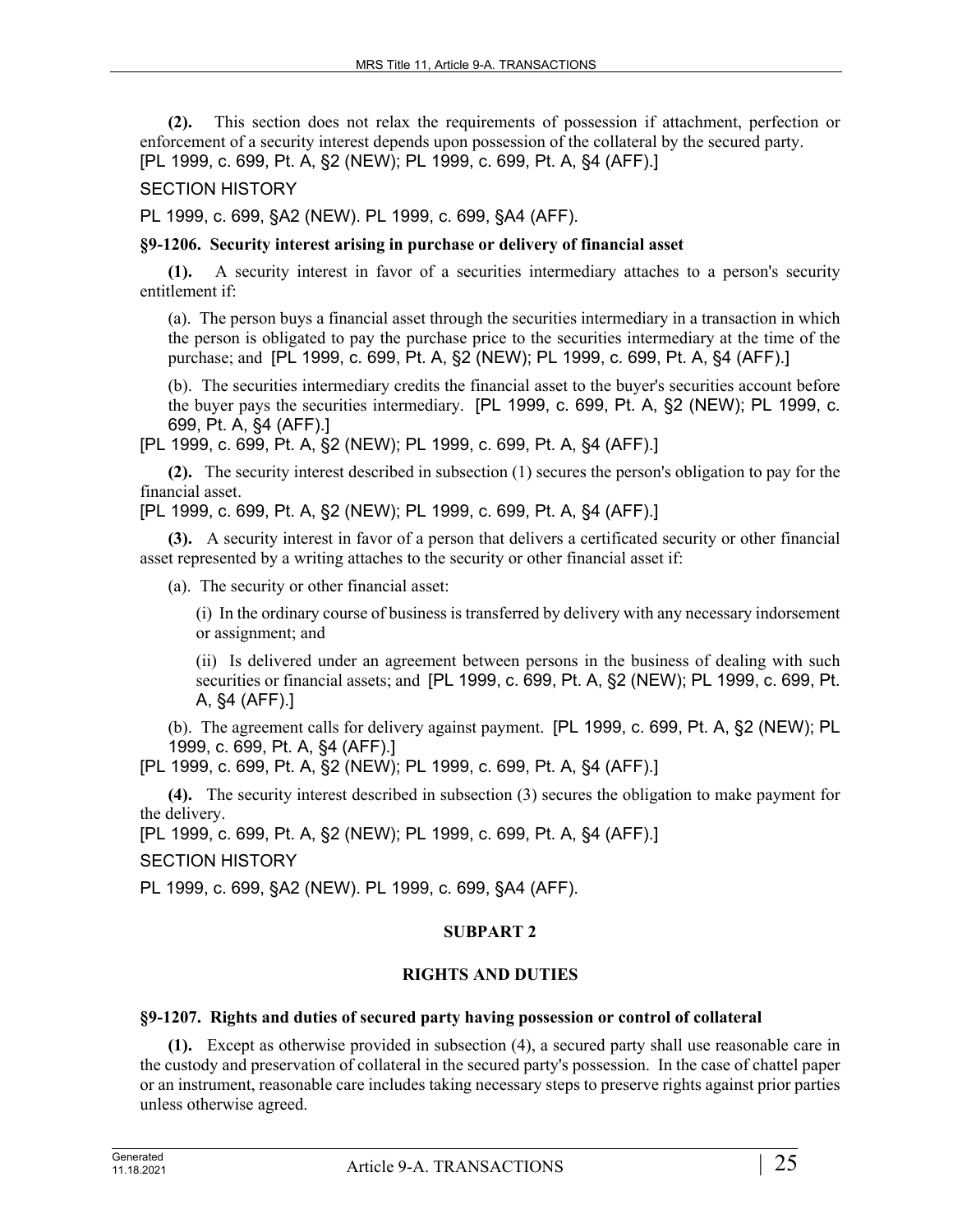[PL 1999, c. 699, Pt. A, §2 (NEW); PL 1999, c. 699, Pt. A, §4 (AFF).]

**(2).** Except as otherwise provided in subsection (4), if a secured party has possession of collateral:

(a). Reasonable expenses, including the cost of insurance and payment of taxes or other charges, incurred in the custody, preservation, use or operation of the collateral, are chargeable to the debtor and are secured by the collateral; [PL 1999, c. 699, Pt. A, §2 (NEW); PL 1999, c. 699, Pt. A, §4 (AFF).]

(b). The risk of accidental loss or damage is on the debtor to the extent of a deficiency in any effective insurance coverage; [PL 1999, c. 699, Pt. A, §2 (NEW); PL 1999, c. 699, Pt. A, §4 (AFF).]

(c). The secured party shall keep the collateral identifiable, but fungible collateral may be commingled; and [PL 1999, c. 699, Pt. A, §2 (NEW); PL 1999, c. 699, Pt. A, §4 (AFF).]

(d). The secured party may use or operate the collateral:

(i) For the purpose of preserving the collateral or its value;

(ii) As permitted by an order of a court having competent jurisdiction; or

(iii) Except in the case of consumer goods, in the manner and to the extent agreed by the debtor. [PL 1999, c. 699, Pt. A, §2 (NEW); PL 1999, c. 699, Pt. A, §4 (AFF).]

[PL 1999, c. 699, Pt. A, §2 (NEW); PL 1999, c. 699, Pt. A, §4 (AFF).]

**(3).** Except as otherwise provided in subsection (4), a secured party having possession of collateral or control of collateral under section 7‑1106, 9-1104, 9-1105, 9-1106 or 9-1107:

(a). May hold as additional security any proceeds, except money or funds, received from the collateral; [PL 1999, c. 699, Pt. A, §2 (NEW); PL 1999, c. 699, Pt. A, §4 (AFF).]

(b). Shall apply money or funds received from the collateral to reduce the secured obligation, unless remitted to the debtor; and [PL 1999, c. 699, Pt. A, §2 (NEW); PL 1999, c. 699, Pt. A, §4 (AFF).]

(c). May create a security interest in the collateral. [PL 1999, c. 699, Pt. A, §2 (NEW); PL 1999, c. 699, Pt. A, §4 (AFF).]

[PL 2009, c. 324, Pt. B, §30 (AMD); PL 2009, c. 324, Pt. B, §48 (AFF).]

**(4).** If the secured party is a buyer of accounts, chattel paper, payment intangibles or promissory notes or a consignor:

(a). Subsection (1) does not apply unless the secured party is entitled under an agreement:

(i) To charge back uncollected collateral; or

(ii) Otherwise to full or limited recourse against the debtor or a secondary obligor based on the nonpayment or other default of an account debtor or other obligor on the collateral; and [PL 1999, c. 699, Pt. A, §2 (NEW); PL 1999, c. 699, Pt. A, §4 (AFF).]

(b). Subsections (2) and (3) do not apply. [PL 2003, c. 510, Pt. C, §1 (NEW).] [PL 2003, c. 510, Pt. C, §1 (AMD).]

**(5).** 

[PL 2003, c. 510, Pt. C, §2 (RP).]

SECTION HISTORY

PL 1999, c. 699, §A2 (NEW). PL 1999, c. 699, §A4 (AFF). PL 2003, c. 510, §§C1,2 (AMD). PL 2009, c. 324, Pt. B, §30 (AMD). PL 2009, c. 324, Pt. B, §48 (AFF).

**§9-1208. Additional duties of secured party having control of collateral**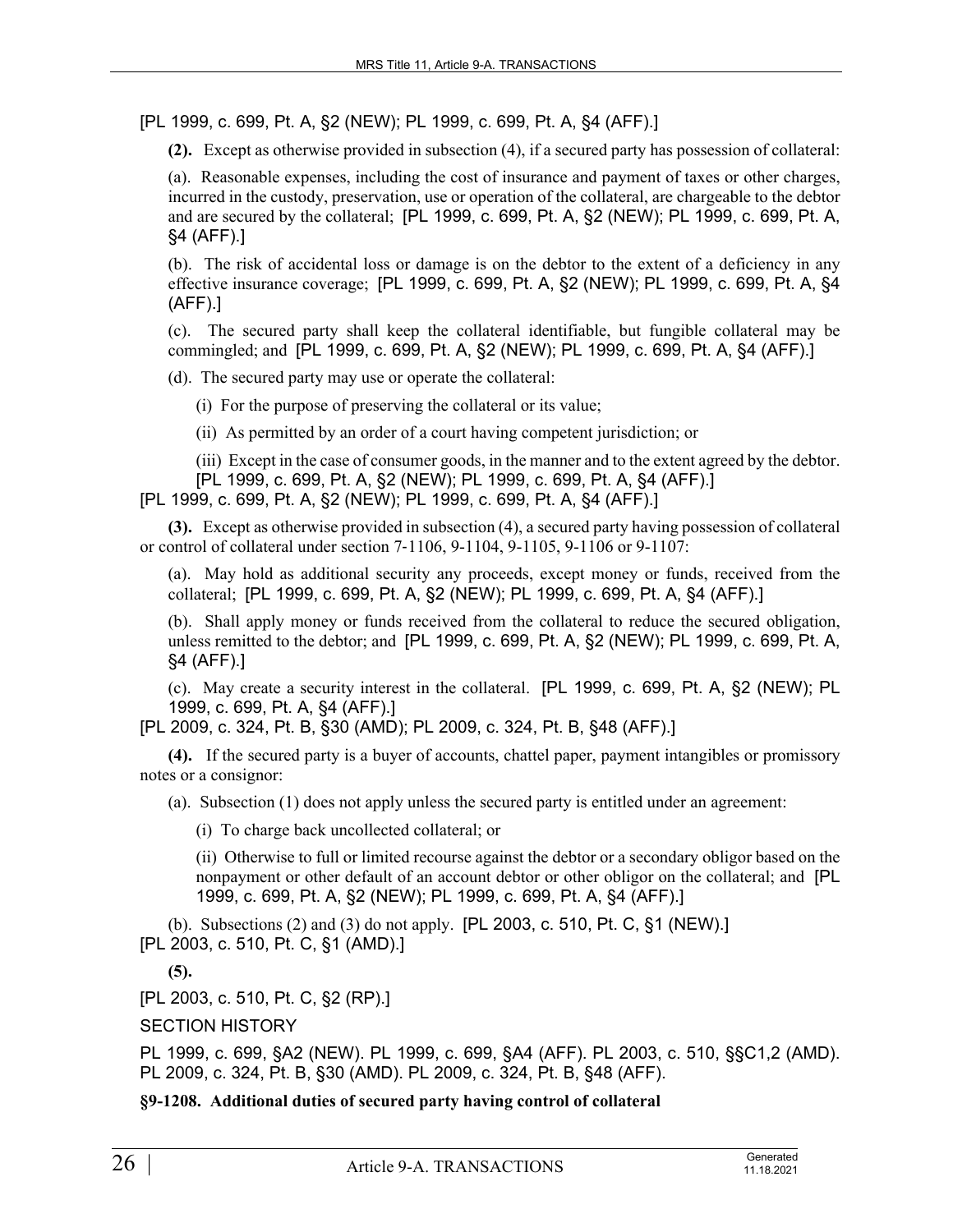**(1).** This section applies to cases in which there is no outstanding secured obligation and the secured party is not committed to make advances, incur obligations or otherwise give value. [PL 1999, c. 699, Pt. A, §2 (NEW); PL 1999, c. 699, Pt. A, §4 (AFF).]

**(2).** Within 20 days after receiving an authenticated demand by the debtor:

(a). A secured party having control of a deposit account under section  $9-1104$ , subsection (1), paragraph (b) shall send to the bank with which the deposit account is maintained an authenticated statement that releases the bank from any further obligation to comply with instructions originated by the secured party; [PL 1999, c. 699, Pt. A, §2 (NEW); PL 1999, c. 699, Pt. A, §4 (AFF).]

(b). A secured party having control of a deposit account under section  $9-1104$ , subsection (1), paragraph (c) shall:

(i) Pay the debtor the balance on deposit in the deposit account; or

(ii) Transfer the balance on deposit into a deposit account in the debtor's name; [PL 1999, c. 699, Pt. A, §2 (NEW); PL 1999, c. 699, Pt. A, §4 (AFF).]

(c). A secured party, other than a buyer, having control of electronic chattel paper under section 9‑1105 shall:

(i) Communicate the authoritative copy of the electronic chattel paper to the debtor or its designated custodian;

(ii) If the debtor designates a custodian that is the designated custodian with which the authoritative copy of the electronic chattel paper is maintained for the secured party, communicate to the custodian an authenticated record releasing the designated custodian from any further obligation to comply with instructions originated by the secured party and instructing the custodian to comply with instructions originated by the debtor; and

(iii) Take appropriate action to enable the debtor or its designated custodian to make copies of or revisions to the authoritative copy that add or change an identified assignee of the authoritative copy without the consent of the secured party; [PL 1999, c. 699, Pt. A, §2 (NEW); PL 1999, c. 699, Pt. A, §4 (AFF).]

(d). A secured party having control of investment property under section 8‑1106, subsection (4), paragraph (b) or 9-1106, subsection (2) shall send to the securities intermediary or commodity intermediary with which the security entitlement or commodity contract is maintained an authenticated record that releases the securities intermediary or commodity intermediary from any further obligation to comply with entitlement orders or directions originated by the secured party; [PL 2009, c. 324, Pt. B, §31 (AMD); PL 2009, c. 324, Pt. B, §48 (AFF).]

(e). A secured party having control of a letter-of-credit right under section 9‑1107 shall send to each person having an unfulfilled obligation to pay or deliver proceeds of the letter of credit to the secured party an authenticated release from any further obligation to pay or deliver proceeds of the letter of credit to the secured party; and [PL 2009, c. 324, Pt. B, §32 (AMD); PL 2009, c. 324, Pt. B, §48 (AFF).]

(f). A secured party having control of an electronic document shall:

(1) Give control of the electronic document to the debtor or its designated custodian;

(2) If the debtor designates a custodian that is the designated custodian with which the authoritative copy of the electronic document is maintained for the secured party, communicate to the custodian an authenticated record releasing the designated custodian from any further obligation to comply with instructions originated by the secured party and instructing the custodian to comply with instructions originated by the debtor; and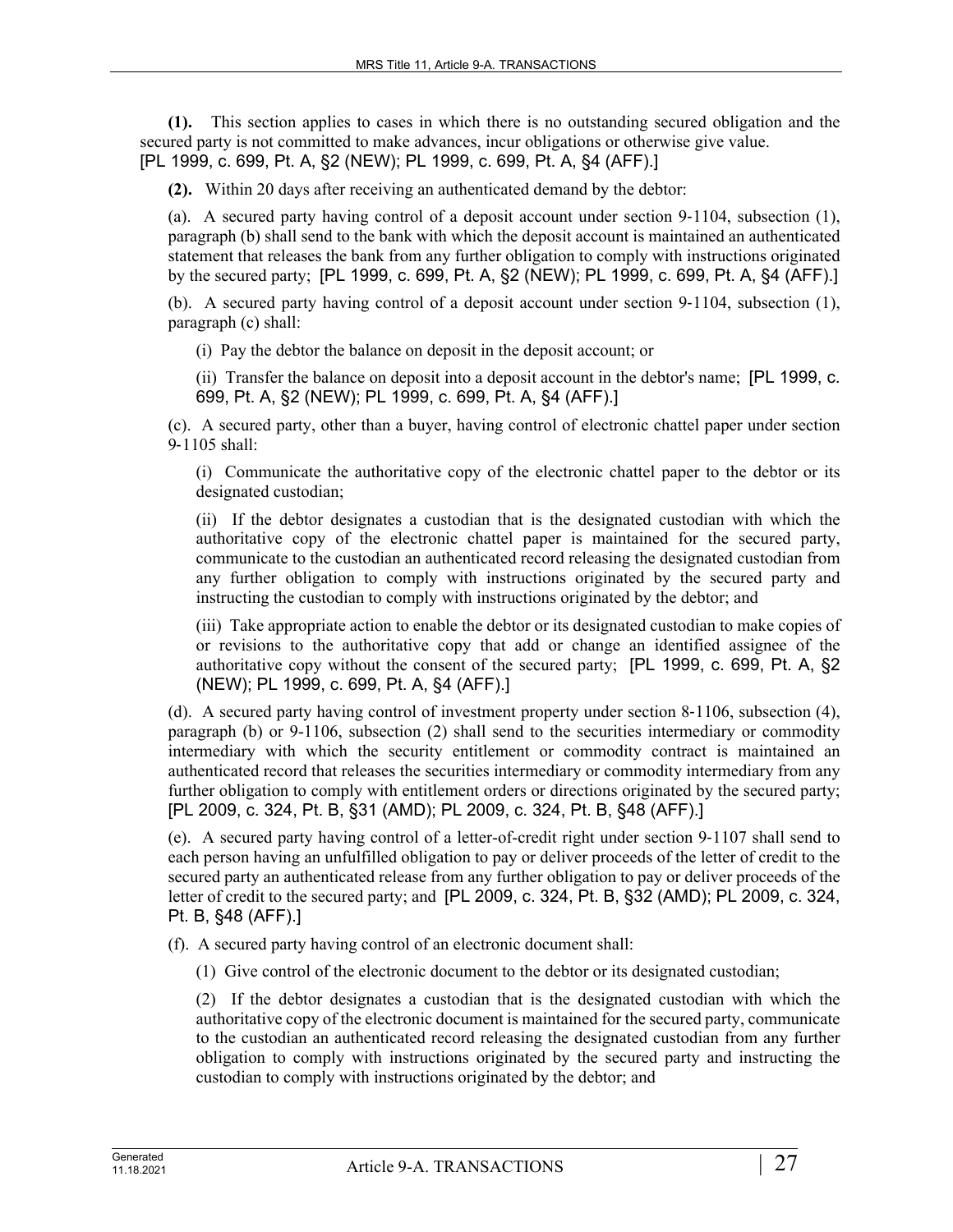(3) Take appropriate action to enable the debtor or its designated custodian to make copies of or revisions to the authoritative copy that add or change an identified assignee of the authoritative copy without the consent of the secured party. [PL 2009, c. 324, Pt. B, §33 (NEW); PL 2009, c. 324, Pt. B, §48 (AFF).]

[PL 2009, c. 324, Pt. B, §§31-33 (AMD); PL 2009, c. 324, Pt. B, §48 (AFF).]

### SECTION HISTORY

PL 1999, c. 699, §A2 (NEW). PL 1999, c. 699, §A4 (AFF). PL 2009, c. 324, Pt. B, §§31-33 (AMD). PL 2009, c. 324, Pt. B, §48 (AFF).

#### **§9-1209. Duties of secured party if account debtor has been notified of assignment**

**(1).** Except as otherwise provided in subsection (3), this section applies if:

(a). There is no outstanding secured obligation; and [PL 1999, c. 699, Pt. A, §2 (NEW); PL 1999, c. 699, Pt. A, §4 (AFF).]

(b). The secured party is not committed to make advances, incur obligations or otherwise give value. [PL 1999, c. 699, Pt. A, §2 (NEW); PL 1999, c. 699, Pt. A, §4 (AFF).] [PL 1999, c. 699, Pt. A, §2 (NEW); PL 1999, c. 699, Pt. A, §4 (AFF).]

**(2).** Within 20 days after receiving an authenticated demand by the debtor, a secured party shall send to an account debtor that has received notification of an assignment to the secured party as assignee under section 9-1406, subsection (1) an authenticated record that releases the account debtor from any further obligation to the secured party.

[PL 1999, c. 699, Pt. A, §2 (NEW); PL 1999, c. 699, Pt. A, §4 (AFF).]

**(3).** This section does not apply to an assignment constituting the sale of an account, chattel paper or payment intangible.

[PL 1999, c. 699, Pt. A, §2 (NEW); PL 1999, c. 699, Pt. A, §4 (AFF).]

### SECTION HISTORY

PL 1999, c. 699, §A2 (NEW). PL 1999, c. 699, §A4 (AFF).

### **§9-1210. Request for accounting; request regarding list of collateral or statement of account**

**(1).** In this section:

(a). "Request" means a record of a type described in paragraph (b), (c) or (d); [PL 1999, c. 699, Pt. A, §2 (NEW); PL 1999, c. 699, Pt. A, §4 (AFF).]

(b). "Request for an accounting" means a record authenticated by a debtor requesting that the recipient provide an accounting of the unpaid obligations secured by collateral and reasonably identifying the transaction or relationship that is the subject of the request; [PL 1999, c. 699, Pt. A, §2 (NEW); PL 1999, c. 699, Pt. A, §4 (AFF).]

(c). "Request regarding a list of collateral" means a record authenticated by a debtor requesting that the recipient approve or correct a list of what the debtor believes to be the collateral securing an obligation and reasonably identifying the transaction or relationship that is the subject of the request; and [PL 1999, c. 699, Pt. A, §2 (NEW); PL 1999, c. 699, Pt. A, §4 (AFF).]

(d). "Request regarding a statement of account" means a record authenticated by a debtor requesting that the recipient approve or correct a statement indicating what the debtor believes to be the aggregate amount of unpaid obligations secured by collateral as of a specified date and reasonably identifying the transaction or relationship that is the subject of the request. [PL 1999, c. 699, Pt. A, §2 (NEW); PL 1999, c. 699, Pt. A, §4 (AFF).]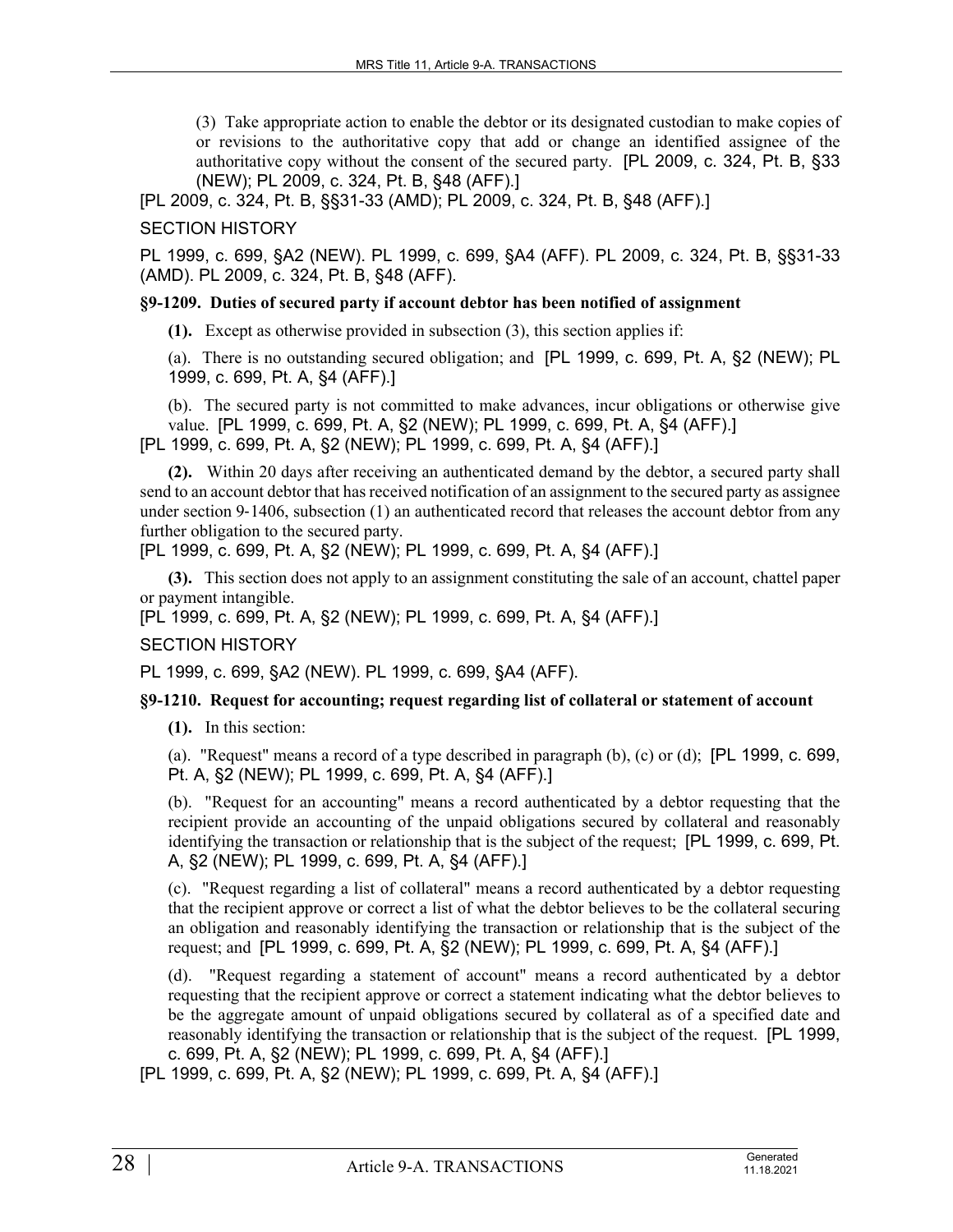**(2).** Subject to subsections (3), (4), (5) and (6), a secured party, other than a buyer of accounts, chattel paper, payment intangibles or promissory notes or a consignor, shall comply with a request within 20 days after receipt:

(a). In the case of a request for an accounting, by authenticating and sending to the debtor an accounting; and [PL 1999, c. 699, Pt. A, §2 (NEW); PL 1999, c. 699, Pt. A, §4 (AFF).]

(b). In the case of a request regarding a list of collateral or a request regarding a statement of account, by authenticating and sending to the debtor an approval or correction. [PL 1999, c. 699, Pt. A, §2 (NEW); PL 1999, c. 699, Pt. A, §4 (AFF).]

[PL 1999, c. 699, Pt. A, §2 (NEW); PL 1999, c. 699, Pt. A, §4 (AFF).]

**(3).** A secured party that claims a security interest in all of a particular type of collateral owned by the debtor may comply with a request regarding a list of collateral by sending to the debtor an authenticated record including a statement to that effect within 20 days after receipt. [PL 1999, c. 699, Pt. A, §2 (NEW); PL 1999, c. 699, Pt. A, §4 (AFF).]

**(4).** A person that receives a request regarding a list of collateral, claims no interest in the collateral when it receives the request and claimed an interest in the collateral at an earlier time shall comply with the request within 20 days after receipt by sending to the debtor an authenticated record:

(a). Disclaiming any interest in the collateral; and [PL 1999, c. 699, Pt. A, §2 (NEW); PL 1999, c. 699, Pt. A, §4 (AFF).]

(b). If known to the recipient, providing the name and mailing address of any assignee of or successor to the recipient's security interest in the collateral. [PL 1999, c. 699, Pt. A, §2 (NEW); PL 1999, c. 699, Pt. A, §4 (AFF).]

[PL 1999, c. 699, Pt. A, §2 (NEW); PL 1999, c. 699, Pt. A, §4 (AFF).]

**(5).** A person that receives a request for an accounting or a request regarding a statement of account, claims no interest in the obligations when it receives the request and claimed an interest in the obligations at an earlier time shall comply with the request within 20 days after receipt by sending to the debtor an authenticated record:

(a). Disclaiming any interest in the obligations; and [PL 1999, c. 699, Pt. A, §2 (NEW); PL 1999, c. 699, Pt. A, §4 (AFF).]

(b). If known to the recipient, providing the name and mailing address of any assignee of or successor to the recipient's interest in the obligations. [PL 1999, c. 699, Pt. A, §2 (NEW); PL 1999, c. 699, Pt. A, §4 (AFF).]

[PL 1999, c. 699, Pt. A, §2 (NEW); PL 1999, c. 699, Pt. A, §4 (AFF).]

**(6).** A debtor is entitled without charge to one response to a request under this section during any 6-month period. The secured party may require payment of a charge not exceeding \$25 for each additional response.

[PL 1999, c. 699, Pt. A, §2 (NEW); PL 1999, c. 699, Pt. A, §4 (AFF).]

SECTION HISTORY

PL 1999, c. 699, §A2 (NEW). PL 1999, c. 699, §A4 (AFF).

# **PART 3**

# **PERFECTION AND PRIORITY**

### **SUBPART 1**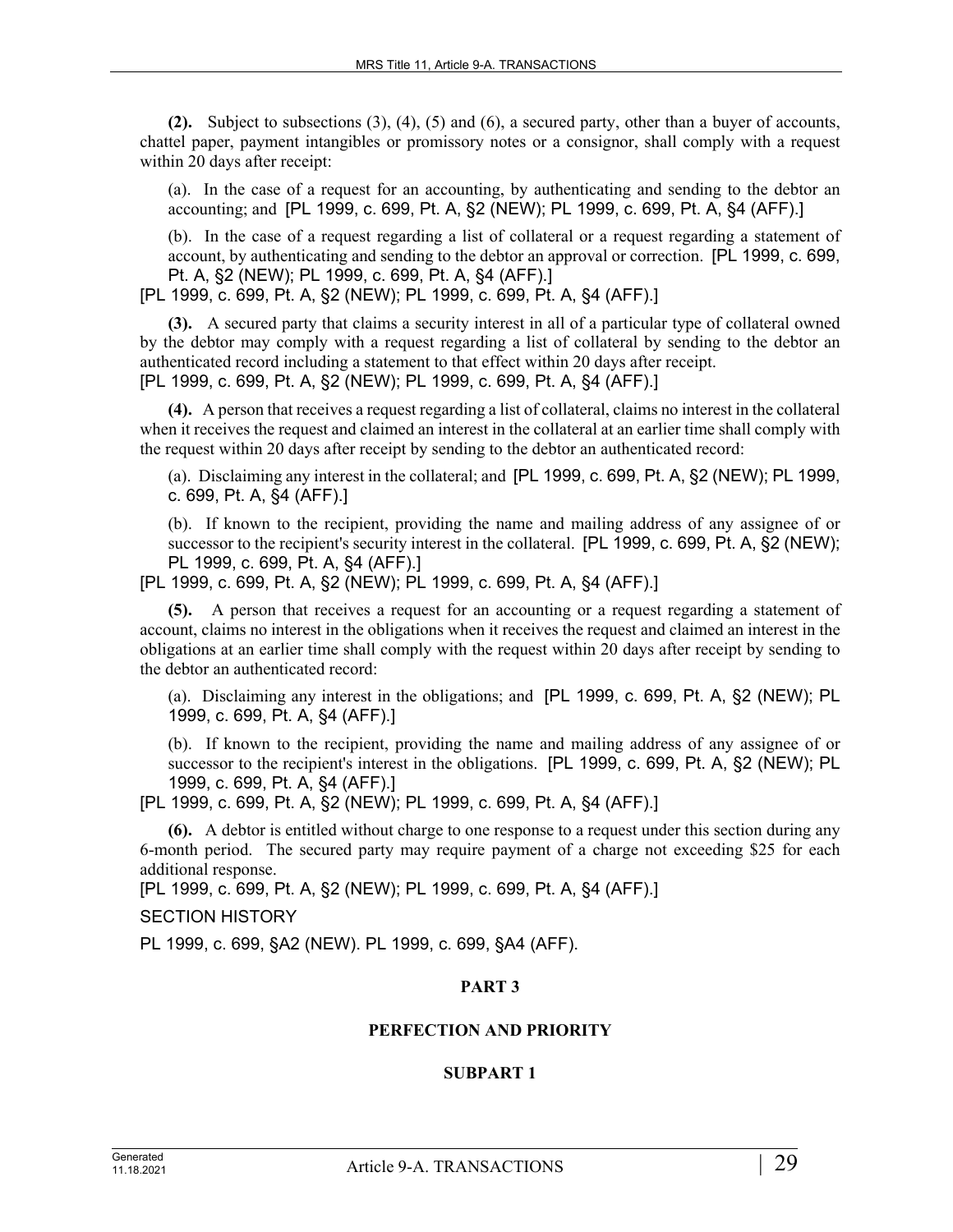### **LAW GOVERNING PERFECTION AND PRIORITY**

#### **§9-1301. Law governing perfection and priority of security interests**

Except as otherwise provided in sections 9-1303 through 9-1306, the following rules determine the law governing perfection, the effect of perfection or nonperfection and the priority of a security interest in collateral. [PL 1999, c. 699, Pt. A, §2 (NEW); PL 1999, c. 699, Pt. A, §4 (AFF).]

**(1).** Except as otherwise provided in this section, while a debtor is located in a jurisdiction, the local law of that jurisdiction governs perfection, the effect of perfection or nonperfection and the priority of a security interest in collateral.

[PL 1999, c. 699, Pt. A, §2 (NEW); PL 1999, c. 699, Pt. A, §4 (AFF).]

**(2).** While collateral is located in a jurisdiction, the local law of that jurisdiction governs perfection, the effect of perfection or nonperfection and the priority of a possessory security interest in that collateral.

[PL 1999, c. 699, Pt. A, §2 (NEW); PL 1999, c. 699, Pt. A, §4 (AFF).]

**(3).** Except as otherwise provided in subsection (4), while tangible negotiable documents, goods, instruments, money or tangible chattel paper is located in a jurisdiction, the local law of that jurisdiction governs:

(a). Perfection of a security interest in the goods by filing a fixture filing; [PL 1999, c. 699, Pt. A, §2 (NEW); PL 1999, c. 699, Pt. A, §4 (AFF).]

(b). Perfection of a security interest in timber to be cut; and [PL 1999, c. 699, Pt. A, §2 (NEW); PL 1999, c. 699, Pt. A, §4 (AFF).]

(c). The effect of perfection or nonperfection and the priority of a nonpossessory security interest in the collateral. [PL 1999, c. 699, Pt. A, §2 (NEW); PL 1999, c. 699, Pt. A, §4 (AFF).] [PL 2009, c. 324, Pt. B, §34 (AMD); PL 2009, c. 324, Pt. B, §48 (AFF).]

**(4).** The local law of the jurisdiction in which the wellhead or minehead is located governs perfection, the effect of perfection or nonperfection and the priority of a security interest in as-extracted collateral.

[PL 1999, c. 699, Pt. A, §2 (NEW); PL 1999, c. 699, Pt. A, §4 (AFF).]

SECTION HISTORY

PL 1999, c. 699, §A2 (NEW). PL 1999, c. 699, §A4 (AFF). PL 2009, c. 324, Pt. B, §34 (AMD). PL 2009, c. 324, Pt. B, §48 (AFF).

### **§9-1302. Law governing perfection and priority of agricultural liens**

While farm products are located in a jurisdiction, the local law of that jurisdiction governs perfection, the effect of perfection or nonperfection and the priority of an agricultural lien on the farm products. [PL 1999, c. 699, Pt. A, §2 (NEW); PL 1999, c. 699, Pt. A, §4 (AFF).]

### SECTION HISTORY

PL 1999, c. 699, §A2 (NEW). PL 1999, c. 699, §A4 (AFF).

### **§9-1303. Law governing perfection and priority of security interests in goods covered by certificate of title**

**(1).** This section applies to goods covered by a certificate of title, even if there is no other relationship between the jurisdiction under whose certificate of title the goods are covered and the goods or the debtor.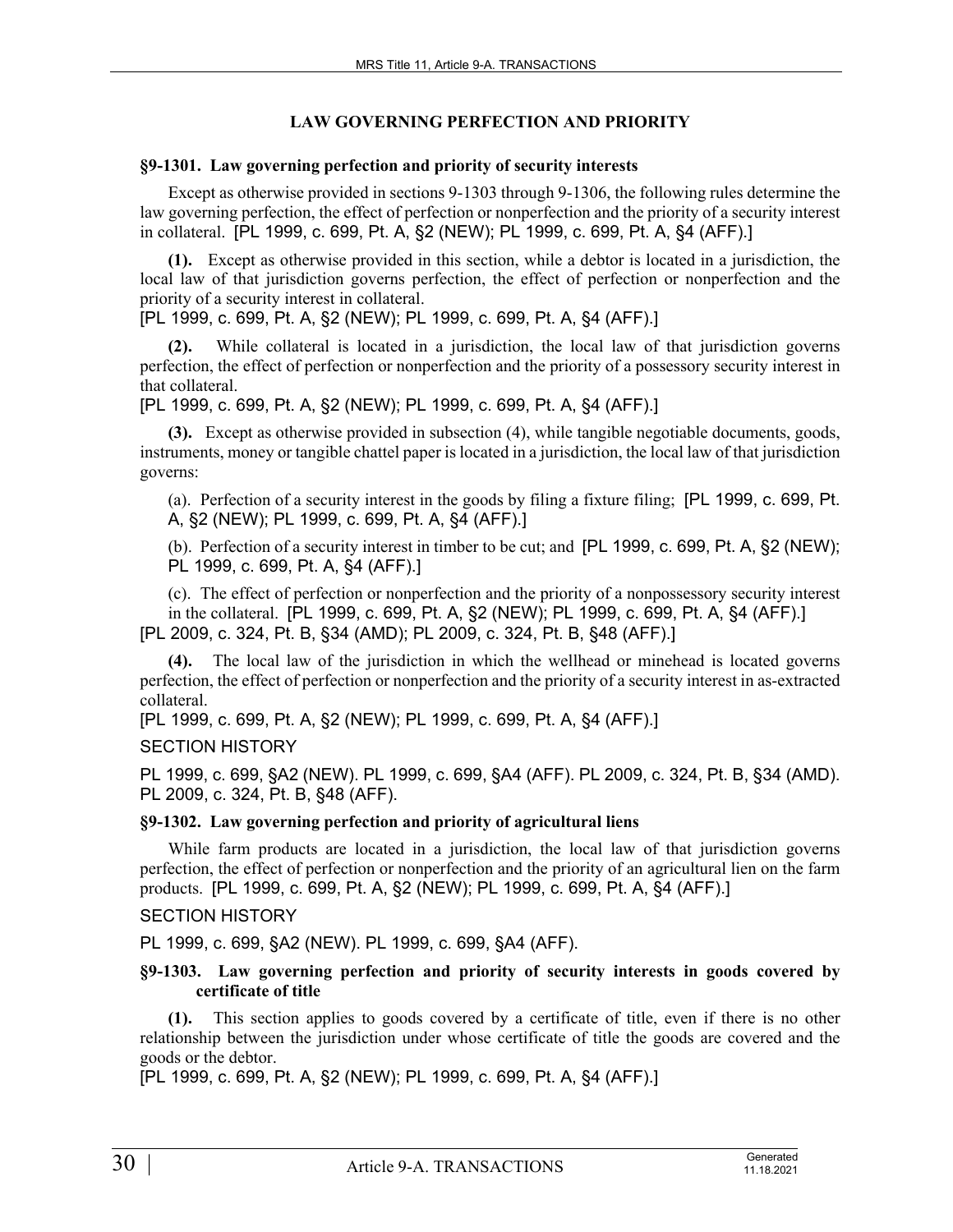**(2).** Goods become covered by a certificate of title when a valid application for the certificate of title and the applicable fee are delivered to the appropriate authority. Goods cease to be covered by a certificate of title at the earlier of the time the certificate of title ceases to be effective under the law of the issuing jurisdiction or the time the goods become covered subsequently by a certificate of title issued by another jurisdiction.

[PL 1999, c. 699, Pt. A, §2 (NEW); PL 1999, c. 699, Pt. A, §4 (AFF).]

**(3).** The local law of the jurisdiction under whose certificate of title the goods are covered governs perfection, the effect of perfection or nonperfection and the priority of a security interest in goods covered by a certificate of title from the time the goods become covered by the certificate of title until the goods cease to be covered by the certificate of title.

[PL 1999, c. 699, Pt. A, §2 (NEW); PL 1999, c. 699, Pt. A, §4 (AFF).]

SECTION HISTORY

PL 1999, c. 699, §A2 (NEW). PL 1999, c. 699, §A4 (AFF).

### **§9-1304. Law governing perfection and priority of security interests in deposit accounts**

**(1).** The local law of a bank's jurisdiction governs perfection, the effect of perfection or nonperfection and the priority of a security interest in a deposit account maintained with that bank. [PL 1999, c. 699, Pt. A, §2 (NEW); PL 1999, c. 699, Pt. A, §4 (AFF).]

**(2).** The following rules determine a bank's jurisdiction for purposes of this Part.

(a). If an agreement between the bank and the debtor governing the deposit account expressly provides that a particular jurisdiction is the bank's jurisdiction for purposes of this Part, this Article or this Title, that jurisdiction is the bank's jurisdiction. [PL 1999, c. 699, Pt. A, §2 (NEW); PL 1999, c. 699, Pt. A, §4 (AFF).]

(b). If paragraph (a) does not apply and an agreement between the bank and its customer governing the deposit account expressly provides that the agreement is governed by the law of a particular jurisdiction, that jurisdiction is the bank's jurisdiction. [PL 1999, c. 699, Pt. A, §2 (NEW); PL 1999, c. 699, Pt. A, §4 (AFF).]

(c). If neither paragraph (a) nor paragraph (b) applies and an agreement between the bank and its customer governing the deposit account expressly provides that the deposit account is maintained at an office in a particular jurisdiction, that jurisdiction is the bank's jurisdiction. [PL 1999, c. 699, Pt. A, §2 (NEW); PL 1999, c. 699, Pt. A, §4 (AFF).]

(d). If none of the preceding paragraphs applies, the bank's jurisdiction is the jurisdiction in which the office identified in an account statement as the office serving the customer's account is located. [PL 1999, c. 699, Pt. A, §2 (NEW); PL 1999, c. 699, Pt. A, §4 (AFF).]

(e). If none of the preceding paragraphs applies, the bank's jurisdiction is the jurisdiction in which the chief executive office of the bank is located. [PL 1999, c. 699, Pt. A, §2 (NEW); PL 1999, c. 699, Pt. A, §4 (AFF).]

[PL 1999, c. 699, Pt. A, §2 (NEW); PL 1999, c. 699, Pt. A, §4 (AFF).]

SECTION HISTORY

PL 1999, c. 699, §A2 (NEW). PL 1999, c. 699, §A4 (AFF).

# **§9-1305. Law governing perfection and priority of security interests in investment property**

**(1).** Except as otherwise provided in subsection (3), the following rules apply.

(a). While a security certificate is located in a jurisdiction, the local law of that jurisdiction governs perfection, the effect of perfection or nonperfection and the priority of a security interest in the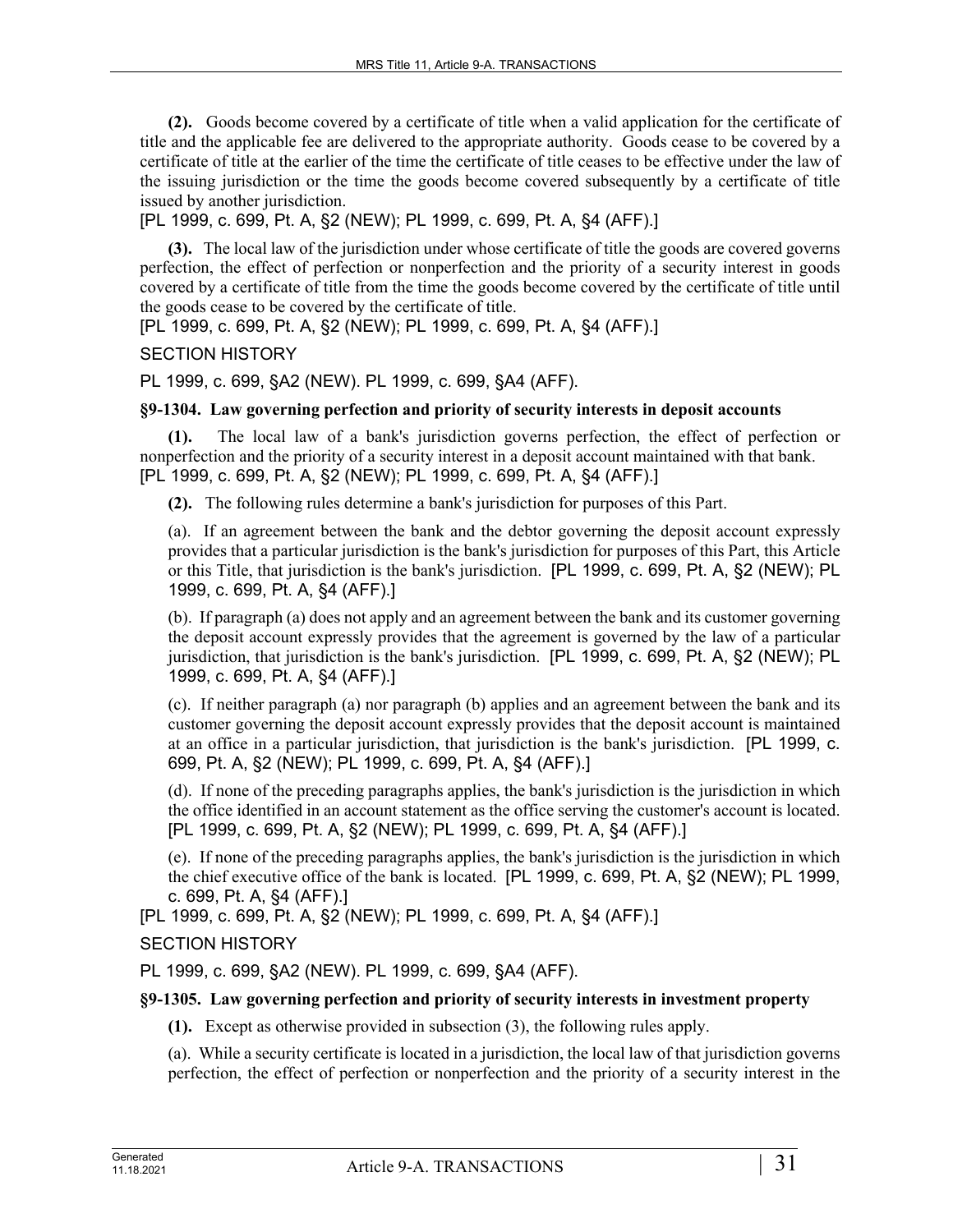certificated security represented thereby. [PL 1999, c. 699, Pt. A, §2 (NEW); PL 1999, c. 699, Pt. A, §4 (AFF).]

(b). The local law of the issuer's jurisdiction as specified in section 8‑1110, subsection 1, paragraph (d) governs perfection, the effect of perfection or nonperfection and the priority of a security interest in an uncertificated security. [PL 1999, c. 699, Pt. A, §2 (NEW); PL 1999, c. 699, Pt. A, §4 (AFF).]

(c). The local law of the securities intermediary's jurisdiction as specified in section 8‑1110, subsection 1, paragraph (e) governs perfection, the effect of perfection or nonperfection and the priority of a security interest in a security entitlement or securities account. [PL 1999, c. 699, Pt. A, §2 (NEW); PL 1999, c. 699, Pt. A, §4 (AFF).]

(d). The local law of the commodity intermediary's jurisdiction governs perfection, the effect of perfection or nonperfection and the priority of a security interest in a commodity contract or commodity account. [PL 1999, c. 699, Pt. A, §2 (NEW); PL 1999, c. 699, Pt. A, §4 (AFF).] [PL 1999, c. 699, Pt. A, §2 (NEW); PL 1999, c. 699, Pt. A, §4 (AFF).]

**(2).** The following rules determine a commodity intermediary's jurisdiction for purposes of this Part.

(a). If an agreement between the commodity intermediary and commodity customer governing the commodity account expressly provides that a particular jurisdiction is the commodity intermediary's jurisdiction for purposes of this Part, this Article, or this Title, that jurisdiction is the commodity intermediary's jurisdiction. [PL 1999, c. 699, Pt. A, §2 (NEW); PL 1999, c. 699, Pt. A, §4 (AFF).]

(b). If paragraph (a) does not apply and an agreement between the commodity intermediary and commodity customer governing the commodity account expressly provides that the agreement is governed by the law of a particular jurisdiction, that jurisdiction is the commodity intermediary's jurisdiction. [PL 1999, c. 699, Pt. A, §2 (NEW); PL 1999, c. 699, Pt. A, §4 (AFF).]

(c). If neither paragraph (a) nor paragraph (b) applies and an agreement between the commodity intermediary and commodity customer governing the commodity account expressly provides that the commodity account is maintained at an office in a particular jurisdiction, that jurisdiction is the commodity intermediary's jurisdiction. [PL 1999, c. 699, Pt. A, §2 (NEW); PL 1999, c. 699, Pt. A, §4 (AFF).]

(d). If none of the preceding paragraphs applies, the commodity intermediary's jurisdiction is the jurisdiction in which the office identified in an account statement as the office serving the commodity customer's account is located. [PL 1999, c. 699, Pt. A, §2 (NEW); PL 1999, c. 699, Pt. A, §4 (AFF).]

(e). If none of the preceding paragraphs applies, the commodity intermediary's jurisdiction is the jurisdiction in which the chief executive office of the commodity intermediary is located. [PL 1999, c. 699, Pt. A, §2 (NEW); PL 1999, c. 699, Pt. A, §4 (AFF).]

[PL 1999, c. 699, Pt. A, §2 (NEW); PL 1999, c. 699, Pt. A, §4 (AFF).]

**(3).** The local law of the jurisdiction in which the debtor is located governs:

(a). Perfection of a security interest in investment property by filing; [PL 1999, c. 699, Pt. A, §2 (NEW); PL 1999, c. 699, Pt. A, §4 (AFF).]

(b). Automatic perfection of a security interest in investment property created by a broker or securities intermediary; and [PL 1999, c. 699, Pt. A, §2 (NEW); PL 1999, c. 699, Pt. A, §4 (AFF).]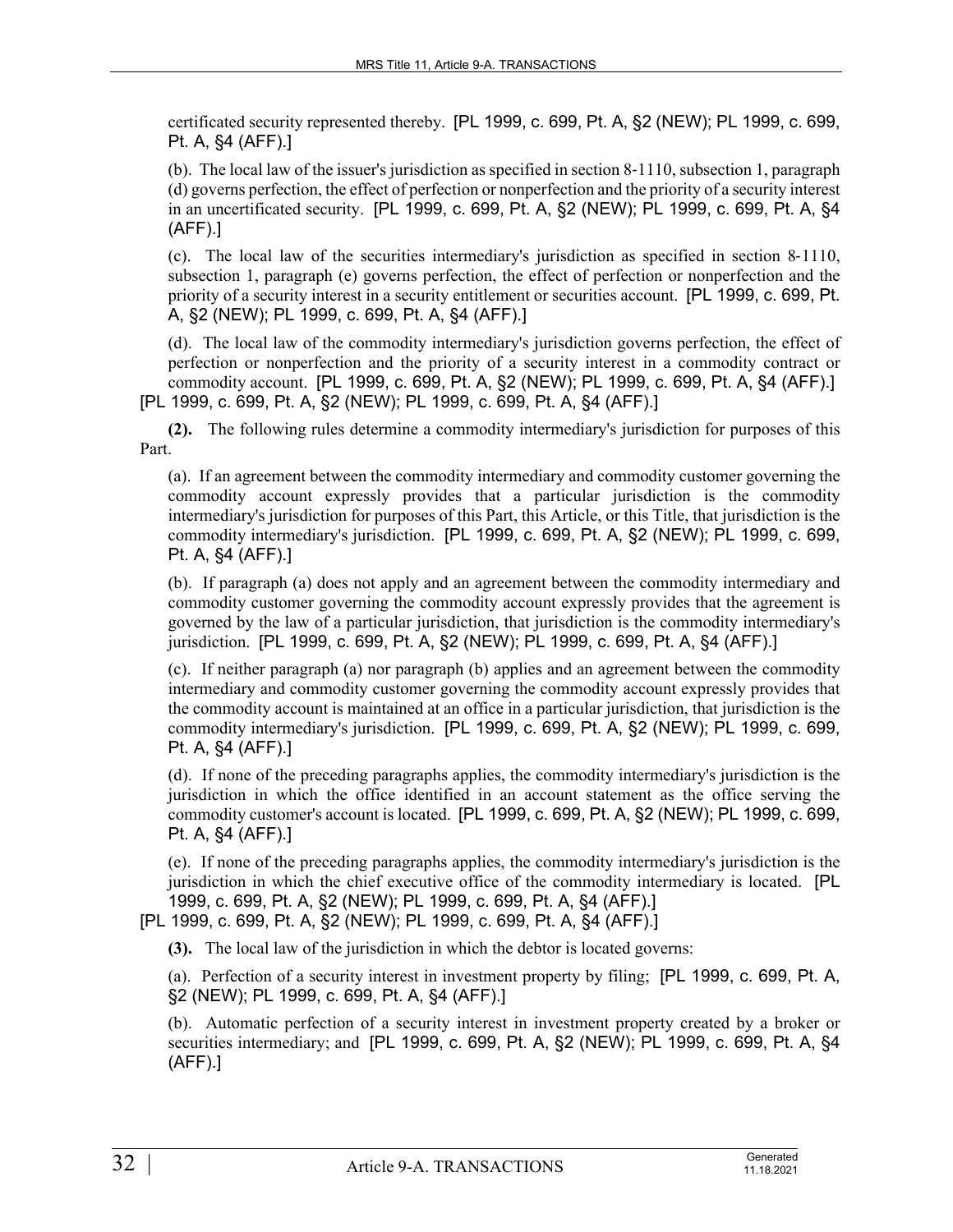(c). Automatic perfection of a security interest in a commodity contract or commodity account created by a commodity intermediary. [PL 1999, c. 699, Pt. A, §2 (NEW); PL 1999, c. 699, Pt. A, §4 (AFF).]

[PL 1999, c. 699, Pt. A, §2 (NEW); PL 1999, c. 699, Pt. A, §4 (AFF).]

SECTION HISTORY

PL 1999, c. 699, §A2 (NEW). PL 1999, c. 699, §A4 (AFF).

### **§9-1306. Law governing perfection and priority of security interests in letter-of-credit rights**

**(1).** Subject to subsection (3), the local law of the issuer's jurisdiction or a nominated person's jurisdiction governs perfection, the effect of perfection or nonperfection and the priority of a security interest in a letter-of-credit right if the issuer's jurisdiction or nominated person's jurisdiction is a state. [PL 1999, c. 699, Pt. A, §2 (NEW); PL 1999, c. 699, Pt. A, §4 (AFF).]

**(2).** For purposes of this Part, an issuer's jurisdiction or nominated person's jurisdiction is the jurisdiction whose law governs the liability of the issuer or nominated person with respect to the letterof-credit right as provided in section 5-116.

[PL 1999, c. 699, Pt. A, §2 (NEW); PL 1999, c. 699, Pt. A, §4 (AFF).]

**(3).** This section does not apply to a security interest that is perfected only under section 9–1308, subsection (4).

[PL 1999, c. 699, Pt. A, §2 (NEW); PL 1999, c. 699, Pt. A, §4 (AFF).]

### SECTION HISTORY

PL 1999, c. 699, §A2 (NEW). PL 1999, c. 699, §A4 (AFF).

### **§9-1307. Location of debtor**

**(1).** In this section, "place of business" means a place where a debtor conducts its affairs. [PL 1999, c. 699, Pt. A, §2 (NEW); PL 1999, c. 699, Pt. A, §4 (AFF).]

**(2).** Except as otherwise provided in this section, the following rules determine a debtor's location.

(a). A debtor who is an individual is located at the individual's principal residence. [PL 1999, c. 699, Pt. A, §2 (NEW); PL 1999, c. 699, Pt. A, §4 (AFF).]

(b). A debtor that is an organization and has only one place of business is located at its place of business. [PL 1999, c. 699, Pt. A, §2 (NEW); PL 1999, c. 699, Pt. A, §4 (AFF).]

(c). A debtor that is an organization and has more than one place of business is located at its chief executive office. [PL 1999, c. 699, Pt. A, §2 (NEW); PL 1999, c. 699, Pt. A, §4 (AFF).] [PL 1999, c. 699, Pt. A, §2 (NEW); PL 1999, c. 699, Pt. A, §4 (AFF).]

**(3).** Subsection (2) applies only if a debtor's residence, place of business or chief executive office, as applicable, is located in a jurisdiction whose law generally requires information concerning the existence of a nonpossessory security interest to be made generally available in a filing, recording or registration system as a condition or result of the security interest's obtaining priority over the rights of a lien creditor with respect to the collateral. If subsection (2) does not apply, the debtor is located in the District of Columbia.

[PL 1999, c. 699, Pt. A, §2 (NEW); PL 1999, c. 699, Pt. A, §4 (AFF).]

**(4).** A person that ceases to exist, have a residence or have a place of business continues to be located in the jurisdiction specified by subsections (2) and (3). [PL 1999, c. 699, Pt. A, §2 (NEW); PL 1999, c. 699, Pt. A, §4 (AFF).]

**(5).** A registered organization that is organized under the law of a state is located in that state. [PL 1999, c. 699, Pt. A, §2 (NEW); PL 1999, c. 699, Pt. A, §4 (AFF).]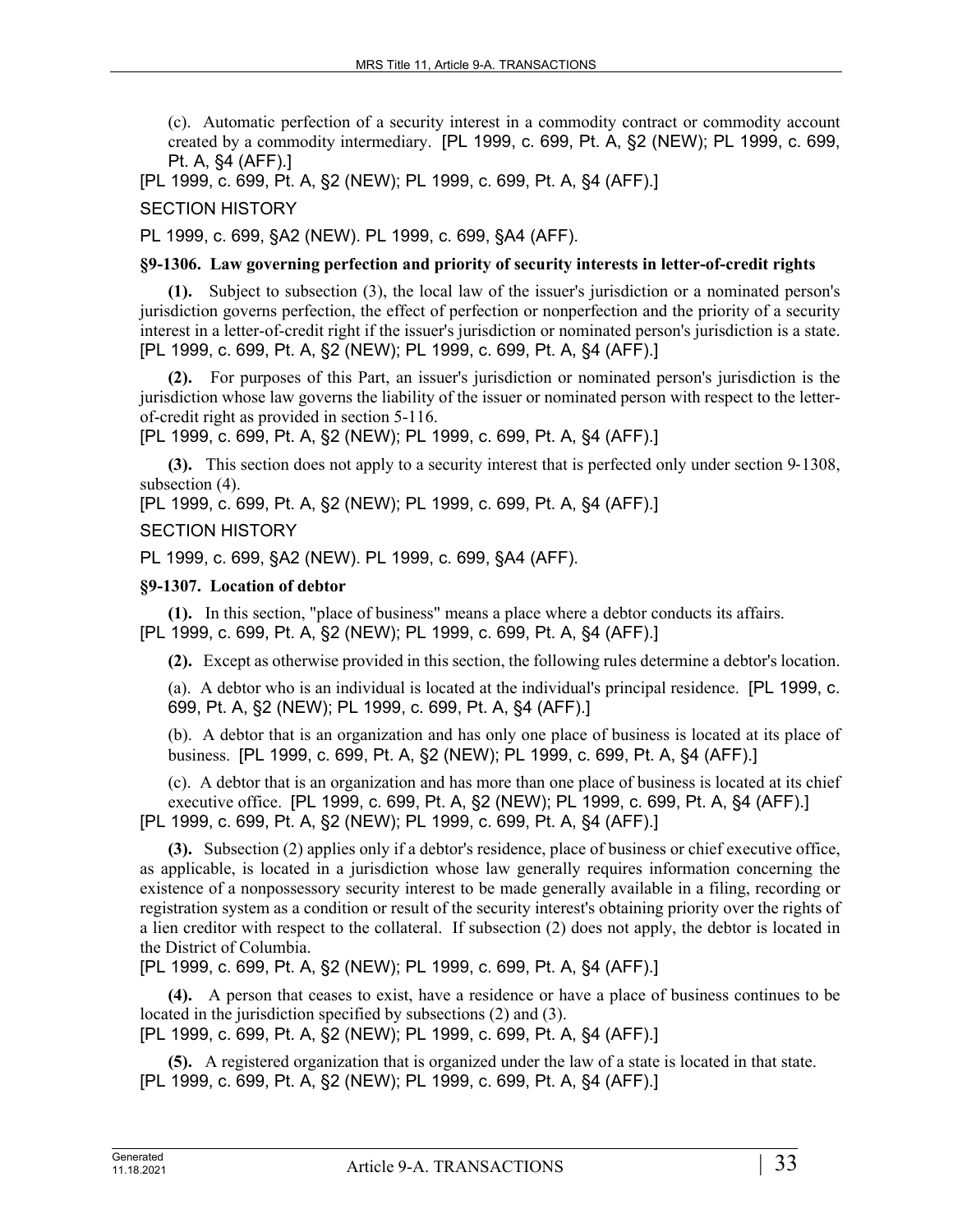**(6).** Except as otherwise provided in subsection (9), a registered organization that is organized under the law of the United States and a branch or agency of a bank that is not organized under the law of the United States or a state are located:

(a). In the state that the law of the United States designates, if the law designates a state of location; [PL 1999, c. 699, Pt. A, §2 (NEW); PL 1999, c. 699, Pt. A, §4 (AFF).]

(b). In the state that the registered organization, branch or agency designates, if the law of the United States authorizes the registered organization, branch or agency to designate its state of location, including by designating its main office, home office or other corporate office; or [PL] 2013, c. 317, Pt. A, §12 (AMD).]

(c). In the District of Columbia, if neither paragraph (a) nor paragraph (b) applies. [PL 1999, c. 699, Pt. A, §2 (NEW); PL 1999, c. 699, Pt. A, §4 (AFF).] [PL 2013, c. 317, Pt. A, §12 (AMD).]

**(7).** A registered organization continues to be located in the jurisdiction specified by subsection (5) or (6) notwithstanding:

(a). The suspension, revocation, forfeiture or lapse of the registered organization's status as such in its jurisdiction of organization; or [PL 1999, c. 699, Pt. A, §2 (NEW); PL 1999, c. 699, Pt. A, §4 (AFF).]

(b). The dissolution, winding up or cancellation of the existence of the registered organization. [PL 1999, c. 699, Pt. A, §2 (NEW); PL 1999, c. 699, Pt. A, §4 (AFF).] [PL 1999, c. 699, Pt. A, §2 (NEW); PL 1999, c. 699, Pt. A, §4 (AFF).]

**(8).** The United States is located in the District of Columbia. [PL 1999, c. 699, Pt. A, §2 (NEW); PL 1999, c. 699, Pt. A, §4 (AFF).]

**(9).** A branch or agency of a bank that is not organized under the law of the United States or a state is located in the state in which the branch or agency is licensed if all branches and agencies of the bank are licensed in only one state.

[PL 1999, c. 699, Pt. A, §2 (NEW); PL 1999, c. 699, Pt. A, §4 (AFF).]

**(10).** A foreign air carrier under the Federal Aviation Act of 1958, as amended, is located at the designated office of the agent upon which service of process may be made on behalf of the carrier. [PL 1999, c. 699, Pt. A, §2 (NEW); PL 1999, c. 699, Pt. A, §4 (AFF).]

**(11).** This section applies only for purposes of this Part. [PL 1999, c. 699, Pt. A, §2 (NEW); PL 1999, c. 699, Pt. A, §4 (AFF).]

SECTION HISTORY

PL 1999, c. 699, §A2 (NEW). PL 1999, c. 699, §A4 (AFF). PL 2013, c. 317, Pt. A, §12 (AMD).

### **SUBPART 2**

### **PERFECTION**

### **§9-1308. When security interest or agricultural lien is perfected; continuity of perfection**

**(1).** Except as otherwise provided in this section and section 9-1309, a security interest is perfected if it has attached and all of the applicable requirements for perfection in sections 9-1310 to 9-1316 have been satisfied. A security interest is perfected when it attaches if the applicable requirements are satisfied before the security interest attaches.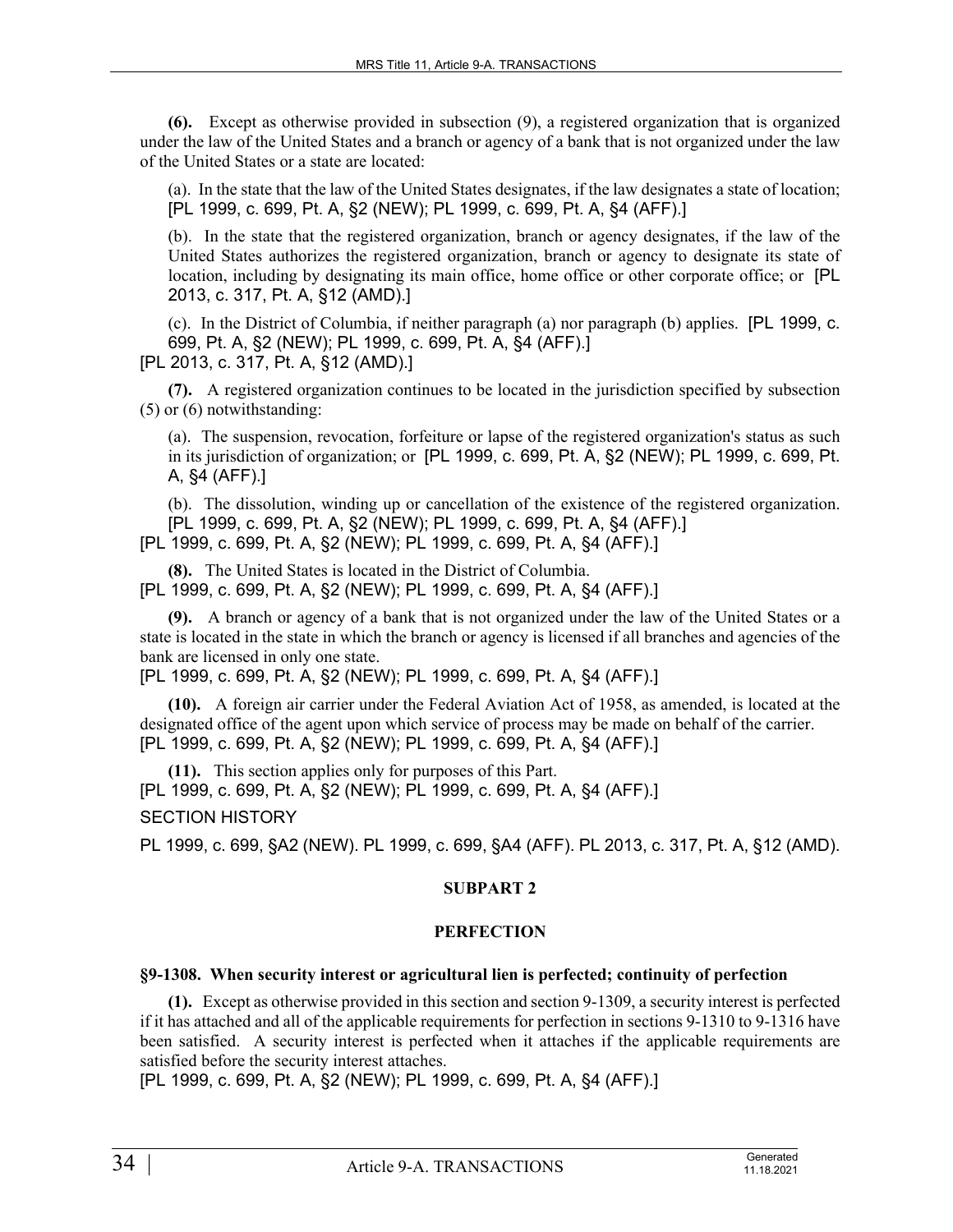**(2).** An agricultural lien is perfected if it has become effective and all of the applicable requirements for perfection in section 9‑1310 have been satisfied. An agricultural lien is perfected when it becomes effective if the applicable requirements are satisfied before the agricultural lien becomes effective.

[PL 1999, c. 699, Pt. A, §2 (NEW); PL 1999, c. 699, Pt. A, §4 (AFF).]

**(3).** A security interest or agricultural lien is perfected continuously if it is originally perfected by one method under this Article and is later perfected by another method under this Article, without an intermediate period when it was unperfected.

[PL 1999, c. 699, Pt. A, §2 (NEW); PL 1999, c. 699, Pt. A, §4 (AFF).]

**(4).** Perfection of a security interest in collateral also perfects a security interest in a supporting obligation for the collateral.

[PL 1999, c. 699, Pt. A, §2 (NEW); PL 1999, c. 699, Pt. A, §4 (AFF).]

**(5).** Perfection of a security interest in a right to payment or performance also perfects a security interest in a security interest, mortgage or other lien on personal or real property securing the right. [PL 1999, c. 699, Pt. A, §2 (NEW); PL 1999, c. 699, Pt. A, §4 (AFF).]

**(6).** Perfection of a security interest in a securities account also perfects a security interest in the security entitlements carried in the securities account.

[PL 1999, c. 699, Pt. A, §2 (NEW); PL 1999, c. 699, Pt. A, §4 (AFF).]

**(7).** Perfection of a security interest in a commodity account also perfects a security interest in the commodity contracts carried in the commodity account.

[PL 1999, c. 699, Pt. A, §2 (NEW); PL 1999, c. 699, Pt. A, §4 (AFF).]

SECTION HISTORY

PL 1999, c. 699, §A2 (NEW). PL 1999, c. 699, §A4 (AFF).

# **§9-1309. Security interest perfected upon attachment**

The following security interests are perfected when they attach: [PL 1999, c. 699, Pt. A, §2 (NEW); PL 1999, c. 699, Pt. A, §4 (AFF).]

**(1).** A purchase-money security interest in a consumer good having a purchase price of \$10,000 or less, except as otherwise provided in section 9‑1311, subsection (2) with respect to consumer goods that are subject to a statute or treaty described in section 9‑1311, subsection (1); [PL 1999, c. 699, Pt. A, §2 (NEW); PL 1999, c. 699, Pt. A, §4 (AFF).]

**(2).** An assignment of accounts or payment intangibles that does not by itself or in conjunction with other assignments to the same assignee transfer a significant part of the assignor's outstanding accounts or payment intangibles;

[PL 1999, c. 699, Pt. A, §2 (NEW); PL 1999, c. 699, Pt. A, §4 (AFF).]

**(3).** A sale of a payment intangible; [PL 1999, c. 699, Pt. A, §2 (NEW); PL 1999, c. 699, Pt. A, §4 (AFF).]

**(4).** A sale of a promissory note;

[PL 1999, c. 699, Pt. A, §2 (NEW); PL 1999, c. 699, Pt. A, §4 (AFF).]

**(5).** A security interest created by the assignment of a health-care-insurance receivable to the provider of the health-care goods or services;

[PL 1999, c. 699, Pt. A, §2 (NEW); PL 1999, c. 699, Pt. A, §4 (AFF).]

**(6).** A security interest arising under section 2‑401, 2-505, 2-711, subsection (3) or 2-1508, subsection (5), until the debtor obtains possession of the collateral;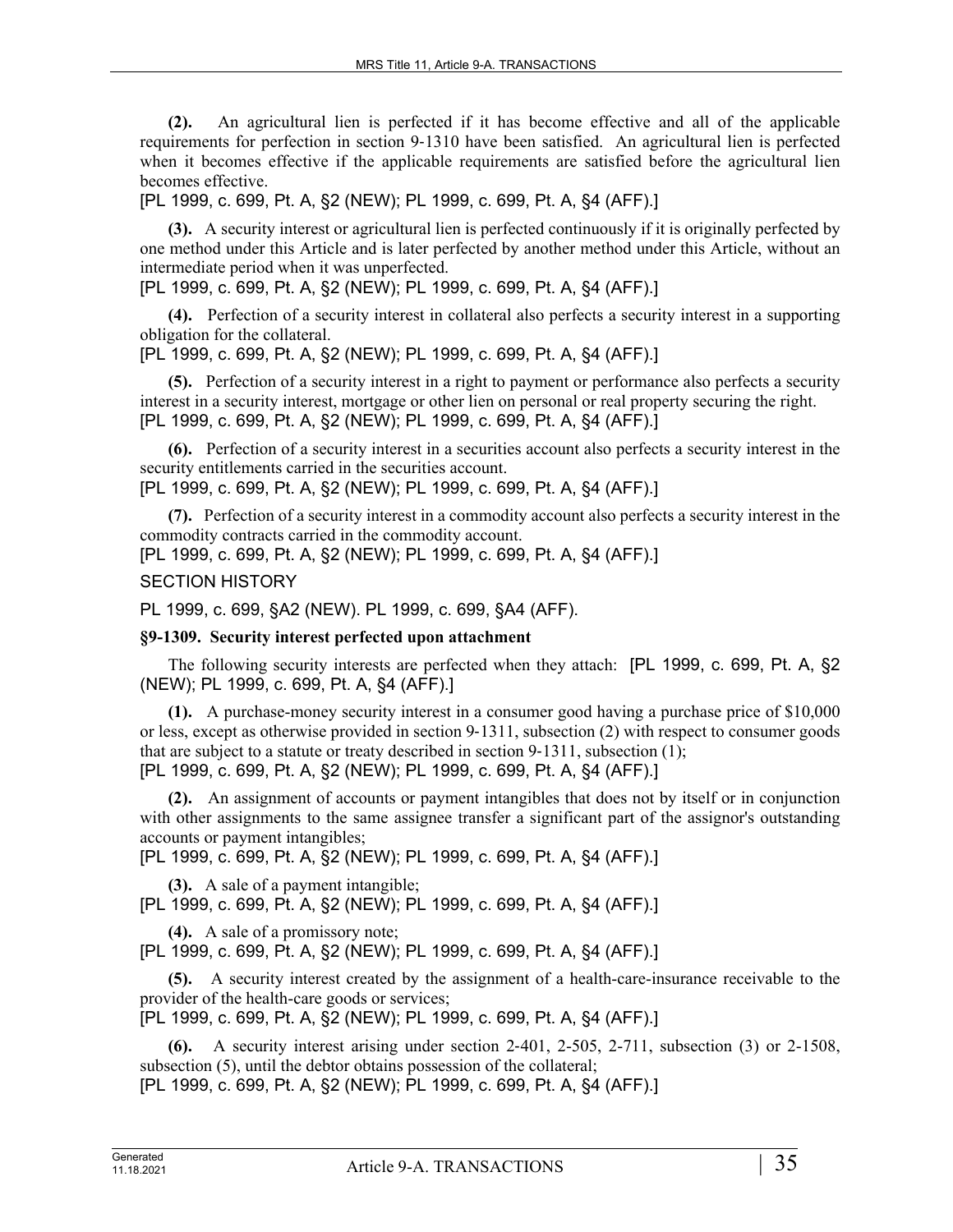**(7).** A security interest of a collecting bank arising under section 4‑210; [PL 1999, c. 699, Pt. A, §2 (NEW); PL 1999, c. 699, Pt. A, §4 (AFF).]

**(8).** A security interest of an issuer or nominated person arising under section 5–1118; [PL 1999, c. 699, Pt. A, §2 (NEW); PL 1999, c. 699, Pt. A, §4 (AFF).]

**(9).** A security interest arising in the delivery of a financial asset under section 9‑1206, subsection  $(3)$ :

[PL 1999, c. 699, Pt. A, §2 (NEW); PL 1999, c. 699, Pt. A, §4 (AFF).]

**(10).** A security interest in investment property created by a broker or securities intermediary; [PL 1999, c. 699, Pt. A, §2 (NEW); PL 1999, c. 699, Pt. A, §4 (AFF).]

**(11).** A security interest in a commodity contract or a commodity account created by a commodity intermediary;

[PL 1999, c. 699, Pt. A, §2 (NEW); PL 1999, c. 699, Pt. A, §4 (AFF).]

**(12).** An assignment for the benefit of all creditors of the transferor and subsequent transfers by the assignee thereunder; and

[PL 1999, c. 699, Pt. A, §2 (NEW); PL 1999, c. 699, Pt. A, §4 (AFF).]

**(13).** A security interest created by an assignment of a beneficial interest in a decedent's estate. [PL 1999, c. 699, Pt. A, §2 (NEW); PL 1999, c. 699, Pt. A, §4 (AFF).]

### SECTION HISTORY

PL 1999, c. 699, §A2 (NEW). PL 1999, c. 699, §A4 (AFF).

### **§9-1310. When filing required to perfect security interest or agricultural lien; security interests and agricultural liens to which filing provisions do not apply**

**(1).** Except as otherwise provided in subsection (2) and section 9‑1312, subsection (2), a financing statement must be filed to perfect all security interests and agricultural liens. [PL 1999, c. 699, Pt. A, §2 (NEW); PL 1999, c. 699, Pt. A, §4 (AFF).]

**(2).** The filing of a financing statement is not necessary to perfect a security interest:

(a). That is perfected under section  $9-1308$ , subsection  $(4)$ ,  $(5)$ ,  $(6)$  or  $(7)$ ; [PL 1999, c. 699, Pt. A, §2 (NEW); PL 1999, c. 699, Pt. A, §4 (AFF).]

(b). That is perfected under section 9‑1309 when it attaches; [PL 1999, c. 699, Pt. A, §2 (NEW); PL 1999, c. 699, Pt. A, §4 (AFF).]

(c). In property subject to a statute, regulation or treaty described in section 9‑1311, subsection (1); [PL 1999, c. 699, Pt. A, §2 (NEW); PL 1999, c. 699, Pt. A, §4 (AFF).]

(d). In goods in possession of a bailee that is perfected under section  $9-1312$ , subsection (4), paragraph (a) or (b); [PL 1999, c. 699, Pt. A, §2 (NEW); PL 1999, c. 699, Pt. A, §4 (AFF).]

(e). In certificated securities, documents, goods or instruments that is perfected without filing, control or possession under section 9-1312, subsection  $(5)$ ,  $(6)$  or  $(7)$ ; [PL 2009, c. 324, Pt. B, §35 (AMD); PL 2009, c. 324, Pt. B, §48 (AFF).]

(f). In collateral in the secured party's possession under section 9‑1313; [PL 1999, c. 699, Pt. A, §2 (NEW); PL 1999, c. 699, Pt. A, §4 (AFF).]

(g). In a certificated security that is perfected by delivery of the security certificate to the secured party under section 9‑1313; [PL 1999, c. 699, Pt. A, §2 (NEW); PL 1999, c. 699, Pt. A, §4 (AFF).]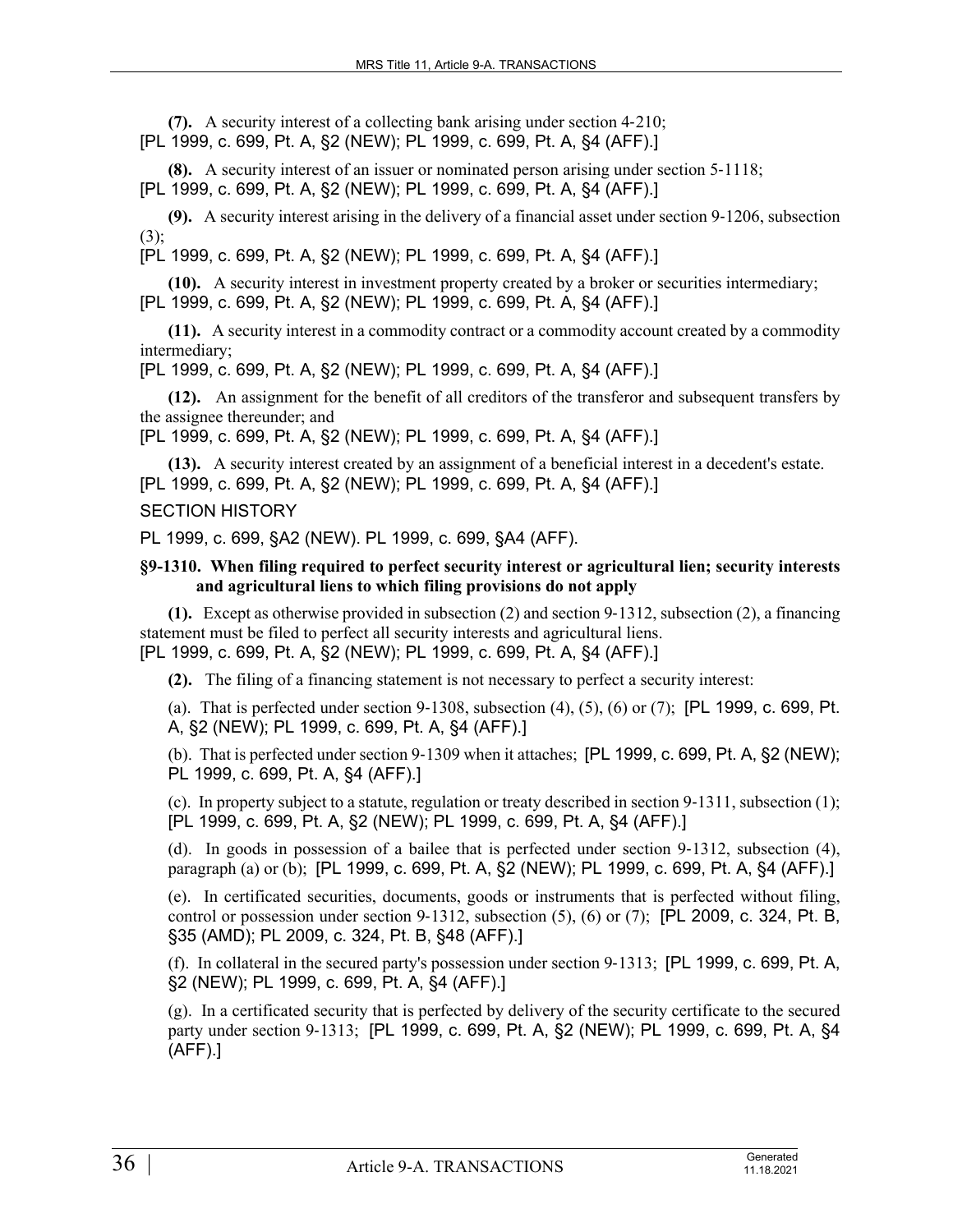(h). In deposit accounts, electronic chattel paper, electronic documents, investment property or letter-of-credit rights that is perfected by control under section 9–1314; [PL 2009, c. 324, Pt. B, §36 (AMD); PL 2009, c. 324, Pt. B, §48 (AFF).]

(i). In proceeds that is perfected under section  $9-1315$ ; or [PL 1999, c. 699, Pt. A,  $\S2$  (NEW); PL 1999, c. 699, Pt. A, §4 (AFF).]

(j). That is perfected under section 9‑1316. [PL 1999, c. 699, Pt. A, §2 (NEW); PL 1999, c. 699, Pt. A, §4 (AFF).]

[PL 2009, c. 324, Pt. B, §§35, 36 (AMD); PL 2009, c. 324, Pt. B, §48 (AFF).]

**(3).** If a secured party assigns a perfected security interest or agricultural lien, a filing under this Article is not required to continue the perfected status of the security interest against creditors of and transferees from the original debtor.

[PL 1999, c. 699, Pt. A, §2 (NEW); PL 1999, c. 699, Pt. A, §4 (AFF).]

### SECTION HISTORY

PL 1999, c. 699, §A2 (NEW). PL 1999, c. 699, §A4 (AFF). PL 2009, c. 324, Pt. B, §§35, 36 (AMD). PL 2009, c. 324, Pt. B, §48 (AFF).

### **§9-1311. Perfection of security interests in property subject to certain statutes, regulations and treaties**

**(1).** Except as otherwise provided in subsection (4), the filing of a financing statement is not necessary or effective to perfect a security interest in property subject to:

(a). A statute, regulation, or treaty of the United States whose requirements for a security interest's obtaining priority over the rights of a lien creditor with respect to the property preempt section 9‑1310, subsection (1); [PL 1999, c. 699, Pt. A, §2 (NEW); PL 1999, c. 699, Pt. A, §4 (AFF).]

(b). Title 29‑A, chapter 7; or [PL 1999, c. 699, Pt. A, §2 (NEW); PL 1999, c. 699, Pt. A, §4 (AFF).]

(c). A statute of another jurisdiction that provides for a security interest to be indicated on a certificate of title as a condition or result of the security interest's obtaining priority over the rights of a lien creditor with respect to the property. [PL 2013, c. 317, Pt. A, §13 (AMD).]

[PL 2013, c. 317, Pt. A, §13 (AMD).]

**(2).** Compliance with the requirements of a statute, regulation or treaty described in subsection (1) for obtaining priority over the rights of a lien creditor is equivalent to the filing of a financing statement under this Article. Except as otherwise provided in subsection (4) and sections 9-1313 and 9-1316, subsections (4) and (5) for goods covered by a certificate of title, a security interest in property subject to a statute, regulation or treaty described in subsection (1) may be perfected only by compliance with those requirements, and a security interest so perfected remains perfected notwithstanding a change in the use or transfer of possession of the collateral.

[PL 1999, c. 699, Pt. A, §2 (NEW); PL 1999, c. 699, Pt. A, §4 (AFF).]

**(3).** Except as otherwise provided in subsection (4) and section 9–1316, subsection (4) and (5), duration and renewal of perfection of a security interest perfected by compliance with the requirements prescribed by a statute, regulation or treaty described in subsection (1) are governed by the statute, regulation or treaty. In other respects, the security interest is subject to this Article. [PL 1999, c. 699, Pt. A, §2 (NEW); PL 1999, c. 699, Pt. A, §4 (AFF).]

**(4).** During any period in which collateral subject to a statute specified in subsection (1), paragraph (b), is inventory held for sale or lease by a person or leased by that person as lessor and that person is in the business of selling goods of that kind, this section does not apply to a security interest in that collateral created by that person.

[PL 1999, c. 699, Pt. A, §2 (NEW); PL 1999, c. 699, Pt. A, §4 (AFF).]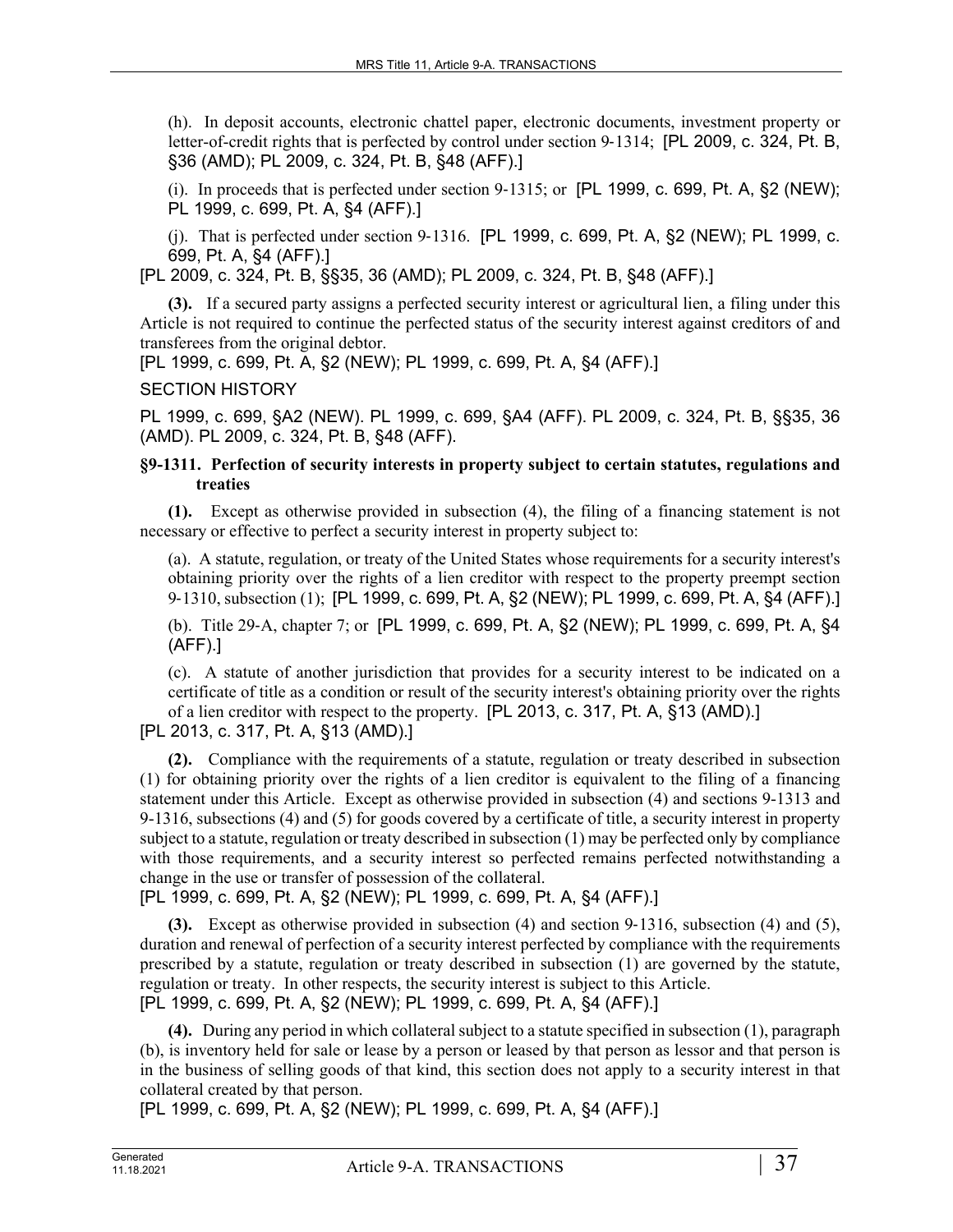## SECTION HISTORY

PL 1999, c. 699, §A2 (NEW). PL 1999, c. 699, §A4 (AFF). PL 2013, c. 317, Pt. A, §13 (AMD).

**§9-1312. Perfection of security interests in chattel paper, deposit accounts, documents, goods covered by documents, instruments, investment property, letter-of-credit rights and money; perfection by permissive filing; temporary perfection without filing or transfer of possession**

**(1).** A security interest in chattel paper, negotiable documents, instruments or investment property may be perfected by filing.

[PL 1999, c. 699, Pt. A, §2 (NEW); PL 1999, c. 699, Pt. A, §4 (AFF).]

**(2).** Except as otherwise provided in section 9‑1315, subsections (3) and (4) for proceeds:

(a). A security interest in a deposit account may be perfected only by control under section 9‑1314; [PL 1999, c. 699, Pt. A, §2 (NEW); PL 1999, c. 699, Pt. A, §4 (AFF).]

(b). Except as otherwise provided in section 9‑1308, subsection (4), a security interest in a letterof-credit right may be perfected only by control under section 9‑1314; and [PL 1999, c. 699, Pt. A, §2 (NEW); PL 1999, c. 699, Pt. A, §4 (AFF).]

(c). A security interest in money may be perfected only by the secured party's taking possession under section 9‑1313. [PL 1999, c. 699, Pt. A, §2 (NEW); PL 1999, c. 699, Pt. A, §4 (AFF).] [PL 1999, c. 699, Pt. A, §2 (NEW); PL 1999, c. 699, Pt. A, §4 (AFF).]

**(3).** While goods are in the possession of a bailee that has issued a negotiable document covering the goods:

(a). A security interest in the goods may be perfected by perfecting a security interest in the document; and [PL 1999, c. 699, Pt. A, §2 (NEW); PL 1999, c. 699, Pt. A, §4 (AFF).]

(b). A security interest perfected in the document has priority over any security interest that becomes perfected in the goods by another method during that time. [PL 1999, c. 699, Pt. A, §2 (NEW); PL 1999, c. 699, Pt. A, §4 (AFF).]

[PL 1999, c. 699, Pt. A, §2 (NEW); PL 1999, c. 699, Pt. A, §4 (AFF).]

**(4).** While goods are in the possession of a bailee that has issued a nonnegotiable document covering the goods, a security interest in the goods may be perfected by:

(a). Issuance of a document in the name of the secured party; [PL 1999, c. 699, Pt. A, §2 (NEW); PL 1999, c. 699, Pt. A, §4 (AFF).]

(b). The bailee's receipt of notification of the secured party's interest; or [PL 1999, c. 699, Pt. A, §2 (NEW); PL 1999, c. 699, Pt. A, §4 (AFF).]

(c). Filing as to the goods. [PL 1999, c. 699, Pt. A, §2 (NEW); PL 1999, c. 699, Pt. A, §4 (AFF).]

[PL 1999, c. 699, Pt. A, §2 (NEW); PL 1999, c. 699, Pt. A, §4 (AFF).]

**(5).** A security interest in certificated securities, negotiable documents or instruments is perfected without filing or the taking of possession or control for a period of 20 days from the time it attaches to the extent that it arises for new value given under an authenticated security agreement. [PL 2009, c. 324, Pt. B, §37 (AMD); PL 2009, c. 324, Pt. B, §48 (AFF).]

**(6).** A perfected security interest in a negotiable document or goods in possession of a bailee, other than one that has issued a negotiable document for the goods, remains perfected for 20 days without filing if the secured party makes available to the debtor the goods or documents representing the goods for the purpose of: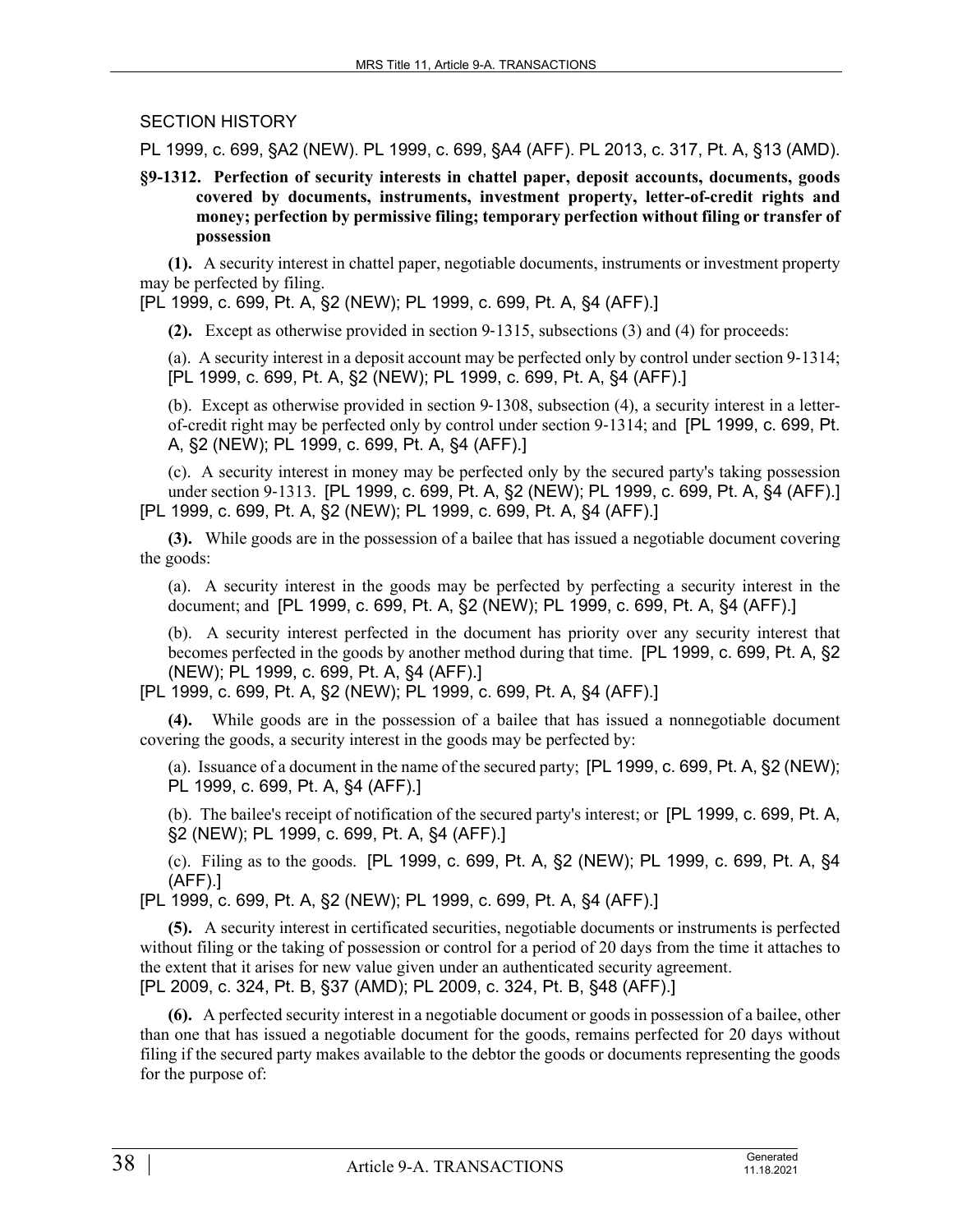(a). Ultimate sale or exchange; or [PL 1999, c. 699, Pt. A, §2 (NEW); PL 1999, c. 699, Pt. A, §4 (AFF).]

(b). Loading, unloading, storing, shipping, transshipping, manufacturing, processing or otherwise dealing with them in a manner preliminary to their sale or exchange. [PL 1999, c. 699, Pt. A, §2 (NEW); PL 1999, c. 699, Pt. A, §4 (AFF).]

[PL 1999, c. 699, Pt. A, §2 (NEW); PL 1999, c. 699, Pt. A, §4 (AFF).]

**(7).** A perfected security interest in a certificated security or instrument remains perfected for 20 days without filing if the secured party delivers the security certificate or instrument to the debtor for the purpose of:

(a). Ultimate sale or exchange; or [PL 1999, c. 699, Pt. A, §2 (NEW); PL 1999, c. 699, Pt. A, §4 (AFF).]

(b). Presentation, collection, enforcement, renewal or registration of transfer. [PL 1999, c. 699, Pt. A, §2 (NEW); PL 1999, c. 699, Pt. A, §4 (AFF).]

[PL 1999, c. 699, Pt. A, §2 (NEW); PL 1999, c. 699, Pt. A, §4 (AFF).]

**(8).** After the 20-day period specified in subsection (5), (6) or (7) expires, perfection depends upon compliance with this Article.

[PL 1999, c. 699, Pt. A, §2 (NEW); PL 1999, c. 699, Pt. A, §4 (AFF).]

### SECTION HISTORY

PL 1999, c. 699, §A2 (NEW). PL 1999, c. 699, §A4 (AFF). PL 2009, c. 324, Pt. B, §37 (AMD). PL 2009, c. 324, Pt. B, §48 (AFF).

#### **§9-1313. When possession by or delivery to secured party perfects security interest without filing**

**(1).** Except as otherwise provided in subsection (2), a secured party may perfect a security interest in tangible negotiable documents, goods, instruments, money or tangible chattel paper by taking possession of the collateral. A secured party may perfect a security interest in certificated securities by taking delivery of the certificated securities under section 8‑1301.

[PL 2009, c. 324, Pt. B, §38 (AMD); PL 2009, c. 324, Pt. B, §48 (AFF).]

**(2).** With respect to goods covered by a certificate of title issued by this State, a secured party may perfect a security interest in the goods by taking possession of the goods only in the circumstances described in Section 9‑1316, subsection (4).

[PL 1999, c. 699, Pt. A, §2 (NEW); PL 1999, c. 699, Pt. A, §4 (AFF).]

**(3).** With respect to collateral other than certificated securities and goods covered by a document, a secured party takes possession of collateral in the possession of a person other than the debtor, the secured party or a lessee of the collateral from the debtor in the ordinary course of the debtor's business, when:

(a). The person in possession authenticates a record acknowledging that it holds possession of the collateral for the secured party's benefit; or [PL 1999, c. 699, Pt. A, §2 (NEW); PL 1999, c. 699, Pt. A, §4 (AFF).]

(b). The person takes possession of the collateral after having authenticated a record acknowledging that it will hold possession of collateral for the secured party's benefit. [PL 1999, c. 699, Pt. A, §2 (NEW); PL 1999, c. 699, Pt. A, §4 (AFF).]

[PL 1999, c. 699, Pt. A, §2 (NEW); PL 1999, c. 699, Pt. A, §4 (AFF).]

**(4).** If perfection of a security interest depends upon possession of the collateral by a secured party, perfection occurs no earlier than the time the secured party takes possession and continues only while the secured party retains possession.

[PL 1999, c. 699, Pt. A, §2 (NEW); PL 1999, c. 699, Pt. A, §4 (AFF).]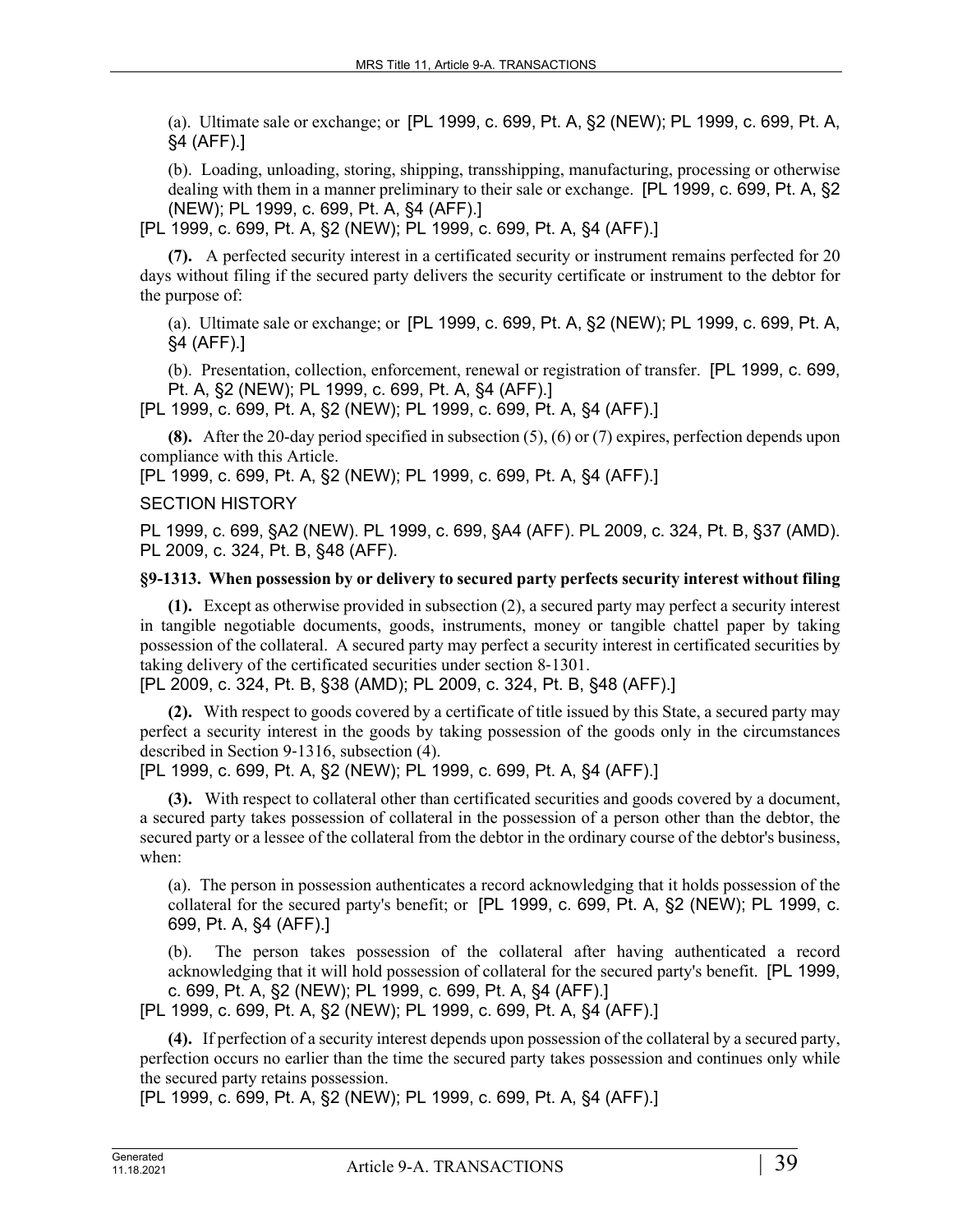**(5).** A security interest in a certificated security in registered form is perfected by delivery when delivery of the certificated security occurs under section 8‑1301 and remains perfected by delivery until the debtor obtains possession of the security certificate.

[PL 1999, c. 699, Pt. A, §2 (NEW); PL 1999, c. 699, Pt. A, §4 (AFF).]

**(6).** A person in possession of collateral is not required to acknowledge that it holds possession for a secured party's benefit.

[PL 1999, c. 699, Pt. A, §2 (NEW); PL 1999, c. 699, Pt. A, §4 (AFF).]

**(7).** If a person acknowledges that it holds possession for the secured party's benefit:

(a). The acknowledgment is effective under subsection (3) or section 8‑1301, subsection (1), even if the acknowledgment violates the rights of a debtor; and [PL 1999, c. 699, Pt. A, §2 (NEW); PL 1999, c. 699, Pt. A, §4 (AFF).]

(b). Unless the person otherwise agrees or law other than this Article otherwise provides, the person does not owe any duty to the secured party and is not required to confirm the acknowledgment to another person. [PL 1999, c. 699, Pt. A, §2 (NEW); PL 1999, c. 699, Pt. A, §4 (AFF).] [PL 1999, c. 699, Pt. A, §2 (NEW); PL 1999, c. 699, Pt. A, §4 (AFF).]

**(8).** A secured party having possession of collateral does not relinquish possession by delivering the collateral to a person other than the debtor or a lessee of the collateral from the debtor in the ordinary course of the debtor's business if the person was instructed before the delivery or is instructed contemporaneously with the delivery:

(a). To hold possession of the collateral for the secured party's benefit; or [PL 1999, c. 699, Pt. A, §2 (NEW); PL 1999, c. 699, Pt. A, §4 (AFF).]

(b). To redeliver the collateral to the secured party. [PL 1999, c. 699, Pt. A, §2 (NEW); PL 1999, c. 699, Pt. A, §4 (AFF).]

[PL 1999, c. 699, Pt. A, §2 (NEW); PL 1999, c. 699, Pt. A, §4 (AFF).]

**(9).** A secured party does not relinquish possession, even if a delivery under subsection (8) violates the rights of a debtor. A person to which collateral is delivered under subsection (8) does not owe any duty to the secured party and is not required to confirm the delivery to another person unless the person otherwise agrees or law other than this Article otherwise provides.

[PL 1999, c. 699, Pt. A, §2 (NEW); PL 1999, c. 699, Pt. A, §4 (AFF).]

SECTION HISTORY

PL 1999, c. 699, §A2 (NEW). PL 1999, c. 699, §A4 (AFF). PL 2009, c. 324, Pt. B, §38 (AMD). PL 2009, c. 324, Pt. B, §48 (AFF).

# **§9-1314. Perfection by control**

**(1).** A security interest in investment property, deposit accounts, letter-of-credit rights, electronic chattel paper or electronic documents may be perfected by control of the collateral under section 7‑1106, 9-1104, 9-1105, 9-1106 or 9-1107.

[PL 2009, c. 324, Pt. B, §39 (AMD); PL 2009, c. 324, Pt. B, §48 (AFF).]

**(2).** A security interest in deposit accounts, electronic chattel paper, letter-of-credit rights or electronic documents is perfected by control under section 7‑1106, 9-1104, 9-1105 or 9-1107 when the secured party obtains control and remains perfected by control only while the secured party retains control.

[PL 2009, c. 324, Pt. B, §40 (AMD); PL 2009, c. 324, Pt. B, §48 (AFF).]

**(3).** A security interest in investment property is perfected by control under section 9–1106 from the time the secured party obtains control and remains perfected by control until: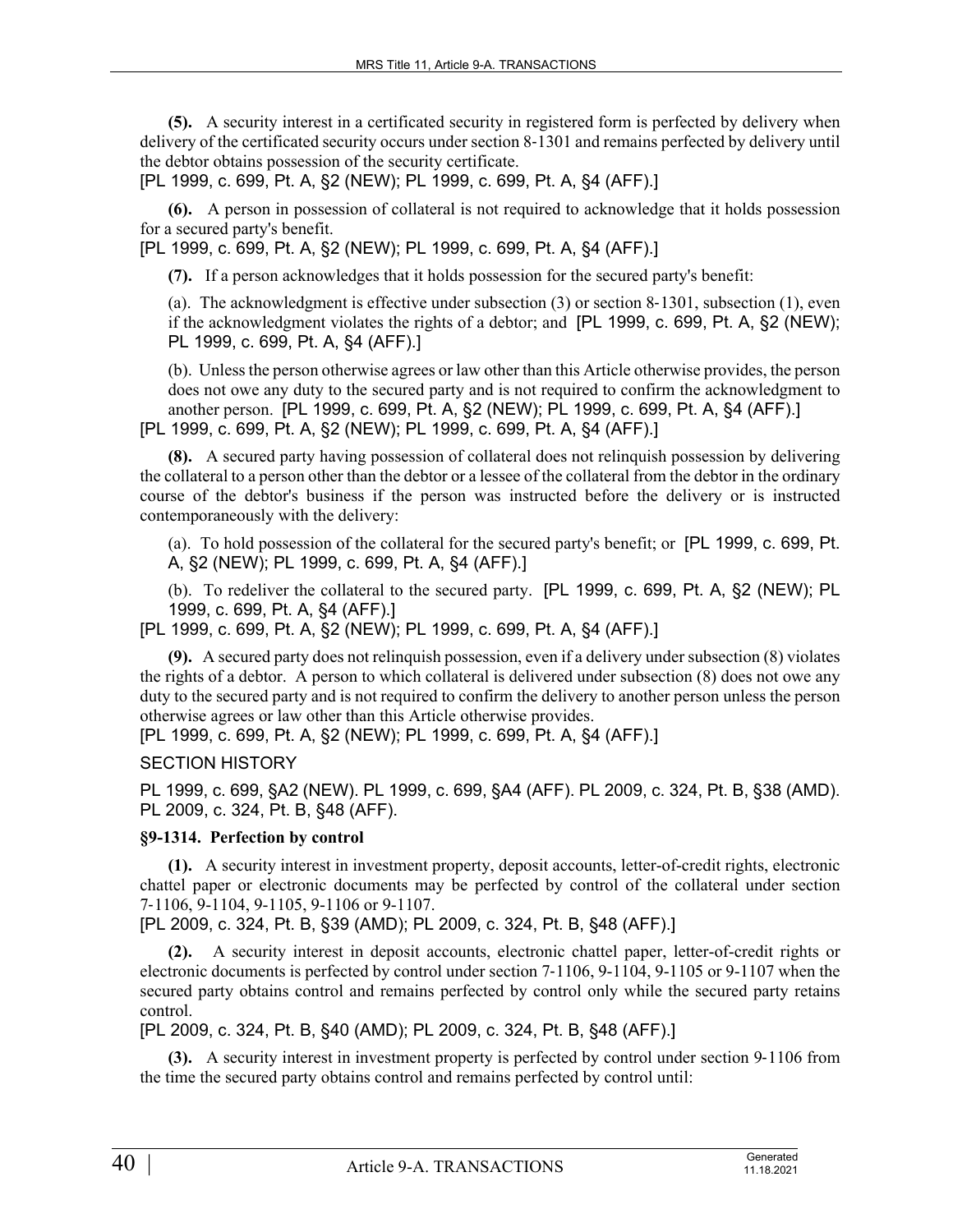(a). The secured party does not have control; and [PL 1999, c. 699, Pt. A, §2 (NEW); PL 1999, c. 699, Pt. A, §4 (AFF).]

(b). One of the following occurs:

(i) If the collateral is a certificated security, the debtor has or acquires possession of the security certificate;

(ii) If the collateral is an uncertificated security, the issuer has registered or registers the debtor as the registered owner; or

(iii) If the collateral is a security entitlement, the debtor is or becomes the entitlement holder. [PL 1999, c. 699, Pt. A, §2 (NEW); PL 1999, c. 699, Pt. A, §4 (AFF).]

[PL 1999, c. 699, Pt. A, §2 (NEW); PL 1999, c. 699, Pt. A, §4 (AFF).]

### SECTION HISTORY

PL 1999, c. 699, §A2 (NEW). PL 1999, c. 699, §A4 (AFF). PL 2009, c. 324, Pt. B, §§39, 40 (AMD). PL 2009, c. 324, Pt. B, §48 (AFF).

# **§9-1315. Secured party's rights on disposition of collateral and in proceeds**

**(1).** Except as otherwise provided in this Article and in section 2‑403, subsection (2):

(a). A security interest or agricultural lien continues in collateral notwithstanding sale, lease, license, exchange or other disposition thereof unless the secured party authorized the disposition free of the security interest or agricultural lien; and [PL 1999, c. 699, Pt. A, §2 (NEW); PL 1999, c. 699, Pt. A, §4 (AFF).]

(b). A security interest attaches to any identifiable proceeds of collateral. [PL 1999, c. 699, Pt. A, §2 (NEW); PL 1999, c. 699, Pt. A, §4 (AFF).]

[PL 1999, c. 699, Pt. A, §2 (NEW); PL 1999, c. 699, Pt. A, §4 (AFF).]

**(2).** Proceeds that are commingled with other property are identifiable proceeds:

(a). If the proceeds are goods, to the extent provided by section 9‑1336; and [PL 1999, c. 699, Pt. A, §2 (NEW); PL 1999, c. 699, Pt. A, §4 (AFF).]

(b). If the proceeds are not goods, to the extent that the secured party identifies the proceeds by a method of tracing, including application of equitable principles, that is permitted under law other than this Article with respect to commingled property of the type involved. [PL 1999, c. 699, Pt. A, §2 (NEW); PL 1999, c. 699, Pt. A, §4 (AFF).]

[PL 1999, c. 699, Pt. A, §2 (NEW); PL 1999, c. 699, Pt. A, §4 (AFF).]

**(3).** A security interest in proceeds is a perfected security interest if the security interest in the original collateral was perfected.

[PL 1999, c. 699, Pt. A, §2 (NEW); PL 1999, c. 699, Pt. A, §4 (AFF).]

**(4).** A perfected security interest in proceeds becomes unperfected on the 21st day after the security interest attaches to the proceeds unless:

(a). The following conditions are satisfied:

(i) A filed financing statement covers the original collateral;

(ii) The proceeds are collateral in which a security interest may be perfected by filing in the office in which the financing statement has been filed; and

(iii) the proceeds are not acquired with cash proceeds; [PL 1999, c. 699, Pt. A, §2 (NEW); PL 1999, c. 699, Pt. A, §4 (AFF).]

(b). The proceeds are identifiable cash proceeds; or [PL 1999, c. 699, Pt. A, §2 (NEW); PL 1999, c. 699, Pt. A, §4 (AFF).]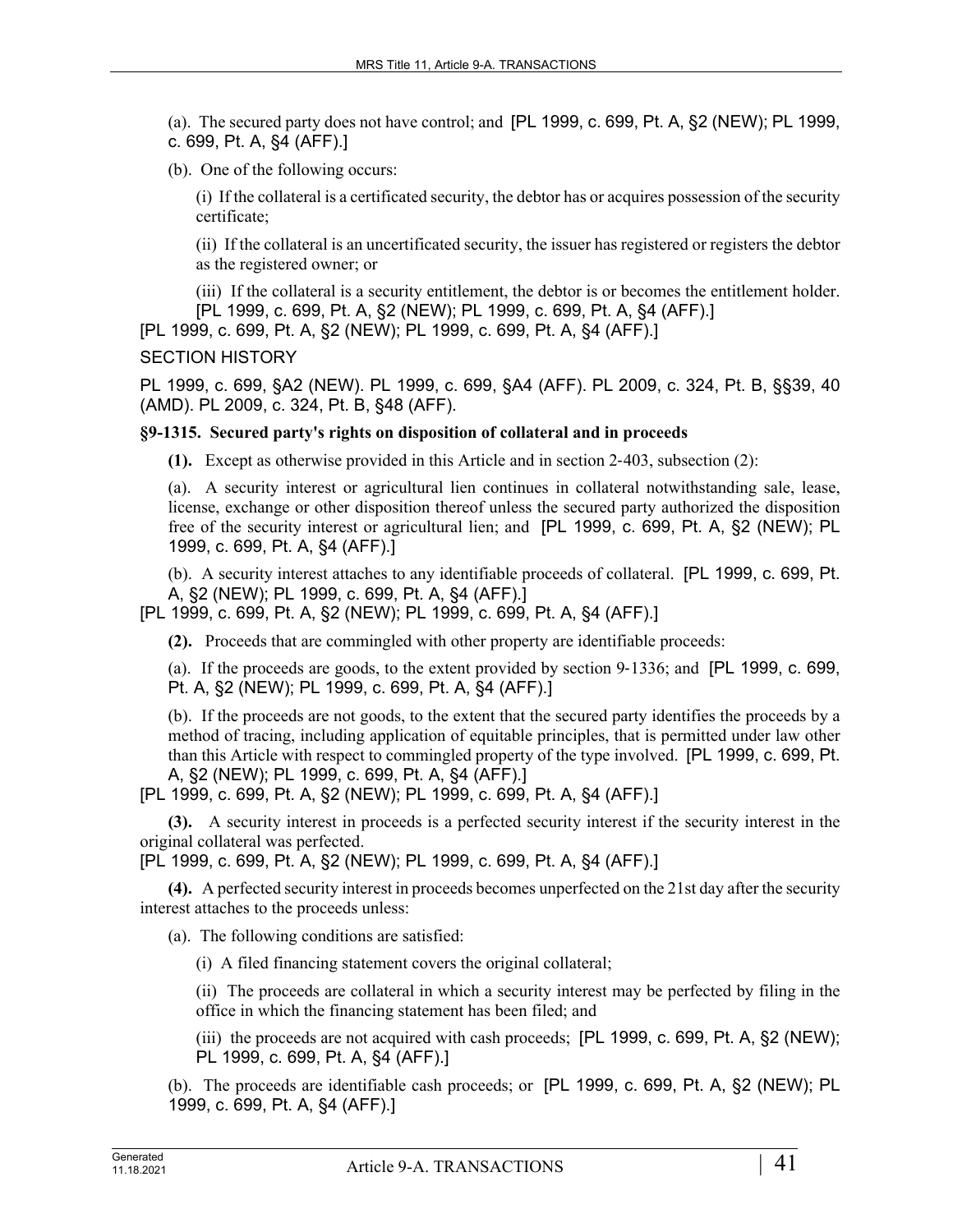(c). The security interest in the proceeds is perfected other than under subsection (3) when the security interest attaches to the proceeds or within 20 days thereafter. [PL 1999, c. 699, Pt. A, §2 (NEW); PL 1999, c. 699, Pt. A, §4 (AFF).]

[PL 1999, c. 699, Pt. A, §2 (NEW); PL 1999, c. 699, Pt. A, §4 (AFF).]

**(5).** If a filed financing statement covers the original collateral, a security interest in proceeds that remains perfected under subsection (4), paragraph (a) becomes unperfected at the later of:

(a). The date when the effectiveness of the filed financing statement lapses under section 9‑1515 or is terminated under section 9‑1513; or [PL 1999, c. 699, Pt. A, §2 (NEW); PL 1999, c. 699, Pt. A, §4 (AFF).]

(b). The 21st day after the security interest attaches to the proceeds. [PL 1999, c. 699, Pt. A, §2 (NEW); PL 1999, c. 699, Pt. A, §4 (AFF).]

[PL 1999, c. 699, Pt. A, §2 (NEW); PL 1999, c. 699, Pt. A, §4 (AFF).]

# SECTION HISTORY

PL 1999, c. 699, §A2 (NEW). PL 1999, c. 699, §A4 (AFF).

# **§9-1316. Effect of change in governing law**

**(1).** A security interest perfected pursuant to the law of the jurisdiction designated in section 9‑1301, subsection (1) or section 9‑1305, subsection (3) remains perfected until the earliest of:

(a). The time perfection would have ceased under the law of that jurisdiction; [PL 1999, c. 699, Pt. A, §2 (NEW); PL 1999, c. 699, Pt. A, §4 (AFF).]

(b). The expiration of 4 months after a change of the debtor's location to another jurisdiction; [PL 1999, c. 699, Pt. A, §2 (NEW); PL 1999, c. 699, Pt. A, §4 (AFF).]

(c). The expiration of one year after a transfer of collateral to a person that thereby becomes a debtor and is located in another jurisdiction; or [PL 1999, c. 699, Pt. A, §2 (NEW); PL 1999, c. 699, Pt. A, §4 (AFF).]

(d). The expiration of one year after a new debtor located in another jurisdiction becomes bound under section 9-1203, subsection (4). [PL 1999, c. 699, Pt. A, §2 (NEW); PL 1999, c. 699, Pt. A, §4 (AFF).]

[PL 1999, c. 699, Pt. A, §2 (NEW); PL 1999, c. 699, Pt. A, §4 (AFF).]

**(2).** If a security interest described in subsection (1) becomes perfected under the law of the other jurisdiction before the earliest time or event described in that subsection, it remains perfected thereafter. If the security interest does not become perfected under the law of the other jurisdiction before the earliest time or event, it becomes unperfected and is deemed never to have been perfected as against a purchaser of the collateral for value.

[PL 1999, c. 699, Pt. A, §2 (NEW); PL 1999, c. 699, Pt. A, §4 (AFF).]

**(3).** A possessory security interest in collateral, other than goods covered by a certificate of title and collateral, as extracted, consisting of goods, remains continuously perfected if:

(a). The collateral is located in one jurisdiction and subject to a security interest perfected under the law of that jurisdiction; [PL 1999, c. 699, Pt. A, §2 (NEW); PL 1999, c. 699, Pt. A, §4 (AFF).]

(b). Thereafter the collateral is brought into another jurisdiction; and [PL 1999, c. 699, Pt. A, §2 (NEW); PL 1999, c. 699, Pt. A, §4 (AFF).]

(c). Upon entry into the other jurisdiction, the security interest is perfected under the law of the other jurisdiction. [PL 1999, c. 699, Pt. A, §2 (NEW); PL 1999, c. 699, Pt. A, §4 (AFF).] [PL 1999, c. 699, Pt. A, §2 (NEW); PL 1999, c. 699, Pt. A, §4 (AFF).]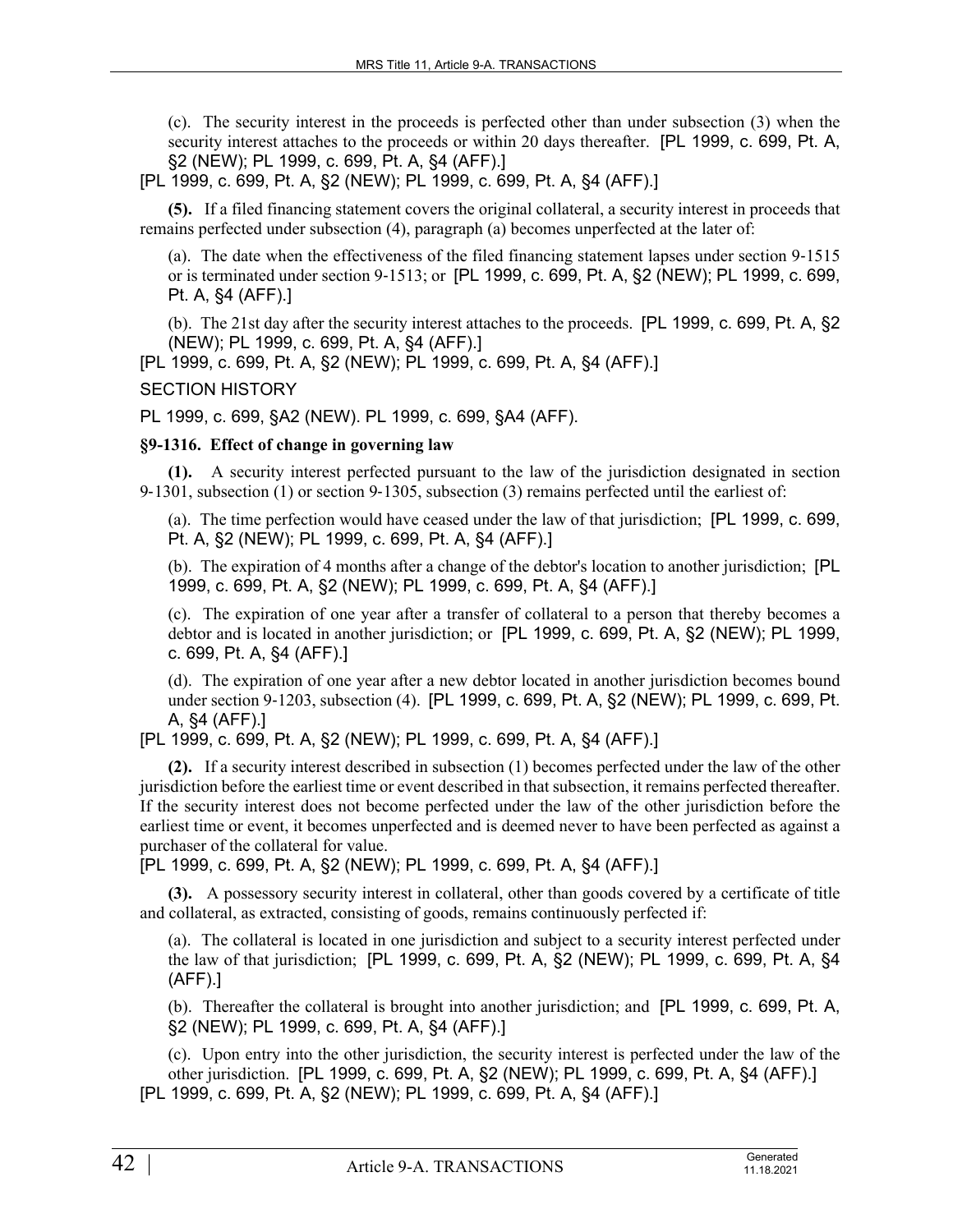**(4).** Except as otherwise provided in subsection (5), a security interest in goods covered by a certificate of title that is perfected by any method under the law of another jurisdiction when the goods become covered by a certificate of title from this State remains perfected until the security interest would have become unperfected under the law of the other jurisdiction had the goods not become so covered.

[PL 1999, c. 699, Pt. A, §2 (NEW); PL 1999, c. 699, Pt. A, §4 (AFF).]

**(5).** A security interest described in subsection (4) becomes unperfected as against a purchaser of the goods for value and is deemed never to have been perfected as against a purchaser of the goods for value if the applicable requirements for perfection under section 9‑1311, subsection (2) or section 9‑1313 are not satisfied before the earlier of:

(a). The time the security interest would have become unperfected under the law of the other jurisdiction had the goods not become covered by a certificate of title from this State; or [PL 1999, c. 699, Pt. A, §2 (NEW); PL 1999, c. 699, Pt. A, §4 (AFF).]

(b). The expiration of 4 months after the goods had become so covered. [PL 1999, c. 699, Pt. A, §2 (NEW); PL 1999, c. 699, Pt. A, §4 (AFF).]

[PL 1999, c. 699, Pt. A, §2 (NEW); PL 1999, c. 699, Pt. A, §4 (AFF).]

**(6).** A security interest in deposit accounts, letter-of-credit rights or investment property that is perfected under the law of the bank's jurisdiction, the issuer's jurisdiction, a nominated person's jurisdiction, the securities intermediary's jurisdiction or the commodity intermediary's jurisdiction, as applicable, remains perfected until the earlier of:

(a). The time the security interest would have become unperfected under the law of that jurisdiction; or [PL 1999, c. 699, Pt. A, §2 (NEW); PL 1999, c. 699, Pt. A, §4 (AFF).]

(b). The expiration of 4 months after a change of the applicable jurisdiction to another jurisdiction. [PL 1999, c. 699, Pt. A, §2 (NEW); PL 1999, c. 699, Pt. A, §4 (AFF).] [PL 1999, c. 699, Pt. A, §2 (NEW); PL 1999, c. 699, Pt. A, §4 (AFF).]

**(7).** If a security interest described in subsection (6) becomes perfected under the law of the other jurisdiction before the earlier of the time or the end of the period described in that subsection, it remains perfected thereafter. If the security interest does not become perfected under the law of the other jurisdiction before the earlier of that time or the end of that period, it becomes unperfected and is deemed never to have been perfected as against a purchaser of the collateral for value. [PL 1999, c. 699, Pt. A, §2 (NEW); PL 1999, c. 699, Pt. A, §4 (AFF).]

**(8).** The following rules apply to collateral to which a security interest attaches within 4 months after the debtor changes its location to another jurisdiction.

(a). A financing statement filed before the change pursuant to the law of the jurisdiction designated in section 9‑1301, subsection (1) or 9-1305, subsection (3) is effective to perfect a security interest in the collateral if the financing statement would have been effective to perfect a security interest in the collateral had the debtor not changed its location. [PL 2013, c. 317, Pt. A, §14 (NEW).]

(b). If a security interest perfected by a financing statement that is effective under paragraph (a) becomes perfected under the law of the other jurisdiction before the earlier of the time the financing statement would have become ineffective under the law of the jurisdiction designated in section 9‑1301, subsection (1) or 9-1305, subsection (3) or the expiration of the 4-month period, it remains perfected thereafter. If the security interest does not become perfected under the law of the other jurisdiction before the earlier time or event, it becomes unperfected and is deemed never to have been perfected as against a purchaser of the collateral for value. [PL 2013, c. 317, Pt. A, §14 (NEW).]

[PL 2013, c. 317, Pt. A, §14 (NEW).]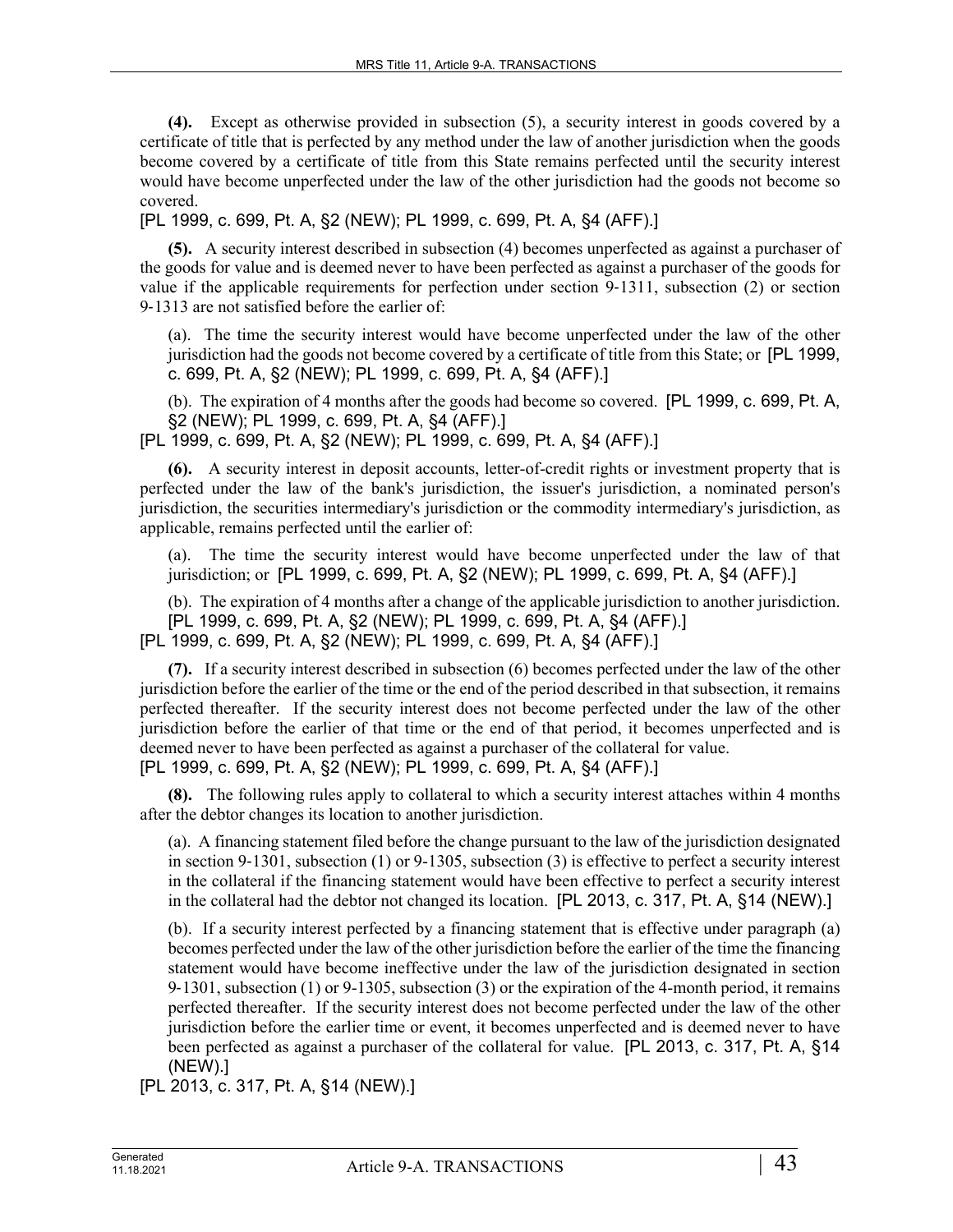**(9).** If a financing statement naming an original debtor is filed pursuant to the law of the jurisdiction designated in section  $9-1301$ , subsection (1) or  $9-1305$ , subsection (3) and the new debtor is located in another jurisdiction, the following rules apply.

(a). The financing statement is effective to perfect a security interest in collateral acquired by the new debtor before, and within 4 months after, the new debtor becomes bound under section 9-1203, subsection (4), if the financing statement would have been effective to perfect a security interest in the collateral had the collateral been acquired by the original debtor. [PL 2013, c. 317, Pt. A, §14 (NEW).]

(b). A security interest perfected by the financing statement and that becomes perfected under the law of the other jurisdiction before the earlier of the time the financing statement would have become ineffective under the law of the jurisdiction designated in section 9‑1301, subsection (1) or 9-1305, subsection (3) or the expiration of the 4-month period remains perfected thereafter. A security interest that is perfected by the financing statement but that does not become perfected under the law of the other jurisdiction before the earlier time or event becomes unperfected and is deemed never to have been perfected as against a purchaser of the collateral for value. [PL 2013, c. 317, Pt. A, §14 (NEW).]

[PL 2013, c. 317, Pt. A, §14 (NEW).]

SECTION HISTORY

PL 1999, c. 699, §A2 (NEW). PL 1999, c. 699, §A4 (AFF). PL 2013, c. 317, Pt. A, §14 (AMD).

# **SUBPART 3**

# **PRIORITY**

# **§9-1317. Interests that take priority over or take free of security interest or agricultural lien**

**(1).** A security interest or agricultural lien is subordinate to the rights of:

(a). A person entitled to priority under section 9‑1322; and [PL 1999, c. 699, Pt. A, §2 (NEW); PL 1999, c. 699, Pt. A, §4 (AFF).]

(b). Except as otherwise provided in subsection (5), a person that becomes a lien creditor before the earlier of the time:

(i) The security interest or agricultural lien is perfected; or

(ii) One of the conditions specified in section 9‑1203, subsection (2), paragraph (c) is met and a financing statement covering the collateral is filed. [PL 1999, c. 699, Pt. A, §2 (NEW); PL 1999, c. 699, Pt. A, §4 (AFF).]

[PL 1999, c. 699, Pt. A, §2 (NEW); PL 1999, c. 699, Pt. A, §4 (AFF).]

**(2).** Except as otherwise provided in subsection (5), a buyer, other than a secured party, of tangible chattel paper, tangible documents, goods, instruments or a certificated security takes free of a security interest or agricultural lien if the buyer gives value and receives delivery of the collateral without knowledge of the security interest or agricultural lien and before it is perfected. [PL 2013, c. 317, Pt. A, §15 (AMD).]

**(3).** Except as otherwise provided in subsection (5), a lessee of goods takes free of a security interest or agricultural lien if the lessee gives value and receives delivery of the collateral without knowledge of the security interest or agricultural lien and before it is perfected. [PL 1999, c. 699, Pt. A, §2 (NEW); PL 1999, c. 699, Pt. A, §4 (AFF).]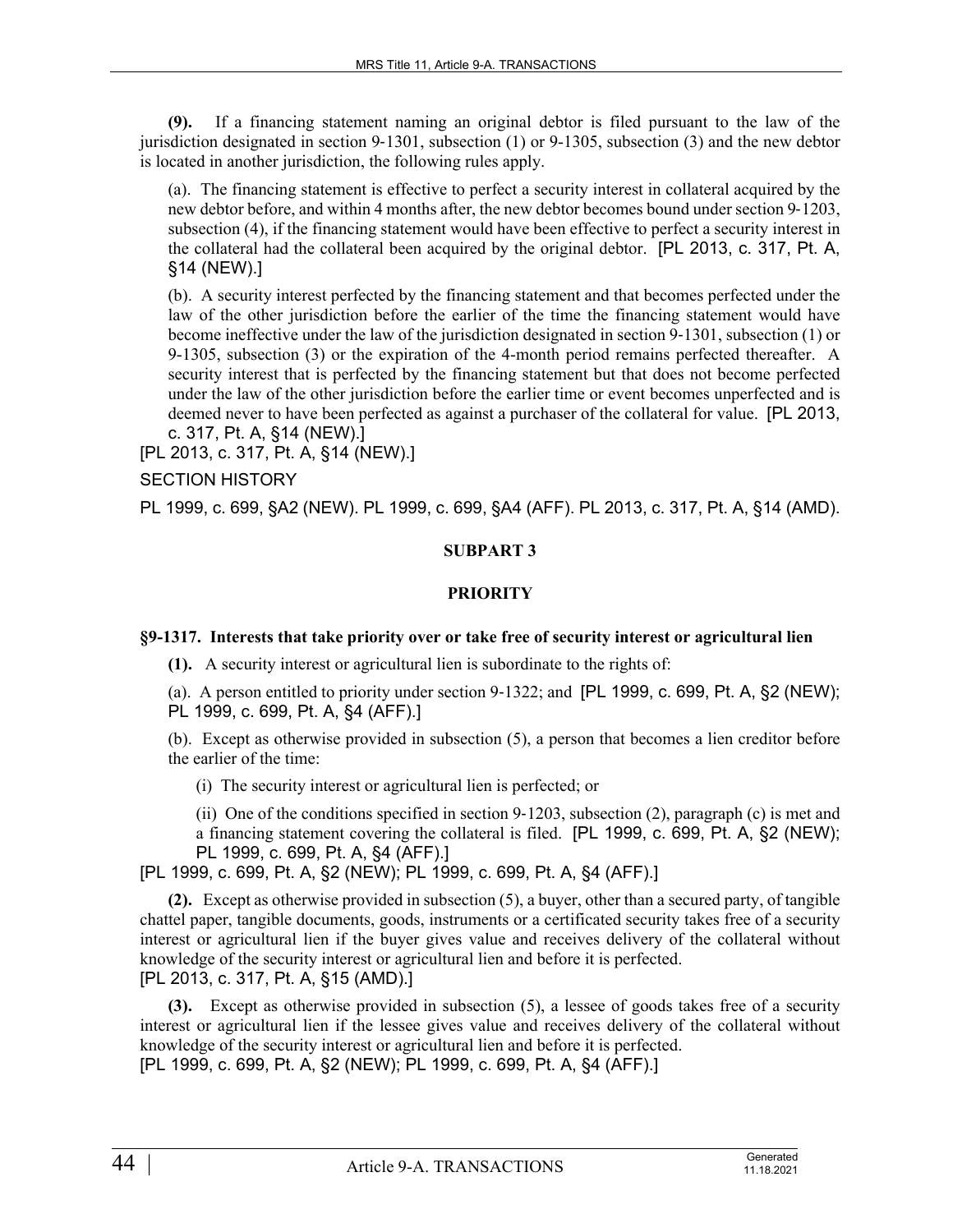**(4).** A licensee of a general intangible or a buyer, other than a secured party, of collateral other than tangible chattel paper, tangible documents, goods, instruments or a certificated security takes free of a security interest if the licensee or buyer gives value without knowledge of the security interest and before it is perfected.

# [PL 2013, c. 317, Pt. A, §16 (AMD).]

**(5).** Except as otherwise provided in sections 9-1320 and 9-1321, if a person files a financing statement with respect to a purchase-money security interest before or within 20 days after the debtor receives delivery of the collateral, the security interest takes priority over the rights of a buyer, lessee or lien creditor that arise between the time the security interest attaches and the time of filing, unless the collateral is covered by Title 29‑A, chapter 7, in which case the security interest takes priority if perfected in accordance with section 9‑1303 within 30 days after the debtor receives delivery of the collateral.

[PL 2003, c. 652, Pt. A, §1 (AMD); PL 2003, c. 652, Pt. A, §7 (AFF).]

# SECTION HISTORY

PL 1999, c. 699, §A2 (NEW). PL 1999, c. 699, §A4 (AFF). PL 2003, c. 652, §A1 (AMD). PL 2003, c. 652, §A7 (AFF). PL 2009, c. 324, Pt. B, §§41, 42 (AMD). PL 2009, c. 324, Pt. B, §48 (AFF). PL 2013, c. 317, Pt. A, §§15, 16 (AMD).

## **§9-1318. No interest retained in right to payment that is sold; rights and title of seller of account or chattel paper with respect to creditors and purchasers**

**(1).** A debtor that has sold an account, chattel paper, payment intangible or promissory note does not retain a legal or equitable interest in the collateral sold.

[PL 1999, c. 699, Pt. A, §2 (NEW); PL 1999, c. 699, Pt. A, §4 (AFF).]

**(2).** For purposes of determining the rights of creditors of, and purchasers for value of an account or chattel paper from, a debtor that has sold an account or chattel paper, while the buyer's security interest is unperfected, the debtor is deemed to have rights and title to the account or chattel paper identical to those the debtor sold.

[PL 1999, c. 699, Pt. A, §2 (NEW); PL 1999, c. 699, Pt. A, §4 (AFF).]

# SECTION HISTORY

PL 1999, c. 699, §A2 (NEW). PL 1999, c. 699, §A4 (AFF).

# **§9-1319. Rights and title of consignee with respect to creditors and purchasers**

**(1).** Except as otherwise provided in subsection (2), for purposes of determining the rights of creditors of, and purchasers for value of goods from, a consignee, while the goods are in the possession of the consignee, the consignee is deemed to have rights and title to the goods identical to those the consignor had or had power to transfer.

[PL 1999, c. 699, Pt. A, §2 (NEW); PL 1999, c. 699, Pt. A, §4 (AFF).]

**(2).** For purposes of determining the rights of a creditor of a consignee, law other than this Article determines the rights and title of a consignee while goods are in the consignee's possession if, under this Part, a perfected security interest held by the consignor would have priority over the rights of the creditor.

[PL 1999, c. 699, Pt. A, §2 (NEW); PL 1999, c. 699, Pt. A, §4 (AFF).]

SECTION HISTORY

PL 1999, c. 699, §A2 (NEW). PL 1999, c. 699, §A4 (AFF).

# **§9-1320. Buyer of goods**

**(1).** Except as otherwise provided in subsection (5), a buyer in ordinary course of business, other than a person buying farm products from a person engaged in farming operations, takes free of a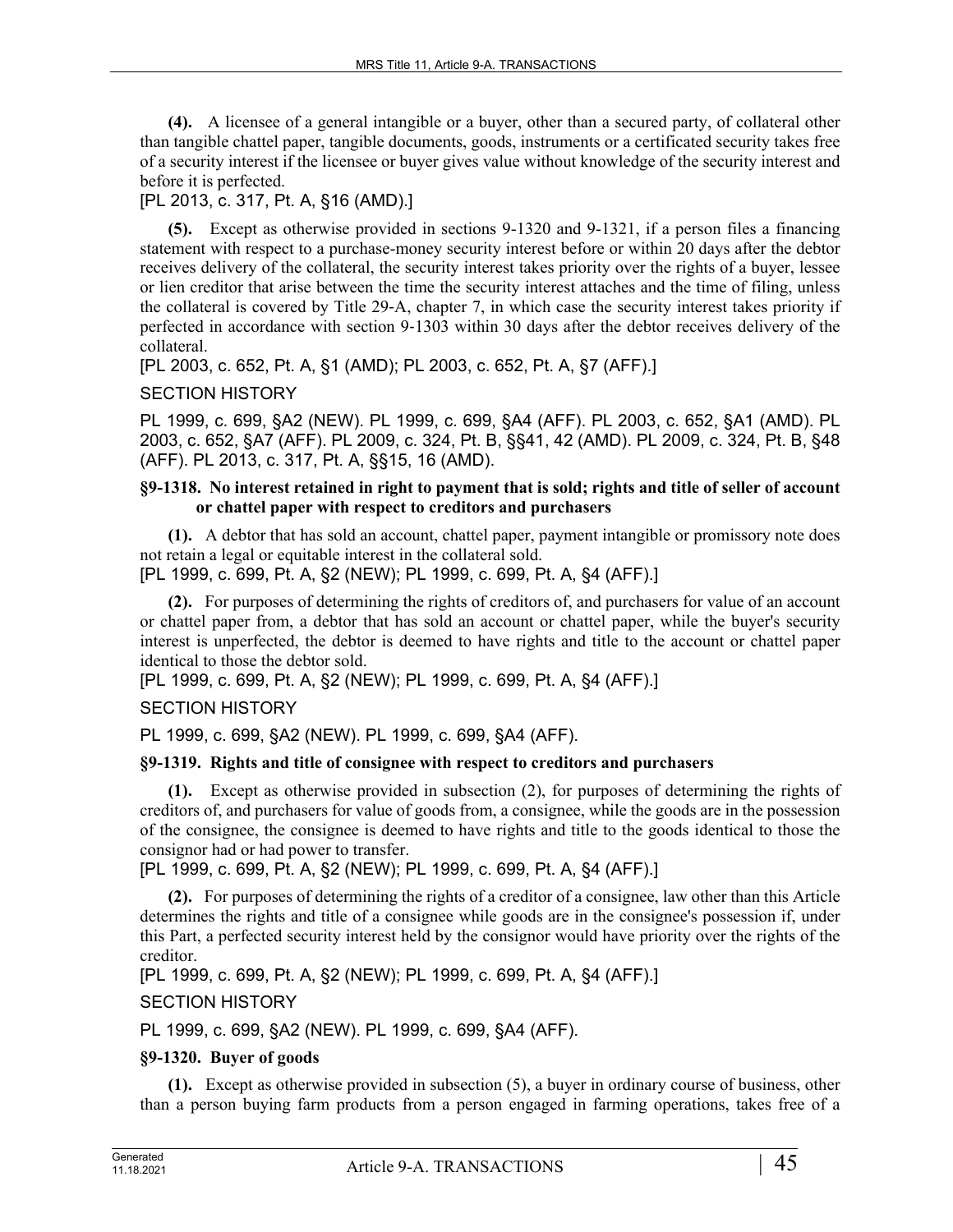security interest created by the buyer's seller, even if the security interest is perfected and the buyer knows of its existence.

[PL 1999, c. 699, Pt. A, §2 (NEW); PL 1999, c. 699, Pt. A, §4 (AFF).]

**(2).** Except as otherwise provided in subsection (5), a buyer of goods from a person who used or bought the goods for use primarily for personal, family or household purposes takes free of a security interest, even if perfected, if the buyer buys:

(a). Without knowledge of the security interest; [PL 1999, c. 699, Pt. A, §2 (NEW); PL 1999, c. 699, Pt. A, §4 (AFF).]

(b). For value; [PL 1999, c. 699, Pt. A, §2 (NEW); PL 1999, c. 699, Pt. A, §4 (AFF).]

(c). Primarily for the buyer's personal, family or household purposes; and [PL 1999, c. 699, Pt. A, §2 (NEW); PL 1999, c. 699, Pt. A, §4 (AFF).]

(d). Before the filing of a financing statement covering the goods. [PL 1999, c. 699, Pt. A, §2 (NEW); PL 1999, c. 699, Pt. A, §4 (AFF).]

[PL 1999, c. 699, Pt. A, §2 (NEW); PL 1999, c. 699, Pt. A, §4 (AFF).]

**(3).** To the extent that it affects the priority of a security interest over a buyer of goods under subsection (2), the period of effectiveness of a filing made in the jurisdiction in which the seller is located is governed by section 9-1316, subsections (1) and (2).

[PL 1999, c. 699, Pt. A, §2 (NEW); PL 1999, c. 699, Pt. A, §4 (AFF).]

**(4).** A buyer in ordinary course of business buying oil, gas or other minerals at the wellhead or minehead or after extraction takes free of an interest arising out of an encumbrance. [PL 1999, c. 699, Pt. A, §2 (NEW); PL 1999, c. 699, Pt. A, §4 (AFF).]

**(5).** Subsections (1) and (2) do not affect a security interest in goods in the possession of the secured party under section 9-1313.

[PL 1999, c. 699, Pt. A, §2 (NEW); PL 1999, c. 699, Pt. A, §4 (AFF).]

# SECTION HISTORY

PL 1999, c. 699, §A2 (NEW). PL 1999, c. 699, §A4 (AFF).

### **§9-1321. Licensee of general intangible and lessee of goods in ordinary course of business**

**(1).** In this section, "licensee in ordinary course of business" means a person that becomes a licensee of a general intangible in good faith, without knowledge that the license violates the rights of another person in the general intangible and in the ordinary course from a person in the business of licensing general intangibles of that kind. A person becomes a licensee in the ordinary course if the license to the person comports with the usual or customary practices in the kind of business in which the licensor is engaged or with the licensor's own usual or customary practices.

[PL 1999, c. 699, Pt. A, §2 (NEW); PL 1999, c. 699, Pt. A, §4 (AFF).]

**(2).** A licensee in ordinary course of business takes its rights under a nonexclusive license free of a security interest in the general intangible created by the licensor, even if the security interest is perfected and the licensee knows of its existence.

[PL 1999, c. 699, Pt. A, §2 (NEW); PL 1999, c. 699, Pt. A, §4 (AFF).]

**(3).** A lessee in ordinary course of business takes its leasehold interest free of a security interest in the goods created by the lessor, even if the security interest is perfected and the lessee knows of its existence.

[PL 1999, c. 699, Pt. A, §2 (NEW); PL 1999, c. 699, Pt. A, §4 (AFF).]

SECTION HISTORY

PL 1999, c. 699, §A2 (NEW). PL 1999, c. 699, §A4 (AFF).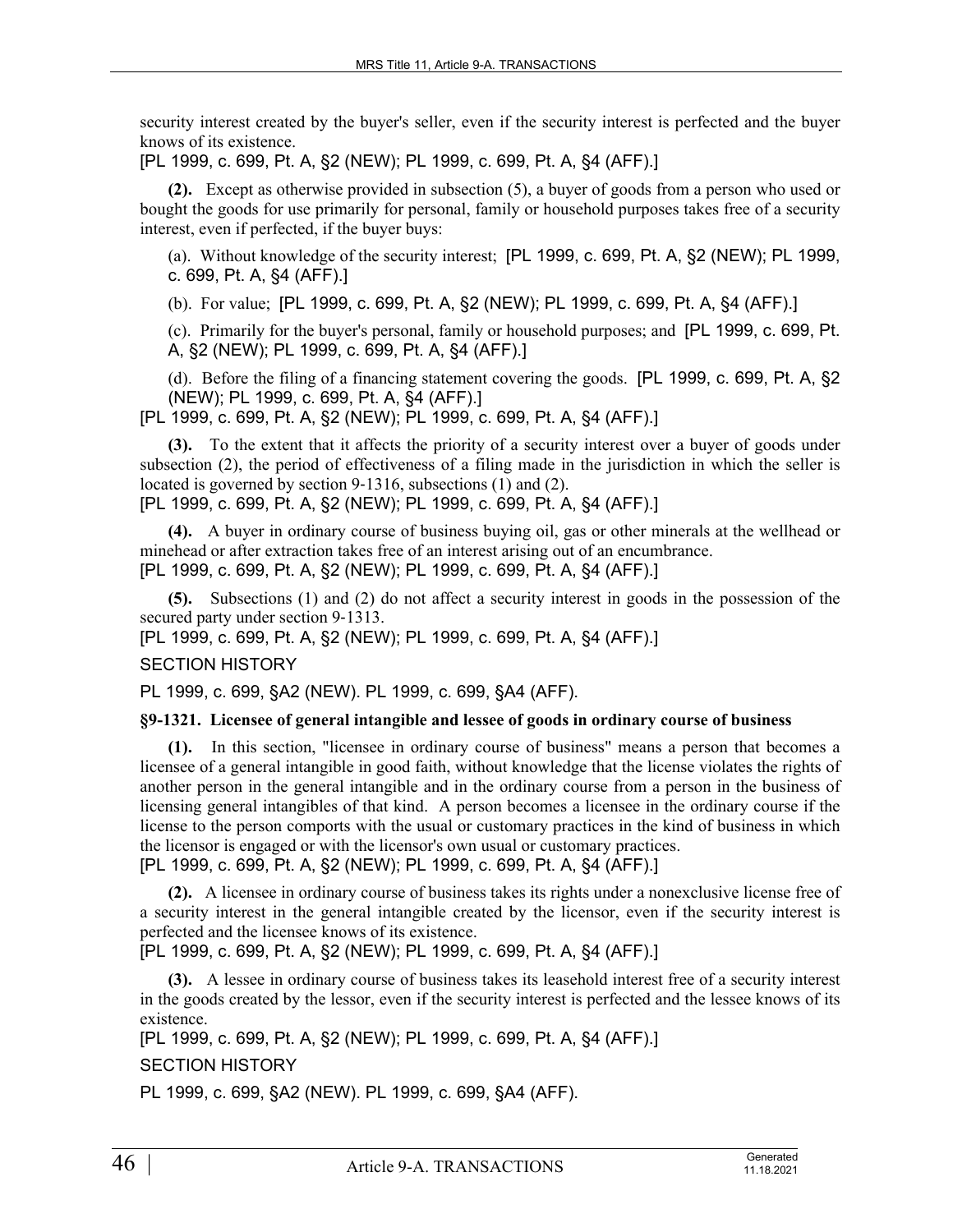## **§9-1322. Priorities among conflicting security interests in and agricultural liens on same collateral**

**(1).** Except as otherwise provided in this section, priority among conflicting security interests and agricultural liens in the same collateral is determined according to the following rules.

(a). Conflicting perfected security interests and agricultural liens rank according to priority in time of filing or perfection. Priority dates from the earlier of the time a filing covering the collateral is first made or the security interest or agricultural lien is first perfected, if there is no period thereafter when there is neither filing nor perfection. [PL 1999, c. 699, Pt. A, §2 (NEW); PL 1999, c. 699, Pt. A, §4 (AFF).]

(b). A perfected security interest or agricultural lien has priority over a conflicting unperfected security interest or agricultural lien. [PL 1999, c. 699, Pt. A, §2 (NEW); PL 1999, c. 699, Pt. A, §4 (AFF).]

(c). The first security interest or agricultural lien to attach or become effective has priority if conflicting security interests and agricultural liens are unperfected. [PL 1999, c. 699, Pt. A, §2 (NEW); PL 1999, c. 699, Pt. A, §4 (AFF).]

[PL 1999, c. 699, Pt. A, §2 (NEW); PL 1999, c. 699, Pt. A, §4 (AFF).]

**(2).** For the purposes of subsection (1), paragraph (a):

(a). The time of filing or perfection as to a security interest in collateral is also the time of filing or perfection as to a security interest in proceeds; and [PL 1999, c. 699, Pt. A, §2 (NEW); PL 1999, c. 699, Pt. A, §4 (AFF).]

(b). The time of filing or perfection as to a security interest in collateral supported by a supporting obligation is also the time of filing or perfection as to a security interest in the supporting obligation. [PL 1999, c. 699, Pt. A, §2 (NEW); PL 1999, c. 699, Pt. A, §4 (AFF).] [PL 1999, c. 699, Pt. A, §2 (NEW); PL 1999, c. 699, Pt. A, §4 (AFF).]

**(3).** Except as otherwise provided in subsection (6), a security interest in collateral that qualifies for priority over a conflicting security interest under section 9‑1327, 9-1328, 9-1329, 9-1330, or 9-1331 also has priority over a conflicting security interest in:

(a). Any supporting obligation for the collateral; and [PL 1999, c. 699, Pt. A, §2 (NEW); PL 1999, c. 699, Pt. A, §4 (AFF).]

(b). Proceeds of the collateral if:

(i) The security interest in proceeds is perfected;

(ii) The proceeds are cash proceeds or of the same type as the collateral; and

(iii) In the case of proceeds that are proceeds of proceeds, all intervening proceeds are cash proceeds, proceeds of the same type as the collateral or an account relating to the collateral. [PL 1999, c. 699, Pt. A, §2 (NEW); PL 1999, c. 699, Pt. A, §4 (AFF).]

[PL 1999, c. 699, Pt. A, §2 (NEW); PL 1999, c. 699, Pt. A, §4 (AFF).]

**(4).** Subject to subsection (5) and except as otherwise provided in subsection (6), if a security interest in chattel paper, deposit accounts, negotiable documents, instruments, investment property or letter-of-credit rights is perfected by a method other than filing, conflicting perfected security interests in proceeds of the collateral rank according to priority in time of filing.

[PL 1999, c. 699, Pt. A, §2 (NEW); PL 1999, c. 699, Pt. A, §4 (AFF).]

**(5).** Subsection (4) applies only if the proceeds of the collateral are not cash proceeds, chattel paper, negotiable documents, instruments, investment property or letter-of-credit rights. [PL 1999, c. 699, Pt. A, §2 (NEW); PL 1999, c. 699, Pt. A, §4 (AFF).]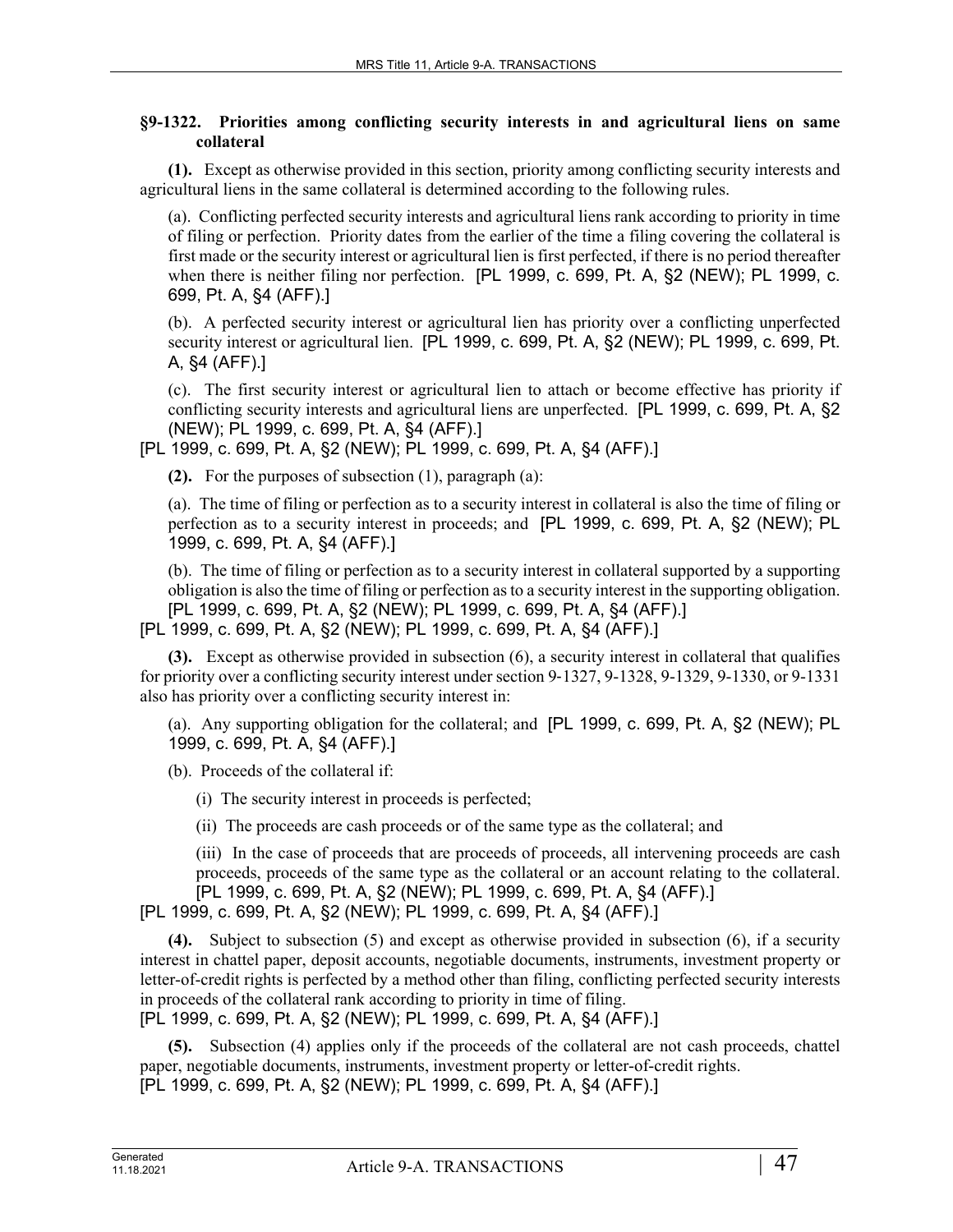**(6).** Subsections (1) to (5) are subject to:

(a). Subsection (7) and the other provisions of this Part; [PL 1999, c. 699, Pt. A, §2 (NEW); PL 1999, c. 699, Pt. A, §4 (AFF).]

(b). Section 4‑210 with respect to a security interest of a collecting bank; [PL 1999, c. 699, Pt. A, §2 (NEW); PL 1999, c. 699, Pt. A, §4 (AFF).]

(c). Section 5‑1118 with respect to a security interest of an issuer or nominated person; and [PL 1999, c. 699, Pt. A, §2 (NEW); PL 1999, c. 699, Pt. A, §4 (AFF).]

(d). Section 9-1110 with respect to a security interest arising under Article 2 or 2A. [PL 1999, c. 699, Pt. A, §2 (NEW); PL 1999, c. 699, Pt. A, §4 (AFF).]

[PL 1999, c. 699, Pt. A, §2 (NEW); PL 1999, c. 699, Pt. A, §4 (AFF).]

**(7).** A perfected agricultural lien on collateral has priority over a conflicting security interest in or agricultural lien on the same collateral if the statute creating the agricultural lien so provides. [PL 1999, c. 699, Pt. A, §2 (NEW); PL 1999, c. 699, Pt. A, §4 (AFF).]

SECTION HISTORY

PL 1999, c. 699, §A2 (NEW). PL 1999, c. 699, §A4 (AFF).

#### **§9-1323. Future advances**

**(1).** Except as otherwise provided in subsection (3), for purposes of determining the priority of a perfected security interest under section 9‑1322, subsection (1), paragraph (a), perfection of the security interest dates from the time an advance is made to the extent that the security interest secures an advance that:

(a). Is made while the security interest is perfected only:

(i) Under section 9‑1309 when it attaches; or

(ii) Temporarily under section  $9-1312$ , subsection  $(5)$ ,  $(6)$  or  $(7)$ ; and [PL 1999, c. 699, Pt. A, §2 (NEW); PL 1999, c. 699, Pt. A, §4 (AFF).]

(b). Is not made pursuant to a commitment entered into before or while the security interest is perfected by a method other than under section 9‑1309 or 9-1312 subsection (5) (6) or (7). [PL 1999, c. 699, Pt. A, §2 (NEW); PL 1999, c. 699, Pt. A, §4 (AFF).] [PL 1999, c. 699, Pt. A, §2 (NEW); PL 1999, c. 699, Pt. A, §4 (AFF).]

**(2).** Except as otherwise provided in subsection (3), a security interest is subordinate to the rights of a person that becomes a lien creditor only to the extent that the security interest secures an advance made more than 45 days after the person becomes a lien creditor unless the advance is made:

(a). Without knowledge of the lien; or [PL 1999, c. 699, Pt. A, §2 (NEW); PL 1999, c. 699, Pt. A, §4 (AFF).]

(b). Pursuant to a commitment entered into without knowledge of the lien. [PL 1999, c. 699, Pt. A, §2 (NEW); PL 1999, c. 699, Pt. A, §4 (AFF).]

[PL 1999, c. 699, Pt. A, §2 (NEW); PL 1999, c. 699, Pt. A, §4 (AFF).]

**(3).** Subsections (1) and (2) do not apply to a security interest held by a secured party that is a buyer of accounts, chattel paper, payment intangibles or promissory notes or a consignor. [PL 1999, c. 699, Pt. A, §2 (NEW); PL 1999, c. 699, Pt. A, §4 (AFF).]

**(4).** Except as otherwise provided in subsection (5), a buyer of goods other than a buyer in ordinary course of business takes free of a security interest to the extent that it secures advances made after the earlier of: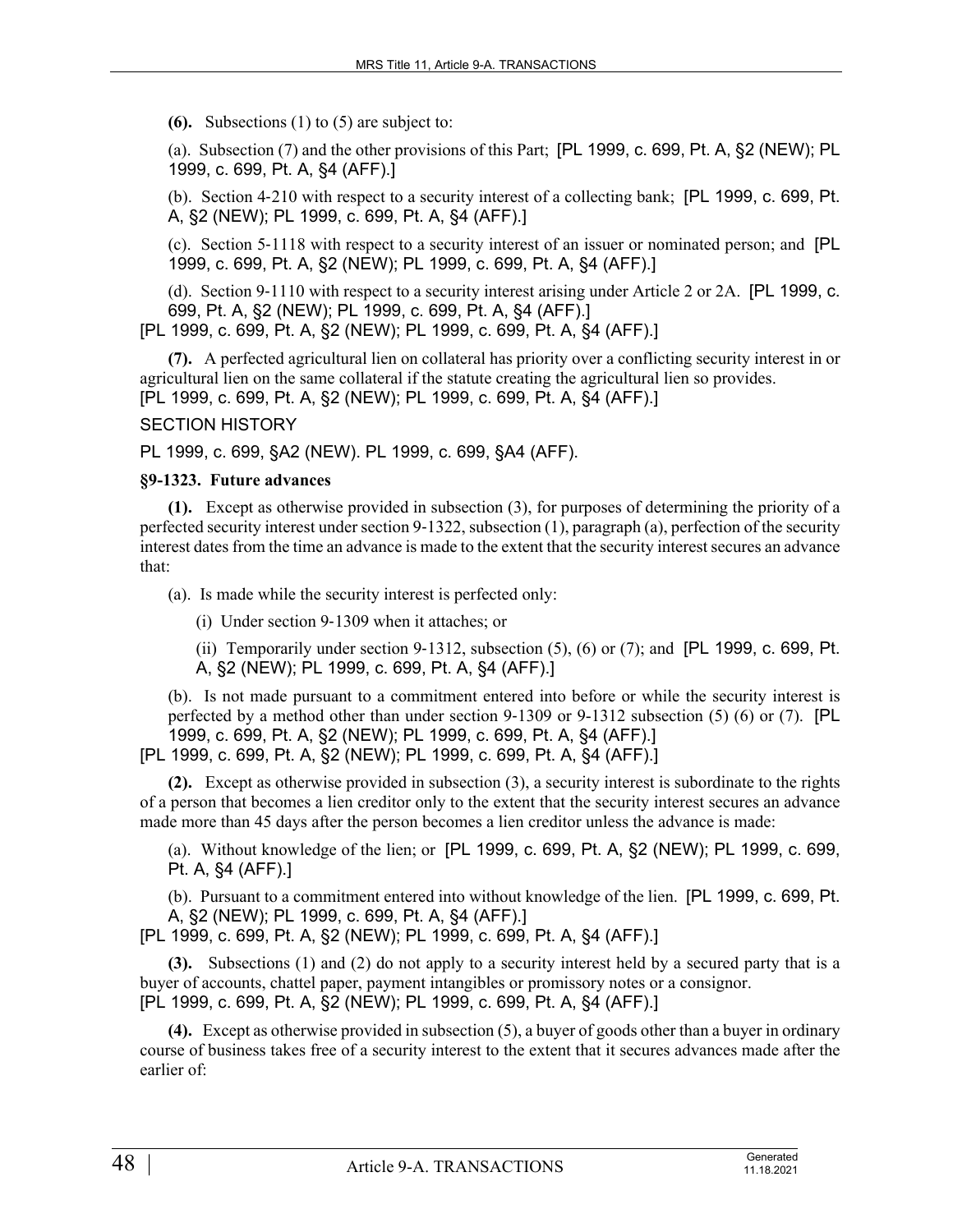(a). The time the secured party acquires knowledge of the buyer's purchase; or [PL 1999, c. 699, Pt. A, §2 (NEW); PL 1999, c. 699, Pt. A, §4 (AFF).]

(b). Forty-five days after the purchase. [PL 1999, c. 699, Pt. A, §2 (NEW); PL 1999, c. 699, Pt. A, §4 (AFF).]

[PL 1999, c. 699, Pt. A, §2 (NEW); PL 1999, c. 699, Pt. A, §4 (AFF).]

**(5).** Subsection (4) does not apply if the advance is made pursuant to a commitment entered into without knowledge of the buyer's purchase and before the expiration of the 45-day period. [PL 1999, c. 699, Pt. A, §2 (NEW); PL 1999, c. 699, Pt. A, §4 (AFF).]

**(6).** Except as otherwise provided in subsection (7), a lessee of goods, other than a lessee in ordinary course of business, takes the leasehold interest free of a security interest to the extent that it secures advances made after the earlier of:

(a). The time the secured party acquires knowledge of the lease; or [PL 1999, c. 699, Pt. A, §2 (NEW); PL 1999, c. 699, Pt. A, §4 (AFF).]

(b). Forty-five days after the lease contract becomes enforceable. [PL 1999, c. 699, Pt. A, §2 (NEW); PL 1999, c. 699, Pt. A, §4 (AFF).]

[PL 1999, c. 699, Pt. A, §2 (NEW); PL 1999, c. 699, Pt. A, §4 (AFF).]

**(7).** Subsection (6) does not apply if the advance is made pursuant to a commitment entered into without knowledge of the lease and before the expiration of the 45-day period.

[PL 1999, c. 699, Pt. A, §2 (NEW); PL 1999, c. 699, Pt. A, §4 (AFF).]

### SECTION HISTORY

PL 1999, c. 699, §A2 (NEW). PL 1999, c. 699, §A4 (AFF).

# **§9-1324. Priority of purchase-money security interests**

**(1).** Except as otherwise provided in subsection (7), a perfected purchase-money security interest in goods other than inventory or livestock has priority over a conflicting security interest in the same goods, and, except as otherwise provided in section 9‑1327, a perfected security interest in its identifiable proceeds also has priority, if the purchase-money security interest is perfected when the debtor receives possession of the collateral or:

(a). In the case of goods covered by Title 29‑A, chapter 7, within 30 days thereafter; or [PL 2003, c. 652, Pt. A, §2 (NEW); PL 2003, c. 652, Pt. A, §7 (AFF).]

(b). In all other cases, within 20 days thereafter. [PL 2003, c. 652, Pt. A, §2 (NEW); PL 2003, c. 652, Pt. A, §7 (AFF).]

[PL 2003, c. 652, Pt. A, §2 (AMD); PL 2003, c. 652, Pt. A, §7 (AFF).]

**(2).** Subject to subsection (3) and except as otherwise provided in subsection (7), a perfected purchase-money security interest in inventory has priority over a conflicting security interest in the same inventory, has priority over a conflicting security interest in chattel paper or an instrument constituting proceeds of the inventory and in proceeds of the chattel paper, if so provided in section 9‑1330, and, except as otherwise provided in section 9‑1327, also has priority in identifiable cash proceeds of the inventory to the extent the identifiable cash proceeds are received on or before the delivery of the inventory to a buyer, if:

(a). The purchase-money security interest is perfected when the debtor receives possession of the inventory; [PL 1999, c. 699, Pt. A, §2 (NEW); PL 1999, c. 699, Pt. A, §4 (AFF).]

(b). The purchase-money secured party sends an authenticated notification to the holder of the conflicting security interest; [PL 1999, c. 699, Pt. A, §2 (NEW); PL 1999, c. 699, Pt. A, §4 (AFF).]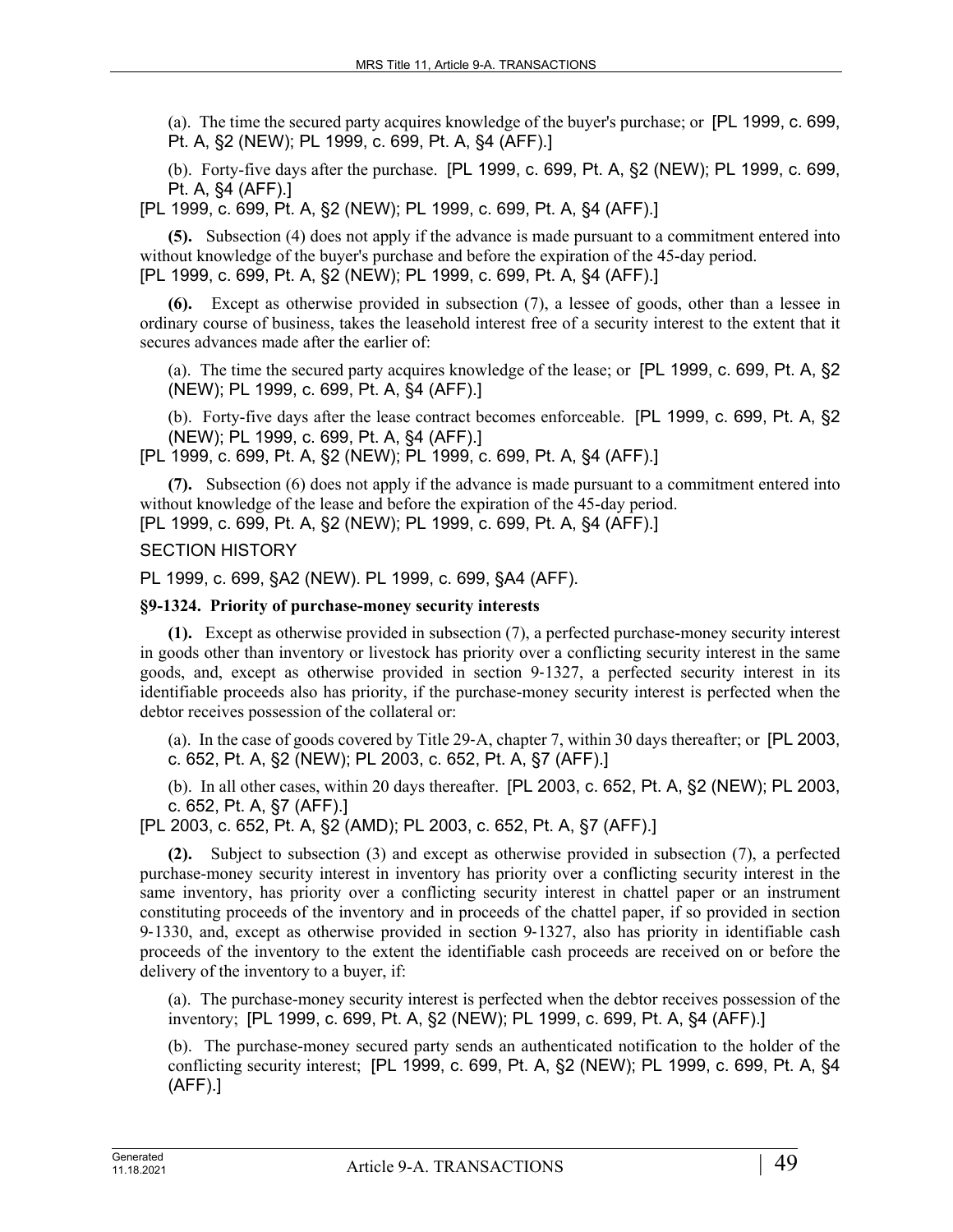(c). The holder of the conflicting security interest receives the notification within 5 years before the debtor receives possession of the inventory; and [PL 1999, c. 699, Pt. A, §2 (NEW); PL 1999, c. 699, Pt. A, §4 (AFF).]

(d). The notification states that the person sending the notification has or expects to acquire a purchase-money security interest in inventory of the debtor and describes the inventory. [PL 1999, c. 699, Pt. A, §2 (NEW); PL 1999, c. 699, Pt. A, §4 (AFF).]

[PL 1999, c. 699, Pt. A, §2 (NEW); PL 1999, c. 699, Pt. A, §4 (AFF).]

**(3).** Subsection (2), paragraphs (b) to (d) apply only if the holder of the conflicting security interest had filed a financing statement covering the same types of inventory:

(a). If the purchase-money security interest is perfected by filing, before the date of the filing; or [PL 1999, c. 699, Pt. A, §2 (NEW); PL 1999, c. 699, Pt. A, §4 (AFF).]

(b). If the purchase-money security interest is temporarily perfected without filing or possession under section 9–1312, subsection (6) before the beginning of the 20-day period thereunder. [PL 1999, c. 699, Pt. A, §2 (NEW); PL 1999, c. 699, Pt. A, §4 (AFF).]

[PL 1999, c. 699, Pt. A, §2 (NEW); PL 1999, c. 699, Pt. A, §4 (AFF).]

**(4).** Subject to subsection (5) and except as otherwise provided in subsection (7), a perfected purchase-money security interest in livestock that are farm products has priority over a conflicting security interest in the same livestock, and, except as otherwise provided in section 9–1327, a perfected security interest in their identifiable proceeds and identifiable products in their unmanufactured states also has priority, if:

(a). The purchase-money security interest is perfected when the debtor receives possession of the livestock; [PL 1999, c. 699, Pt. A, §2 (NEW); PL 1999, c. 699, Pt. A, §4 (AFF).]

(b). The purchase-money secured party sends an authenticated notification to the holder of the conflicting security interest; [PL 1999, c. 699, Pt. A, §2 (NEW); PL 1999, c. 699, Pt. A, §4 (AFF).]

(c). The holder of the conflicting security interest receives the notification within 6 months before the debtor receives possession of the livestock; and [PL 1999, c. 699, Pt. A, §2 (NEW); PL 1999, c. 699, Pt. A, §4 (AFF).]

(d). The notification states that the person sending the notification has or expects to acquire a purchase-money security interest in livestock of the debtor and describes the livestock. [PL 1999, c. 699, Pt. A, §2 (NEW); PL 1999, c. 699, Pt. A, §4 (AFF).]

[PL 1999, c. 699, Pt. A, §2 (NEW); PL 1999, c. 699, Pt. A, §4 (AFF).]

**(5).** Subsection (4), paragraphs (b) to (d) apply only if the holder of the conflicting security interest had filed a financing statement covering the same types of livestock:

(a). If the purchase-money security interest is perfected by filing, before the date of the filing; or [PL 1999, c. 699, Pt. A, §2 (NEW); PL 1999, c. 699, Pt. A, §4 (AFF).]

(b). If the purchase-money security interest is temporarily perfected without filing or possession under section 9–1312, subsection (6), before the beginning of the 20-day period thereunder. [PL 1999, c. 699, Pt. A, §2 (NEW); PL 1999, c. 699, Pt. A, §4 (AFF).] [PL 1999, c. 699, Pt. A, §2 (NEW); PL 1999, c. 699, Pt. A, §4 (AFF).]

**(6).** Except as otherwise provided in subsection (7), a perfected purchase-money security interest in software has priority over a conflicting security interest in the same collateral, and, except as otherwise provided in section 9‑1327, a perfected security interest in its identifiable proceeds also has priority, to the extent that the purchase-money security interest in the goods in which the software was acquired for use has priority in the goods and proceeds of the goods under this section. [PL 1999, c. 699, Pt. A, §2 (NEW); PL 1999, c. 699, Pt. A, §4 (AFF).]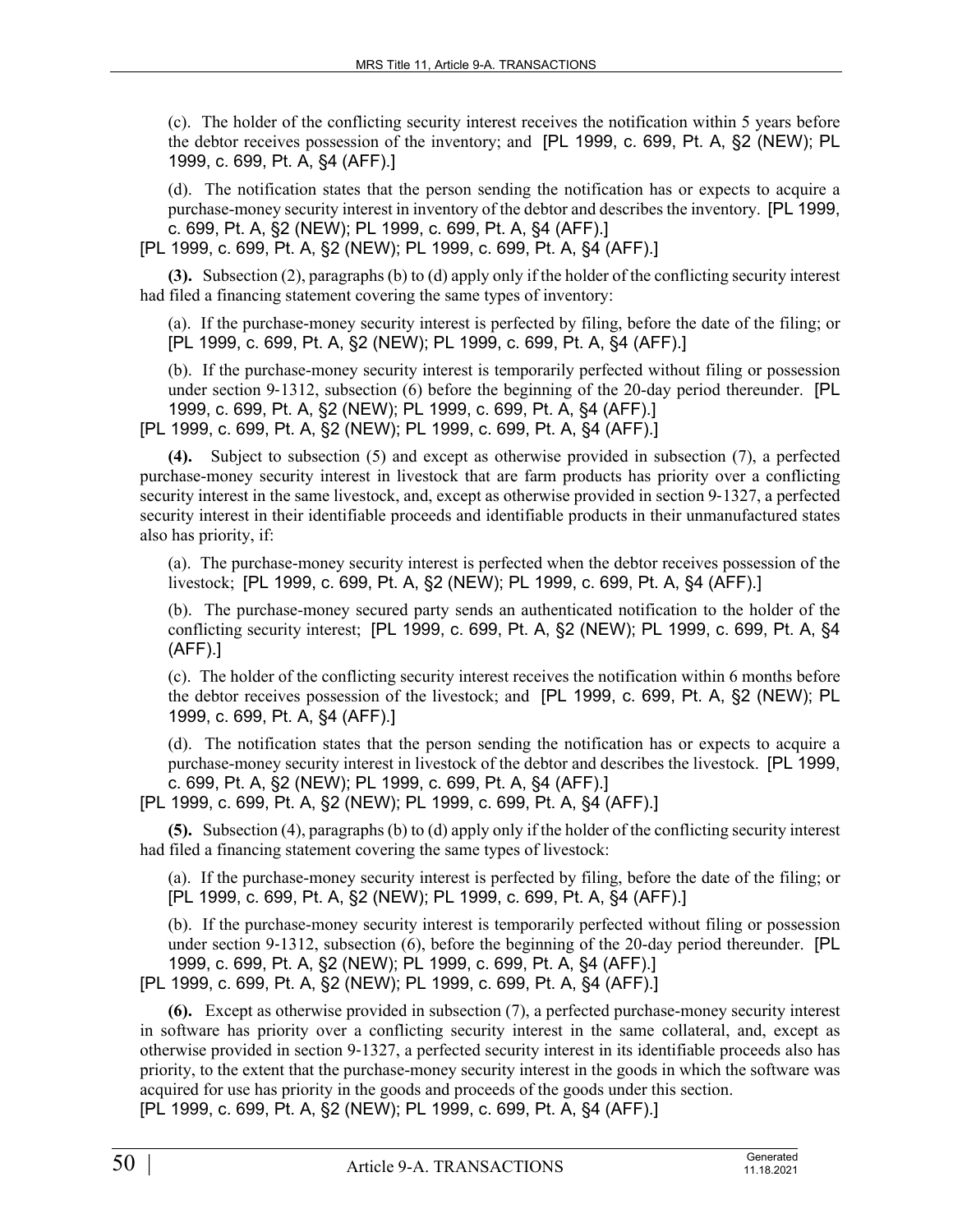**(7).** If more than one security interest qualifies for priority in the same collateral under subsection  $(1)$ ,  $(2)$ ,  $(4)$  or  $(6)$ :

(a). A security interest securing an obligation incurred as all or part of the price of the collateral has priority over a security interest securing an obligation incurred for value given to enable the debtor to acquire rights in or the use of collateral; and [PL 1999, c. 699, Pt. A, §2 (NEW); PL 1999, c. 699, Pt. A, §4 (AFF).]

(b). In all other cases, section 9‑1322, subsection (1) applies to the qualifying security interests. [PL 1999, c. 699, Pt. A, §2 (NEW); PL 1999, c. 699, Pt. A, §4 (AFF).]

[PL 1999, c. 699, Pt. A, §2 (NEW); PL 1999, c. 699, Pt. A, §4 (AFF).]

# SECTION HISTORY

PL 1999, c. 699, §A2 (NEW). PL 1999, c. 699, §A4 (AFF). PL 2003, c. 652, §A2 (AMD). PL 2003, c. 652, §A7 (AFF).

# **§9-1324-A. Priority of production-money security interests and agricultural liens**

**(1).** Except as otherwise provided in subsections (3), (4) and (5), if the requirements of subsection (2) are satisfied, a perfected production-money security interest in production-money crops has priority over a conflicting security interest in the same crops and, except as otherwise provided in section 9‑1327, also has priority in their identifiable proceeds.

[PL 1999, c. 699, Pt. A, §2 (NEW); PL 1999, c. 699, Pt. A, §4 (AFF).]

**(2).** A production-money security interest has priority under subsection (1) if:

(a). The production-money security interest is perfected by filing when the production-money secured party first gives new value to enable the debtor to produce the crops; [PL 1999, c. 699, Pt. A, §2 (NEW); PL 1999, c. 699, Pt. A, §4 (AFF).]

(b). The production-money secured party sends an authenticated notification to the holder of the conflicting security interest not less than 10 or more than 30 days before the production-money secured party first gives new value to enable the debtor to produce the crops if the holder had filed a financing statement covering the crops before the date of the filing made by the production-money secured party; and [PL 1999, c. 699, Pt. A, §2 (NEW); PL 1999, c. 699, Pt. A, §4 (AFF).]

(c). The notification states that the production-money secured party has or expects to acquire a production-money security interest in the debtor's crops and provides a description of the crops. [PL 1999, c. 699, Pt. A, §2 (NEW); PL 1999, c. 699, Pt. A, §4 (AFF).]

[PL 1999, c. 699, Pt. A, §2 (NEW); PL 1999, c. 699, Pt. A, §4 (AFF).]

**(3).** Except as otherwise provided in subsection (4) or (5), if more than one security interest qualifies for priority in the same collateral under subsection (1), the security interests rank according to priority in time of filing under section 9‑1322, subsection (1).

[PL 1999, c. 699, Pt. A, §2 (NEW); PL 1999, c. 699, Pt. A, §4 (AFF).]

**(4).** To the extent that a person holding a perfected security interest in production-money crops that are the subject of a production-money security interest gives new value to enable the debtor to produce the production-money crops and the value is in fact used for the production of the productionmoney crops, the security interests rank according to priority in time of filing under section 9–1322, subsection  $(1)$ .

[PL 1999, c. 699, Pt. A, §2 (NEW); PL 1999, c. 699, Pt. A, §4 (AFF).]

**(5).** To the extent that a person holds both an agricultural lien and a production-money security interest in the same collateral securing the same obligations, the rules of priority applicable to agricultural liens govern priority.

[PL 1999, c. 699, Pt. A, §2 (NEW); PL 1999, c. 699, Pt. A, §4 (AFF).]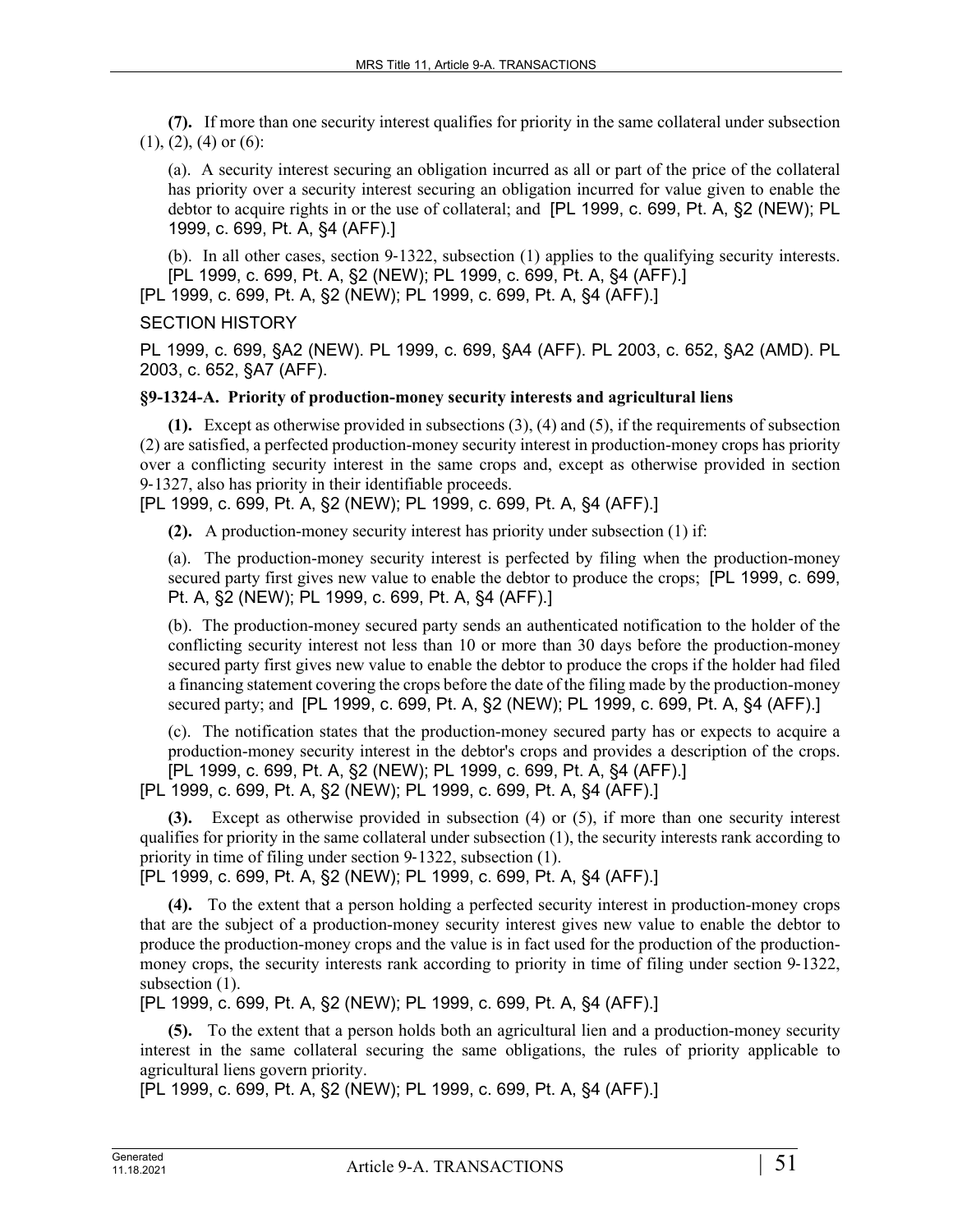# SECTION HISTORY

PL 1999, c. 699, §A2 (NEW). PL 1999, c. 699, §A4 (AFF).

# **§9-1325. Priority of security interests in transferred collateral**

**(1).** Except as otherwise provided in subsection (2), a security interest created by a debtor is subordinate to a security interest in the same collateral created by another person if:

(a). The debtor acquired the collateral subject to the security interest created by the other person; [PL 1999, c. 699, Pt. A, §2 (NEW); PL 1999, c. 699, Pt. A, §4 (AFF).]

(b). The security interest created by the other person was perfected when the debtor acquired the collateral; and [PL 1999, c. 699, Pt. A, §2 (NEW); PL 1999, c. 699, Pt. A, §4 (AFF).]

(c). There is no period thereafter when the security interest is unperfected. [PL 1999, c. 699, Pt. A, §2 (NEW); PL 1999, c. 699, Pt. A, §4 (AFF).]

[PL 1999, c. 699, Pt. A, §2 (NEW); PL 1999, c. 699, Pt. A, §4 (AFF).]

**(2).** Subsection (1) subordinates a security interest only if the security interest:

(a). Otherwise would have priority solely under section 9‑1322, subsection (1) or section 9‑1324; or [PL 1999, c. 699, Pt. A, §2 (NEW); PL 1999, c. 699, Pt. A, §4 (AFF).]

(b). Arose solely under section 2‑711, subsection (3) or section 2‑1508. [PL 2001, c. 286, §2 (AMD).]

[PL 2001, c. 286, §2 (AMD).]

# SECTION HISTORY

PL 1999, c. 699, §A2 (NEW). PL 1999, c. 699, §A4 (AFF). PL 2001, c. 286, §2 (AMD).

# **§9-1326. Priority of security interests created by new debtor**

**(1).** Subject to subsection (2), a security interest that is created by a new debtor is collateral in which the new debtor has or acquires rights and would be ineffective to perfect the security interest but for the application of section 9-1316, subsection (9), paragraph (a) or section 9-1508 is perfected solely by a filed financing statement that is subordinate to a security interest in the same collateral that is perfected other than by such a filed financing statement.

[PL 2013, c. 317, Pt. A, §17 (AMD).]

**(2).** The other provisions of this Part determine the priority among conflicting security interests in the same collateral perfected by filed financing statements described in subsection (1). However, if the security agreements to which a new debtor became bound as debtor were not entered into by the same original debtor, the conflicting security interests rank according to priority in time of the new debtor's having become bound.

# [PL 2013, c. 317, Pt. A, §17 (AMD).]

# SECTION HISTORY

PL 1999, c. 699, §A2 (NEW). PL 1999, c. 699, §A4 (AFF). PL 2013, c. 317, Pt. A, §17 (AMD).

### **§9-1327. Priority of security interests in deposit account**

The following rules govern priority among conflicting security interests in the same deposit account. [PL 1999, c. 699, Pt. A, §2 (NEW); PL 1999, c. 699, Pt. A, §4 (AFF).]

**(1).** A security interest held by a secured party having control of the deposit account under section 9‑1104 has priority over a conflicting security interest held by a secured party that does not have control. [PL 1999, c. 699, Pt. A, §2 (NEW); PL 1999, c. 699, Pt. A, §4 (AFF).]

**(2).** Except as otherwise provided in subsections (3) and (4), security interests perfected by control under section 9‑1314 rank according to priority in time of obtaining control.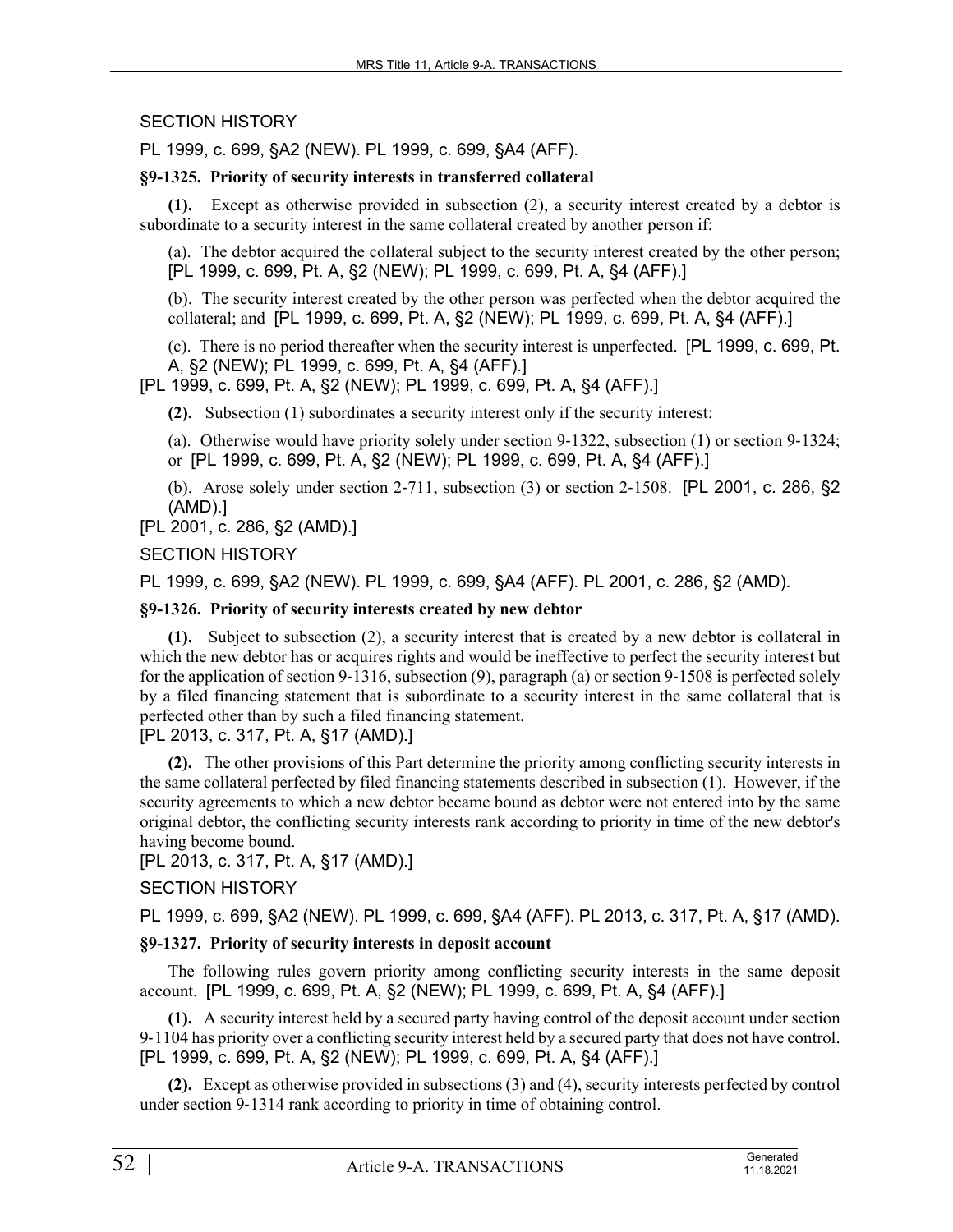[PL 1999, c. 699, Pt. A, §2 (NEW); PL 1999, c. 699, Pt. A, §4 (AFF).]

**(3).** Except as otherwise provided in subsection (4), a security interest held by the bank with which the deposit account is maintained has priority over a conflicting security interest held by another secured party.

[PL 1999, c. 699, Pt. A, §2 (NEW); PL 1999, c. 699, Pt. A, §4 (AFF).]

**(4).** A security interest perfected by control under section 9‑1104, subsection (1), paragraph (c) has priority over a security interest held by the bank with which the deposit account is maintained. [PL 1999, c. 699, Pt. A, §2 (NEW); PL 1999, c. 699, Pt. A, §4 (AFF).]

# SECTION HISTORY

PL 1999, c. 699, §A2 (NEW). PL 1999, c. 699, §A4 (AFF).

### **§9-1328. Priority of security interests in investment property**

The following rules govern priority among conflicting security interests in the same investment property. [PL 1999, c. 699, Pt. A, §2 (NEW); PL 1999, c. 699, Pt. A, §4 (AFF).]

**(1).** A security interest held by a secured party having control of investment property under section 9‑1106 has priority over a security interest held by a secured party that does not have control of the investment property.

[PL 1999, c. 699, Pt. A, §2 (NEW); PL 1999, c. 699, Pt. A, §4 (AFF).]

**(2).** Except as otherwise provided in subsections (3) and (4), conflicting security interests held by secured parties each of which has control under section 9-1106 rank according to priority in time of:

(a). If the collateral is a security, obtaining control; [PL 1999, c. 699, Pt. A, §2 (NEW); PL 1999, c. 699, Pt. A, §4 (AFF).]

(b). If the collateral is a security entitlement carried in a securities account and:

(i) If the secured party obtained control under section  $8-1106$ , subsection  $(4)$ , paragraph  $(a)$ , the secured party's becoming the person for which the securities account is maintained;

(ii) If the secured party obtained control under section 8‑1106, subsection (4), paragraph (b), the securities intermediary's agreement to comply with the secured party's entitlement orders with respect to security entitlements carried or to be carried in the securities account; or

(iii) If the secured party obtained control through another person under section 8‑1106, subsection (4), paragraph (c), the time on which priority would be based under this paragraph if the other person were the secured party; or [PL 1999, c. 699, Pt. A, §2 (NEW); PL 1999, c. 699, Pt. A, §4 (AFF).]

(c). If the collateral is a commodity contract carried with a commodity intermediary, the satisfaction of the requirement for control specified in section 9–1106, subsection (2), paragraph (b) with respect to commodity contracts carried or to be carried with the commodity intermediary. [PL 1999, c. 699, Pt. A, §2 (NEW); PL 1999, c. 699, Pt. A, §4 (AFF).]

[PL 1999, c. 699, Pt. A, §2 (NEW); PL 1999, c. 699, Pt. A, §4 (AFF).]

**(3).** A security interest held by a securities intermediary in a security entitlement or a securities account maintained with the securities intermediary has priority over a conflicting security interest held by another secured party.

[PL 1999, c. 699, Pt. A, §2 (NEW); PL 1999, c. 699, Pt. A, §4 (AFF).]

**(4).** A security interest held by a commodity intermediary in a commodity contract or a commodity account maintained with the commodity intermediary has priority over a conflicting security interest held by another secured party.

[PL 1999, c. 699, Pt. A, §2 (NEW); PL 1999, c. 699, Pt. A, §4 (AFF).]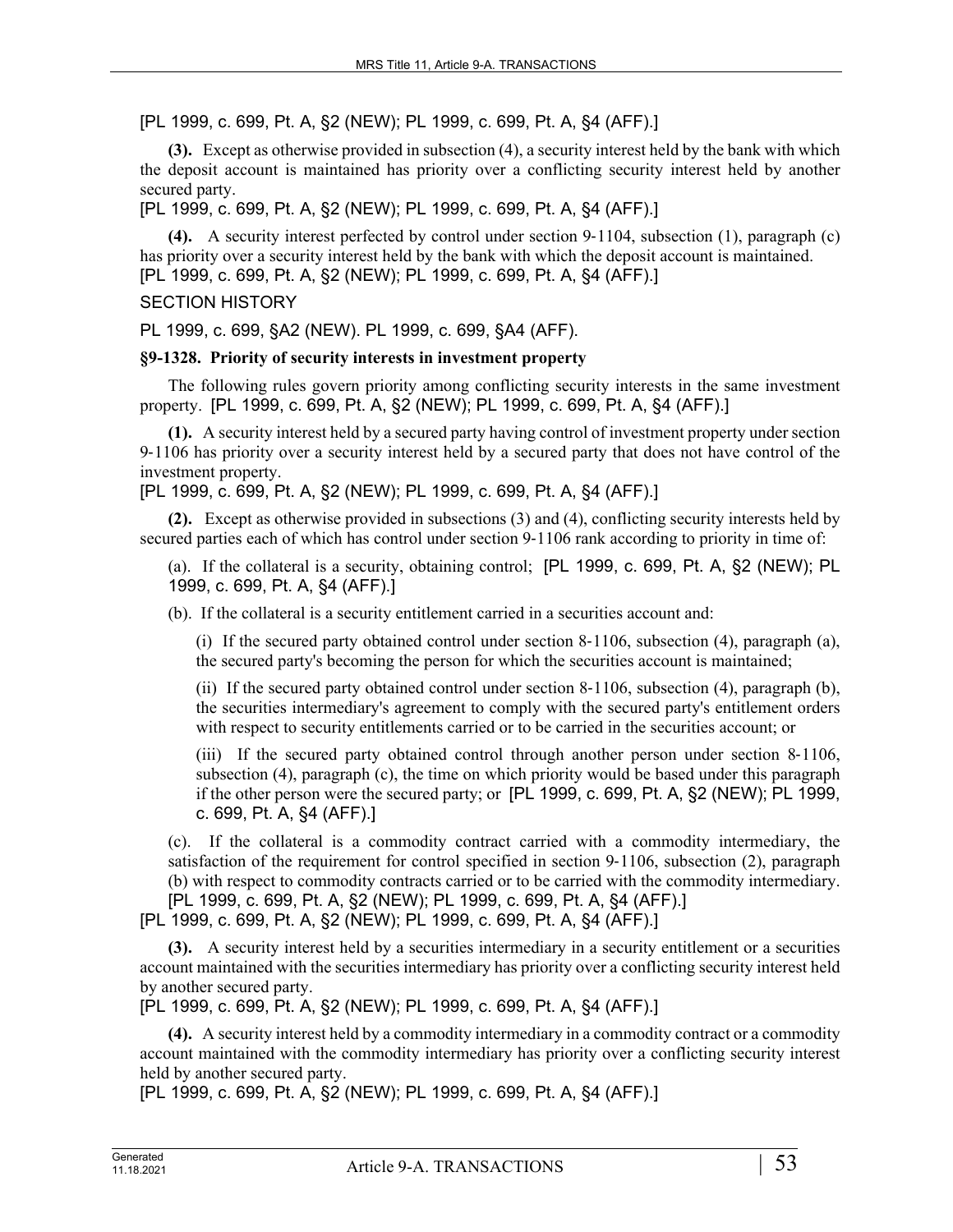**(5).** A security interest in a certificated security in registered form that is perfected by taking delivery under section 9‑1313, subsection (1) and not by control under section 9‑1314 has priority over a conflicting security interest perfected by a method other than control. [PL 1999, c. 699, Pt. A, §2 (NEW); PL 1999, c. 699, Pt. A, §4 (AFF).]

**(6).** Conflicting security interests created by a broker, securities intermediary or commodity intermediary that are perfected without control under section 9‑1106 rank equally. [PL 1999, c. 699, Pt. A, §2 (NEW); PL 1999, c. 699, Pt. A, §4 (AFF).]

**(7).** In all other cases, priority among conflicting security interests in investment property is governed by sections 9-1322 and 9-1323.

[PL 1999, c. 699, Pt. A, §2 (NEW); PL 1999, c. 699, Pt. A, §4 (AFF).]

# SECTION HISTORY

PL 1999, c. 699, §A2 (NEW). PL 1999, c. 699, §A4 (AFF).

# **§9-1329. Priority of security interests in letter-of-credit right**

The following rules govern priority among conflicting security interests in the same letter-of-credit right. [PL 1999, c. 699, Pt. A, §2 (NEW); PL 1999, c. 699, Pt. A, §4 (AFF).]

**(1).** A security interest held by a secured party having control of the letter-of-credit right under section 9–1107 has priority to the extent of its control over a conflicting security interest held by a secured party that does not have control.

[PL 1999, c. 699, Pt. A, §2 (NEW); PL 1999, c. 699, Pt. A, §4 (AFF).]

**(2).** Security interests perfected by control under section 9‑1314 rank according to priority in time of obtaining control.

[PL 1999, c. 699, Pt. A, §2 (NEW); PL 1999, c. 699, Pt. A, §4 (AFF).]

## SECTION HISTORY

PL 1999, c. 699, §A2 (NEW). PL 1999, c. 699, §A4 (AFF).

# **§9-1330. Priority of purchaser of chattel paper or instrument**

**(1).** A purchaser of chattel paper has priority over a security interest in the chattel paper that is claimed merely as proceeds of inventory subject to a security interest if:

(a). In good faith and in the ordinary course of the purchaser's business, the purchaser gives new value and takes possession of the chattel paper or obtains control of the chattel paper under section 9‑1105; and [PL 1999, c. 699, Pt. A, §2 (NEW); PL 1999, c. 699, Pt. A, §4 (AFF).]

(b). The chattel paper does not indicate that it has been assigned to an identified assignee other than the purchaser. [PL 1999, c. 699, Pt. A, §2 (NEW); PL 1999, c. 699, Pt. A, §4 (AFF).] [PL 1999, c. 699, Pt. A, §2 (NEW); PL 1999, c. 699, Pt. A, §4 (AFF).]

**(2).** A purchaser of chattel paper has priority over a security interest in the chattel paper that is claimed other than merely as proceeds of inventory subject to a security interest if the purchaser gives new value and takes possession of the chattel paper or obtains control of the chattel paper under section 9‑1105 in good faith, in the ordinary course of the purchaser's business and without knowledge that the purchase violates the rights of the secured party.

[PL 1999, c. 699, Pt. A, §2 (NEW); PL 1999, c. 699, Pt. A, §4 (AFF).]

**(3).** Except as otherwise provided in section 9-1327, a purchaser having priority in chattel paper under subsection (1) or (2) also has priority in proceeds of the chattel paper to the extent that:

(a). Section 9-1322 provides for priority in the proceeds; or  $[PL 1999, c. 699, Pt. A, §2 (NEW);$ PL 1999, c. 699, Pt. A, §4 (AFF).]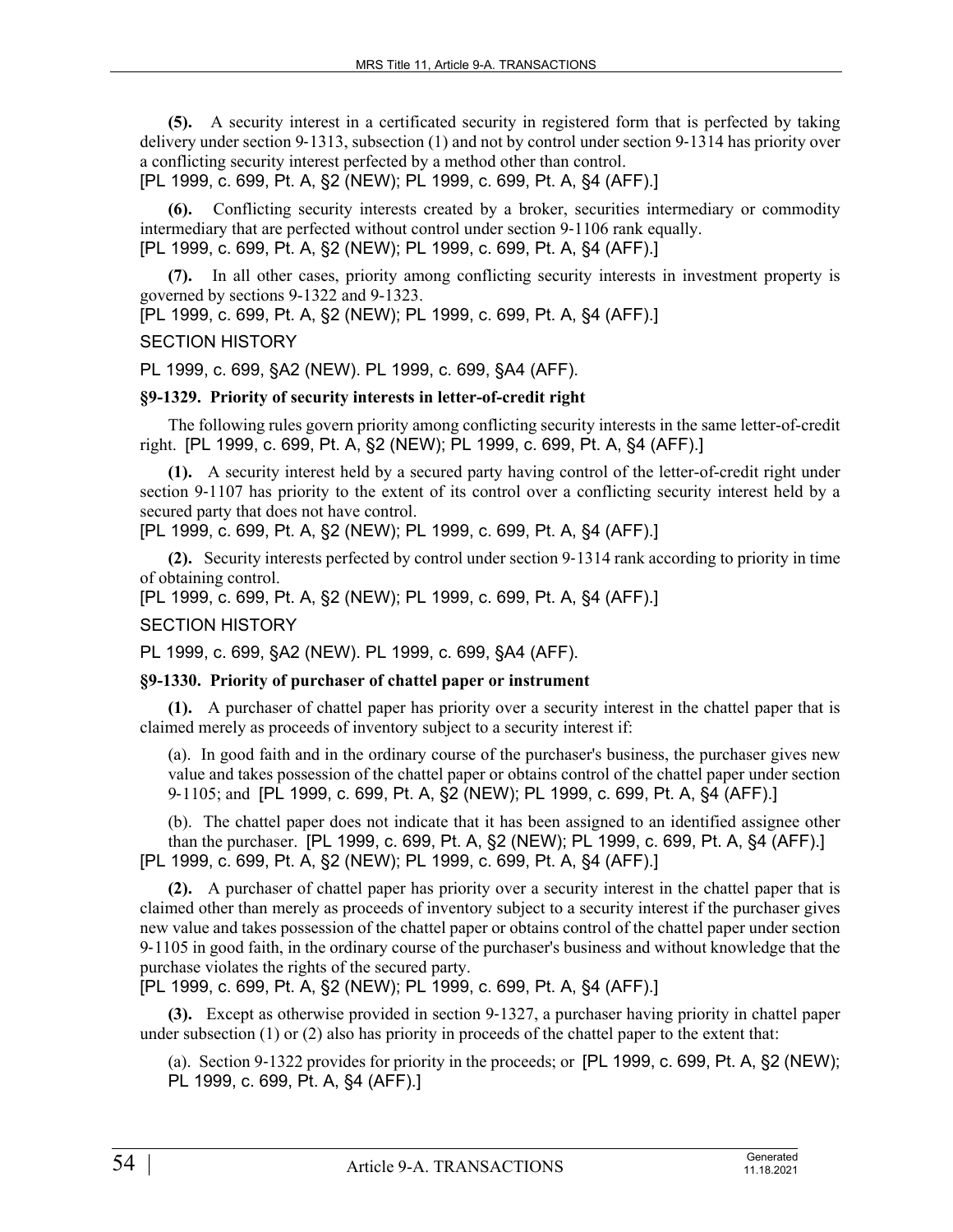(b). The proceeds consist of the specific goods covered by the chattel paper or cash proceeds of the specific goods, even if the purchaser's security interest in the proceeds is unperfected. [PL 1999, c. 699, Pt. A, §2 (NEW); PL 1999, c. 699, Pt. A, §4 (AFF).]

[PL 1999, c. 699, Pt. A, §2 (NEW); PL 1999, c. 699, Pt. A, §4 (AFF).]

**(4).** Except as otherwise provided in section 9‑1331, subsection (1), a purchaser of an instrument has priority over a security interest in the instrument perfected by a method other than possession if the purchaser gives value and takes possession of the instrument in good faith and without knowledge that the purchase violates the rights of the secured party.

[PL 1999, c. 699, Pt. A, §2 (NEW); PL 1999, c. 699, Pt. A, §4 (AFF).]

**(5).** For purposes of subsections (1) and (2), the holder of a purchase-money security interest in inventory gives new value for chattel paper constituting proceeds of the inventory. [PL 1999, c. 699, Pt. A, §2 (NEW); PL 1999, c. 699, Pt. A, §4 (AFF).]

**(6).** For purposes of subsections (2) and (4), if chattel paper or an instrument indicates that it has been assigned to an identified secured party other than the purchaser, a purchaser of the chattel paper or instrument has knowledge that the purchase violates the rights of the secured party.

[PL 1999, c. 699, Pt. A, §2 (NEW); PL 1999, c. 699, Pt. A, §4 (AFF).]

# SECTION HISTORY

PL 1999, c. 699, §A2 (NEW). PL 1999, c. 699, §A4 (AFF).

### **§9-1331. Priority of rights of purchasers of instruments, documents and securities under other Articles; priority of interests in financial assets and security entitlements under Article 8**

**(1).** This Article does not limit the rights of a holder in due course of a negotiable instrument, a holder to which a negotiable document of title has been duly negotiated or a protected purchaser of a security. These holders or purchasers take priority over an earlier security interest, even if perfected, to the extent provided in Articles 3-A, 7 and 8.

[PL 2001, c. 471, Pt. B, §4 (AMD); PL 2001, c. 471, Pt. B, §5 (AFF).]

**(2).** This Article does not limit the rights of or impose liability on a person to the extent that the person is protected against the assertion of a claim under Article 8.

[PL 1999, c. 699, Pt. A, §2 (NEW); PL 1999, c. 699, Pt. A, §4 (AFF).]

**(3).** Filing under this Article does not constitute notice of a claim or defense to the holders, or purchasers, or persons described in subsections (1) and (2).

[PL 1999, c. 699, Pt. A, §2 (NEW); PL 1999, c. 699, Pt. A, §4 (AFF).]

### SECTION HISTORY

PL 1999, c. 699, §A2 (NEW). PL 1999, c. 699, §A4 (AFF). PL 2001, c. 471, §B4 (AMD). PL 2001, c. 471, §B5 (AFF).

### **§9-1332. Transfer of money; transfer of funds from deposit account**

**(1).** A transferee of money takes the money free of a security interest unless the transferee acts in collusion with the debtor in violating the rights of the secured party. [PL 1999, c. 699, Pt. A, §2 (NEW); PL 1999, c. 699, Pt. A, §4 (AFF).]

**(2).** A transferee of funds from a deposit account takes the funds free of a security interest in the deposit account unless the transferee acts in collusion with the debtor in violating the rights of the secured party.

[PL 1999, c. 699, Pt. A, §2 (NEW); PL 1999, c. 699, Pt. A, §4 (AFF).]

# SECTION HISTORY

PL 1999, c. 699, §A2 (NEW). PL 1999, c. 699, §A4 (AFF).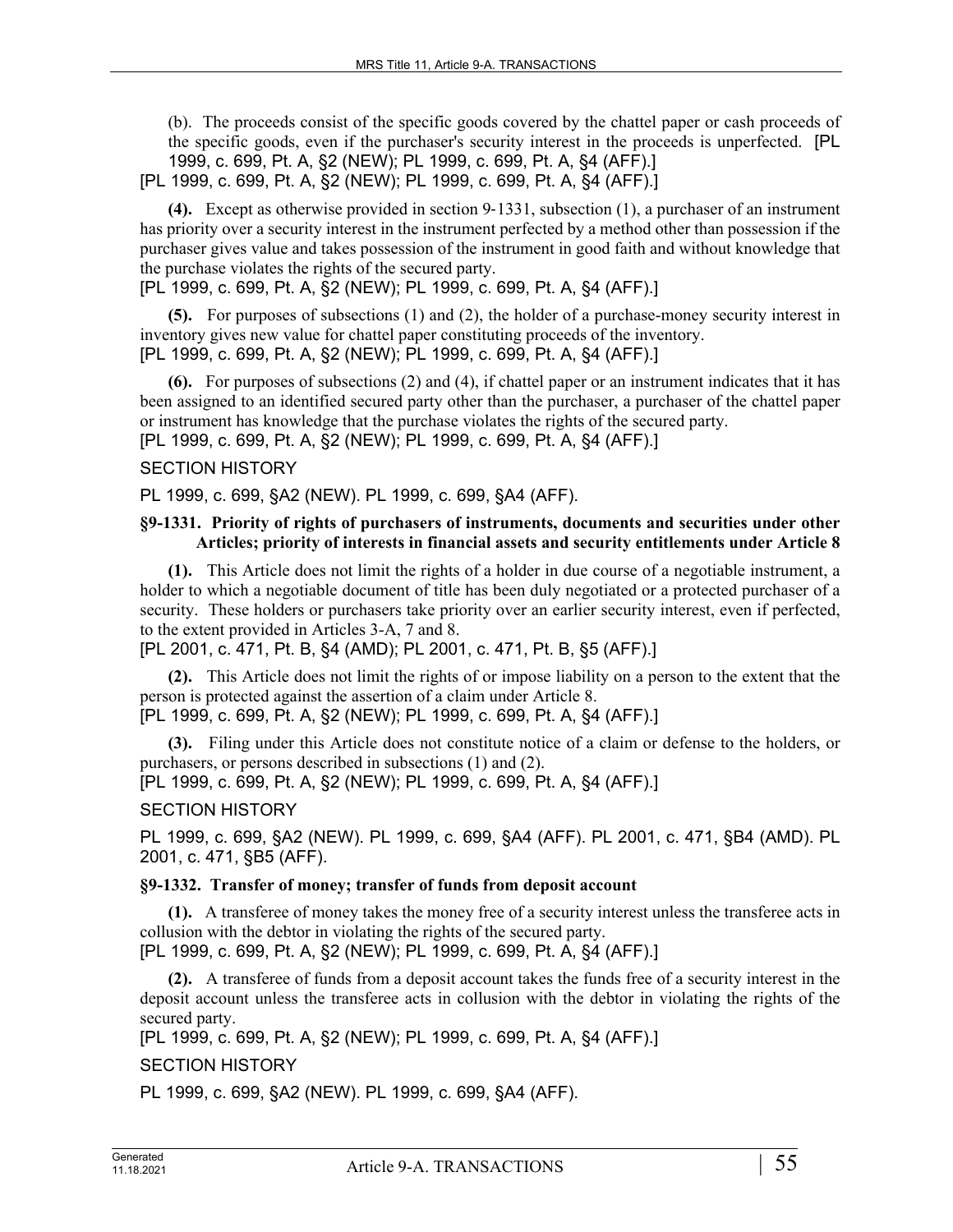#### **§9-1333. Priority of certain liens arising by operation of law**

**(1).** In this section, "possessory lien" means an interest, other than a security interest or an agricultural lien:

(a). That secures payment or performance of an obligation for services or materials furnished with respect to goods by a person in the ordinary course of the person's business; [PL 1999, c. 699, Pt. A, §2 (NEW); PL 1999, c. 699, Pt. A, §4 (AFF).]

(b). That is created by statute or rule of law in favor of the person; and [PL 1999, c. 699, Pt. A, §2 (NEW); PL 1999, c. 699, Pt. A, §4 (AFF).]

(c). Whose effectiveness depends on the person's possession of the goods. [PL 1999, c. 699, Pt. A, §2 (NEW); PL 1999, c. 699, Pt. A, §4 (AFF).]

[PL 1999, c. 699, Pt. A, §2 (NEW); PL 1999, c. 699, Pt. A, §4 (AFF).]

**(2).** A possessory lien on goods has priority over a security interest in the goods unless the lien is created by a statute that expressly provides otherwise.

[PL 1999, c. 699, Pt. A, §2 (NEW); PL 1999, c. 699, Pt. A, §4 (AFF).]

#### SECTION HISTORY

PL 1999, c. 699, §A2 (NEW). PL 1999, c. 699, §A4 (AFF).

#### **§9-1334. Priority of security interests in fixtures and crops**

**(1).** A security interest under this Article may be created in goods that are fixtures or may continue in goods that become fixtures. A security interest does not exist under this Article in ordinary building materials incorporated into an improvement on land.

[PL 1999, c. 699, Pt. A, §2 (NEW); PL 1999, c. 699, Pt. A, §4 (AFF).]

**(2).** This Article does not prevent creation of an encumbrance upon fixtures under real property law.

[PL 1999, c. 699, Pt. A, §2 (NEW); PL 1999, c. 699, Pt. A, §4 (AFF).]

**(3).** In cases not governed by subsections (4) to (8), a security interest in fixtures is subordinate to a conflicting interest of an encumbrancer or owner of the related real property other than the debtor. [PL 1999, c. 699, Pt. A, §2 (NEW); PL 1999, c. 699, Pt. A, §4 (AFF).]

**(4).** Except as otherwise provided in subsection (8), a perfected security interest in fixtures has priority over a conflicting interest of an encumbrancer or owner of the real property if the debtor has an interest of record in or is in possession of the real property and:

(a). The security interest is a purchase-money security interest; [PL 1999, c. 699, Pt. A, §2 (NEW); PL 1999, c. 699, Pt. A, §4 (AFF).]

(b). The interest of the encumbrancer or owner arises before the goods become fixtures; and [PL 1999, c. 699, Pt. A, §2 (NEW); PL 1999, c. 699, Pt. A, §4 (AFF).]

(c). The security interest is perfected by a fixture filing before the goods become fixtures or within 20 days thereafter. [PL 1999, c. 699, Pt. A, §2 (NEW); PL 1999, c. 699, Pt. A, §4 (AFF).] [PL 1999, c. 699, Pt. A, §2 (NEW); PL 1999, c. 699, Pt. A, §4 (AFF).]

**(5).** A perfected security interest in fixtures has priority over a conflicting interest of an encumbrancer or owner of the real property if:

(a). The debtor has an interest of record in the real property or is in possession of the real property and the security interest:

(i) Is perfected by a fixture filing before the interest of the encumbrancer or owner is of record; and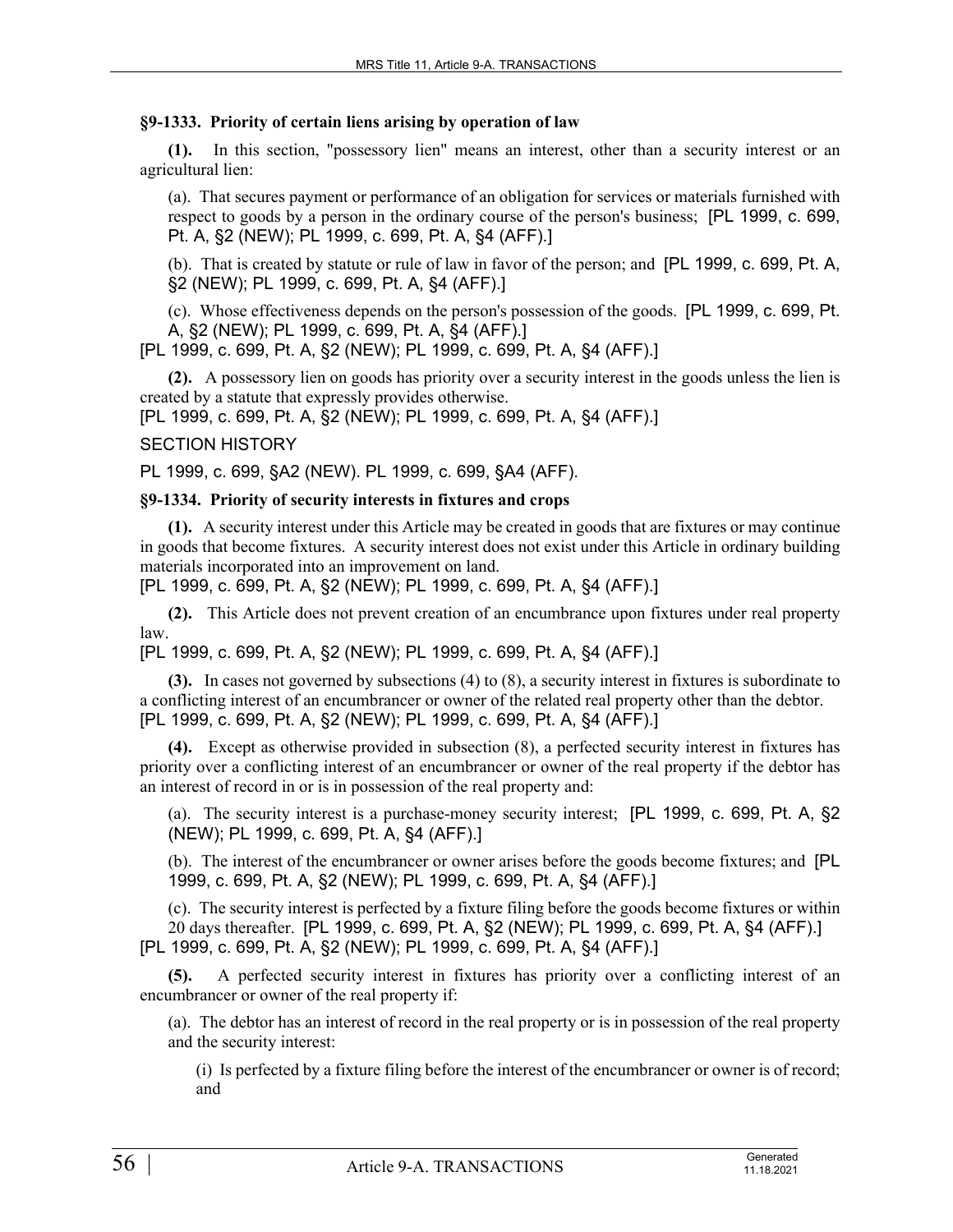(ii) Has priority over any conflicting interest of a predecessor in title of the encumbrancer or owner; [PL 1999, c. 699, Pt. A, §2 (NEW); PL 1999, c. 699, Pt. A, §4 (AFF).]

(b). Before the goods become fixtures, the security interest is perfected by any method permitted by this Article and the fixtures are readily removable:

(i) Factory or office machines;

(ii) Equipment that is not primarily used or leased for use in the operation of the real property; or

(iii) Replacements of domestic appliances that are consumer goods; [PL 1999, c. 699, Pt. A, §2 (NEW); PL 1999, c. 699, Pt. A, §4 (AFF).]

(c). The conflicting interest is a lien on the real property obtained by legal or equitable proceedings after the security interest was perfected by any method permitted by this Article; or [PL 1999, c. 699, Pt. A, §2 (NEW); PL 1999, c. 699, Pt. A, §4 (AFF).]

(d). The security interest is:

(i) Created in a manufactured home in a manufactured-home transaction; and

(ii) Perfected pursuant to a statute described in section 9‑1311, subsection (1), paragraph (b). [PL 1999, c. 699, Pt. A, §2 (NEW); PL 1999, c. 699, Pt. A, §4 (AFF).]

[PL 1999, c. 699, Pt. A, §2 (NEW); PL 1999, c. 699, Pt. A, §4 (AFF).]

**(6).** A security interest in fixtures, whether or not perfected, has priority over a conflicting interest of an encumbrancer or owner of the real property if:

(a). The encumbrancer or owner has, in an authenticated record, consented to the security interest or disclaimed an interest in the goods as fixtures; or [PL 1999, c. 699, Pt. A, §2 (NEW); PL 1999, c. 699, Pt. A, §4 (AFF).]

(b). The debtor has a right to remove the goods as against the encumbrancer or owner. [PL 1999, c. 699, Pt. A, §2 (NEW); PL 1999, c. 699, Pt. A, §4 (AFF).]

[PL 1999, c. 699, Pt. A, §2 (NEW); PL 1999, c. 699, Pt. A, §4 (AFF).]

**(7).** The priority of the security interest under subsection (6), paragraph (b) continues for a reasonable time if the debtor's right to remove the goods as against the encumbrancer or owner terminates.

[PL 1999, c. 699, Pt. A, §2 (NEW); PL 1999, c. 699, Pt. A, §4 (AFF).]

**(8).** A mortgage is a construction mortgage to the extent that it secures an obligation incurred for the construction of an improvement on land, including the acquisition cost of the land, if a recorded record of the mortgage so indicates. Except as otherwise provided in subsections (5) and (6), a security interest in fixtures is subordinate to a construction mortgage if a record of the mortgage is recorded before the goods become fixtures and the goods become fixtures before the completion of the construction. A mortgage has this priority to the same extent as a construction mortgage to the extent that it is given to refinance a construction mortgage.

[PL 1999, c. 699, Pt. A, §2 (NEW); PL 1999, c. 699, Pt. A, §4 (AFF).]

**(9).** A perfected security interest in crops growing on real property has priority over a conflicting interest of an encumbrancer or owner of the real property if the debtor has an interest of record in or is in possession of the real property.

[PL 1999, c. 699, Pt. A, §2 (NEW); PL 1999, c. 699, Pt. A, §4 (AFF).]

SECTION HISTORY

PL 1999, c. 699, §A2 (NEW). PL 1999, c. 699, §A4 (AFF).

**§9-1335. Accessions**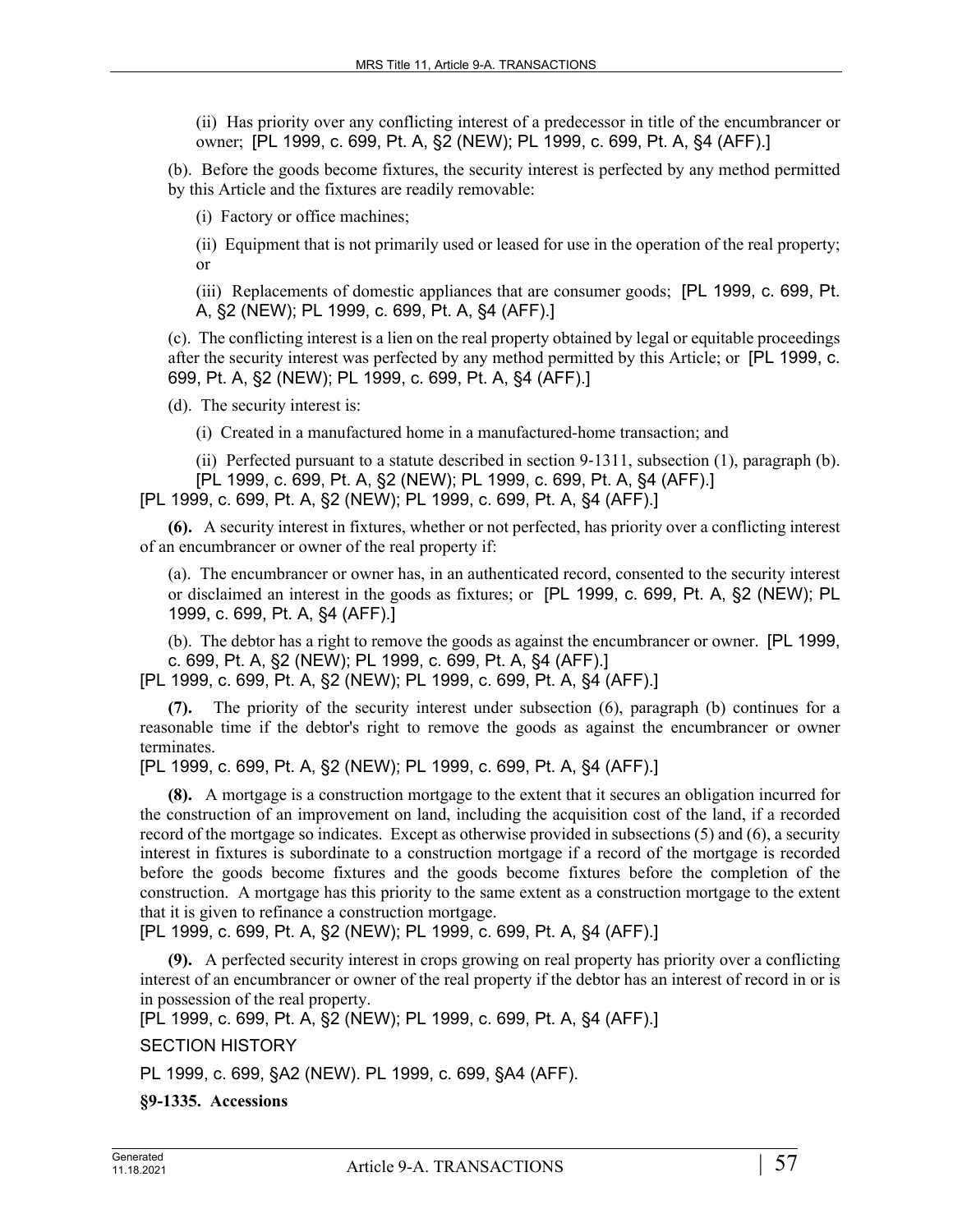**(1).** A security interest may be created in an accession and continues in collateral that becomes an accession.

# [PL 1999, c. 699, Pt. A, §2 (NEW); PL 1999, c. 699, Pt. A, §4 (AFF).]

**(2).** If a security interest is perfected when the collateral becomes an accession, the security interest remains perfected in the collateral.

[PL 1999, c. 699, Pt. A, §2 (NEW); PL 1999, c. 699, Pt. A, §4 (AFF).]

**(3).** Except as otherwise provided in subsection (4), the other provisions of this Part determine the priority of a security interest in an accession.

[PL 1999, c. 699, Pt. A, §2 (NEW); PL 1999, c. 699, Pt. A, §4 (AFF).]

**(4).** A security interest in an accession is subordinate to a security interest in the whole that is perfected by compliance with the requirements of a certificate-of-title statute under section 9-1311, subsection  $(2)$ .

[PL 1999, c. 699, Pt. A, §2 (NEW); PL 1999, c. 699, Pt. A, §4 (AFF).]

**(5).** After default, subject to Part 6, a secured party may remove an accession from other goods if the security interest in the accession has priority over the claims of every person having an interest in the whole.

[PL 1999, c. 699, Pt. A, §2 (NEW); PL 1999, c. 699, Pt. A, §4 (AFF).]

**(6).** A secured party that removes an accession from other goods under subsection (5) shall promptly reimburse any holder of a security interest or other lien on, or owner of, the whole or of the other goods, other than the debtor, for the cost of repair of any physical injury to the whole or the other goods. The secured party need not reimburse the holder or owner for any diminution in value of the whole or the other goods caused by the absence of the accession removed or by any necessity for replacing it. A person entitled to reimbursement may refuse permission to remove until the secured party gives adequate assurance for the performance of the obligation to reimburse.

[PL 1999, c. 699, Pt. A, §2 (NEW); PL 1999, c. 699, Pt. A, §4 (AFF).]

# SECTION HISTORY

PL 1999, c. 699, §A2 (NEW). PL 1999, c. 699, §A4 (AFF).

# **§9-1336. Commingled goods**

**(1).** In this section, "commingled goods" means goods that are physically united with other goods in such a manner that their identity is lost in a product or mass. [PL 1999, c. 699, Pt. A, §2 (NEW); PL 1999, c. 699, Pt. A, §4 (AFF).]

**(2).** A security interest does not exist in commingled goods as such. However, a security interest may attach to a product or mass that results when goods become commingled goods. [PL 1999, c. 699, Pt. A, §2 (NEW); PL 1999, c. 699, Pt. A, §4 (AFF).]

**(3).** If collateral becomes commingled goods, a security interest attaches to the product or mass. [PL 1999, c. 699, Pt. A, §2 (NEW); PL 1999, c. 699, Pt. A, §4 (AFF).]

**(4).** If a security interest in collateral is perfected before the collateral becomes commingled goods, the security interest that attaches to the product or mass under subsection (3) is perfected. [PL 1999, c. 699, Pt. A, §2 (NEW); PL 1999, c. 699, Pt. A, §4 (AFF).]

**(5).** Except as otherwise provided in subsection (6), the other provisions of this Part determine the priority of a security interest that attaches to the product or mass under subsection (3). [PL 1999, c. 699, Pt. A, §2 (NEW); PL 1999, c. 699, Pt. A, §4 (AFF).]

**(6).** If more than one security interest attaches to the product or mass under subsection (3), the following rules determine priority.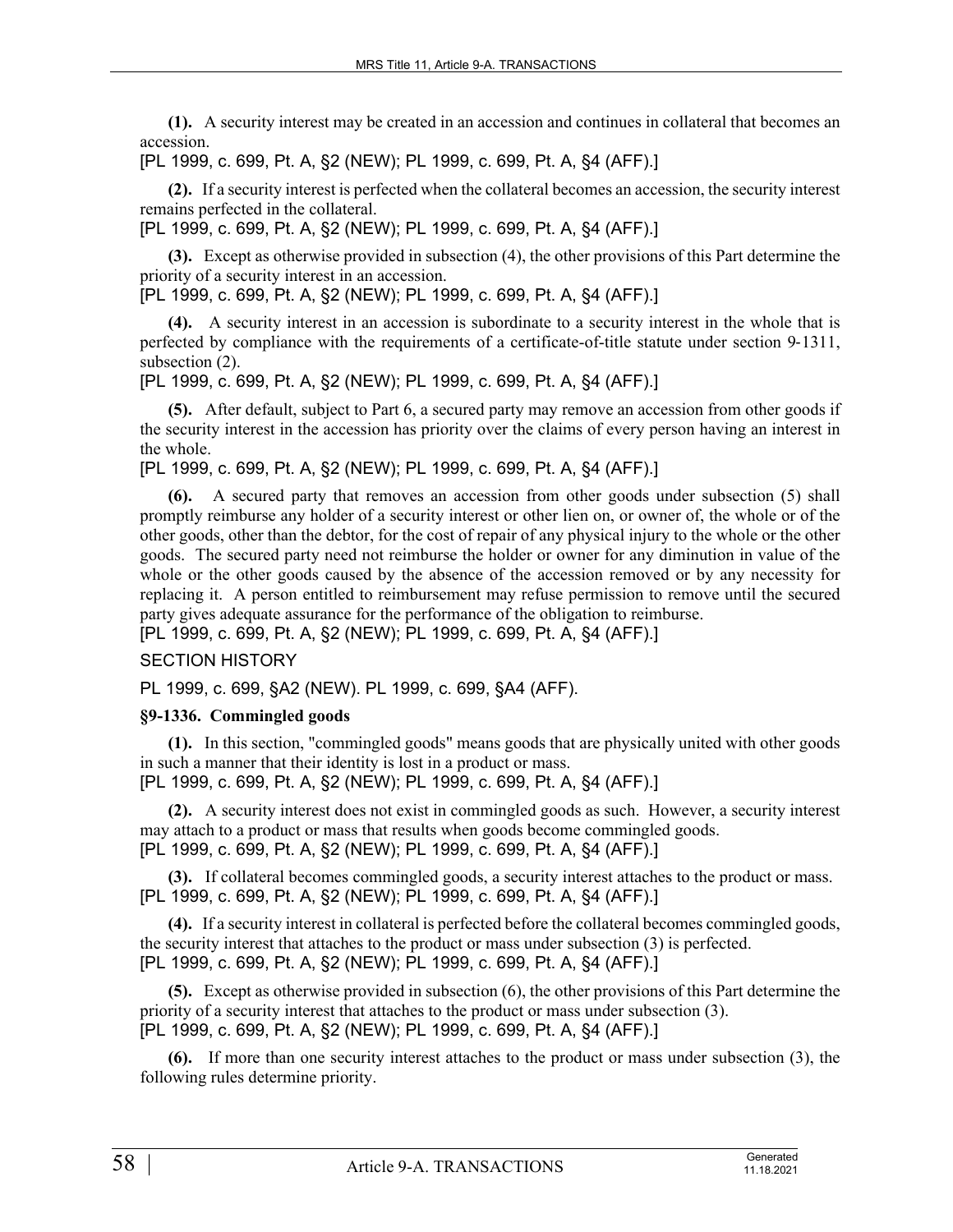(a). A security interest that is perfected under subsection (4) has priority over a security interest that is unperfected at the time the collateral becomes commingled goods. [PL 1999, c. 699, Pt. A, §2 (NEW); PL 1999, c. 699, Pt. A, §4 (AFF).]

(b). If more than one security interest is perfected under subsection (4), the security interests rank equally in proportion to the value of the collateral at the time it became commingled goods. [PL 1999, c. 699, Pt. A, §2 (NEW); PL 1999, c. 699, Pt. A, §4 (AFF).]

[PL 1999, c. 699, Pt. A, §2 (NEW); PL 1999, c. 699, Pt. A, §4 (AFF).]

# SECTION HISTORY

PL 1999, c. 699, §A2 (NEW). PL 1999, c. 699, §A4 (AFF).

#### **§9-1337. Priority of security interests in goods covered by certificate of title**

If, while a security interest in goods is perfected by any method under the law of another jurisdiction, this State issues a certificate of title that does not show that the goods are subject to the security interest or contain a statement that they may be subject to security interests not shown on the certificate: [PL 1999, c. 699, Pt. A, §2 (NEW); PL 1999, c. 699, Pt. A, §4 (AFF).]

**(1).** A buyer of the goods, other than a person in the business of selling goods of that kind, takes free of the security interest if the buyer gives value and receives delivery of the goods after issuance of the certificate and without knowledge of the security interest; and

[PL 1999, c. 699, Pt. A, §2 (NEW); PL 1999, c. 699, Pt. A, §4 (AFF).]

**(2).** The security interest is subordinate to a conflicting security interest in the goods that attaches, and is perfected under section 9‑1311, subsection (2), after issuance of the certificate and without the conflicting secured party's knowledge of the security interest.

[PL 1999, c. 699, Pt. A, §2 (NEW); PL 1999, c. 699, Pt. A, §4 (AFF).]

## SECTION HISTORY

PL 1999, c. 699, §A2 (NEW). PL 1999, c. 699, §A4 (AFF).

### **§9-1338. Priority of security interest or agricultural lien perfected by filed financing statement providing certain incorrect information**

If a security interest or agricultural lien is perfected by a filed financing statement providing information described in section 9‑1516, subsection (2), paragraph (e) that is incorrect at the time the financing statement is filed: [PL 1999, c. 699, Pt. A, §2 (NEW); PL 1999, c. 699, Pt. A, §4 (AFF).]

**(1).** The security interest or agricultural lien is subordinate to a conflicting perfected security interest in the collateral to the extent that the holder of the conflicting security interest gives value in reasonable reliance upon the incorrect information; and

[PL 1999, c. 699, Pt. A, §2 (NEW); PL 1999, c. 699, Pt. A, §4 (AFF).]

**(2).** A purchaser, other than a secured party, of the collateral takes free of the security interest or agricultural lien to the extent that, in reasonable reliance upon the incorrect information, the purchaser gives value and, in the case of tangible chattel paper, tangible documents, goods, instruments or a security certificate, receives delivery of the collateral.

[PL 2009, c. 324, Pt. B, §43 (AMD); PL 2009, c. 324, Pt. B, §48 (AFF).]

## SECTION HISTORY

PL 1999, c. 699, §A2 (NEW). PL 1999, c. 699, §A4 (AFF). PL 2009, c. 324, Pt. B, §43 (AMD). PL 2009, c. 324, Pt. B, §48 (AFF).

### **§9-1339. Priority subject to subordination**

This Article does not preclude subordination by agreement by a person entitled to priority. [PL 1999, c. 699, Pt. A, §2 (NEW); PL 1999, c. 699, Pt. A, §4 (AFF).]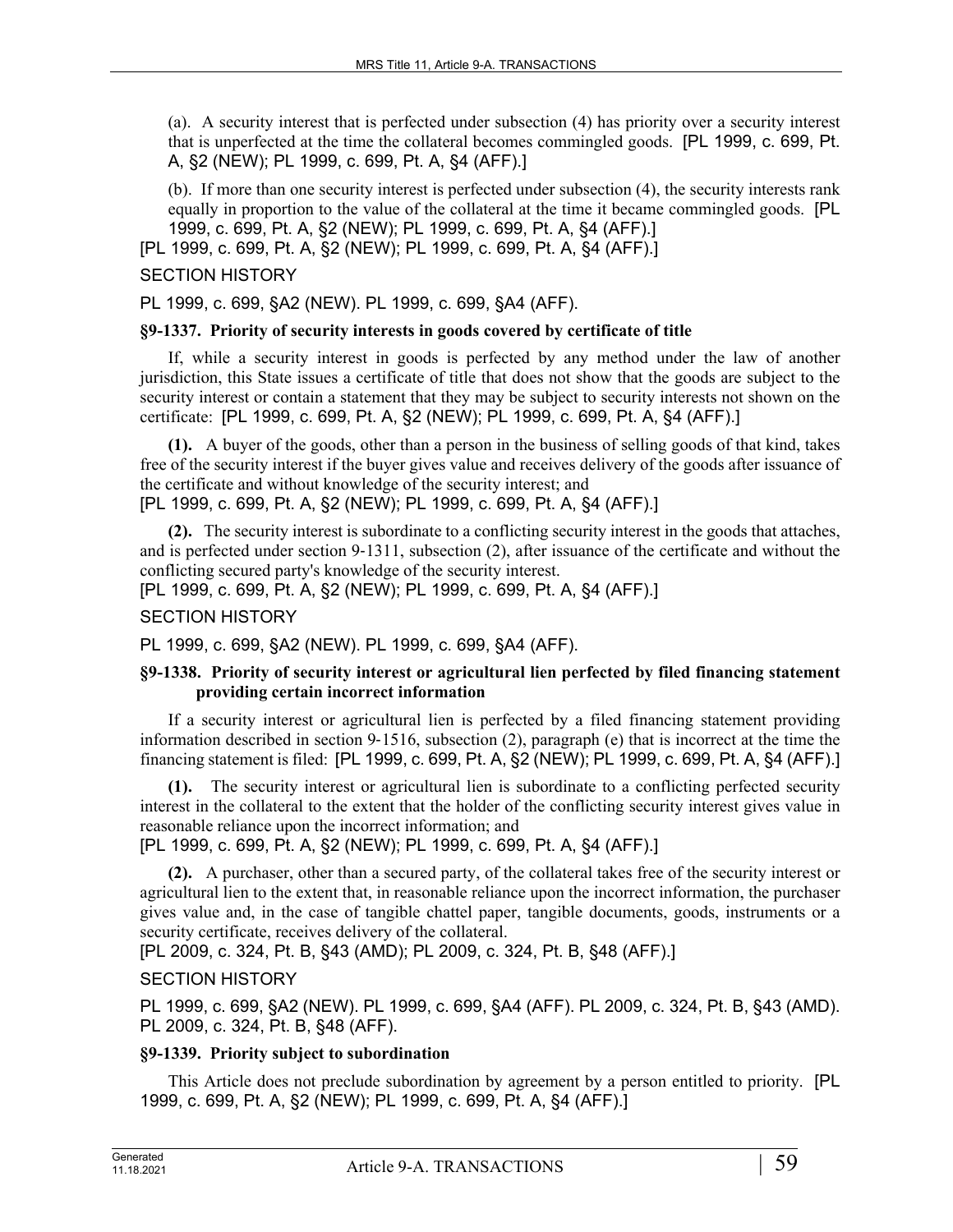SECTION HISTORY

PL 1999, c. 699, §A2 (NEW). PL 1999, c. 699, §A4 (AFF).

#### **SUBPART 4**

#### **RIGHTS OF BANK**

#### **§9-1340. Effectiveness of right of recoupment or setoff against deposit account**

**(1).** Except as otherwise provided in subsection (3), a bank with which a deposit account is maintained may exercise any right of recoupment or setoff against a secured party that holds a security interest in the deposit account.

[PL 1999, c. 699, Pt. A, §2 (NEW); PL 1999, c. 699, Pt. A, §4 (AFF).]

**(2).** Except as otherwise provided in subsection (3), the application of this Article to a security interest in a deposit account does not affect a right of recoupment or setoff of the secured party as to a deposit account maintained with the secured party.

[PL 1999, c. 699, Pt. A, §2 (NEW); PL 1999, c. 699, Pt. A, §4 (AFF).]

**(3).** The exercise by a bank of a setoff against a deposit account is ineffective against a secured party that holds a security interest in the deposit account that is perfected by control under section 9‑1104, subsection (1), paragraph (c), if the setoff is based on a claim against the debtor. [PL 1999, c. 699, Pt. A, §2 (NEW); PL 1999, c. 699, Pt. A, §4 (AFF).]

#### SECTION HISTORY

PL 1999, c. 699, §A2 (NEW). PL 1999, c. 699, §A4 (AFF).

#### **§9-1341. Bank's rights and duties with respect to deposit account**

Except as otherwise provided in section 9-1340, subsection (3), and unless the bank otherwise agrees in an authenticated record, a bank's rights and duties with respect to a deposit account maintained with the bank are not terminated, suspended or modified by: [PL 1999, c. 699, Pt. A, §2 (NEW); PL 1999, c. 699, Pt. A, §4 (AFF).]

**(1).** The creation, attachment or perfection of a security interest in the deposit account; [PL 1999, c. 699, Pt. A, §2 (NEW); PL 1999, c. 699, Pt. A, §4 (AFF).]

**(2).** The bank's knowledge of the security interest; or [PL 1999, c. 699, Pt. A, §2 (NEW); PL 1999, c. 699, Pt. A, §4 (AFF).]

**(3).** The bank's receipt of instructions from the secured party. [PL 1999, c. 699, Pt. A, §2 (NEW); PL 1999, c. 699, Pt. A, §4 (AFF).]

#### SECTION HISTORY

PL 1999, c. 699, §A2 (NEW). PL 1999, c. 699, §A4 (AFF).

#### **§9-1342. Bank's right to refuse to enter into or disclose existence of control agreement**

This Article does not require a bank to enter into an agreement of the kind described in section 9‑1104, subsection (1), paragraph (b), even if its customer so requests or directs. A bank that has entered into such an agreement is not required to confirm the existence of the agreement to another person unless requested to do so by its customer. [PL 1999, c. 699, Pt. A, §2 (NEW); PL 1999, c. 699, Pt. A, §4 (AFF).]

### SECTION HISTORY

PL 1999, c. 699, §A2 (NEW). PL 1999, c. 699, §A4 (AFF).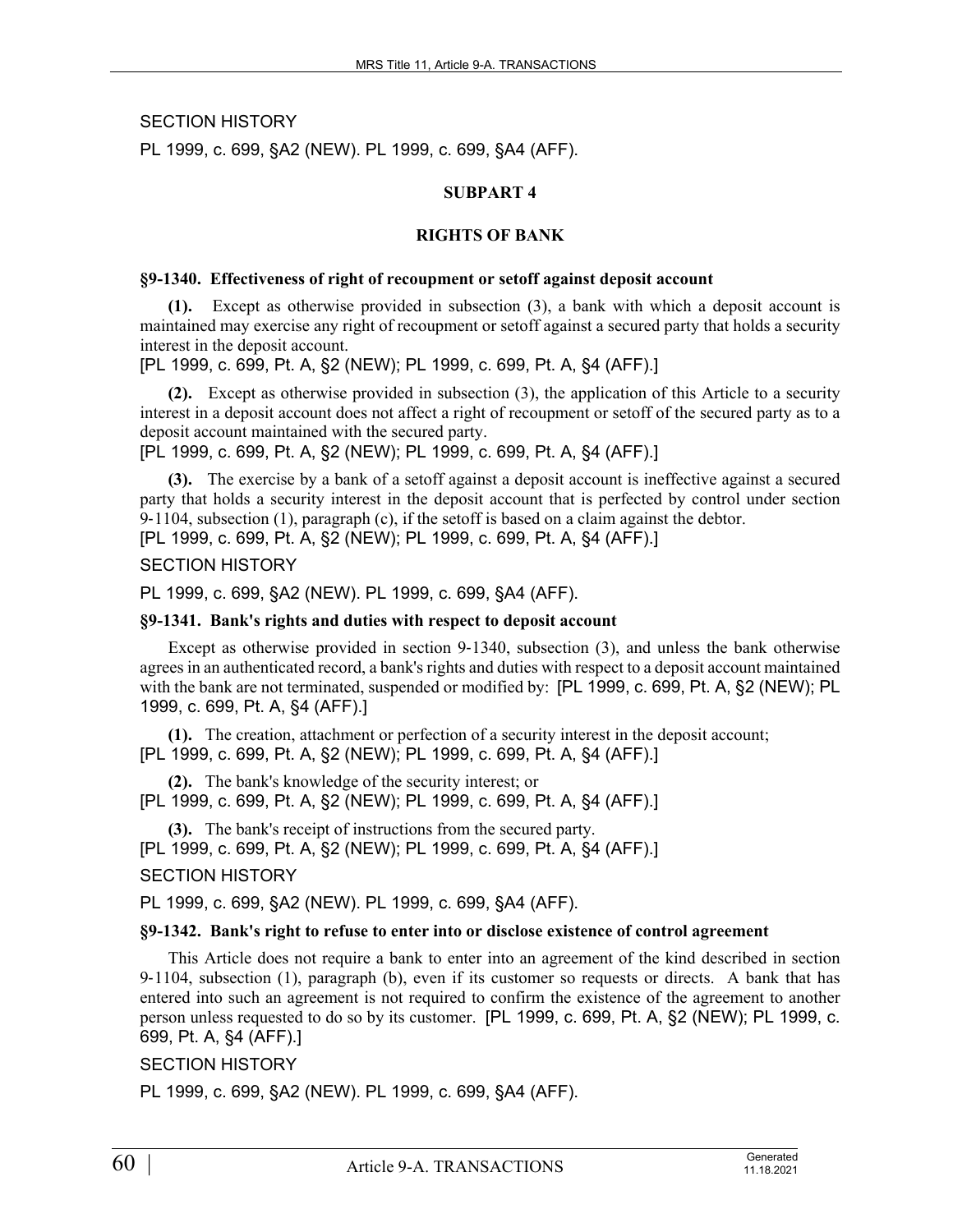# **PART 4**

# **RIGHTS OF 3RD PARTIES**

### **§9-1401. Alienability of debtor's rights**

**(1).** Except as otherwise provided in subsection (2) and sections 9-1406, 9-1407, 9-1408 and 9- 1409, whether a debtor's rights in collateral may be voluntarily or involuntarily transferred is governed by law other than this Article.

[PL 1999, c. 699, Pt. A, §2 (NEW); PL 1999, c. 699, Pt. A, §4 (AFF).]

**(2).** An agreement between the debtor and secured party that prohibits a transfer of the debtor's rights in collateral or makes the transfer a default does not prevent the transfer from taking effect. [PL 1999, c. 699, Pt. A, §2 (NEW); PL 1999, c. 699, Pt. A, §4 (AFF).]

# SECTION HISTORY

PL 1999, c. 699, §A2 (NEW). PL 1999, c. 699, §A4 (AFF).

# **§9-1402. Secured party not obligated on contract of debtor or in tort**

The existence of a security interest, agricultural lien or authority given to a debtor to dispose of or use collateral, without more, does not subject a secured party to liability in contract or tort for the debtor's acts or omissions. [PL 1999, c. 699, Pt. A, §2 (NEW); PL 1999, c. 699, Pt. A, §4 (AFF).]

# SECTION HISTORY

PL 1999, c. 699, §A2 (NEW). PL 1999, c. 699, §A4 (AFF).

# **§9-1403. Agreement not to assert defenses against assignee**

**(1).** In this section, "value" has the meaning provided in section 3-303. subsection (1). [PL 1999, c. 699, Pt. A, §2 (NEW); PL 1999, c. 699, Pt. A, §4 (AFF).]

**(2).** Except as otherwise provided in this section, an agreement between an account debtor and an assignor not to assert against an assignee any claim or defense that the account debtor may have against the assignor is enforceable by an assignee that takes an assignment:

(a). For value; [PL 1999, c. 699, Pt. A, §2 (NEW); PL 1999, c. 699, Pt. A, §4 (AFF).]

(b). In good faith; [PL 1999, c. 699, Pt. A, §2 (NEW); PL 1999, c. 699, Pt. A, §4 (AFF).]

(c). Without notice of a claim of a property or possessory right to the property assigned; and [PL 1999, c. 699, Pt. A, §2 (NEW); PL 1999, c. 699, Pt. A, §4 (AFF).]

(d). Without notice of a defense or claim in recoupment of the type that may be asserted against a person entitled to enforce a negotiable instrument under section 3‑305, subsection (1). [PL 1999, c. 699, Pt. A, §2 (NEW); PL 1999, c. 699, Pt. A, §4 (AFF).]

[PL 1999, c. 699, Pt. A, §2 (NEW); PL 1999, c. 699, Pt. A, §4 (AFF).]

**(3).** Subsection (2) does not apply to defenses of a type that may be asserted against a holder in due course of a negotiable instrument under section 3‑305, subsection (2). [PL 1999, c. 699, Pt. A, §2 (NEW); PL 1999, c. 699, Pt. A, §4 (AFF).]

**(4).** In a consumer transaction, if a record evidences the account debtor's obligation, law other than this Article requires that the record include a statement to the effect that the rights of an assignee are subject to claims or defenses that the account debtor could assert against the original obligee, and the record does not include such a statement:

(a). The record has the same effect as if the record included such a statement; and [PL 1999, c. 699, Pt. A, §2 (NEW); PL 1999, c. 699, Pt. A, §4 (AFF).]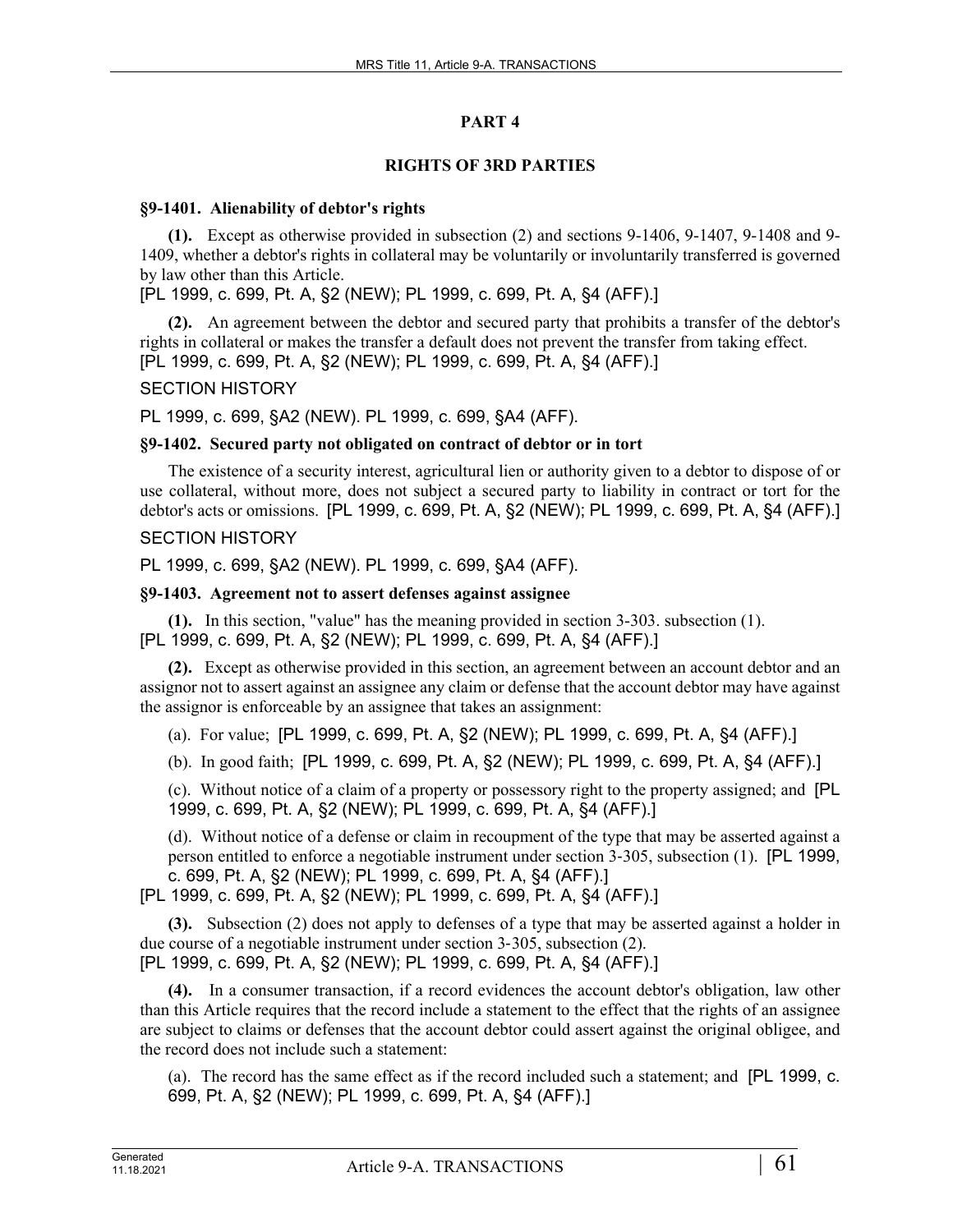(b). The account debtor may assert against an assignee those claims and defenses that would have been available if the record included such a statement. [PL 1999, c. 699, Pt. A, §2 (NEW); PL 1999, c. 699, Pt. A, §4 (AFF).]

[PL 1999, c. 699, Pt. A, §2 (NEW); PL 1999, c. 699, Pt. A, §4 (AFF).]

**(5).** This section is subject to law other than this Article that establishes a different rule for an account debtor who is an individual and who incurred the obligation primarily for personal, family or household purposes.

[PL 1999, c. 699, Pt. A, §2 (NEW); PL 1999, c. 699, Pt. A, §4 (AFF).]

**(6).** Except as otherwise provided in subsection (4), this section does not displace law other than this Article that gives effect to an agreement by an account debtor not to assert a claim or defense against an assignee.

[PL 1999, c. 699, Pt. A, §2 (NEW); PL 1999, c. 699, Pt. A, §4 (AFF).]

SECTION HISTORY

PL 1999, c. 699, §A2 (NEW). PL 1999, c. 699, §A4 (AFF).

### **§9-1404. Rights acquired by assignee; claims and defenses against assignee**

**(1).** Unless an account debtor has made an enforceable agreement not to assert defenses or claims, and subject to subsections (2) through (5), the rights of an assignee are subject to:

(a). All terms of the agreement between the account debtor and assignor and any defense or claim in recoupment arising from the transaction that gave rise to the contract; and [PL 1999, c. 699, Pt. A, §2 (NEW); PL 1999, c. 699, Pt. A, §4 (AFF).]

(b). Any other defense or claim of the account debtor against the assignor that accrues before the account debtor receives a notification of the assignment authenticated by the assignor or the assignee. [PL 1999, c. 699, Pt. A, §2 (NEW); PL 1999, c. 699, Pt. A, §4 (AFF).] [PL 1999, c. 699, Pt. A, §2 (NEW); PL 1999, c. 699, Pt. A, §4 (AFF).]

**(2).** Subject to subsection (3) and except as otherwise provided in subsection (4), the claim of an account debtor against an assignor may be asserted against an assignee under subsection (1) only to reduce the amount the account debtor owes.

[PL 1999, c. 699, Pt. A, §2 (NEW); PL 1999, c. 699, Pt. A, §4 (AFF).]

**(3).** This section is subject to law other than this Article that establishes a different rule for an account debtor who is an individual and who incurred the obligation primarily for personal, family or household purposes.

[PL 1999, c. 699, Pt. A, §2 (NEW); PL 1999, c. 699, Pt. A, §4 (AFF).]

**(4).** In a consumer transaction, if a record evidences the account debtor's obligation, law other than this Article requires that the record include a statement to the effect that the account debtor's recovery against an assignee with respect to claims and defenses against the assignor may not exceed amounts paid by the account debtor under the record, and the record does not include such a statement, the extent to which a claim of an account debtor against the assignor may be asserted against an assignee is determined as if the record included such a statement.

[PL 1999, c. 699, Pt. A, §2 (NEW); PL 1999, c. 699, Pt. A, §4 (AFF).]

**(5).** This section does not apply to an assignment of a health-care-insurance receivable. [PL 1999, c. 699, Pt. A, §2 (NEW); PL 1999, c. 699, Pt. A, §4 (AFF).]

SECTION HISTORY

PL 1999, c. 699, §A2 (NEW). PL 1999, c. 699, §A4 (AFF).

**§9-1405. Modification of assigned contract**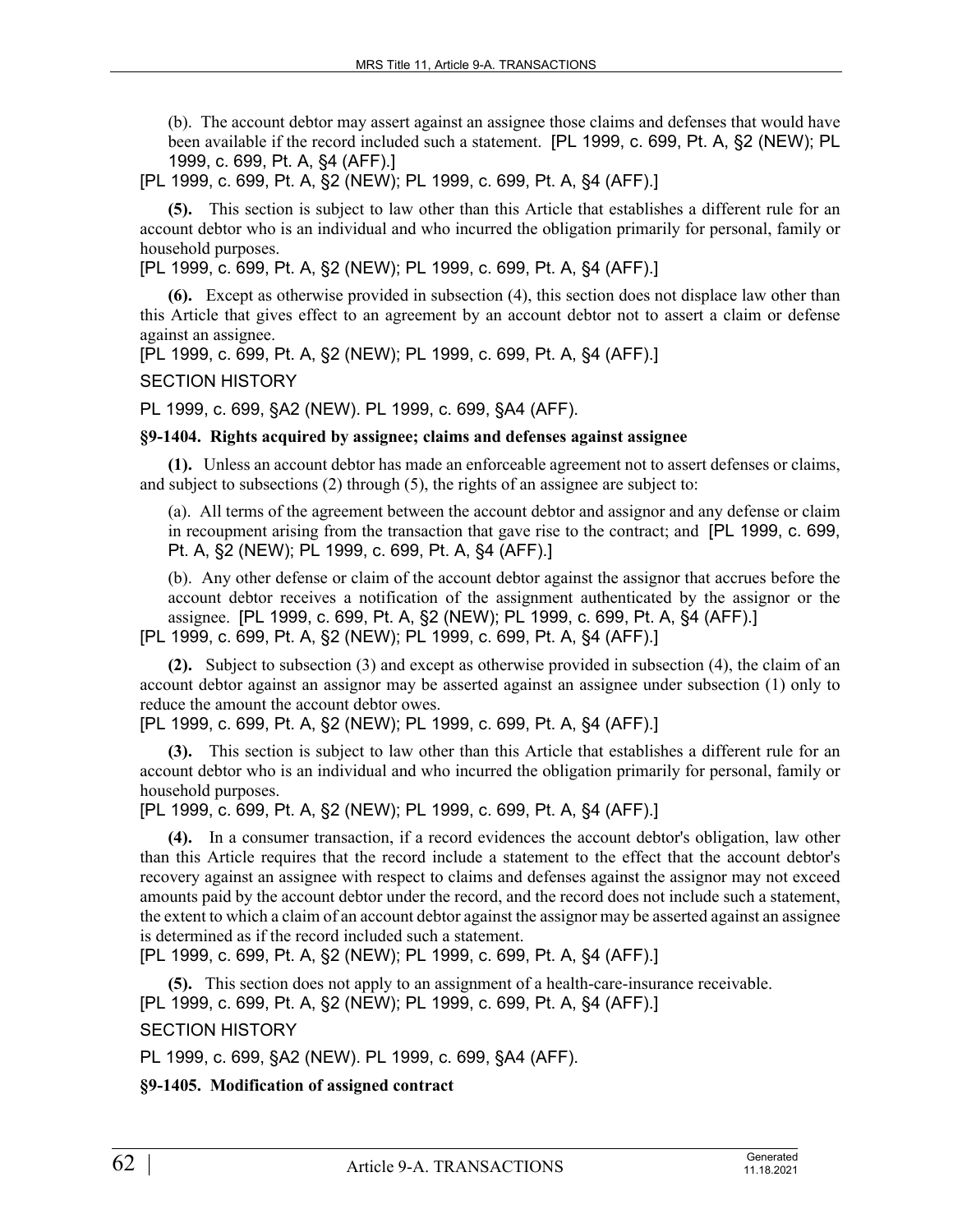**(1).** A modification of or substitution for an assigned contract is effective against an assignee if made in good faith. The assignee acquires corresponding rights under the modified or substituted contract. The assignment may provide that the modification or substitution is a breach of contract by the assignor. This subsection is subject to subsections (2) through (4).

[PL 1999, c. 699, Pt. A, §2 (NEW); PL 1999, c. 699, Pt. A, §4 (AFF).]

**(2).** Subsection (1) applies to the extent that:

(a). The right to payment or a part thereof under an assigned contract has not been fully earned by performance; or [PL 1999, c. 699, Pt. A, §2 (NEW); PL 1999, c. 699, Pt. A, §4 (AFF).]

(b). The right to payment or a part thereof has been fully earned by performance and the account debtor has not received notification of the assignment under section 9–1406, subsection (1). [PL 1999, c. 699, Pt. A, §2 (NEW); PL 1999, c. 699, Pt. A, §4 (AFF).]

[PL 1999, c. 699, Pt. A, §2 (NEW); PL 1999, c. 699, Pt. A, §4 (AFF).]

**(3).** This section is subject to law other than this Article that establishes a different rule for an account debtor who is an individual and who incurred the obligation primarily for personal, family or household purposes.

[PL 1999, c. 699, Pt. A, §2 (NEW); PL 1999, c. 699, Pt. A, §4 (AFF).]

**(4).** This section does not apply to an assignment of a health-care-insurance receivable. [PL 1999, c. 699, Pt. A, §2 (NEW); PL 1999, c. 699, Pt. A, §4 (AFF).]

### SECTION HISTORY

PL 1999, c. 699, §A2 (NEW). PL 1999, c. 699, §A4 (AFF).

### **§9-1406. Discharge of account debtor; notification of assignment; identification and proof of assignment; restrictions on assignment of accounts, chattel paper, payment intangibles, and promissory notes ineffective**

**(1).** Subject to subsections (2) through (9), an account debtor on an account, chattel paper, or a payment intangible may discharge its obligation by paying the assignor until, but not after, the account debtor receives a notification, authenticated by the assignor or the assignee, that the amount due or to become due has been assigned and that payment is to be made to the assignee. After receipt of the notification, the account debtor may discharge its obligation by paying the assignee and may not discharge the obligation by paying the assignor.

[PL 1999, c. 699, Pt. A, §2 (NEW); PL 1999, c. 699, Pt. A, §4 (AFF).]

**(2).** Subject to subsection (8), notification is ineffective under subsection (1):

(a). If it does not reasonably identify the rights assigned; [PL 1999, c. 699, Pt. A, §2 (NEW); PL 1999, c. 699, Pt. A, §4 (AFF).]

(b). To the extent that an agreement between an account debtor and a seller of a payment intangible limits the account debtor's duty to pay a person other than the seller and the limitation is effective under law other than this Article; or [PL 1999, c. 699, Pt. A, §2 (NEW); PL 1999, c. 699, Pt. A, §4 (AFF).]

(c). At the option of an account debtor, if the notification notifies the account debtor to make less than the full amount of any installment or other periodic payment to the assignee, even if:

(i) Only a portion of the account, chattel paper or payment intangible has been assigned to that assignee;

(ii) A portion has been assigned to another assignee; or

(iii) The account debtor knows that the assignment to that assignee is limited. [PL 1999, c. 699, Pt. A, §2 (NEW); PL 1999, c. 699, Pt. A, §4 (AFF).]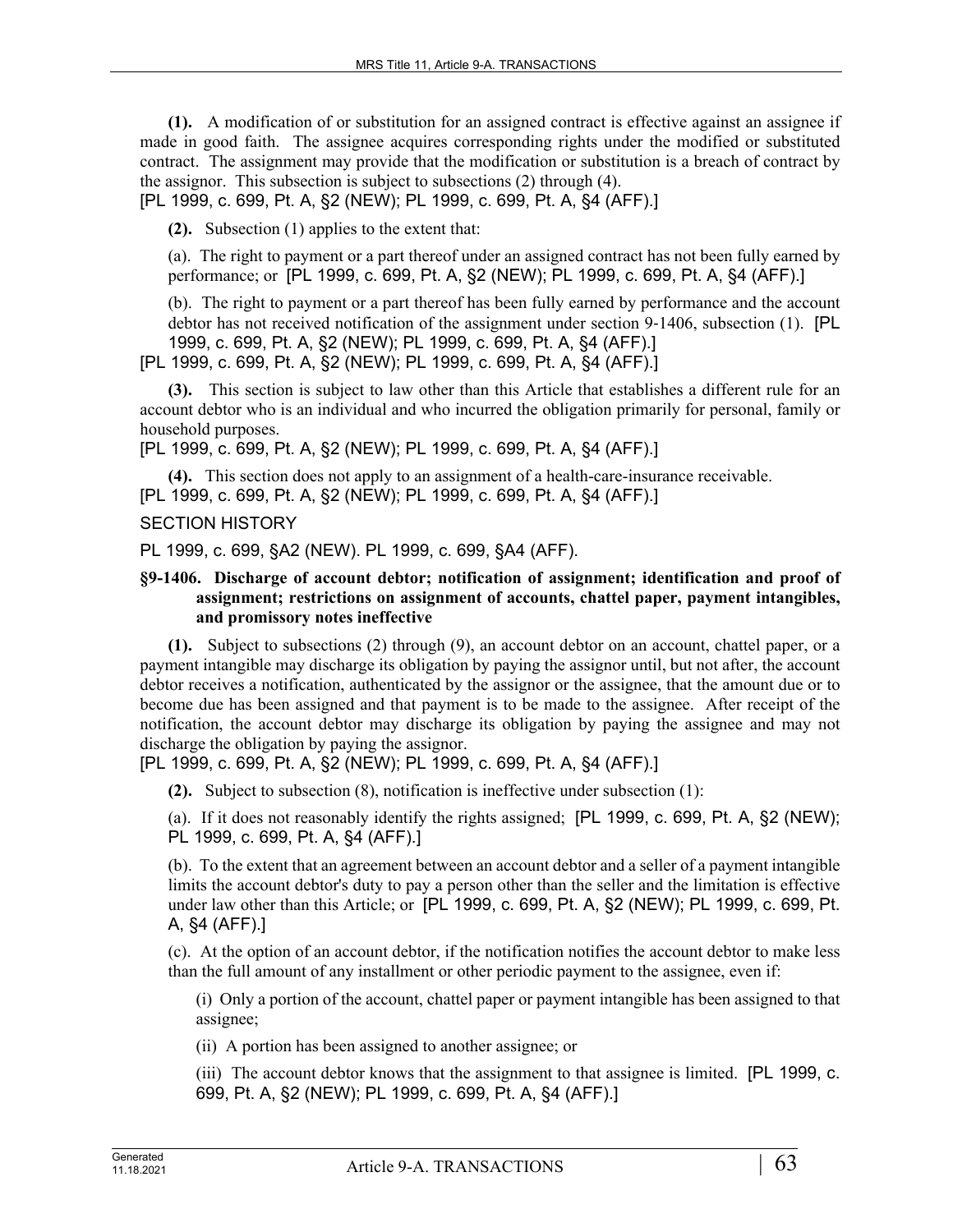[PL 1999, c. 699, Pt. A, §2 (NEW); PL 1999, c. 699, Pt. A, §4 (AFF).]

**(3).** Subject to subsection (8), if requested by the account debtor, an assignee shall seasonably furnish reasonable proof that the assignment has been made. Unless the assignee complies, the account debtor may discharge its obligation by paying the assignor, even if the account debtor has received a notification under subsection (1).

[PL 1999, c. 699, Pt. A, §2 (NEW); PL 1999, c. 699, Pt. A, §4 (AFF).]

**(4).** Except as otherwise provided in subsection (5) and sections 2-1303 and 9-1407, and subject to subsection (8), a term in an agreement between an account debtor and an assignor or in a promissory note is ineffective to the extent that it:

(a). Prohibits, restricts or requires the consent of the account debtor or person obligated on the promissory note to the assignment or transfer of, or the creation, attachment, perfection or enforcement of a security interest in, the account, chattel paper, payment intangible or promissory note; or [PL 1999, c. 699, Pt. A, §2 (NEW); PL 1999, c. 699, Pt. A, §4 (AFF).]

(b). Provides that the assignment or transfer or the creation, attachment, perfection or enforcement of the security interest may give rise to a default, breach, right of recoupment, claim, defense, termination, right of termination or remedy under the account, chattel paper, payment intangible or promissory note. [PL 1999, c. 699, Pt. A, §2 (NEW); PL 1999, c. 699, Pt. A, §4 (AFF).] [PL 1999, c. 699, Pt. A, §2 (NEW); PL 1999, c. 699, Pt. A, §4 (AFF).]

**(5).** Subsection (4) does not apply to the sale of a payment intangible or promissory note other than a sale pursuant to a disposition under section 9‑1610 or an acceptance of collateral under section

9‑1620.

[PL 2013, c. 317, Pt. A, §18 (AMD).]

**(6).** Except as otherwise provided in sections 2-1303 and 9-1407 and subject to subsections (8) and (9), a rule of law, statute, or regulation that prohibits, restricts or requires the consent of a government, governmental body or official, or account debtor to the assignment or transfer of, or creation of a security interest in, an account or chattel paper is ineffective to the extent that the rule of law, statute or regulation:

(a). Prohibits, restricts or requires the consent of the government, governmental body or official, or account debtor to the assignment or transfer of, or the creation, attachment, perfection or enforcement of a security interest in the account or chattel paper; or [PL 1999, c. 699, Pt. A, §2 (NEW); PL 1999, c. 699, Pt. A, §4 (AFF).]

(b). Provides that the assignment or transfer or the creation, attachment, perfection or enforcement of the security interest may give rise to a default, breach, right of recoupment, claim, defense, termination, right of termination or remedy under the account or chattel paper. [PL 1999, c. 699, Pt. A, §2 (NEW); PL 1999, c. 699, Pt. A, §4 (AFF).]

[PL 1999, c. 699, Pt. A, §2 (NEW); PL 1999, c. 699, Pt. A, §4 (AFF).]

**(7).** Subject to subsection (8), an account debtor may not waive or vary its option under subsection (2), paragraph (c).

[PL 1999, c. 699, Pt. A, §2 (NEW); PL 1999, c. 699, Pt. A, §4 (AFF).]

**(8).** This section is subject to law other than this Article that establishes a different rule for an account debtor who is an individual and who incurred the obligation primarily for personal, family or household purposes.

[PL 1999, c. 699, Pt. A, §2 (NEW); PL 1999, c. 699, Pt. A, §4 (AFF).]

**(9).** This section does not apply to an assignment of a health-care-insurance receivable. [PL 1999, c. 699, Pt. A, §2 (NEW); PL 1999, c. 699, Pt. A, §4 (AFF).]

SECTION HISTORY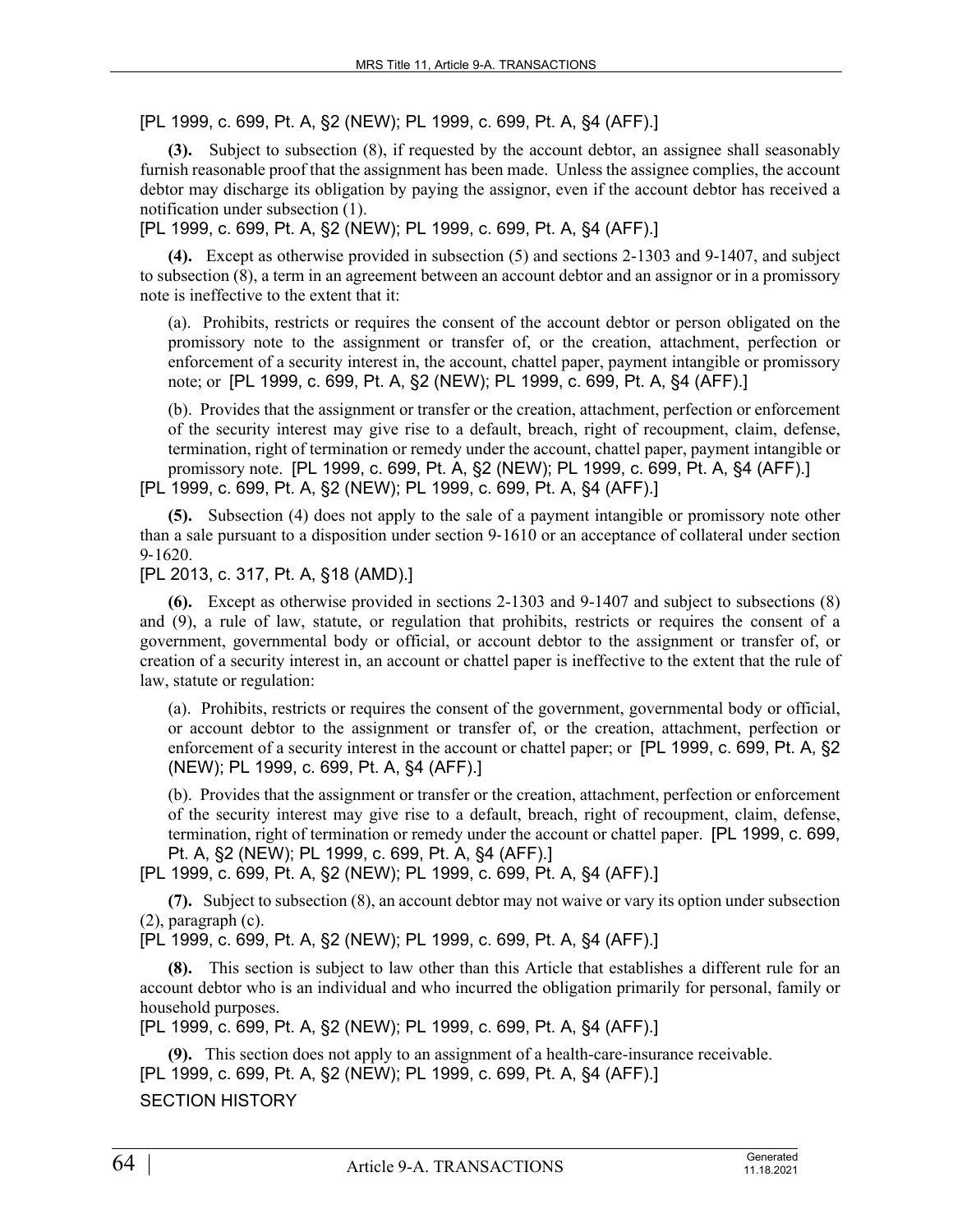PL 1999, c. 699, §A2 (NEW). PL 1999, c. 699, §A4 (AFF). PL 2013, c. 317, Pt. A, §18 (AMD).

## **§9-1407. Restrictions on creation or enforcement of security interest in leasehold interest or in lessor's residual interest**

**(1).** Except as otherwise provided in subsection (2), a term in a lease agreement is ineffective to the extent that it:

(a). Prohibits, restricts or requires the consent of a party to the lease to the assignment or transfer of, or the creation, attachment, perfection or enforcement of a security interest in an interest of a party under the lease contract or in the lessor's residual interest in the goods; or [PL 1999, c. 699, Pt. A, §2 (NEW); PL 1999, c. 699, Pt. A, §4 (AFF).]

(b). Provides that the assignment or transfer or the creation, attachment, perfection or enforcement of the security interest may give rise to a default, breach, right of recoupment, claim, defense, termination, right of termination or remedy under the lease. [PL 1999, c. 699, Pt. A, §2 (NEW); PL 1999, c. 699, Pt. A, §4 (AFF).]

[PL 1999, c. 699, Pt. A, §2 (NEW); PL 1999, c. 699, Pt. A, §4 (AFF).]

**(2).** Except as otherwise provided in section 2‑1303, subsection (7), a term described in subsection (1), paragraph (b) is effective to the extent that there is:

(a). A transfer by the lessee of the lessee's right of possession or use of the goods in violation of the term; or [PL 1999, c. 699, Pt. A, §2 (NEW); PL 1999, c. 699, Pt. A, §4 (AFF).]

(b). A delegation of a material performance of either party to the lease contract in violation of the term. [PL 1999, c. 699, Pt. A, §2 (NEW); PL 1999, c. 699, Pt. A, §4 (AFF).] [PL 1999, c. 699, Pt. A, §2 (NEW); PL 1999, c. 699, Pt. A, §4 (AFF).]

**(3).** The creation, attachment, perfection or enforcement of a security interest in the lessor's interest under the lease contract or the lessor's residual interest in the goods is not a transfer that materially impairs the lessee's prospect of obtaining return performance or materially changes the duty of or materially increases the burden or risk imposed on the lessee within the purview of section 2‑1303, subsection (4) unless, and then only to the extent that, enforcement actually results in a delegation of material performance of the lessor.

[PL 1999, c. 699, Pt. A, §2 (NEW); PL 1999, c. 699, Pt. A, §4 (AFF).]

SECTION HISTORY

PL 1999, c. 699, §A2 (NEW). PL 1999, c. 699, §A4 (AFF).

### **§9-1408. Restrictions on assignment of promissory notes, health-care-insurance receivables and certain general intangibles ineffective**

**(1).** Except as otherwise provided in subsection (2), a term in a promissory note or in an agreement between an account debtor and a debtor that relates to a health-care-insurance receivable or a general intangible, including a contract, permit, license or franchise, and which term prohibits, restricts or requires the consent of the person obligated on the promissory note or the account debtor to, the assignment or transfer of, or creation, attachment or perfection of a security interest in, the promissory note, health-care-insurance receivable or general intangible, is ineffective to the extent that the term:

(a). Would impair the creation, attachment or perfection of a security interest; or [PL 1999, c. 699, Pt. A, §2 (NEW); PL 1999, c. 699, Pt. A, §4 (AFF).]

(b). Provides that the assignment or transfer or the creation, attachment or perfection of the security interest may give rise to a default, breach, right of recoupment, claim, defense, termination, right of termination or remedy under the promissory note, health-care-insurance receivable or general intangible. [PL 2001, c. 471, Pt. A, §16 (AMD); PL 2001, c. 471, Pt. A, §18 (AFF).]

[PL 2001, c. 471, Pt. A, §16 (AMD); PL 2001, c. 471, Pt. A, §18 (AFF).]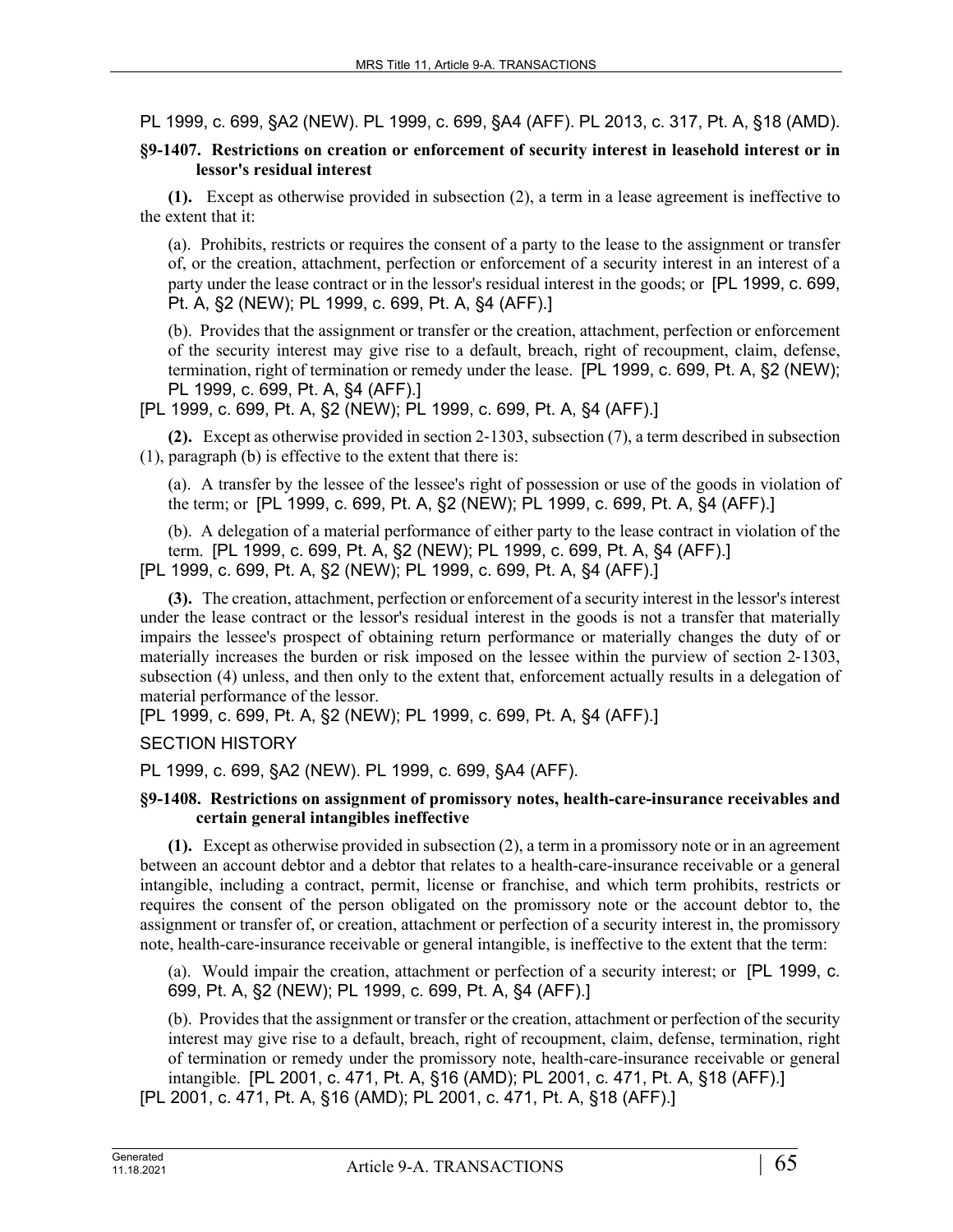**(2).** Subsection (1) applies to a security interest in a payment intangible or promissory note only if the security interest arises out of a sale of the payment intangible or promissory note, other than a sale pursuant to a disposition under section 9-1610 or acceptance of collateral under section 9-1620. [PL 2013, c. 317, Pt. A, §19 (AMD).]

**(3).** A rule of law, statute or regulation that prohibits, restricts or requires the consent of a government, governmental body or official, person obligated on a promissory note, or account debtor to the assignment or transfer of, or creation of a security interest in, a promissory note, health-careinsurance receivable or general intangible, including a contract, permit, license or franchise between an account debtor and a debtor, is ineffective to the extent that the rule of law, statute or regulation:

(a). Would impair the creation, attachment or perfection of a security interest; or [PL 1999, c. 699, Pt. A, §2 (NEW); PL 1999, c. 699, Pt. A, §4 (AFF).]

(b). Provides that the assignment or transfer or the creation, attachment or perfection of the security interest may give rise to a default, breach, right of recoupment, claim, defense, termination, right of termination or remedy under the promissory note, health-care-insurance receivable or general intangible. [PL 2001, c. 471, Pt. A, §17 (AMD); PL 2001, c. 471, Pt. A, §18 (AFF).] [PL 2001, c. 471, Pt. A, §17 (AMD); PL 2001, c. 471, Pt. A, §18 (AFF).]

**(4).** To the extent that a term in a promissory note or in an agreement between an account debtor and a debtor that relates to a health-care-insurance receivable or general intangible or a rule of law, statute or regulation described in subsection (3) would be effective under law other than this Article but is ineffective under subsection (1) or (3), the creation, attachment or perfection of a security interest in the promissory note, health-care-insurance receivable or general intangible:

(a). Is not enforceable against the person obligated on the promissory note or the account debtor; [PL 1999, c. 699, Pt. A, §2 (NEW); PL 1999, c. 699, Pt. A, §4 (AFF).]

(b). Does not impose a duty or obligation on the person obligated on the promissory note or the account debtor; [PL 1999, c. 699, Pt. A, §2 (NEW); PL 1999, c. 699, Pt. A, §4 (AFF).]

(c). Does not require the person obligated on the promissory note or the account debtor to recognize the security interest, pay or render performance to the secured party or accept payment or performance from the secured party; [PL 1999, c. 699, Pt. A, §2 (NEW); PL 1999, c. 699, Pt. A, §4 (AFF).]

(d). Does not entitle the secured party to use or assign the debtor's rights under the promissory note, health-care-insurance receivable or general intangible, including any related information or materials furnished to the debtor in the transaction giving rise to the promissory note, health-careinsurance receivable or general intangible; [PL 1999, c. 699, Pt. A, §2 (NEW); PL 1999, c. 699, Pt. A, §4 (AFF).]

(e). Does not entitle the secured party to use, assign, possess or have access to any trade secrets or confidential information of the person obligated on the promissory note or the account debtor; and [PL 1999, c. 699, Pt. A, §2 (NEW); PL 1999, c. 699, Pt. A, §4 (AFF).]

(f). Does not entitle the secured party to enforce the security interest in the promissory note, healthcare-insurance receivable or general intangible. [PL 1999, c. 699, Pt. A, §2 (NEW); PL 1999, c. 699, Pt. A, §4 (AFF).]

[PL 1999, c. 699, Pt. A, §2 (NEW); PL 1999, c. 699, Pt. A, §4 (AFF).]

SECTION HISTORY

PL 1999, c. 699, §A2 (NEW). PL 1999, c. 699, §A4 (AFF). PL 2001, c. 471, §§A16,17 (AMD). PL 2001, c. 471, §A18 (AFF). PL 2013, c. 317, Pt. A, §19 (AMD).

**§9-1409. Restrictions on assignment of letter-of-credit rights ineffective**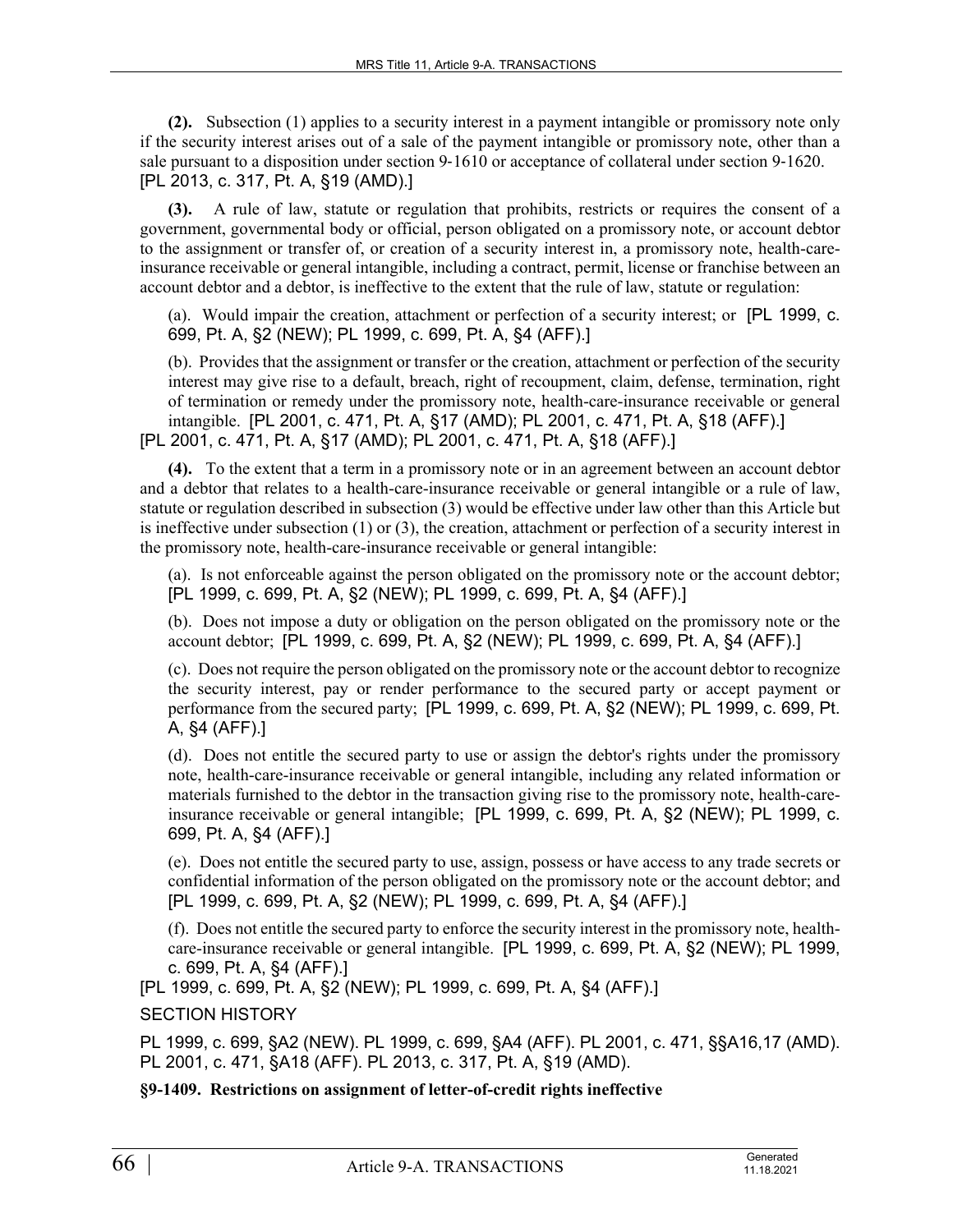**(1).** A term in a letter of credit or a rule of law, statute, regulation, custom or practice applicable to the letter of credit that prohibits, restricts or requires the consent of an applicant, issuer or nominated person to a beneficiary's assignment of or creation of a security interest in a letter-of-credit right is ineffective to the extent that the term or rule of law, statute, regulation, custom or practice:

(a). Would impair the creation, attachment or perfection of a security interest in the letter-of-credit right; or [PL 1999, c. 699, Pt. A, §2 (NEW); PL 1999, c. 699, Pt. A, §4 (AFF).]

(b). Provides that the assignment or the creation, attachment or perfection of the security interest may give rise to a default, breach, right of recoupment, claim, defense, termination, right of termination or remedy under the letter-of-credit right. [PL 1999, c. 699, Pt. A, §2 (NEW); PL 1999, c. 699, Pt. A, §4 (AFF).]

[PL 1999, c. 699, Pt. A, §2 (NEW); PL 1999, c. 699, Pt. A, §4 (AFF).]

**(2).** To the extent that a term in a letter of credit is ineffective under subsection (1) but would be effective under law other than this Article or a custom or practice applicable to the letter of credit, to the transfer of a right to draw or otherwise demand performance under the letter of credit or to the assignment of a right to proceeds of the letter of credit, the creation, attachment or perfection of a security interest in the letter-of-credit right:

(a). Is not enforceable against the applicant, issuer, nominated person or transferee beneficiary; [PL 1999, c. 699, Pt. A, §2 (NEW); PL 1999, c. 699, Pt. A, §4 (AFF).]

(b). Imposes no duties or obligations on the applicant, issuer, nominated person or transferee beneficiary; and [PL 1999, c. 699, Pt. A, §2 (NEW); PL 1999, c. 699, Pt. A, §4 (AFF).]

(c). Does not require the applicant, issuer, nominated person or transferee beneficiary to recognize the security interest, pay or render performance to the secured party or accept payment or other performance from the secured party. [PL 1999, c. 699, Pt. A, §2 (NEW); PL 1999, c. 699, Pt. A, §4 (AFF).]

[PL 1999, c. 699, Pt. A, §2 (NEW); PL 1999, c. 699, Pt. A, §4 (AFF).] SECTION HISTORY

PL 1999, c. 699, §A2 (NEW). PL 1999, c. 699, §A4 (AFF).

# **PART 5**

# **FILING**

# **SUBPART 1**

# **FILING OFFICE; CONTENTS AND EFFECTIVENESS OF FINANCING STATEMENT**

### **§9-1501. Filing office**

**(1).** Except as otherwise provided in subsection (2), if the local law of this State governs perfection of a security interest or agricultural lien, the office in which to file a financing statement to perfect the security interest or agricultural lien is:

- (a). The registry of deeds for the county in which the related real property is located, if:
	- (i) The collateral is as-extracted collateral or timber to be cut; or

(ii) The financing statement is recorded as a fixture filing and the collateral is goods that are or are to become fixtures; or [PL 1999, c. 699, Pt. A, §2 (NEW); PL 1999, c. 699, Pt. A, §4 (AFF).]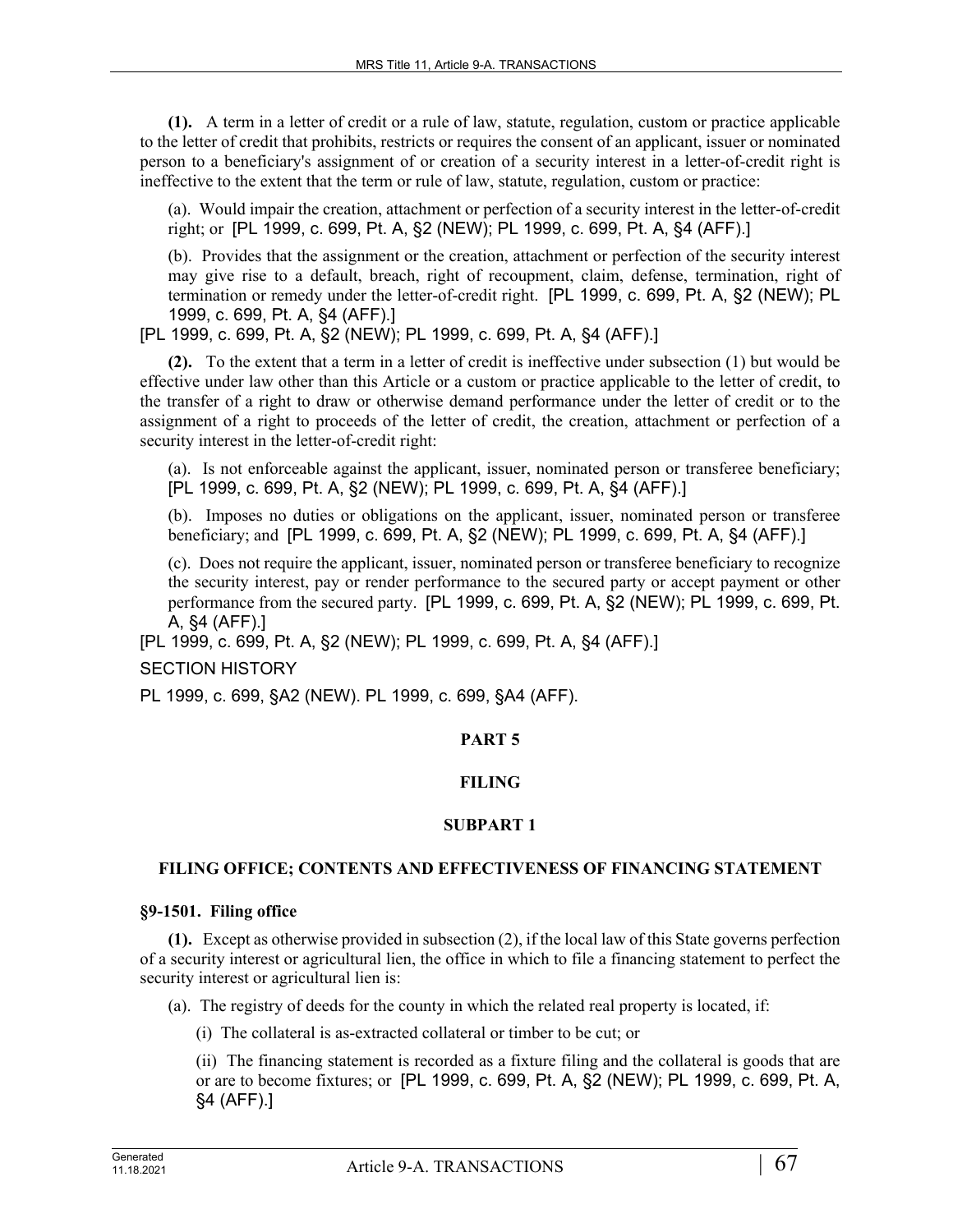(b). The office of the Secretary of State, in all other cases, including a case in which the collateral is goods that are or are to become fixtures and the financing statement is not filed as a fixture filing. [PL 1999, c. 699, Pt. A, §2 (NEW); PL 1999, c. 699, Pt. A, §4 (AFF).]

[PL 1999, c. 699, Pt. A, §2 (NEW); PL 1999, c. 699, Pt. A, §4 (AFF).]

**(2).** The office in which to file a financing statement to perfect a security interest in collateral, including fixtures, of a transmitting utility is the office of the Secretary of State. The financing statement also constitutes a fixture filing as to the collateral indicated in the financing statement that is or is to become fixtures.

[PL 1999, c. 699, Pt. A, §2 (NEW); PL 1999, c. 699, Pt. A, §4 (AFF).]

# SECTION HISTORY

PL 1999, c. 699, §A2 (NEW). PL 1999, c. 699, §A4 (AFF).

# **§9-1502. Contents of financing statement; record of mortgage as financing statement; time of filing financing statement**

**(1).** Subject to subsection (2), a financing statement is sufficient only if it:

(a). Provides the name of the debtor; [PL 1999, c. 699, Pt. A, §2 (NEW); PL 1999, c. 699, Pt. A, §4 (AFF).]

(b). Provides the name of the secured party or a representative of the secured party; and [PL 1999, c. 699, Pt. A, §2 (NEW); PL 1999, c. 699, Pt. A, §4 (AFF).]

(c). Indicates the collateral covered by the financing statement. [PL 1999, c. 699, Pt. A, §2 (NEW); PL 1999, c. 699, Pt. A, §4 (AFF).]

[PL 1999, c. 699, Pt. A, §2 (NEW); PL 1999, c. 699, Pt. A, §4 (AFF).]

**(2).** Except as otherwise provided in section 9‑1501, subsection (2), to be sufficient, a financing statement that covers as-extracted collateral or timber to be cut, or which is filed as a fixture filing and covers goods that are or are to become fixtures, must satisfy subsection (1) and also:

(a). Indicate that it covers this type of collateral; [PL 1999, c. 699, Pt. A, §2 (NEW); PL 1999, c. 699, Pt. A, §4 (AFF).]

(b). Indicate that it is to be recorded in the real property records; [PL 1999, c. 699, Pt. A, §2 (NEW); PL 1999, c. 699, Pt. A, §4 (AFF).]

(c). Provide a description of the real property to which the collateral is related sufficient to give constructive notice of a mortgage under the law of this State if the description were contained in a record of the mortgage of the real property; and [PL 2001, c. 286, §3 (AMD).]

(d). If the debtor does not have an interest of record in the real property, provide the name of a record owner. [PL 1999, c. 699, Pt. A, §2 (NEW); PL 1999, c. 699, Pt. A, §4 (AFF).] [PL 2001, c. 286, §3 (AMD).]

**(3).** A record of a mortgage is effective, from the date of recording, as a financing statement filed as a fixture filing or as a financing statement covering as-extracted collateral or timber to be cut only if:

(a). The record indicates the goods or accounts that it covers; [PL 1999, c. 699, Pt. A, §2 (NEW); PL 1999, c. 699, Pt. A, §4 (AFF).]

(b). The goods are or are to become fixtures related to the real property described in the record or the collateral is related to the real property described in the record and is as-extracted collateral or timber to be cut; [PL 1999, c. 699, Pt. A, §2 (NEW); PL 1999, c. 699, Pt. A, §4 (AFF).]

(c). The record satisfies the requirements for a financing statement in this section, but:

(i) The record need not indicate that it is to be filed in the real property records; and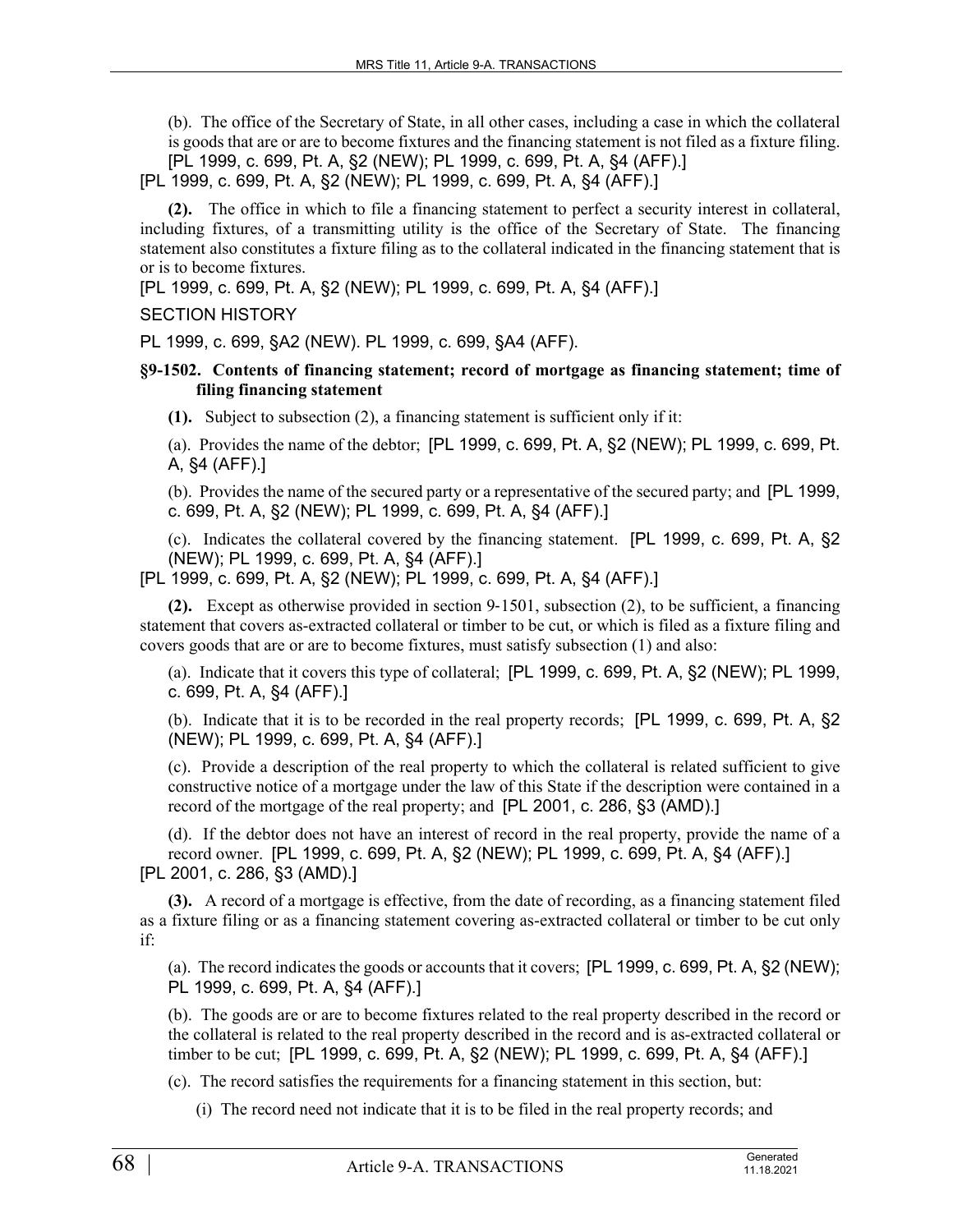(ii) The record sufficiently provides the name of a debtor who is an individual if it provides the individual name of the debtor or the surname and first personal name of the debtor, even if the debtor is an individual to whom section  $9-1503$ , subsection  $(1)$ , paragraph  $(c-1)$  applies; and [PL 2013, c. 317, Pt. A, §20 (RPR).]

(d). The record is recorded. [PL 1999, c. 699, Pt. A, §2 (NEW); PL 1999, c. 699, Pt. A, §4 (AFF).]

[PL 2013, c. 317, Pt. A, §20 (AMD).]

**(4).** A financing statement may be filed before a security agreement is made or a security interest otherwise attaches.

[PL 1999, c. 699, Pt. A, §2 (NEW); PL 1999, c. 699, Pt. A, §4 (AFF).]

# SECTION HISTORY

PL 1999, c. 699, §A2 (NEW). PL 1999, c. 699, §A4 (AFF). PL 2001, c. 286, §3 (AMD). PL 2013, c. 317, Pt. A, §20 (AMD).

# **§9-1503. Name of debtor and secured party**

**(1).** A financing statement sufficiently provides the name of the debtor:

(a). Except as otherwise provided in paragraph (c), if the debtor is a registered organization or the collateral is held in a trust that is a registered organization, only if the financing statement provides the name that is stated to be the registered organization's name on the public organic record most recently filed with or issued or enacted by the registered organization's jurisdiction of organization that purports to state, amend or restate the registered organization's name; [PL 2013, c. 317, Pt. A, §21 (AMD).]

(b). Subject to subsection (6), if the collateral is being administered by the personal representative of a decedent, only if the financing statement provides, as the name of the debtor, the name of the decedent and, in a separate part of the financing statement, indicates that the collateral is being administered by a personal representative; [PL 2013, c. 317, Pt. A, §21 (AMD).]

(c). If the collateral is held in a trust that is not a registered organization, only if the financing statement:

(i) Provides, as the name of the debtor:

(A) If the organic record of the trust specifies a name for the trust, the name specified; or

(B) If the organic record of the trust does not specify a name for the trust, the name of the settlor or testator; and

(ii) In a separate part of the financing statement:

(A) If the name is provided in accordance with subparagraph (i), division (A), indicates that the collateral is held in trust; or

(B) If the name is provided in accordance with subparagraph (i), division (B), provides additional information sufficient to distinguish the trust from other trusts having one or more of the same settlors or the same testator and indicates that the collateral is held in a trust, unless the additional information so indicates; [PL 2013, c. 317, Pt. A, §21 (AMD).]

(c-1). Subject to subsection 7 if the debtor is an individual to whom this State has issued a driver's license or nondriver identification card that has not expired, only if the financing statement provides the name of the individual that is indicated on a driver's license or nondriver identification card; [PL 2013, c. 317, Pt. A, §21 (NEW).]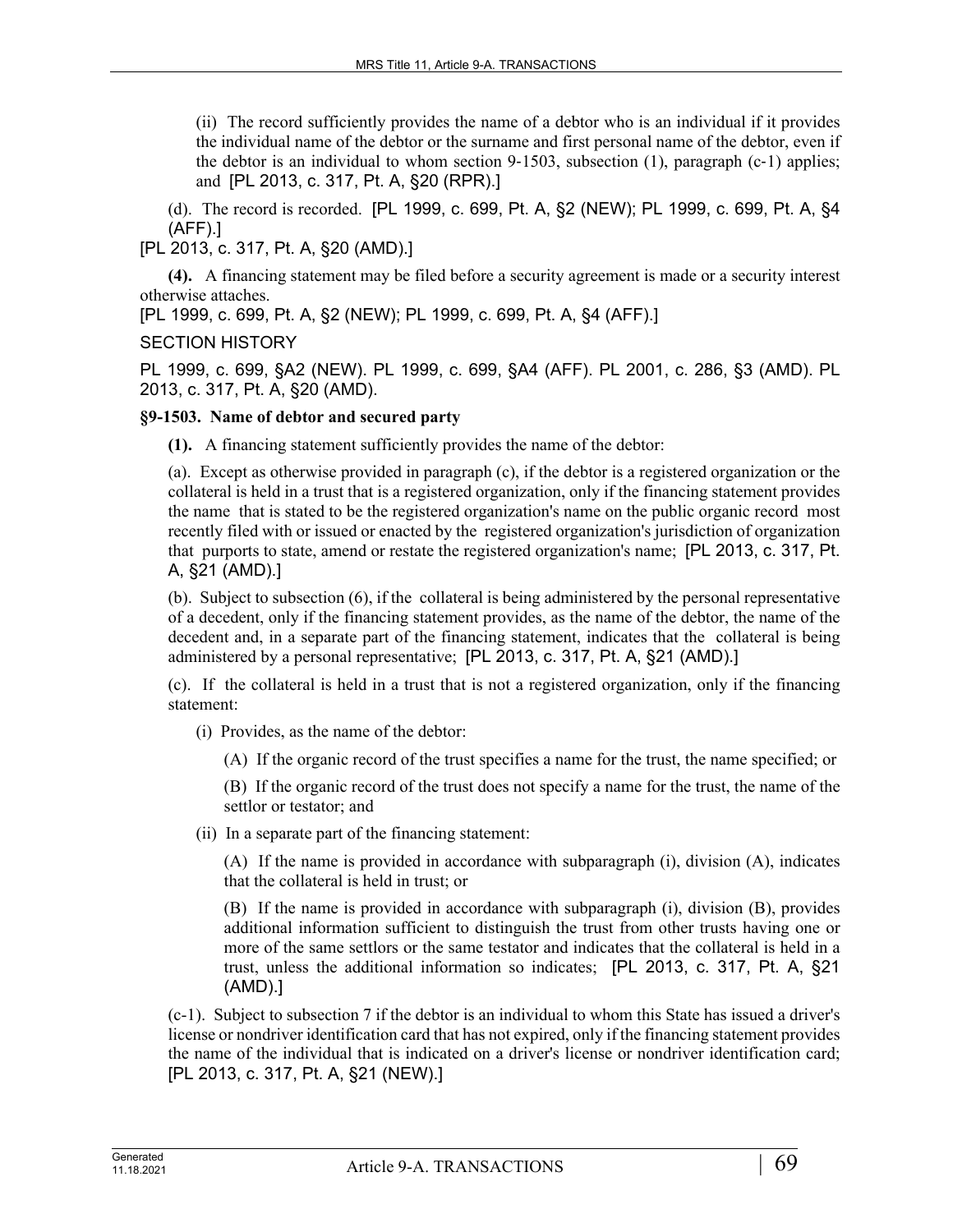$(c-2)$ . If the debtor is an individual to whom paragraph  $(c-1)$  does not apply, only if the financing statement provides the individual name of the debtor or the surname and first personal name of the debtor; and [PL 2013, c. 317, Pt. A, §21 (NEW).]

(d). In other cases:

(i) If the debtor has a name, only if the financing statement provides the organizational name of the debtor; and

(ii) If the debtor does not have a name, only if the financing statement provides the names of the partners, members, associates or other persons comprising the debtor, in a manner so that each name provided would be sufficient if the person named were the debtor. [PL 2013, c. 317, Pt. A, §21 (AMD).]

[PL 2013, c. 317, Pt. A, §21 (AMD).]

**(2).** A financing statement that provides the name of the debtor in accordance with subsection (1) is not rendered ineffective by the absence of:

(a). A trade name or other name of the debtor; or [PL 1999, c. 699, Pt. A, §2 (NEW); PL 1999, c. 699, Pt. A, §4 (AFF).]

(b). Unless required under subsection (1), paragraph (d), subparagraph (ii), names of partners, members, associates or other persons comprising the debtor. [PL 1999, c. 699, Pt. A, §2 (NEW); PL 1999, c. 699, Pt. A, §4 (AFF).]

[PL 1999, c. 699, Pt. A, §2 (NEW); PL 1999, c. 699, Pt. A, §4 (AFF).]

**(3).** A financing statement that provides only the debtor's trade name does not sufficiently provide the name of the debtor.

[PL 1999, c. 699, Pt. A, §2 (NEW); PL 1999, c. 699, Pt. A, §4 (AFF).]

**(4).** Failure to indicate the representative capacity of a secured party or representative of a secured party does not affect the sufficiency of a financing statement.

[PL 1999, c. 699, Pt. A, §2 (NEW); PL 1999, c. 699, Pt. A, §4 (AFF).]

**(5).** A financing statement may provide the name of more than one debtor and the name of more than one secured party.

[PL 1999, c. 699, Pt. A, §2 (NEW); PL 1999, c. 699, Pt. A, §4 (AFF).]

**(6).** The name of the decedent as indicated on the order appointing the personal representative of the decedent issued by the court having jurisdiction over the collateral is sufficient as the name of the decedent under subsection (1), paragraph (b).

[PL 2013, c. 317, Pt. A, §21 (NEW).]

**(7).** If this State has issued to an individual more than one driver's license or nondriver identification card of a kind described in subsection  $(1)$ , paragraph  $(c-1)$ , the one that was issued most recently is the one to which subsection (1), paragraph (c-1) refers. [PL 2013, c. 317, Pt. A, §21 (NEW).]

**(8).** In this section, "name of the settlor or testator" means:

(a). If the settlor is a registered organization, the name that is stated to be the settlor's name on the public organic record most recently filed with or issued or enacted by the settlor's jurisdiction of organization that purports to state, amend or restate the settlor's name; or [PL 2013, c. 317, Pt. A, §21 (NEW).]

(b). In other cases, the name of the settlor or testator indicated in the trust's organic record. [PL 2013, c. 317, Pt. A, §21 (NEW).]

[PL 2013, c. 317, Pt. A, §21 (NEW).]

SECTION HISTORY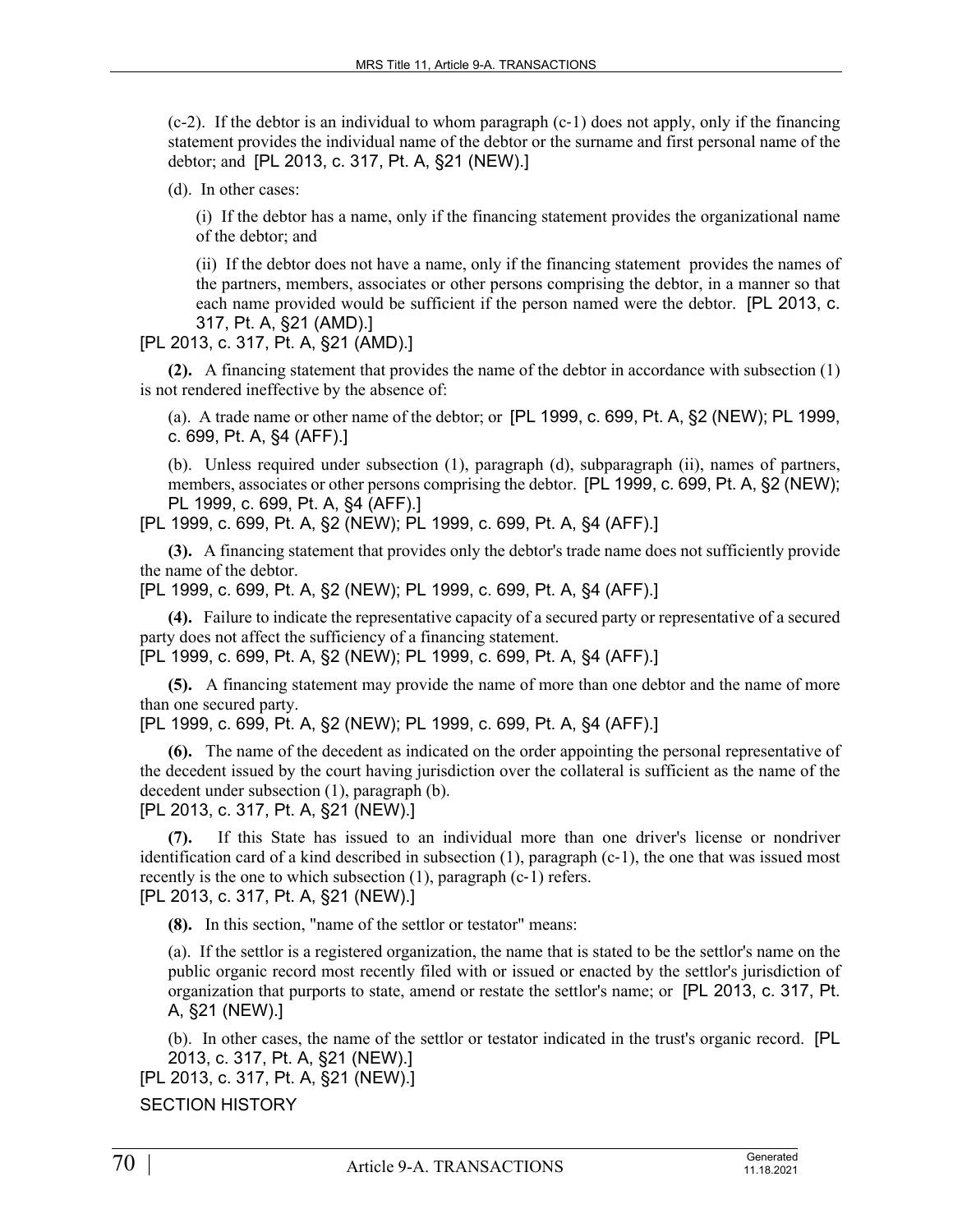PL 1999, c. 699, §A2 (NEW). PL 1999, c. 699, §A4 (AFF). PL 2013, c. 317, Pt. A, §21 (AMD).

# **§9-1504. Indication of collateral**

A financing statement sufficiently indicates the collateral that it covers if the financing statement provides: [PL 1999, c. 699, Pt. A, §2 (NEW); PL 1999, c. 699, Pt. A, §4 (AFF).]

**(1).** A description of the collateral pursuant to section 9‑1108; [PL 1999, c. 699, Pt. A, §2 (NEW); PL 1999, c. 699, Pt. A, §4 (AFF).]

**(2).** An indication that the financing statement covers all assets or all personal property; or [PL 1999, c. 699, Pt. A, §2 (NEW); PL 1999, c. 699, Pt. A, §4 (AFF).]

**(3).** An indication by the type of collateral defined in this Title, irrespective of whether such an indication would make possible the identification of the collateral in the manner necessary for a sufficient description pursuant to section 9-1108.

[PL 1999, c. 699, Pt. A, §2 (NEW); PL 1999, c. 699, Pt. A, §4 (AFF).]

SECTION HISTORY

PL 1999, c. 699, §A2 (NEW). PL 1999, c. 699, §A4 (AFF).

### **§9-1505. Filing and compliance with other statutes and treaties for consignments, leases, other bailments and other transactions**

**(1).** A consignor, lessor, or other bailor of goods, a licensor or a buyer of a payment intangible or promissory note may file a financing statement, or may comply with a statute or treaty described in section 9–1311, subsection (1), using the terms "consignor," "consignee," "lessor," "lessee," "bailor," "bailee," "licensor," "licensee," "owner," "registered owner," "buyer" or "seller," or words of similar import, instead of the terms "secured party" and "debtor."

[PL 1999, c. 699, Pt. A, §2 (NEW); PL 1999, c. 699, Pt. A, §4 (AFF).]

**(2).** This part applies to the filing of a financing statement under subsection (1) and, as appropriate, to compliance that is equivalent to filing a financing statement under section 9–1311, subsection (2), but the filing or compliance is not of itself a factor in determining whether the collateral secures an obligation. If it is determined for another reason that the collateral secures an obligation, a security interest held by the consignor, lessor, bailor, licensor, owner or buyer that attaches to the collateral is perfected by the filing or compliance.

[PL 1999, c. 699, Pt. A, §2 (NEW); PL 1999, c. 699, Pt. A, §4 (AFF).]

SECTION HISTORY

PL 1999, c. 699, §A2 (NEW). PL 1999, c. 699, §A4 (AFF).

### **§9-1506. Effect of errors or omissions**

**(1).** A financing statement substantially satisfying the requirements of this part is effective, even if it has minor errors or omissions, unless the errors or omissions make the financing statement seriously misleading.

[PL 1999, c. 699, Pt. A, §2 (NEW); PL 1999, c. 699, Pt. A, §4 (AFF).]

**(2).** Except as otherwise provided in subsection (3), a financing statement that fails sufficiently to provide the name of the debtor in accordance with section 9-1503, subsection (1) is seriously misleading.

[PL 1999, c. 699, Pt. A, §2 (NEW); PL 1999, c. 699, Pt. A, §4 (AFF).]

**(3).** If a search of the records of the filing office under the debtor's correct name, using the filing office's standard search logic, if any, would disclose a financing statement that fails sufficiently to provide the name of the debtor in accordance with section 9‑1503, subsection (1), the name provided does not make the financing statement seriously misleading.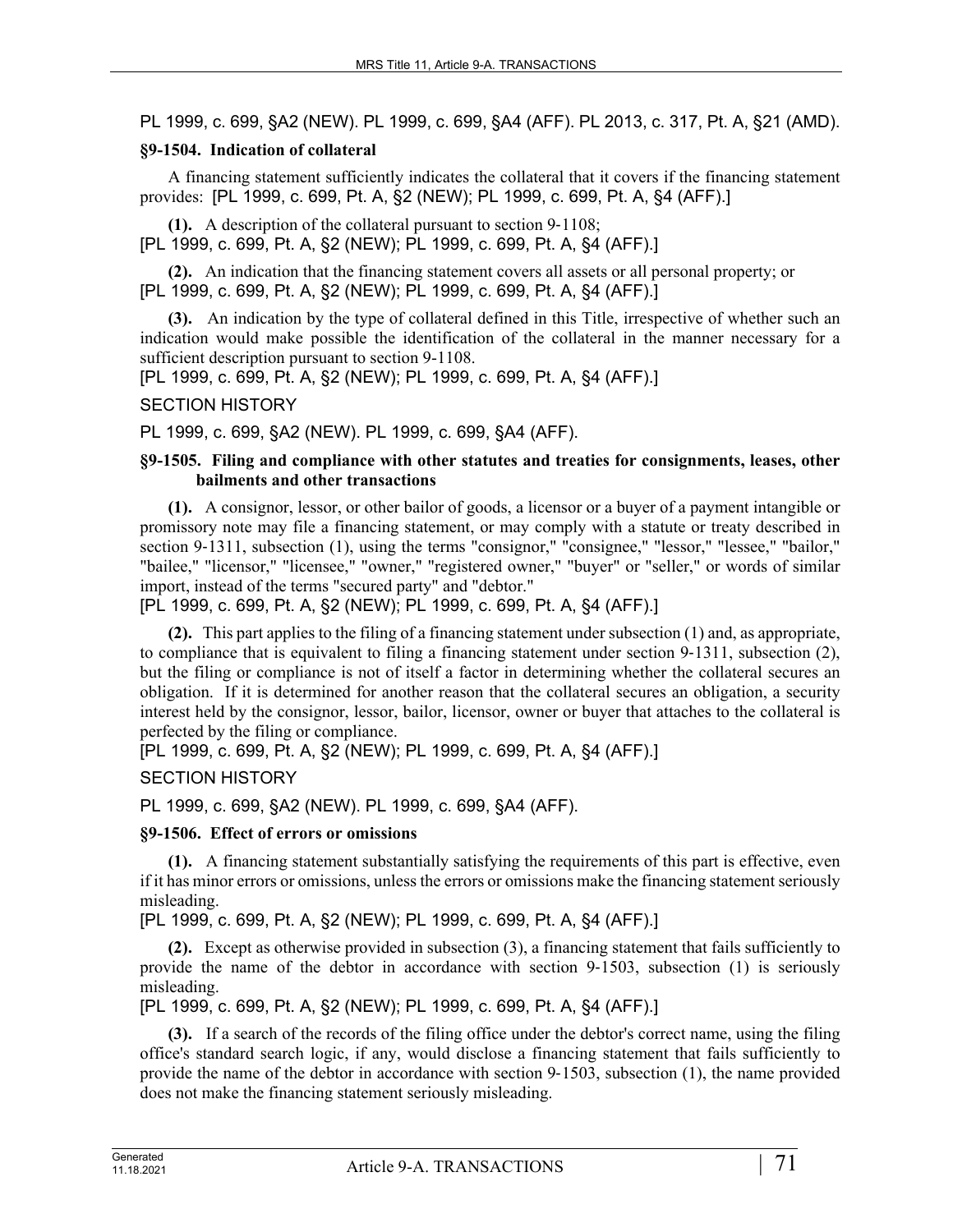[PL 1999, c. 699, Pt. A, §2 (NEW); PL 1999, c. 699, Pt. A, §4 (AFF).]

**(4).** For purposes of section 9‑1508, subsection (2), the "debtor's correct name" in subsection (3) means the correct name of the new debtor.

[PL 1999, c. 699, Pt. A, §2 (NEW); PL 1999, c. 699, Pt. A, §4 (AFF).]

SECTION HISTORY

PL 1999, c. 699, §A2 (NEW). PL 1999, c. 699, §A4 (AFF).

## **§9-1507. Effect of certain events on effectiveness of financing statement**

**(1).** A filed financing statement remains effective with respect to collateral that is sold, exchanged, leased, licensed or otherwise disposed of and in which a security interest or agricultural lien continues, even if the secured party knows of or consents to the disposition.

[PL 1999, c. 699, Pt. A, §2 (NEW); PL 1999, c. 699, Pt. A, §4 (AFF).]

**(2).** Except as otherwise provided in subsection (3) and section 9‑1508, a financing statement is not rendered ineffective if, after the financing statement is filed, the information provided in the financing statement becomes seriously misleading under section 9‑1506.

[PL 1999, c. 699, Pt. A, §2 (NEW); PL 1999, c. 699, Pt. A, §4 (AFF).]

**(3).** If the name that a filed financing statement provides for a debtor becomes insufficient as the name of the debtor under section 9–1503, subsection (1) so that the financing statement becomes seriously misleading under section 9-1506:

(a). The financing statement is effective to perfect a security interest in collateral acquired by the debtor before, or within 4 months after, the filed financing statement becomes seriously misleading; and [PL 2013, c. 317, Pt. A, §22 (NEW).]

(b). The financing statement is not effective to perfect a security interest in collateral acquired by the debtor more than 4 months after the filed financing statement becomes seriously misleading, unless an amendment to the financing statement that renders the financing statement not seriously misleading is filed within 4 months after the financing statement became seriously misleading. [PL 2013, c. 317, Pt. A, §22 (NEW).]

[PL 2013, c. 317, Pt. A, §22 (RPR).]

SECTION HISTORY

PL 1999, c. 699, §A2 (NEW). PL 1999, c. 699, §A4 (AFF). PL 2013, c. 317, Pt. A, §22 (AMD).

# **§9-1508. Effectiveness of financing statement if new debtor becomes bound by security agreement**

**(1).** Except as otherwise provided in this section, a filed financing statement naming an original debtor is effective to perfect a security interest in collateral in which a new debtor has or acquires rights to the extent that the financing statement would have been effective had the original debtor acquired rights in the collateral.

[PL 1999, c. 699, Pt. A, §2 (NEW); PL 1999, c. 699, Pt. A, §4 (AFF).]

**(2).** If the new debtor is a registered organization and becomes subject to a security interest pursuant to section 9‑1203, subsection (4) by reason of a merger, consolidation or a change in the form of entity of the original debtor that is reflected in the public records relating to the new debtor's organization maintained by the governmental unit referenced in section 9‑1102, subsection (73), then a financing statement filed under the original debtor's former name before the effective date of the merger, consolidation or change in the form of entity remains effective to perfect a security interest in collateral acquired by the new debtor to the same extent as if that financing statement was amended to provide the new debtor's name even if the difference between the new debtor's name and that of the original debtor causes a filed financing statement that is effective under subsection (1) to become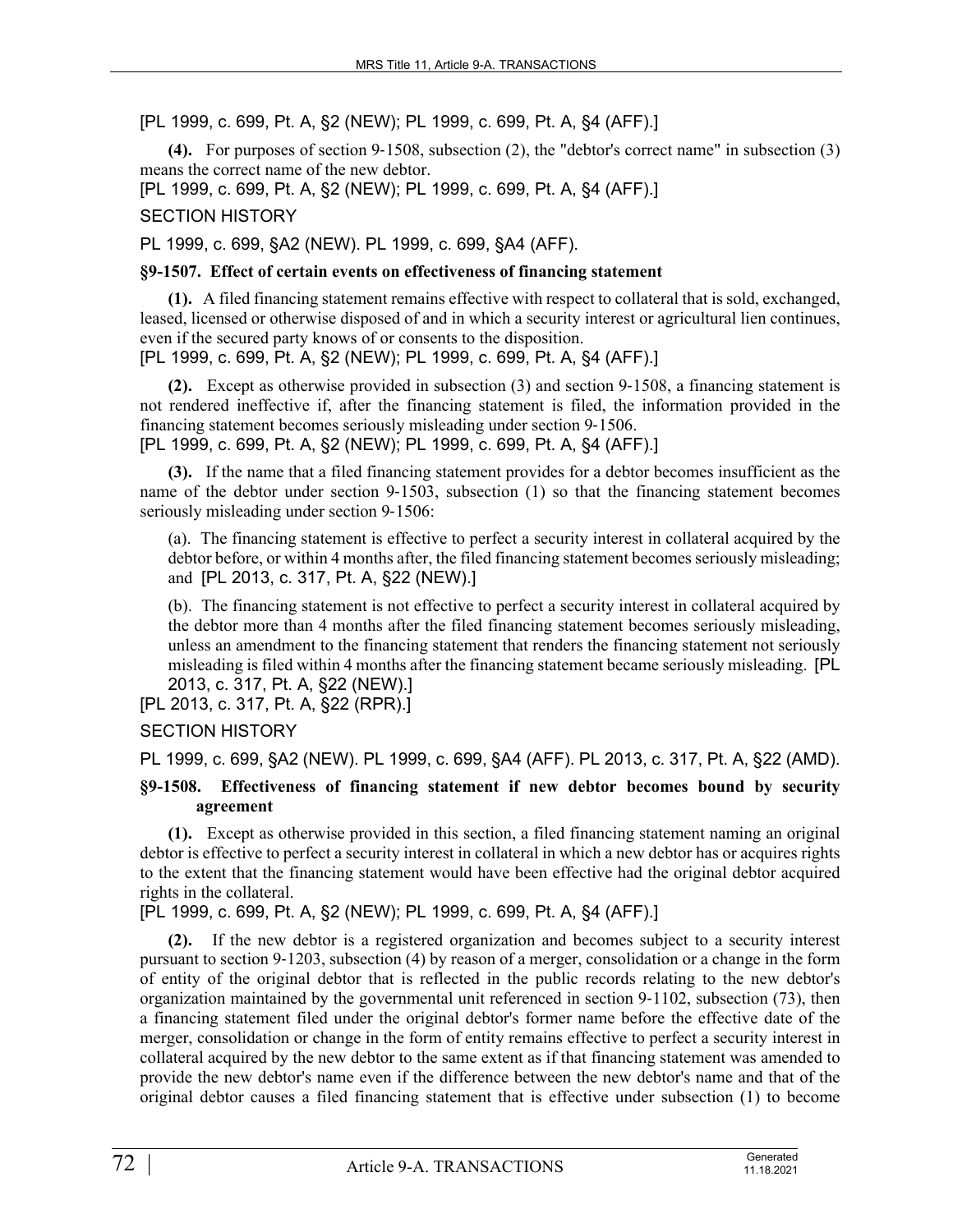seriously misleading only if the place to file a financing statement against the new debtor for such collateral is, pursuant to Part 3 of this Article, the same jurisdiction in which the financing statement against the original debtor is filed. In all other instances, if the difference between the name of the original debtor and that of the new debtor causes a filed financing statement that is effective under subsection (1) to be seriously misleading under section 9-1506:

(a). The financing statement is effective to perfect a security interest in collateral acquired by the new debtor before, and within 4 months after, the new debtor becomes bound under section 9-1203, subsection (4); and [PL 1999, c. 699, Pt. A, §2 (NEW); PL 1999, c. 699, Pt. A, §4 (AFF).]

(b). The financing statement is not effective to perfect a security interest in collateral acquired by the new debtor more than 4 months after the new debtor becomes bound under section 9-1203, subsection (4) unless an initial financing statement providing the name of the new debtor is filed before the expiration of that time. [PL 1999, c. 699, Pt. A, §2 (NEW); PL 1999, c. 699, Pt. A, §4 (AFF).]

[PL 2001, c. 286, §4 (AMD).]

**(3).** This section does not apply to collateral as to which a filed financing statement remains effective against the new debtor under section 9‑1507, subsection (1).

[PL 1999, c. 699, Pt. A, §2 (NEW); PL 1999, c. 699, Pt. A, §4 (AFF).]

## SECTION HISTORY

PL 1999, c. 699, §A2 (NEW). PL 1999, c. 699, §A4 (AFF). PL 2001, c. 286, §4 (AMD).

## **§9-1509. Persons entitled to file a record**

**(1).** A person may file an initial financing statement, amendment that adds collateral covered by a financing statement or amendment that adds a debtor to a financing statement only if:

(a). The debtor authorizes the filing in an authenticated record or pursuant to subsection (2) or (3); or [PL 1999, c. 699, Pt. A, §2 (NEW); PL 1999, c. 699, Pt. A, §4 (AFF).]

(b). The person holds an agricultural lien that has become effective at the time of filing and the financing statement covers only collateral in which the person holds an agricultural lien. [PL 1999, c. 699, Pt. A, §2 (NEW); PL 1999, c. 699, Pt. A, §4 (AFF).]

[PL 1999, c. 699, Pt. A, §2 (NEW); PL 1999, c. 699, Pt. A, §4 (AFF).]

**(2).** By authenticating or becoming bound as debtor by a security agreement, a debtor or new debtor authorizes the filing of an initial financing statement, and an amendment, covering:

(a). The collateral described in the security agreement; and [PL 1999, c. 699, Pt. A, §2 (NEW); PL 1999, c. 699, Pt. A, §4 (AFF).]

(b). Property that becomes collateral under section 9‑1315, subsection (1), paragraph (b), whether or not the security agreement expressly covers proceeds. [PL 1999, c. 699, Pt. A, §2 (NEW); PL 1999, c. 699, Pt. A, §4 (AFF).]

[PL 1999, c. 699, Pt. A, §2 (NEW); PL 1999, c. 699, Pt. A, §4 (AFF).]

**(3).** By acquiring collateral in which a security interest or agricultural lien continues under section 9‑1315, subsection 1, paragraph (a), a debtor authorizes the filing of an initial financing statement, and an amendment, covering the collateral and property that becomes collateral under section 9–1315, subsection (1), paragraph (b).

[PL 1999, c. 699, Pt. A, §2 (NEW); PL 1999, c. 699, Pt. A, §4 (AFF).]

**(4).** A person may file an amendment other than an amendment that adds collateral covered by a financing statement or an amendment that adds a debtor to a financing statement only if:

(a). The secured party of record authorizes the filing; or [PL 1999, c. 699, Pt. A, §2 (NEW); PL 1999, c. 699, Pt. A, §4 (AFF).]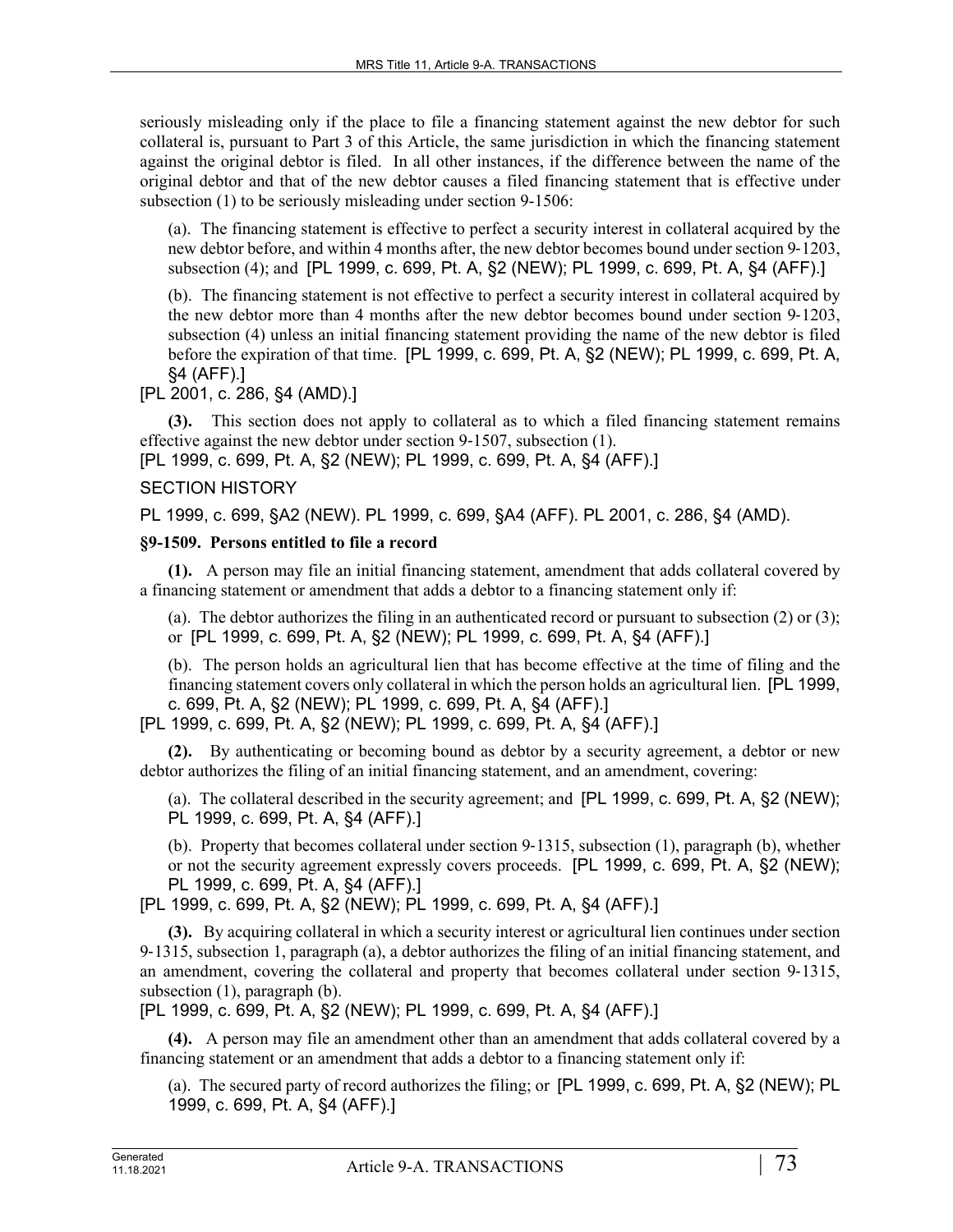(b). The amendment is a termination statement for a financing statement as to which the secured party of record has failed to file or send a termination statement as required by section 9–1513, subsection (1) or (3), the debtor authorizes the filing and the termination statement indicates that the debtor authorized it to be filed. [PL 1999, c. 699, Pt. A, §2 (NEW); PL 1999, c. 699, Pt. A, §4 (AFF).]

[PL 1999, c. 699, Pt. A, §2 (NEW); PL 1999, c. 699, Pt. A, §4 (AFF).]

**(5).** If there is more than one secured party of record for a financing statement, each secured party of record may authorize the filing of an amendment under subsection (4).

[PL 1999, c. 699, Pt. A, §2 (NEW); PL 1999, c. 699, Pt. A, §4 (AFF).]

## SECTION HISTORY

PL 1999, c. 699, §A2 (NEW). PL 1999, c. 699, §A4 (AFF).

## **§9-1510. Effectiveness of filed record**

**(1).** A filed record is effective only to the extent that it was filed by a person that may file it under section 9-1509.

[PL 1999, c. 699, Pt. A, §2 (NEW); PL 1999, c. 699, Pt. A, §4 (AFF).]

**(2).** A record authorized by one secured party of record does not affect the financing statement with respect to another secured party of record.

[PL 1999, c. 699, Pt. A, §2 (NEW); PL 1999, c. 699, Pt. A, §4 (AFF).]

**(3).** A continuation statement that is not filed within the 6-month period prescribed by section 9‑1515, subsection (4) is ineffective.

[PL 1999, c. 699, Pt. A, §2 (NEW); PL 1999, c. 699, Pt. A, §4 (AFF).]

## SECTION HISTORY

PL 1999, c. 699, §A2 (NEW). PL 1999, c. 699, §A4 (AFF).

## **§9-1511. Secured party of record**

**(1).** A secured party of record with respect to a financing statement is a person whose name is provided as the name of the secured party or a representative of the secured party in an initial financing statement that has been filed. If an initial financing statement is filed under section 9–1514, subsection (1), the assignee named in the initial financing statement is the secured party of record with respect to the financing statement.

[PL 1999, c. 699, Pt. A, §2 (NEW); PL 1999, c. 699, Pt. A, §4 (AFF).]

**(2).** If an amendment of a financing statement that provides the name of a person as a secured party or a representative of a secured party is filed, the person named in the amendment is a secured party of record. If an amendment is filed under section 9–1514, subsection (2), the assignee named in the amendment is a secured party of record.

[PL 1999, c. 699, Pt. A, §2 (NEW); PL 1999, c. 699, Pt. A, §4 (AFF).]

**(3).** A person remains a secured party of record until the filing of an amendment of the financing statement that deletes the person.

[PL 1999, c. 699, Pt. A, §2 (NEW); PL 1999, c. 699, Pt. A, §4 (AFF).]

## SECTION HISTORY

PL 1999, c. 699, §A2 (NEW). PL 1999, c. 699, §A4 (AFF).

### **§9-1512. Amendment of financing statement**

**(1).** Subject to Section 9‑1509, a person may add or delete collateral covered by, continue or terminate the effectiveness of or, subject to subsection (5), otherwise amend the information provided in a financing statement by filing an amendment that: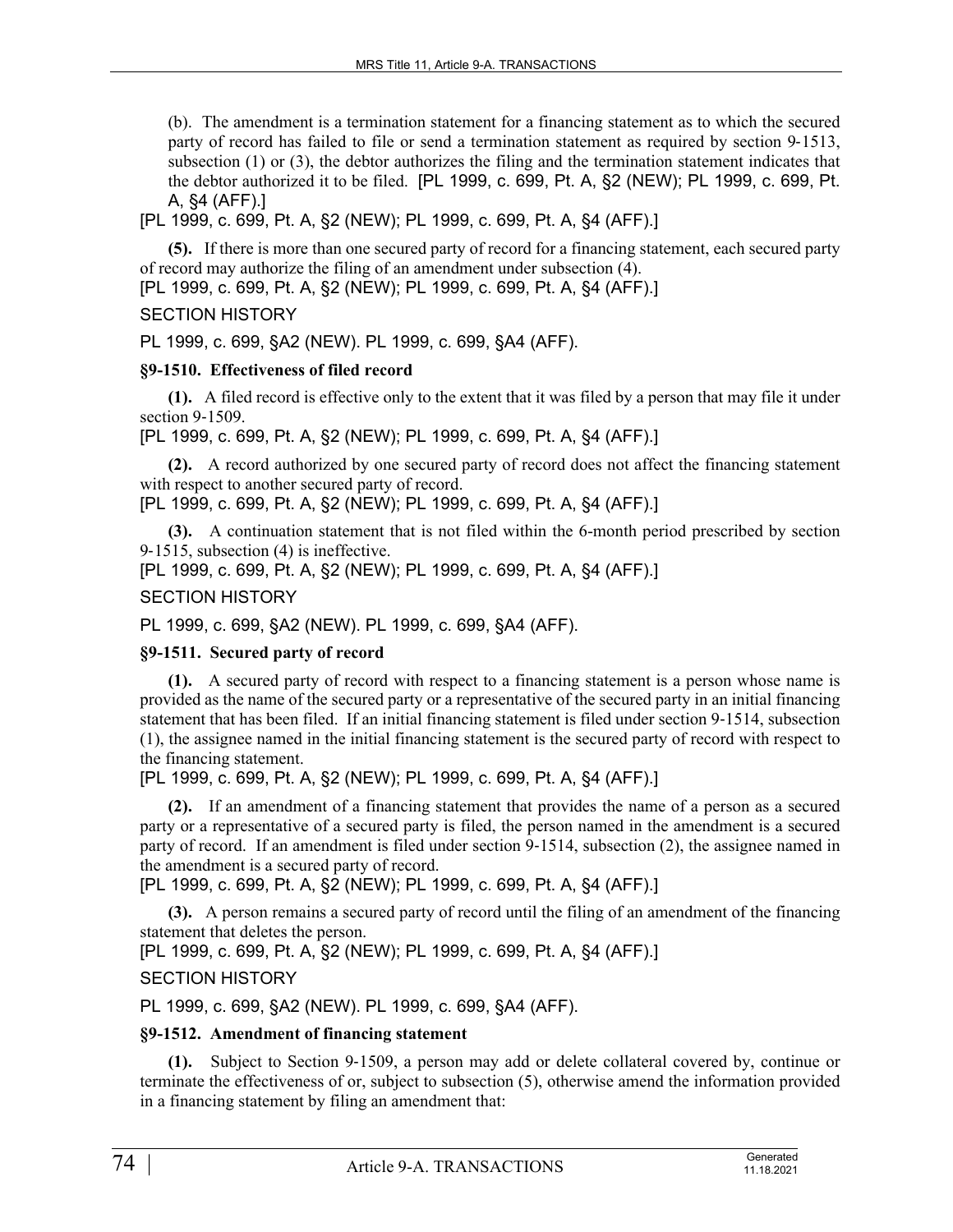(a). Identifies, by its file number, the initial financing statement to which the amendment relates; or [PL 1999, c. 699, Pt. A, §2 (NEW); PL 1999, c. 699, Pt. A, §4 (AFF).]

(b). If the amendment relates to an initial financing statement recorded in the county registry of deeds, provides the book and page at which the initial financing statement was recorded and the name of the debtor and secured party. [PL 2001, c. 286, §5 (AMD).]

[PL 2001, c. 286, §5 (AMD).]

**(2).** Except as otherwise provided in section 9‑1515, the filing of an amendment does not extend the period of effectiveness of the financing statement.

[PL 1999, c. 699, Pt. A, §2 (NEW); PL 1999, c. 699, Pt. A, §4 (AFF).]

**(3).** A financing statement that is amended by an amendment that adds collateral is effective as to the added collateral only from the date of the filing of the amendment. [PL 1999, c. 699, Pt. A, §2 (NEW); PL 1999, c. 699, Pt. A, §4 (AFF).]

**(4).** A financing statement that is amended by an amendment that adds a debtor is effective as to the added debtor only from the date of the filing of the amendment. [PL 1999, c. 699, Pt. A, §2 (NEW); PL 1999, c. 699, Pt. A, §4 (AFF).]

**(5).** An amendment is ineffective to the extent it:

(a). Purports to delete all debtors and fails to provide the name of a debtor to be covered by the financing statement; or [PL 1999, c. 699, Pt. A, §2 (NEW); PL 1999, c. 699, Pt. A, §4 (AFF).]

(b). Purports to delete all secured parties of record and fails to provide the name of a new secured party of record. [PL 1999, c. 699, Pt. A, §2 (NEW); PL 1999, c. 699, Pt. A, §4 (AFF).] [PL 1999, c. 699, Pt. A, §2 (NEW); PL 1999, c. 699, Pt. A, §4 (AFF).]

## SECTION HISTORY

PL 1999, c. 699, §A2 (NEW). PL 1999, c. 699, §A4 (AFF). PL 2001, c. 286, §5 (AMD).

### **§9-1513. Termination statement**

**(1).** A secured party shall cause the secured party of record for a financing statement to file a termination statement for the financing statement if the financing statement covers consumer goods and:

(a). There is no obligation secured by the collateral covered by the financing statement and no commitment to make an advance, incur an obligation or otherwise give value; or [PL 1999, c. 699, Pt. A, §2 (NEW); PL 1999, c. 699, Pt. A, §4 (AFF).]

(b). The debtor did not authorize the filing of the initial financing statement. [PL 1999, c. 699, Pt. A, §2 (NEW); PL 1999, c. 699, Pt. A, §4 (AFF).]

[PL 1999, c. 699, Pt. A, §2 (NEW); PL 1999, c. 699, Pt. A, §4 (AFF).]

**(2).** To comply with subsection (1), a secured party shall cause the secured party of record to file the termination statement:

(a). Within 60 days after there is no obligation secured by the collateral covered by the financing statement and no commitment to make an advance, incur an obligation or otherwise give value; or [PL 1999, c. 699, Pt. A, §2 (NEW); PL 1999, c. 699, Pt. A, §4 (AFF).]

(b). If earlier, within 20 days after the secured party receives an authenticated demand from a debtor. [PL 1999, c. 699, Pt. A, §2 (NEW); PL 1999, c. 699, Pt. A, §4 (AFF).] [PL 1999, c. 699, Pt. A, §2 (NEW); PL 1999, c. 699, Pt. A, §4 (AFF).]

**(3).** In cases not governed by subsection (1), within 20 days after a secured party receives an authenticated demand from a debtor, the secured party shall cause the secured party of record for a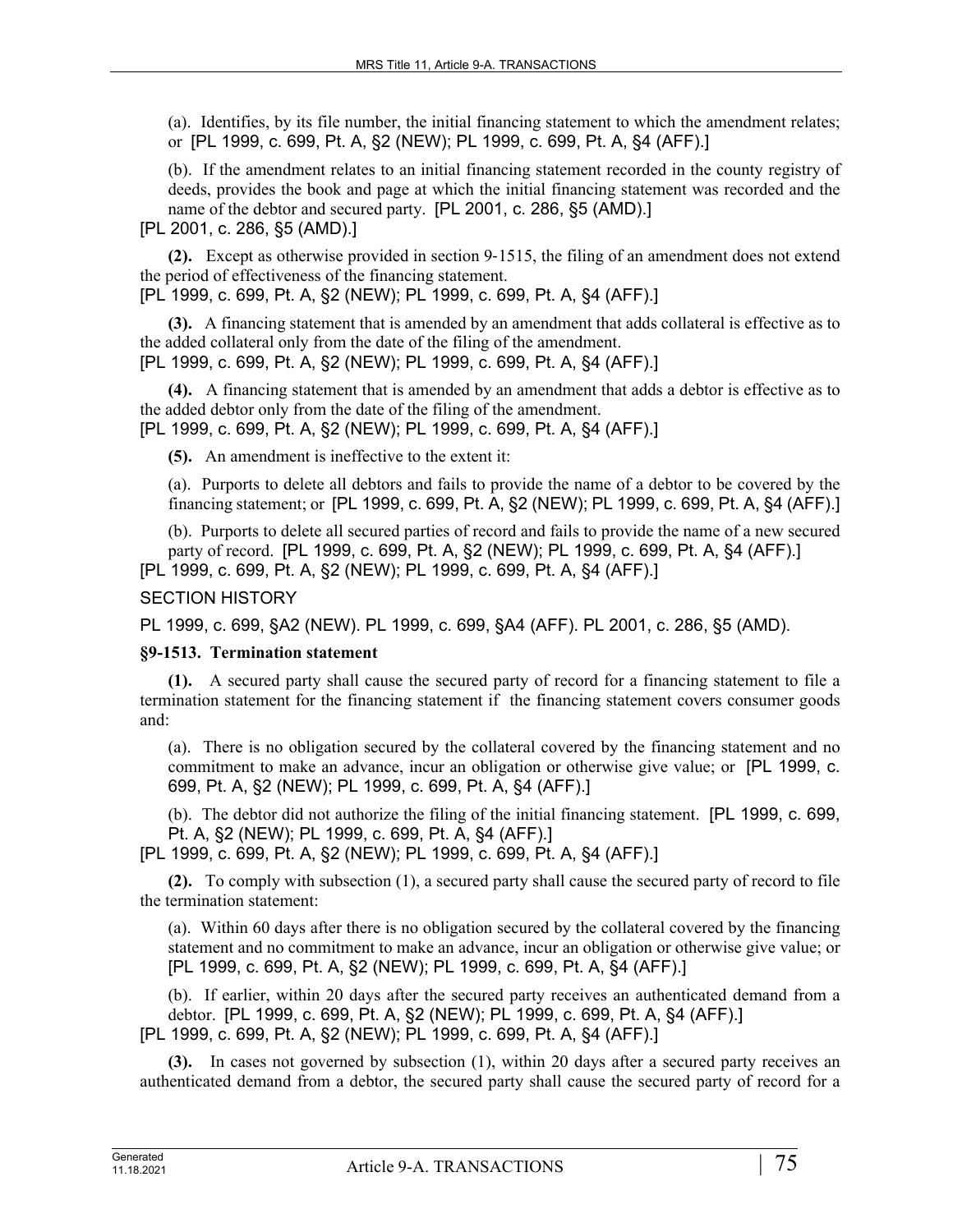financing statement to send to the debtor a termination statement for the financing statement or file the termination statement in the filing office if:

(a). Except in the case of a financing statement covering accounts or chattel paper that has been sold or goods that are the subject of a consignment, there is no obligation secured by the collateral covered by the financing statement and no commitment to make an advance, incur an obligation or otherwise give value; [PL 1999, c. 699, Pt. A, §2 (NEW); PL 1999, c. 699, Pt. A, §4 (AFF).]

(b). The financing statement covers accounts or chattel paper that has been sold but as to which the account debtor or other person obligated has discharged its obligation; [PL 1999, c. 699, Pt. A, §2 (NEW); PL 1999, c. 699, Pt. A, §4 (AFF).]

(c). The financing statement covers goods that were the subject of a consignment to the debtor but are not in the debtor's possession; or [PL 1999, c. 699, Pt. A, §2 (NEW); PL 1999, c. 699, Pt. A, §4 (AFF).]

(d). The debtor did not authorize the filing of the initial financing statement. [PL 1999, c. 699, Pt. A, §2 (NEW); PL 1999, c. 699, Pt. A, §4 (AFF).]

[PL 1999, c. 699, Pt. A, §2 (NEW); PL 1999, c. 699, Pt. A, §4 (AFF).]

**(4).** Except as otherwise provided in section 9‑1510, upon the filing of a termination statement with the filing office, the financing statement to which the termination statement relates ceases to be effective. Except as otherwise provided in section 9‑1510, for purposes of section 9‑1519, subsection (7), section 9‑1522, subsection (1) and section 9‑1523, subsection (3), the filing with the filing office of a termination statement relating to a financing statement that indicates that the debtor is a transmitting utility also causes the effectiveness of the financing statement to lapse.

[PL 1999, c. 699, Pt. A, §2 (NEW); PL 1999, c. 699, Pt. A, §4 (AFF).]

SECTION HISTORY

PL 1999, c. 699, §A2 (NEW). PL 1999, c. 699, §A4 (AFF).

### **§9-1514. Assignment of powers of secured party of record**

**(1).** Except as otherwise provided in subsection (3), an initial financing statement may reflect an assignment of all of the secured party's power to authorize an amendment to the financing statement by providing the name and mailing address of the assignee as the name and address of the secured party. [PL 1999, c. 699, Pt. A, §2 (NEW); PL 1999, c. 699, Pt. A, §4 (AFF).]

**(2).** Except as otherwise provided in subsection (3), a secured party of record may assign of record all or part of its power to authorize an amendment to a financing statement by filing in the filing office an amendment of the financing statement that:

(a). Identifies, by its file number, the initial financing statement to which it relates; [PL 1999, c. 699, Pt. A, §2 (NEW); PL 1999, c. 699, Pt. A, §4 (AFF).]

(b). Provides the name of the assignor; and [PL 1999, c. 699, Pt. A, §2 (NEW); PL 1999, c. 699, Pt. A, §4 (AFF).]

(c). Provides the name and mailing address of the assignee. [PL 1999, c. 699, Pt. A, §2 (NEW); PL 1999, c. 699, Pt. A, §4 (AFF).]

[PL 1999, c. 699, Pt. A, §2 (NEW); PL 1999, c. 699, Pt. A, §4 (AFF).]

**(3).** An assignment of record of a security interest in a fixture covered by a record of a mortgage that is effective as a financing statement recorded as a fixture filing under section 9-1502, subsection (3) may be made only by an assignment of record of the mortgage in the manner provided by the laws of this State other than this Title.

[PL 1999, c. 699, Pt. A, §2 (NEW); PL 1999, c. 699, Pt. A, §4 (AFF).] SECTION HISTORY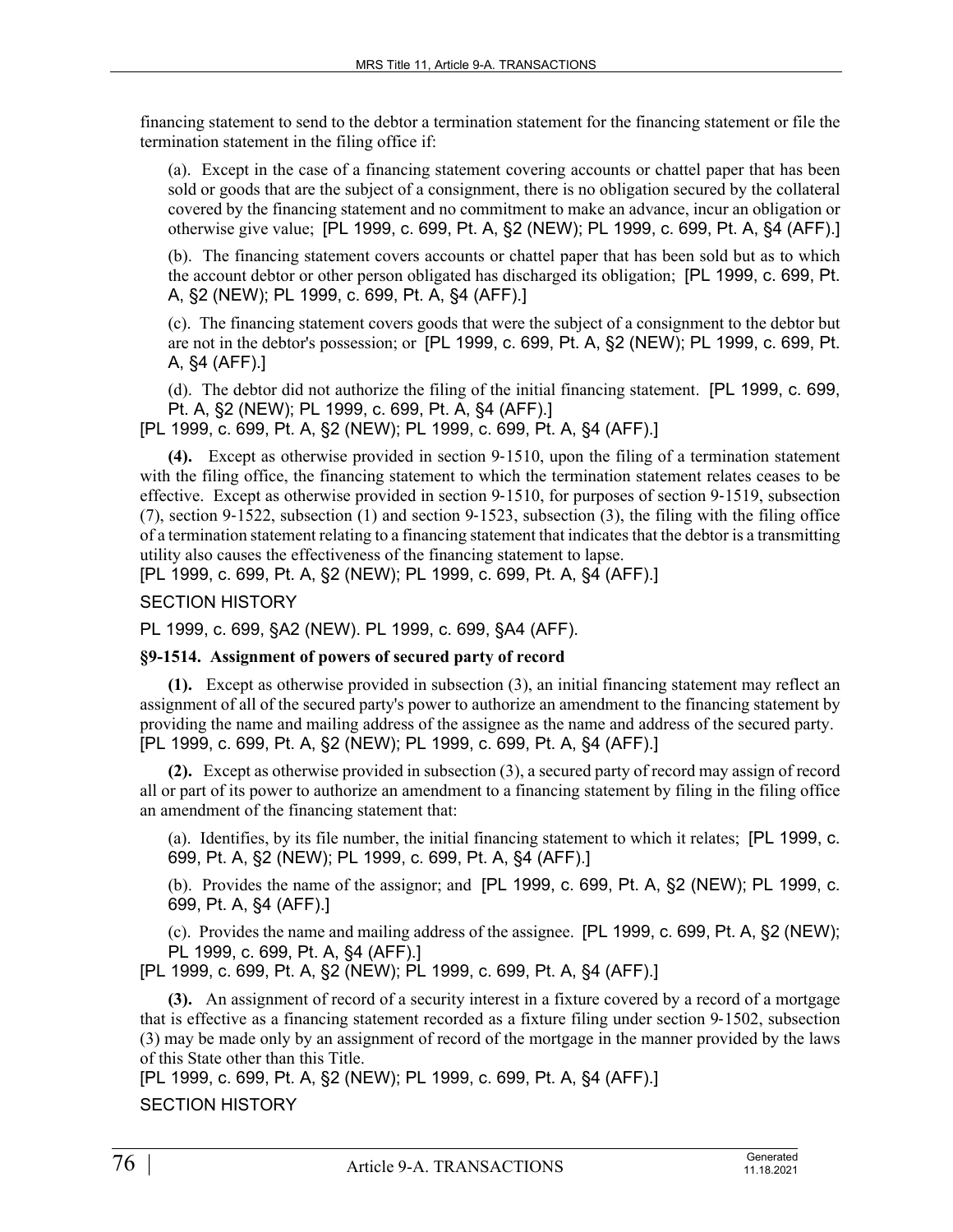PL 1999, c. 699, §A2 (NEW). PL 1999, c. 699, §A4 (AFF).

## **§9-1515. Duration and effectiveness of financing statement; effect of lapsed financing statement**

**(1).** Except as otherwise provided in subsections (2), (5), (6) and (7), a filed financing statement is effective for a period of 5 years after the date of filing.

[PL 1999, c. 699, Pt. A, §2 (NEW); PL 1999, c. 699, Pt. A, §4 (AFF).]

**(2).** Except as otherwise provided in subsections (5), (6) and (7), an initial financing statement filed in connection with a public-finance transaction or manufactured-home transaction is effective for a period of 30 years after the date of filing if it indicates that it is filed in connection with a publicfinance transaction or manufactured-home transaction.

[PL 1999, c. 699, Pt. A, §2 (NEW); PL 1999, c. 699, Pt. A, §4 (AFF).]

**(3).** The effectiveness of a filed financing statement lapses on the expiration of the period of its effectiveness unless before the lapse a continuation statement is filed pursuant to subsection (4). Upon lapse, a financing statement ceases to be effective and any security interest or agricultural lien that was perfected by the financing statement becomes unperfected, unless the security interest is perfected otherwise. If the security interest or agricultural lien becomes unperfected upon lapse, it is deemed never to have been perfected as against a purchaser of the collateral for value.

[PL 1999, c. 699, Pt. A, §2 (NEW); PL 1999, c. 699, Pt. A, §4 (AFF).]

**(4).** A continuation statement may be filed only within 6 months before the expiration of the 5 year period specified in subsection (1) or the 30-year period specified in subsection (2), whichever is applicable.

[PL 1999, c. 699, Pt. A, §2 (NEW); PL 1999, c. 699, Pt. A, §4 (AFF).]

**(5).** Except as otherwise provided in section 9‑1510, upon timely filing of a continuation statement the effectiveness of the initial financing statement continues for a period of 5 years commencing on the day on which the financing statement would have become ineffective in the absence of the filing. Upon the expiration of the 5-year period, the financing statement lapses in the same manner as provided in subsection (3), unless, before the lapse, another continuation statement is filed pursuant to subsection (4). Succeeding continuation statements may be filed in the same manner to continue the effectiveness of the initial financing statement.

[PL 1999, c. 699, Pt. A, §2 (NEW); PL 1999, c. 699, Pt. A, §4 (AFF).]

**(6).** If a debtor is a transmitting utility and a filed initial financing statement so indicates, the financing statement is effective until a termination statement is filed. [PL 2013, c. 317, Pt. A, §23 (AMD).]

**(7).** A record of a mortgage that is effective as a financing statement recorded as a fixture filing under section 9-1502, subsection (3) remains effective as a financing statement recorded as a fixture filing until the mortgage is released or satisfied of record or its effectiveness otherwise terminates as to the real property.

[PL 1999, c. 699, Pt. A, §2 (NEW); PL 1999, c. 699, Pt. A, §4 (AFF).]

## SECTION HISTORY

PL 1999, c. 699, §A2 (NEW). PL 1999, c. 699, §A4 (AFF). PL 2013, c. 317, Pt. A, §23 (AMD).

## **§9-1516. What constitutes filing; effectiveness of filing**

**(1).** Except as otherwise provided in subsection (2), communication of a record to a filing office and tender of the filing fee or acceptance of the record by the filing office constitutes filing. [PL 1999, c. 699, Pt. A, §2 (NEW); PL 1999, c. 699, Pt. A, §4 (AFF).]

**(2).** Filing does not occur with respect to a record that a filing office refuses to accept because: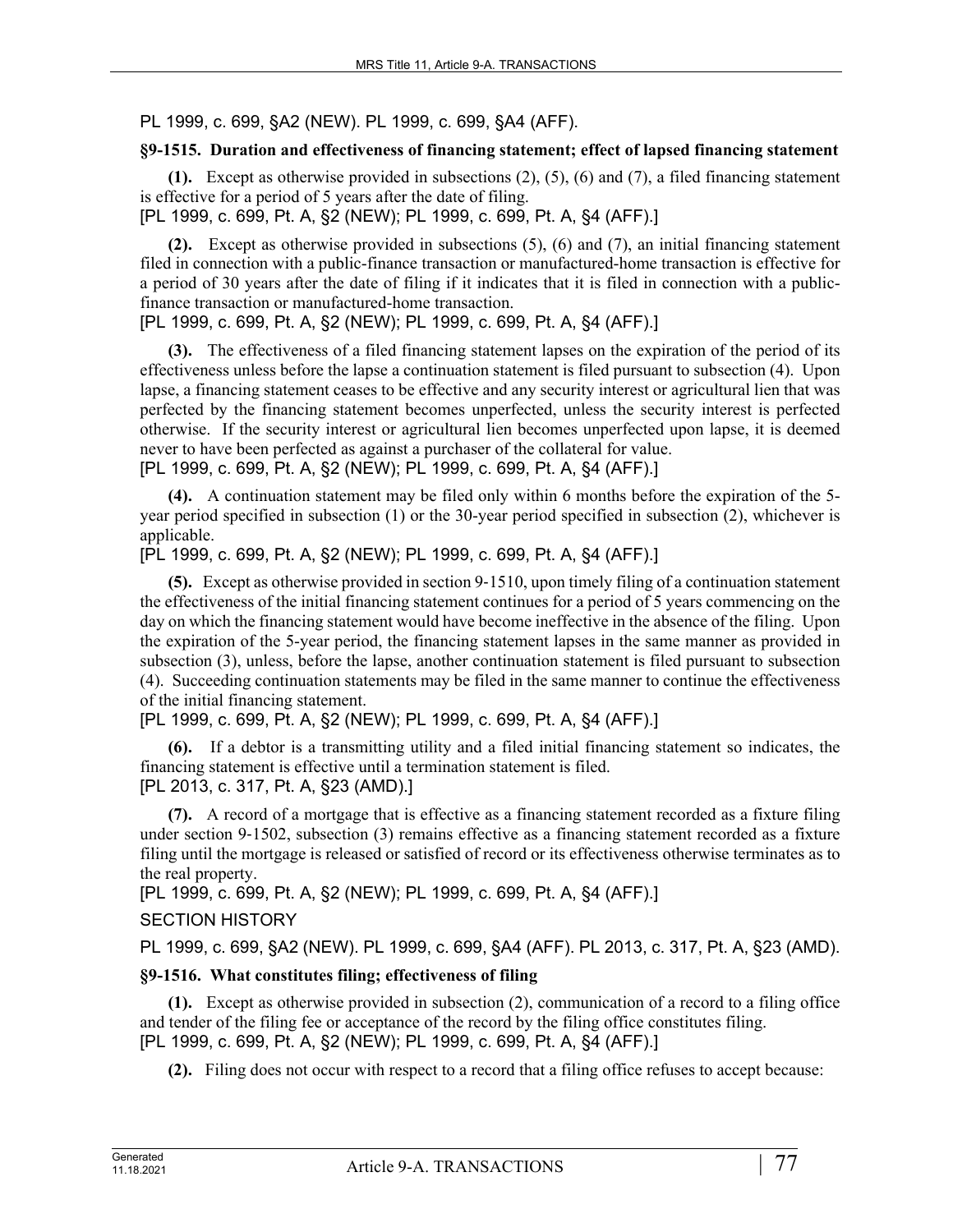(a). The record is not communicated by a method or medium of communication authorized by the filing office; [PL 1999, c. 699, Pt. A, §2 (NEW); PL 1999, c. 699, Pt. A, §4 (AFF).]

(b). An amount equal to or greater than the applicable filing fee is not tendered. For a record recorded in the county registry of deeds, the filing office may refuse to accept the record if the amount tendered is greater than the applicable filing fee; [PL 2001, c. 286, §6 (AMD).]

(c). The filing office is unable to index the record because:

(i) In the case of an initial financing statement, the record does not provide a name for the debtor or, for a record recorded in the county registry of deeds, the record does not provide a name for the debtor and the secured party;

(ii) In the case of an amendment or information statement, the record:

(A) Does not identify the initial financing statement as required by section 9‑1512 or 9- 1518, as applicable; or

(B) Identifies an initial financing statement whose effectiveness has lapsed under section  $9 - 1515$ ;

(iii) In the case of an initial financing statement that provides the name of a debtor identified as an individual or an amendment that provides a name of a debtor identified as an individual that was not previously provided in the financing statement to which the record relates, the record does not identify the debtor's surname; or

(iv) In the case of a record recorded in the county registry of deeds, the record does not provide a sufficient description of the real property to which it relates; [PL 2013, c. 317, Pt. A, §24 (AMD).]

(d). In the case of an initial financing statement or an amendment that adds a secured party of record, the record does not provide a name and mailing address for the secured party of record; [PL 1999, c. 699, Pt. A, §2 (NEW); PL 1999, c. 699, Pt. A, §4 (AFF).]

(e). In the case of an initial financing statement or an amendment that provides a name of a debtor that was not previously provided in the financing statement to which the amendment relates, the record does not:

(i) Provide a mailing address for the debtor; or

(ii) Indicate whether the name provided as the name of the debtor is an individual or an organization; [PL 2013, c. 317, Pt. A, §25 (AMD).]

(f). In the case of an assignment reflected in an initial financing statement under section 9‑1514, subsection  $(1)$  or an amendment filed under section  $9-1514$ , subsection  $(2)$ , the record does not provide a name and mailing address for the assignee; [PL 2015, c. 180, §2 (AMD).]

(g). In the case of a continuation statement, the record is not filed within the 6-month period prescribed by section 9‑1515, subsection (4); or [PL 2015, c. 180, §2 (AMD).]

(h). In the case of a record submitted for filing or recording with the Secretary of State, the Secretary of State refuses to accept the record in compliance with Title 5, section 90-F. [PL 2015, c. 180, §3 (NEW).]

[PL 2015, c. 180, §§2, 3 (AMD).]

**(3).** For purposes of subsection (2):

(a). A record does not provide information if the filing office is unable to read or decipher the information; and [PL 1999, c. 699, Pt. A, §2 (NEW); PL 1999, c. 699, Pt. A, §4 (AFF).]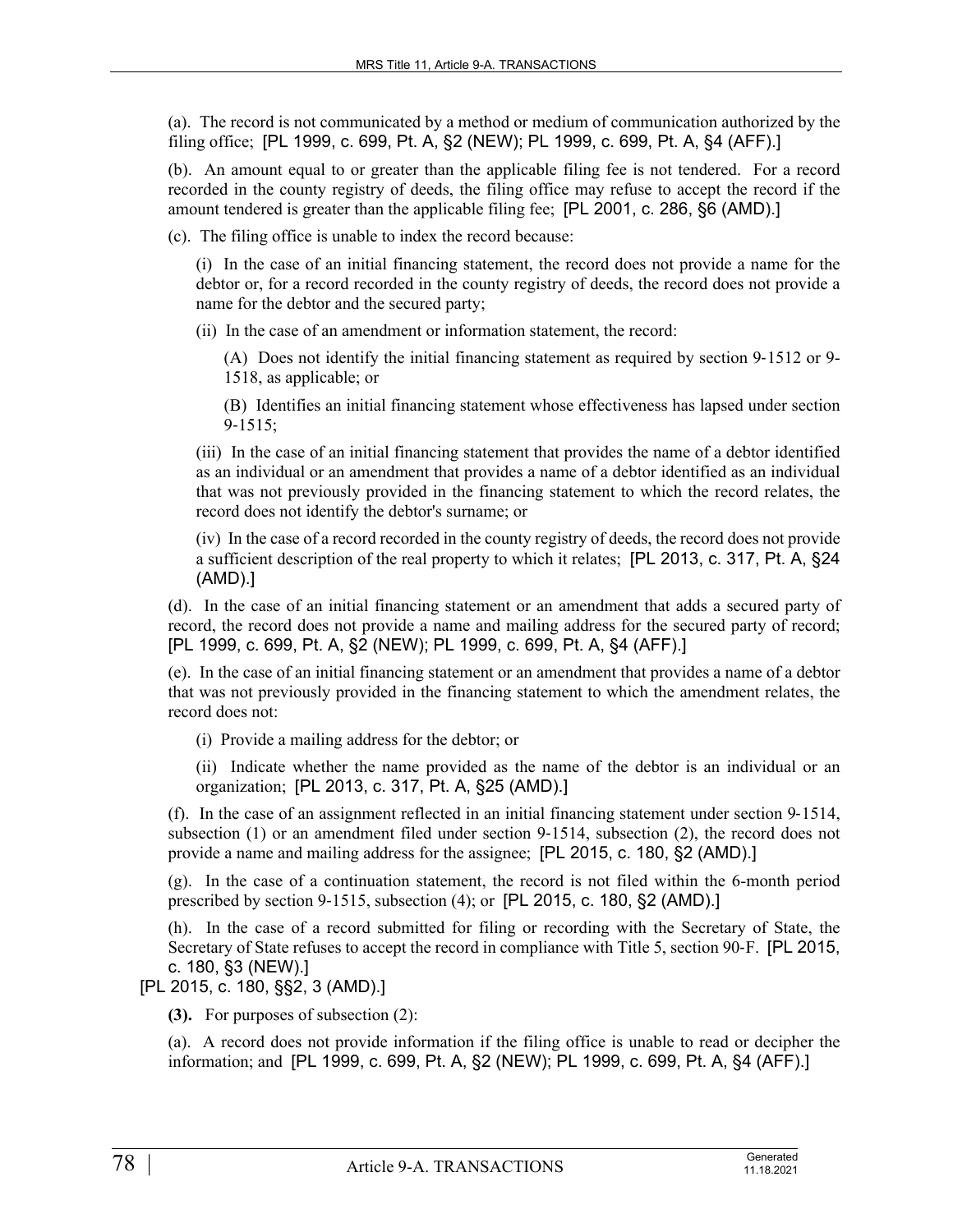(b). A record that does not indicate that it is an amendment or identify an initial financing statement to which it relates, as required by section 9‑1512, 9-1514 or 9-1518, is an initial financing statement. [PL 1999, c. 699, Pt. A, §2 (NEW); PL 1999, c. 699, Pt. A, §4 (AFF).]

[PL 1999, c. 699, Pt. A, §2 (NEW); PL 1999, c. 699, Pt. A, §4 (AFF).]

**(4).** A record that is communicated to the filing office with tender of the filing fee, but which the filing office refuses to accept for a reason other than one set forth in subsection (2), is effective as a filed record except as against a purchaser of the collateral that gives value in reasonable reliance upon the absence of the record from the files.

[PL 1999, c. 699, Pt. A, §2 (NEW); PL 1999, c. 699, Pt. A, §4 (AFF).]

## SECTION HISTORY

PL 1999, c. 699, §A2 (NEW). PL 1999, c. 699, §A4 (AFF). PL 2001, c. 286, §6 (AMD). PL 2013, c. 317, Pt. A, §§24, 25 (AMD). PL 2015, c. 180, §§2, 3 (AMD).

## **§9-1517. Effect of indexing errors**

The failure of the filing office to index a record correctly does not affect the effectiveness of the filed record. [PL 1999, c. 699, Pt. A, §2 (NEW); PL 1999, c. 699, Pt. A, §4 (AFF).]

## SECTION HISTORY

PL 1999, c. 699, §A2 (NEW). PL 1999, c. 699, §A4 (AFF).

## **§9-1518. Claim concerning inaccurate or wrongfully filed record**

**(1).** A person may file in the filing office an information statement with respect to a record indexed there under the person's name if the person believes that the record is inaccurate or was wrongfully filed.

## [PL 2013, c. 317, Pt. A, §26 (AMD).]

**(2).** An information statement under subsection (1) must:

- (a). Identify the record to which it relates by:
	- (i) The file number assigned to the initial financing statement to which the record relates; and

(ii) If the information statement relates to a record recorded in the county registry of deeds, the book and page in which the initial financing statement was recorded, the name of the debtor and the secured party and the information specified in section 9-1502, subsection (2); [PL 2013, c. 317, Pt. A, §26 (AMD).]

(b). Indicate that it is an information statement; and [PL 2013, c. 317, Pt. A, §26 (AMD).]

(c). Provide the basis for the person's belief that the record is inaccurate and indicate the manner in which the person believes the record should be amended to cure any inaccuracy or provide the basis for the person's belief that the record was wrongfully filed. [PL 1999, c. 699, Pt. A, §2 (NEW); PL 1999, c. 699, Pt. A, §4 (AFF).]

## [PL 2013, c. 317, Pt. A, §26 (AMD).]

**(2-A).** A person may file in the filing office an information statement with respect to a record filed there if the person is a secured party of record with respect to the financing statement to which the record relates and believes that the person that filed the record was not entitled to do so under section 9‑1509, subsection (4).

[PL 2013, c. 317, Pt. A, §26 (NEW).]

**(2-B).** An information statement under subsection (2‑A) must:

- (a). Identify the record to which it relates by:
	- (i) The file number assigned to the initial financing statement to which the record relates; and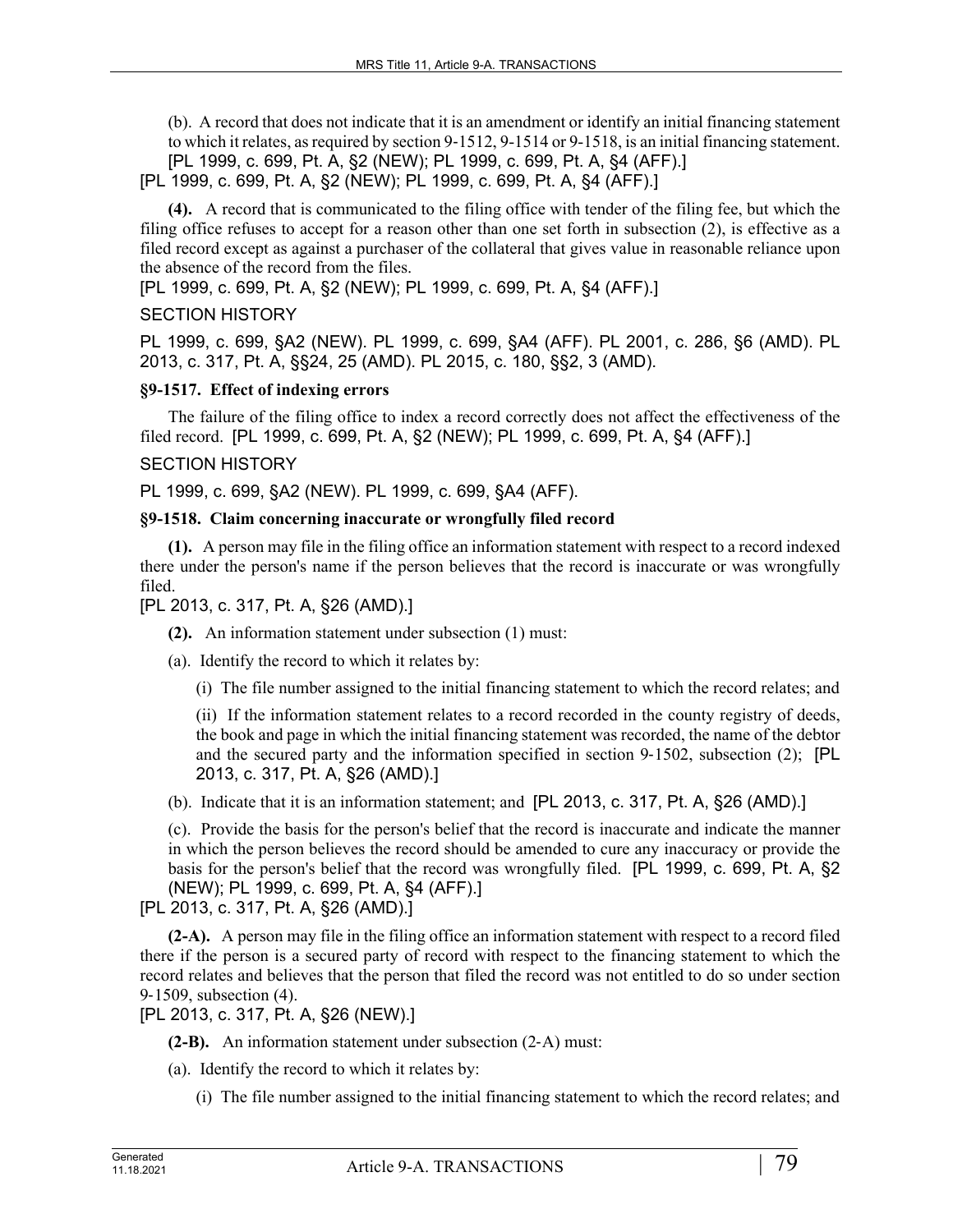(ii) If the information statement relates to a record recorded in the county registry of deeds, the book and page in which the initial financing statement was recorded, the name of the debtor and the secured party and the information specified in section 9-1502, subsection (2); [PL 2013, c. 317, Pt. A, §26 (NEW).]

(b). Indicate that it is an information statement; and [PL 2013, c. 317, Pt. A, §26 (NEW).]

(c). Provide the basis for the person's belief that the person that filed the record was not entitled to do so under section 9‑1509, subsection (4). [PL 2013, c. 317, Pt. A, §26 (NEW).] [PL 2013, c. 317, Pt. A, §26 (NEW).]

**(3).** The filing of an information statement does not affect the effectiveness of an initial financing statement or other filed record.

[PL 2013, c. 317, Pt. A, §26 (AMD).]

SECTION HISTORY

PL 1999, c. 699, §A2 (NEW). PL 1999, c. 699, §A4 (AFF). PL 2001, c. 286, §7 (AMD). PL 2013, c. 317, Pt. A, §26 (AMD).

### **SUBPART 2**

## **DUTIES AND OPERATION OF FILING OFFICE**

### **§9-1519. Numbering, maintaining and indexing records; communicating information provided in records**

**(1).** For each record filed in a filing office, the filing office shall:

(a). Assign a unique number to the filed record; [PL 1999, c. 699, Pt. A, §2 (NEW); PL 1999, c. 699, Pt. A, §4 (AFF).]

(b). Create a record that bears the number assigned to the filed record and the date and time of filing; [PL 1999, c. 699, Pt. A, §2 (NEW); PL 1999, c. 699, Pt. A, §4 (AFF).]

(c). Maintain the filed record for public inspection; and [PL 1999, c. 699, Pt. A, §2 (NEW); PL 1999, c. 699, Pt. A, §4 (AFF).]

(d). Index the filed record in accordance with subsections (3), (4) and (5). [PL 1999, c. 699, Pt. A, §2 (NEW); PL 1999, c. 699, Pt. A, §4 (AFF).]

[PL 1999, c. 699, Pt. A, §2 (NEW); PL 1999, c. 699, Pt. A, §4 (AFF).]

**(2).** A file number assigned after January 1, 2002 must include a digit that:

(a). Is mathematically derived from or related to the other digits of the file number; and [PL 1999, c. 699, Pt. A, §2 (NEW); PL 1999, c. 699, Pt. A, §4 (AFF).]

(b). Aids the filing office in determining whether a number communicated as the file number includes a single-digit or transpositional error. [PL 1999, c. 699, Pt. A, §2 (NEW); PL 1999, c. 699, Pt. A, §4 (AFF).]

[PL 1999, c. 699, Pt. A, §2 (NEW); PL 1999, c. 699, Pt. A, §4 (AFF).]

**(3).** Except as otherwise provided in subsections (4) and (5), the filing office shall:

(a). Index an initial financing statement according to the name of the debtor and index all filed records relating to the initial financing statement in a manner that associates with one another an initial financing statement and all filed records relating to the initial financing statement; and [PL 1999, c. 699, Pt. A, §2 (NEW); PL 1999, c. 699, Pt. A, §4 (AFF).]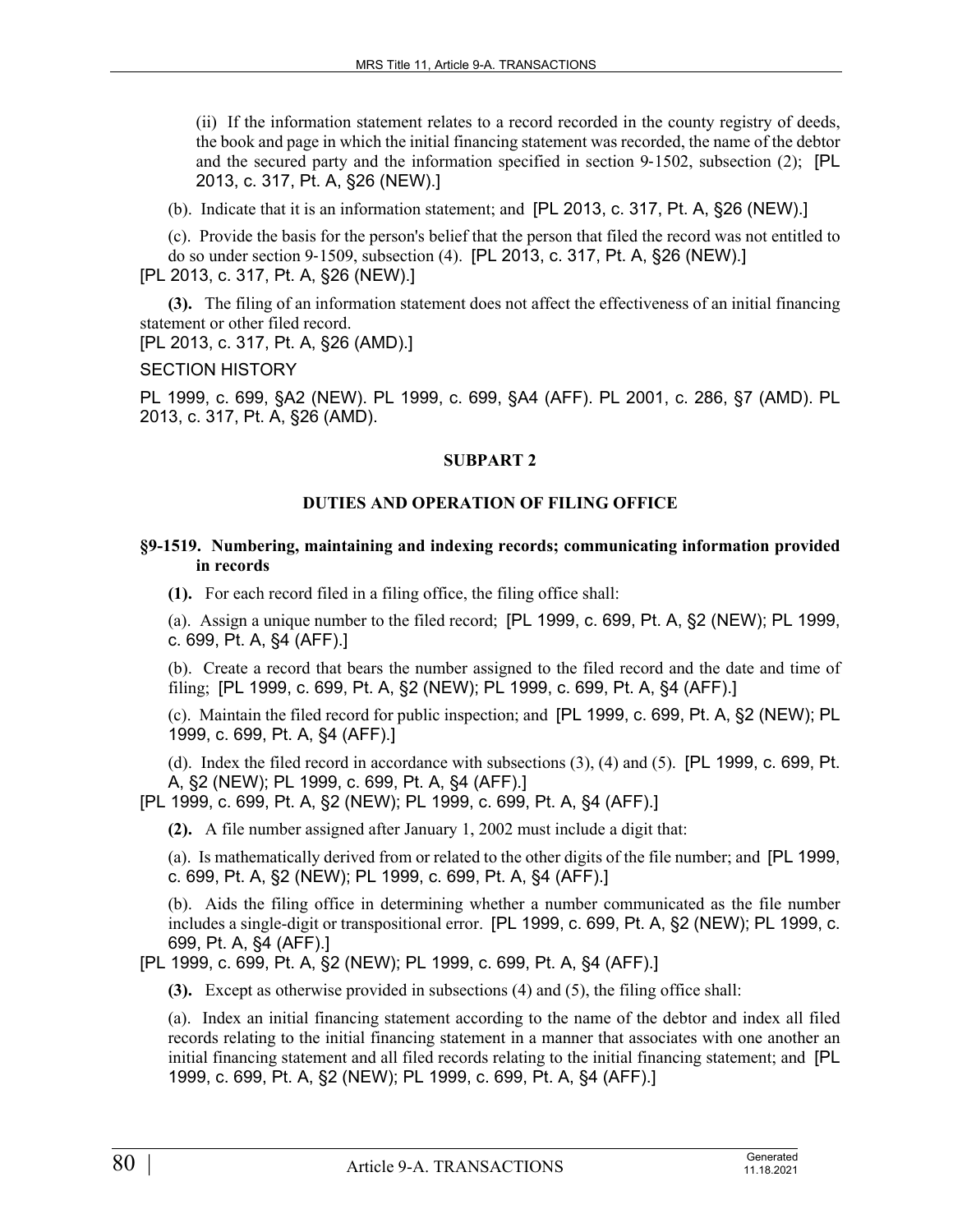(b). Index a record that provides a name of a debtor that was not previously provided in the financing statement to which the record relates also according to the name that was not previously provided. [PL 1999, c. 699, Pt. A, §2 (NEW); PL 1999, c. 699, Pt. A, §4 (AFF).]

[PL 1999, c. 699, Pt. A, §2 (NEW); PL 1999, c. 699, Pt. A, §4 (AFF).]

**(4).** If a financing statement is recorded as a fixture filing or covers as-extracted collateral or timber to be cut, it must be recorded and the filing office shall index it:

(a). Under the names of the debtor and of each owner of record shown on the financing statement as if they were the mortgagors under a mortgage of the real property described; and [PL 1999, c. 699, Pt. A, §2 (NEW); PL 1999, c. 699, Pt. A, §4 (AFF).]

(b). To the extent that the law of this State provides for indexing of records of mortgages under the name of the mortgagee, under the name of the secured party as if the secured party were the mortgagee thereunder, or, if indexing is by description, as if the financing statement were a record of a mortgage of the real property described. [PL 1999, c. 699, Pt. A, §2 (NEW); PL 1999, c. 699, Pt. A, §4 (AFF).]

[PL 1999, c. 699, Pt. A, §2 (NEW); PL 1999, c. 699, Pt. A, §4 (AFF).]

**(5).** If a financing statement is recorded as a fixture filing or covers as-extracted collateral or timber to be cut, the filing office shall index an assignment recorded under section 9–1514, subsection (1) or an amendment recorded under section 9‑1514, subsection (2):

(a). Under the name of the assignor as grantor; and [PL 1999, c. 699, Pt. A, §2 (NEW); PL 1999, c. 699, Pt. A, §4 (AFF).]

(b). To the extent that the law of this State provides for indexing a record of the assignment of a mortgage under the name of the assignee, under the name of the assignee. [PL 1999, c. 699, Pt. A, §2 (NEW); PL 1999, c. 699, Pt. A, §4 (AFF).]

[PL 1999, c. 699, Pt. A, §2 (NEW); PL 1999, c. 699, Pt. A, §4 (AFF).]

**(6).** The filing office shall maintain a capability:

(a). To retrieve a record by the name of the debtor and:

(i) If the filing office is the county registry of deeds, by the book and page at which the initial financing statement to which the record relates was recorded; or

(ii) If the filing office is the office of the Secretary of State, by the file number assigned to the initial financing statement to which the record relates; and [PL 2001, c. 286, §8 (AMD).]

(b). To associate and retrieve with one another an initial financing statement and each filed record relating to the initial financing statement. [PL 1999, c. 699, Pt. A, §2 (NEW); PL 1999, c. 699, Pt. A, §4 (AFF).]

[PL 2001, c. 286, §8 (AMD).]

**(7).** The filing office may not remove a debtor's name from the index until one year after the effectiveness of a financing statement naming the debtor lapses under section 9‑1515 with respect to all secured parties of record.

[PL 1999, c. 699, Pt. A, §2 (NEW); PL 1999, c. 699, Pt. A, §4 (AFF).]

**(8).** The filing office shall perform the acts required by subsections (1) to (5) at the time and in the manner prescribed by filing-office rule, but not later than 2 business days after the filing office receives the record in question.

```
[PL 1999, c. 699, Pt. A, §2 (NEW); PL 1999, c. 699, Pt. A, §4 (AFF).]
```
**(9).** Subsections (2) and (8) do not apply to a county registry of deeds. [PL 1999, c. 699, Pt. A, §2 (NEW); PL 1999, c. 699, Pt. A, §4 (AFF).] SECTION HISTORY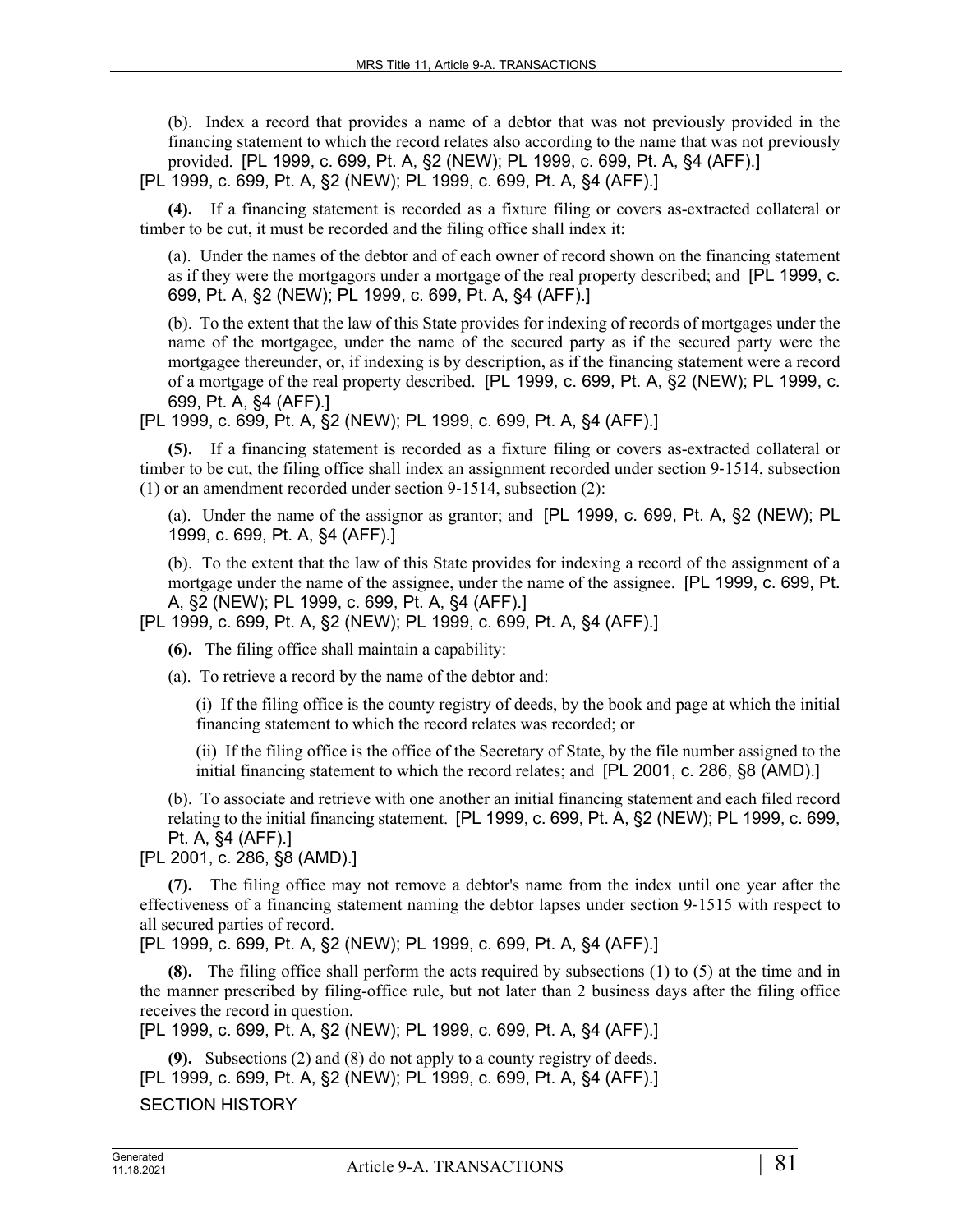PL 1999, c. 699, §A2 (NEW). PL 1999, c. 699, §A4 (AFF). PL 2001, c. 286, §8 (AMD).

## **§9-1520. Acceptance and refusal to accept record**

**(1).** A filing office shall refuse to accept a record for filing for a reason set forth in section 9‑1516, subsection (2) and may refuse to accept a record for filing only for a reason set forth in section 9–1516, subsection  $(2)$ .

[PL 1999, c. 699, Pt. A, §2 (NEW); PL 1999, c. 699, Pt. A, §4 (AFF).]

**(2).** If a filing office refuses to accept a record for filing, it shall communicate to the person that presented the record the fact of and reason for the refusal and the date and time the record would have been filed had the filing office accepted it. The communication must be made at the time and in the manner prescribed by filing-office rule but, in the case of the office of the Secretary of State, in no event more than 2 business days after the filing office receives the record. [PL 1999, c. 699, Pt. A, §2 (NEW); PL 1999, c. 699, Pt. A, §4 (AFF).]

**(3).** A filed financing statement satisfying section 9-1502, subsection (1) and (2) is effective even if the filing office is required to refuse to accept it for filing under subsection (1). However, section 9‑1338 applies to a filed financing statement providing information described in section 9‑1516, subsection (2), paragraph (e) that is incorrect at the time the financing statement is filed. [PL 1999, c. 699, Pt. A, §2 (NEW); PL 1999, c. 699, Pt. A, §4 (AFF).]

**(4).** If a record communicated to a filing office provides information that relates to more than one debtor, this part applies to each debtor separately.

[PL 1999, c. 699, Pt. A, §2 (NEW); PL 1999, c. 699, Pt. A, §4 (AFF).]

### SECTION HISTORY

PL 1999, c. 699, §A2 (NEW). PL 1999, c. 699, §A4 (AFF).

### **§9-1521. Uniform form of written financing statement and amendment**

**(1).** Except for a reason set forth in section 9‑1516, subsection (2), a filing office that accepts written records may not refuse to accept a written initial financing statement in a form and format:

(a). Approved by the International Association of Commercial Administrators or successor organization; or [PL 2013, c. 317, Pt. A, §27 (NEW).]

(b). Adopted by rule adopted by the Secretary of State. [PL 2013, c. 317, Pt. A, §27 (NEW).] [PL 2013, c. 317, Pt. A, §27 (RPR).]

**(2).** Except for a reason set forth in section 9‑1516, subsection (2), a filing office that accepts written records may not refuse to accept a written amendment or information statement in a form and format:

(a). Approved by the International Association of Commercial Administrators or successor organization; or [PL 2013, c. 317, Pt. A, §27 (NEW).]

(b). Adopted by rule adopted by the Secretary of State. [PL 2013, c. 317, Pt. A, §27 (NEW).] [PL 2013, c. 317, Pt. A, §27 (RPR).]

**(3).** 

[PL 2013, c. 317, Pt. A, §27 (RP).]

SECTION HISTORY

PL 1999, c. 699, §A2 (NEW). PL 1999, c. 699, §A4 (AFF). PL 2013, c. 317, Pt. A, §27 (RPR).

## **§9-1522. Maintenance and destruction of records**

**(1).** The filing office shall maintain a record of the information provided in a filed financing statement for at least one year after the effectiveness of the financing statement has lapsed under section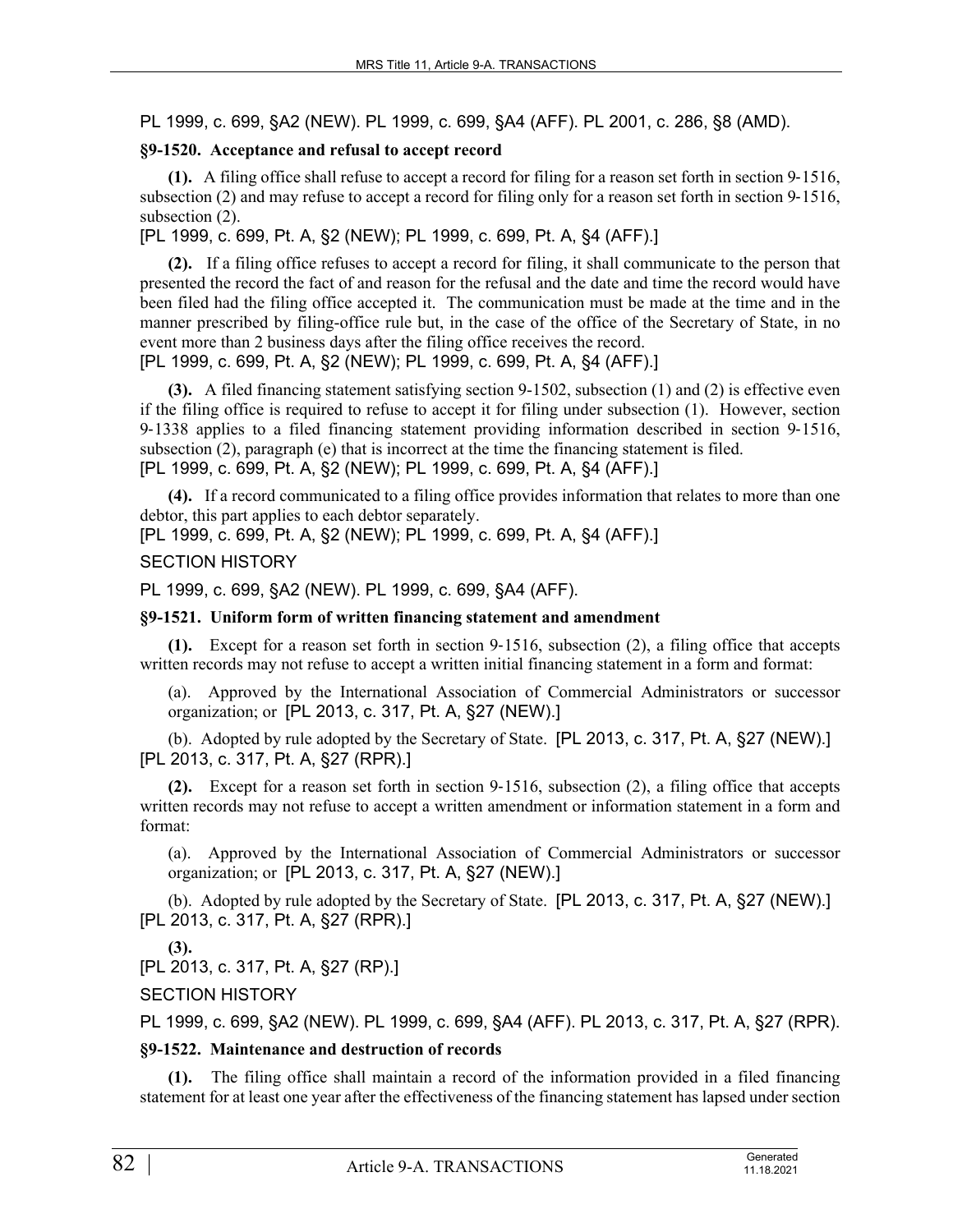9‑1515 with respect to all secured parties of record. The record must be retrievable by using the name of the debtor and:

(a). If the record was recorded in the county registry of deeds, by using the book and page at which the initial financing statement to which the record relates was recorded; or [PL 2001, c. 286, §9 (AMD).]

(b). If the record was filed in the office of the Secretary of State, by using the file number assigned to the initial financing statement to which the record relates. [PL 1999, c. 699, Pt. A, §2 (NEW); PL 1999, c. 699, Pt. A, §4 (AFF).]

[PL 2001, c. 286, §9 (AMD).]

**(2).** Except to the extent that a statute governing disposition of public records provides otherwise, the filing office immediately may destroy any written record evidencing a financing statement. However, if the filing office destroys a written record, it shall maintain another record of the financing statement that complies with subsection (1).

[PL 1999, c. 699, Pt. A, §2 (NEW); PL 1999, c. 699, Pt. A, §4 (AFF).]

## SECTION HISTORY

PL 1999, c. 699, §A2 (NEW). PL 1999, c. 699, §A4 (AFF). PL 2001, c. 286, §9 (AMD).

## **§9-1523. Information from filing office; sale or license of records**

**(1).** If a person that files a written record requests an acknowledgment of the filing, the filing office shall send to the person an image of the record showing the number assigned to the record pursuant to section 9‑1519, subsection (1), paragraph (a) and the date and time of the filing of the record. However, if the person furnishes a copy of the record to the filing office, the filing office may instead:

(a). Note upon the copy the number assigned to the record pursuant to section 9‑1519, subsection (1), paragraph (a) and the date and time of the filing of the record; and [PL 1999, c. 699, Pt. A,

§2 (NEW); PL 1999, c. 699, Pt. A, §4 (AFF).]

(b). Send the copy to the person. [PL 1999, c. 699, Pt. A, §2 (NEW); PL 1999, c. 699, Pt. A, §4 (AFF).]

[PL 1999, c. 699, Pt. A, §2 (NEW); PL 1999, c. 699, Pt. A, §4 (AFF).]

**(2).** If a person files a record other than a written record, the filing office shall communicate to the person an acknowledgment that provides:

(a). The information in the record; [PL 1999, c. 699, Pt. A, §2 (NEW); PL 1999, c. 699, Pt. A, §4 (AFF).]

(b). The number assigned to the record pursuant to section  $9-1519$ , subsection (1), paragraph (a); and [PL 1999, c. 699, Pt. A, §2 (NEW); PL 1999, c. 699, Pt. A, §4 (AFF).]

(c). The date and time of the filing of the record. [PL 1999, c. 699, Pt. A, §2 (NEW); PL 1999, c. 699, Pt. A, §4 (AFF).]

[PL 1999, c. 699, Pt. A, §2 (NEW); PL 1999, c. 699, Pt. A, §4 (AFF).]

**(3).** The filing office shall communicate or otherwise make available in a record the following information to any person that requests it:

(a). Whether there is on file on a date and time specified by the filing office, but not a date earlier than 3 business days before the filing office receives the request, any financing statement that:

(i) Designates a particular debtor;

(ii) Has not lapsed under section 9‑1515 with respect to all secured parties of record; and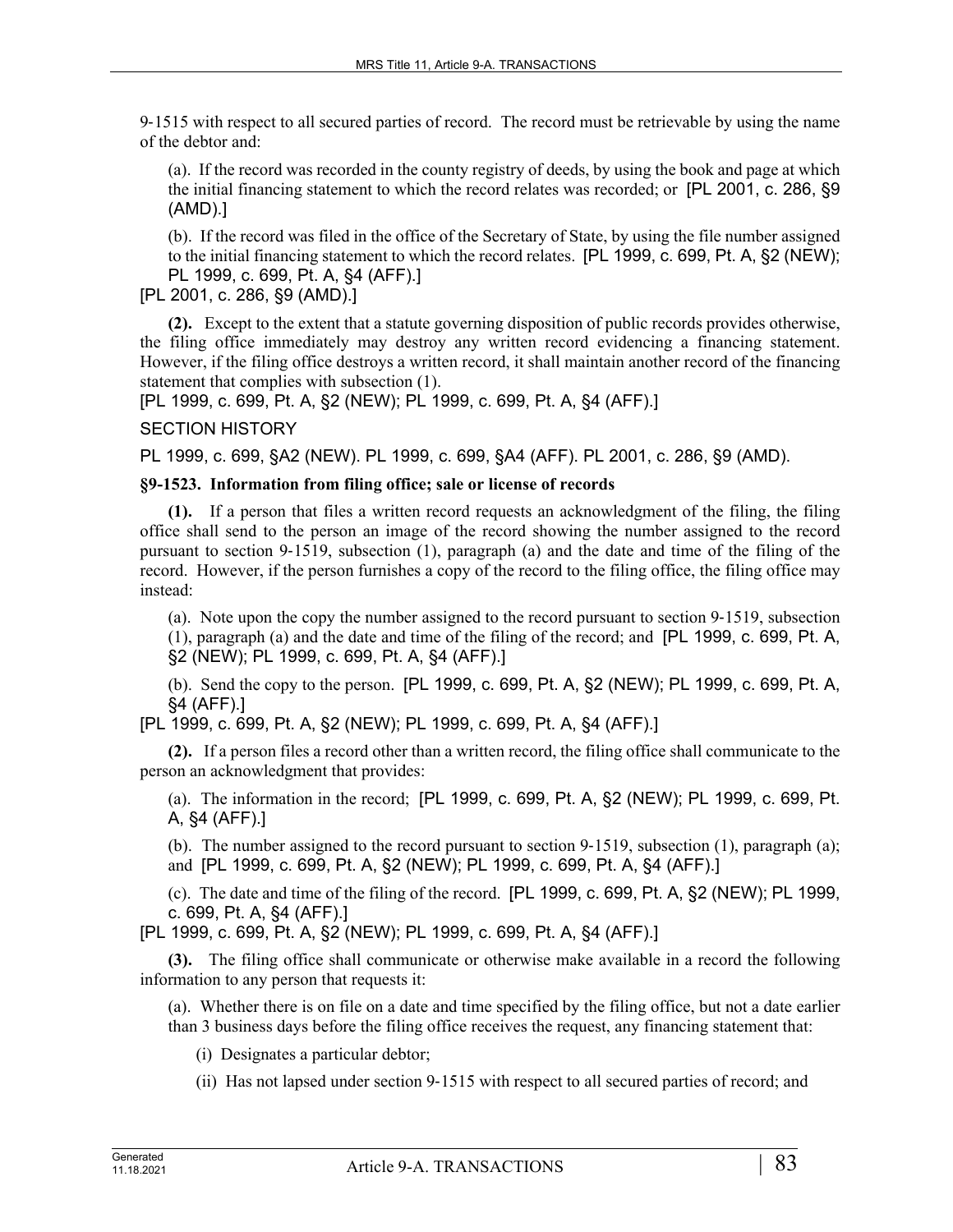(iii) If the request so states, has lapsed under section 9‑1515 and a record of which is maintained by the filing office under section  $9-1522$ , subsection (1); [PL 1999, c. 699, Pt. A, §2 (NEW); PL 1999, c. 699, Pt. A, §4 (AFF).]

(b). The date and time of filing of each financing statement; and [PL 1999, c. 699, Pt. A, §2 (NEW); PL 1999, c. 699, Pt. A, §4 (AFF).]

(c). The information provided in each financing statement. [PL 1999, c. 699, Pt. A, §2 (NEW); PL 1999, c. 699, Pt. A, §4 (AFF).]

[PL 1999, c. 699, Pt. A, §2 (NEW); PL 1999, c. 699, Pt. A, §4 (AFF).]

**(4).** In complying with its duty under subsection (3), the filing office may communicate information in any medium. However, if requested, the filing office shall communicate information by issuing its written certificate.

[PL 1999, c. 699, Pt. A, §2 (NEW); PL 1999, c. 699, Pt. A, §4 (AFF).]

**(5).** The filing office shall perform the acts required by subsections (1) to (4) at the time and in the manner prescribed by filing-office rule, but, in the case of the office of the Secretary of State, not later than 2 business days after the filing office receives the request.

[PL 1999, c. 699, Pt. A, §2 (NEW); PL 1999, c. 699, Pt. A, §4 (AFF).]

**(6).** At least weekly, the office of the Secretary of State shall offer to sell or license to the public on a nonexclusive basis, in bulk, copies of all records filed in it under this Part, in every medium from time to time available to the filing office.

[PL 1999, c. 699, Pt. A, §2 (NEW); PL 1999, c. 699, Pt. A, §4 (AFF).]

**(7).** The requirements of this section do not apply to information obtained from the registry of deeds.

[PL 2001, c. 286, §10 (AMD).]

### SECTION HISTORY

PL 1999, c. 699, §A2 (NEW). PL 1999, c. 699, §A4 (AFF). PL 2001, c. 286, §10 (AMD).

#### **§9-1524. Delay by filing office**

Delay by the filing office beyond a time limit prescribed by this part is excused if: [PL 1999, c. 699, Pt. A, §2 (NEW); PL 1999, c. 699, Pt. A, §4 (AFF).]

**(1).** The delay is caused by interruption of communication or computer facilities, war, emergency conditions, failure of equipment or other circumstances beyond control of the filing office; and [PL 1999, c. 699, Pt. A, §2 (NEW); PL 1999, c. 699, Pt. A, §4 (AFF).]

**(2).** The filing office exercises reasonable diligence under the circumstances. [PL 1999, c. 699, Pt. A, §2 (NEW); PL 1999, c. 699, Pt. A, §4 (AFF).]

## SECTION HISTORY

PL 1999, c. 699, §A2 (NEW). PL 1999, c. 699, §A4 (AFF).

### **§9-1525. Fees**

**(1).** Except as otherwise provided in subsections (2), (5) and (6), the fee for filing and indexing a record under this Part, other than an initial financing statement of the kind described in subsection (2) is:

(a). Fifteen dollars if the record is communicated in writing and consists of one or 2 pages; [PL 2001, c. 286, §11 (AMD).]

(b). Thirty dollars if the record is communicated in writing and consists of more than 2 pages; [PL 2001, c. 632, §1 (AMD).]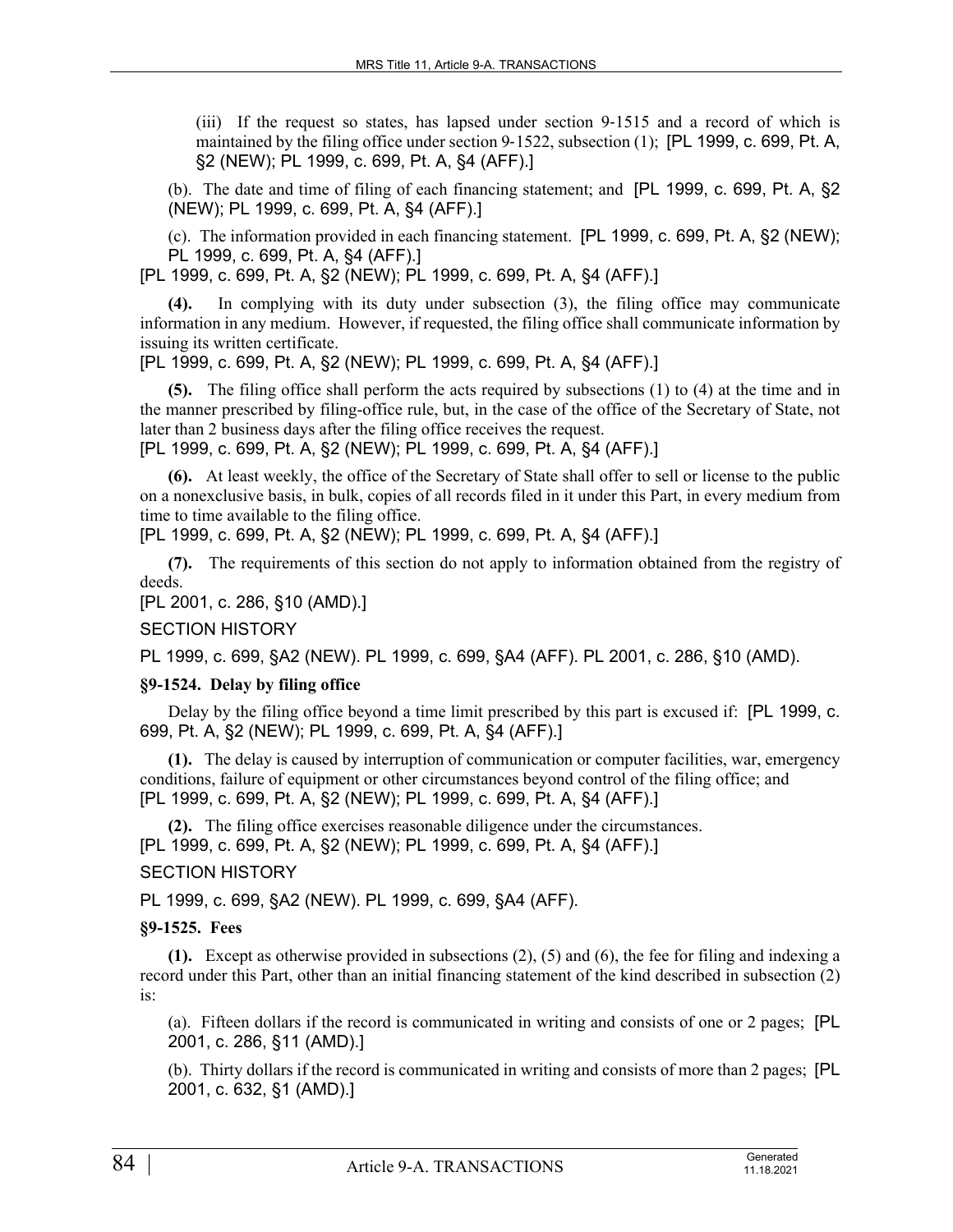(c). Ten dollars if the record is communicated by another medium authorized by filing-office rule; and [PL 2001, c. 632, §2 (AMD).]

(d). Zero if the record is a termination statement as described in section 9‑1513 that relates to an initial financing statement filed on or after July 1, 1993 and before July 1, 2001, and is communicated in writing or by another medium authorized by filing-office rule. [PL 2001, c. 632, §3 (NEW).]

[PL 2001, c. 632, §§1-3 (AMD).]

**(2).** Except as otherwise provided in subsections (5) and (6), the fee for filing and indexing an initial financing statement of the kind described in section 9–1515, subsection (2) is:

(a). Sixty dollars if the financing statement indicates that it is filed in connection with a publicfinance transaction and if the record is communicated in writing. Thirty dollars if the record is communicated by another medium authorized by filing-office rule; and [PL 2001, c. 632, §4 (AMD).]

(b). Forty dollars if the financing statement indicates that it is filed in connection with a manufactured-home transaction and if the record is communicated in writing. Twenty dollars if the record is communicated by another medium authorized by filing-office rule. [PL 2001, c. 632, §5 (AMD).]

[PL 2001, c. 632, §§4,5 (AMD).]

**(3).** The number of names required to be indexed does not affect the amount of the fee in subsections  $(1)$  and  $(2)$ .

[PL 1999, c. 699, Pt. A, §2 (NEW); PL 1999, c. 699, Pt. A, §4 (AFF).]

**(4).** The fee for responding to a request for information from the filing office, including for communicating whether there is on file any financing statement naming a particular debtor, is:

(a). Twenty dollars if the request is communicated in writing; and [PL 1999, c. 699, Pt. A, §2 (NEW); PL 1999, c. 699, Pt. A, §4 (AFF).]

(b). Twelve dollars if the request is communicated by another medium authorized by filing-office rule. [PL 2001, c. 286, §13 (AMD).]

[PL 2001, c. 286, §13 (AMD).]

**(5).** This section does not require a fee with respect to a record of a mortgage that is effective as a financing statement recorded as a fixture filing or as a financing statement covering as-extracted collateral or timber to be cut under section 9‑1502, subsection (3). However, the recording and satisfaction fees that otherwise would be applicable to the record of the mortgage apply. [PL 1999, c. 699, Pt. A, §2 (NEW); PL 1999, c. 699, Pt. A, §4 (AFF).]

**(6).** This section does not apply to the fees with respect to recording documents in the registry of deeds. Fees for recording in the registry of deeds are set forth in Title 33, section 751. [PL 1999, c. 699, Pt. A, §2 (NEW); PL 1999, c. 699, Pt. A, §4 (AFF).]

## SECTION HISTORY

PL 1999, c. 699, §A2 (NEW). PL 1999, c. 699, §A4 (AFF). PL 2001, c. 286, §§11-13 (AMD). PL 2001, c. 632, §§1-5 (AMD).

## **§9-1526. Filing-office rules**

**(1).** The Secretary of State shall adopt and publish rules to implement this Article. The filingoffice rules must be:

(a). Consistent with this Article; and [PL 1999, c. 699, Pt. A, §2 (NEW); PL 1999, c. 699, Pt. A, §4 (AFF).]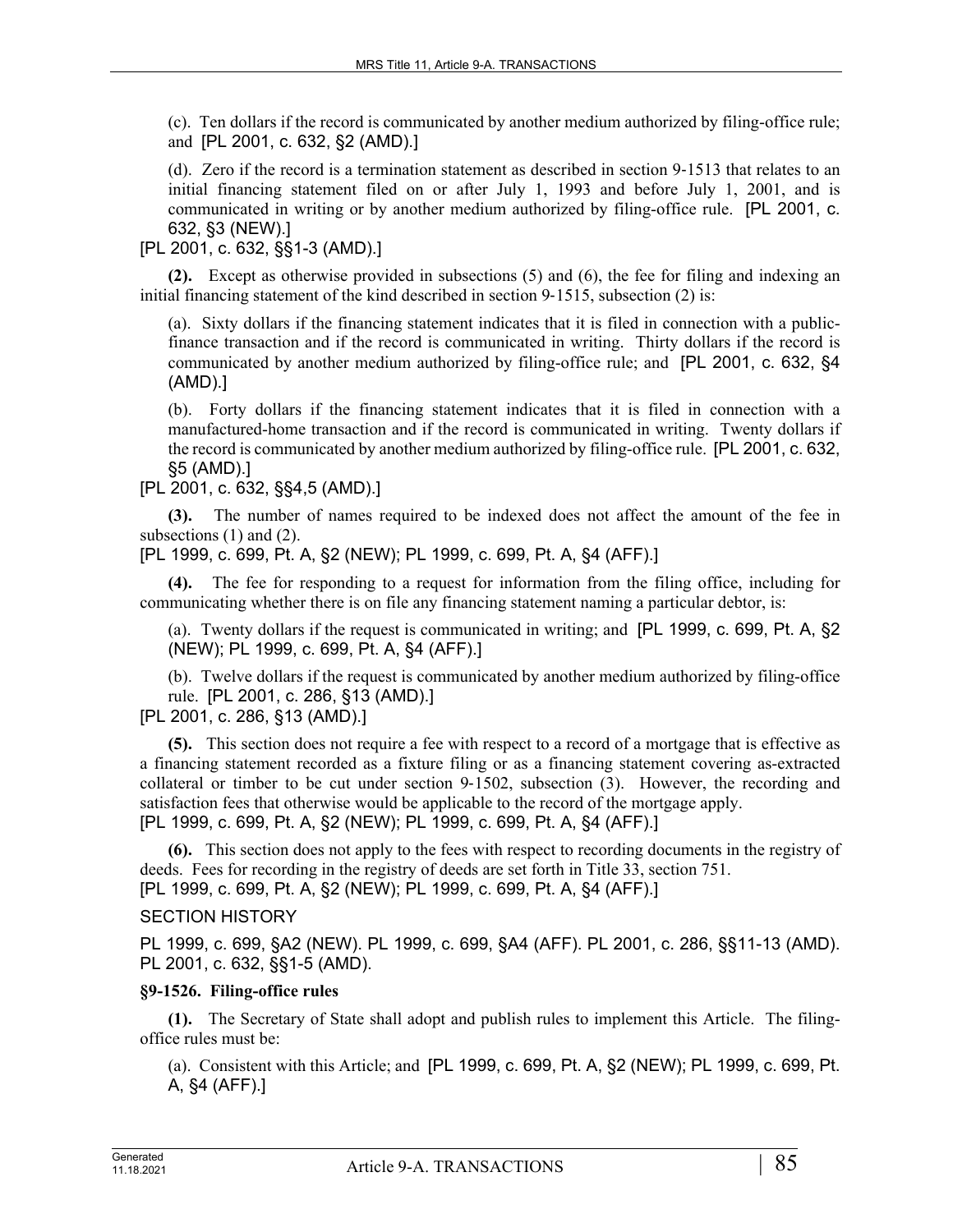(b). Adopted and published in accordance with Title 5, chapter 375. [PL 1999, c. 699, Pt. A, §2 (NEW); PL 1999, c. 699, Pt. A, §4 (AFF).]

Rules adopted pursuant to this section are routine technical rules as defined in Title 5, chapter 375, subchapter II‑A.

[PL 1999, c. 699, Pt. A, §2 (NEW); PL 1999, c. 699, Pt. A, §4 (AFF).]

**(2).** To keep the filing-office rules and practices of the filing office in harmony with the rules and practices of filing offices in other jurisdictions that enact substantially this part and to keep the technology used by the filing office compatible with the technology used by filing offices in other jurisdictions that enact substantially this part, the Secretary of State, so far as is consistent with the purposes, policies and provisions of this Article, in adopting, amending and repealing filing-office rules, shall:

(a). Consult with filing offices in other jurisdictions that enact substantially this part; and [PL 1999, c. 699, Pt. A, §2 (NEW); PL 1999, c. 699, Pt. A, §4 (AFF).]

(b). Consult the most recent version of the Model Rules promulgated by the International Association of Corporate Administrators or any successor organization; and [PL 1999, c. 699, Pt. A, §2 (NEW); PL 1999, c. 699, Pt. A, §4 (AFF).]

(c). Take into consideration the rules and practices of and the technology used by filing offices in other jurisdictions that enact substantially this part. [PL 1999, c. 699, Pt. A, §2 (NEW); PL 1999, c. 699, Pt. A, §4 (AFF).]

[PL 1999, c. 699, Pt. A, §2 (NEW); PL 1999, c. 699, Pt. A, §4 (AFF).]

SECTION HISTORY

PL 1999, c. 699, §A2 (NEW). PL 1999, c. 699, §A4 (AFF).

## **PART 6**

## **DEFAULT**

### **SUBPART 1**

## **DEFAULT AND ENFORCEMENT OF SECURITY INTEREST**

### **§9-1601. Rights after default; judicial enforcement; consignor or buyer of accounts, chattel paper, payment intangibles or promissory notes**

**(1).** After default, a secured party has the rights provided in this part and, except as otherwise provided in section 9‑1602, those provided by agreement of the parties. A secured party:

(a). May reduce a claim to judgment or foreclose or otherwise enforce the claim, security interest or agricultural lien by any available judicial procedure; and [PL 1999, c. 699, Pt. A, §2 (NEW); PL 1999, c. 699, Pt. A, §4 (AFF).]

(b). If the collateral is documents, may proceed either as to the documents or as to the goods they cover. [PL 1999, c. 699, Pt. A, §2 (NEW); PL 1999, c. 699, Pt. A, §4 (AFF).] [PL 1999, c. 699, Pt. A, §2 (NEW); PL 1999, c. 699, Pt. A, §4 (AFF).]

**(2).** A secured party in possession of collateral or control of collateral under section 7‑1106, 9- 1104, 9-1105, 9-1106 or 9-1107 has the rights and duties provided in section 9‑1207. [PL 2009, c. 324, Pt. B, §44 (AMD); PL 2009, c. 324, Pt. B, §48 (AFF).]

**(3).** The rights under subsections (1) and (2) are cumulative and may be exercised simultaneously.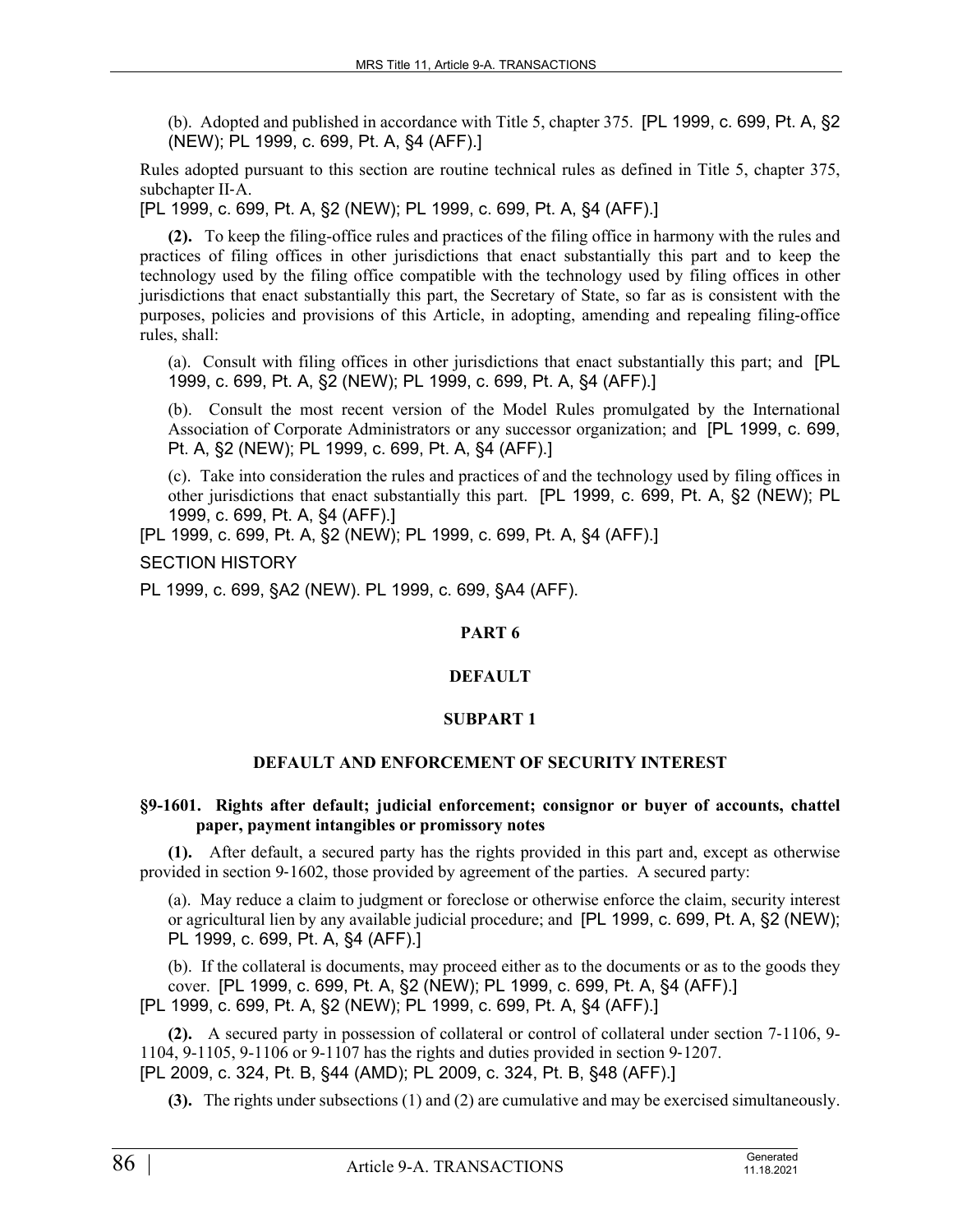[PL 1999, c. 699, Pt. A, §2 (NEW); PL 1999, c. 699, Pt. A, §4 (AFF).]

**(4).** Except as otherwise provided in subsection (7) and section 9‑1605, after default, a debtor and an obligor have the rights provided in this part and by agreement of the parties. [PL 1999, c. 699, Pt. A, §2 (NEW); PL 1999, c. 699, Pt. A, §4 (AFF).]

**(5).** If a secured party has reduced its claim to judgment, the lien of any levy that may be made upon the collateral by virtue of an execution based upon the judgment relates back to the earliest of:

(a). The date of perfection of the security interest or agricultural lien in the collateral; [PL 1999, c. 699, Pt. A, §2 (NEW); PL 1999, c. 699, Pt. A, §4 (AFF).]

(b). The date of filing a financing statement covering the collateral; or [PL 1999, c. 699, Pt. A, §2 (NEW); PL 1999, c. 699, Pt. A, §4 (AFF).]

(c). Any date specified in a statute under which the agricultural lien was created. [PL 1999, c. 699, Pt. A, §2 (NEW); PL 1999, c. 699, Pt. A, §4 (AFF).]

[PL 1999, c. 699, Pt. A, §2 (NEW); PL 1999, c. 699, Pt. A, §4 (AFF).]

**(6).** A sale pursuant to an execution is a foreclosure of the security interest or agricultural lien by judicial procedure within the meaning of this section. A secured party may purchase at the sale and thereafter hold the collateral free of any other requirements of this Article.

[PL 1999, c. 699, Pt. A, §2 (NEW); PL 1999, c. 699, Pt. A, §4 (AFF).]

**(7).** Except as otherwise provided in section 9‑1607, subsection (3), this part imposes no duties upon a secured party that is a consignor or is a buyer of accounts, chattel paper, payment intangibles or promissory notes.

[PL 1999, c. 699, Pt. A, §2 (NEW); PL 1999, c. 699, Pt. A, §4 (AFF).]

SECTION HISTORY

PL 1999, c. 699, §A2 (NEW). PL 1999, c. 699, §A4 (AFF). PL 2009, c. 324, Pt. B, §44 (AMD). PL 2009, c. 324, Pt. B, §48 (AFF).

## **§9-1602. Waiver and variance of rights and duties**

Except as otherwise provided in section 9-1624, to the extent that they give rights to a debtor or obligor and impose duties on a secured party, the debtor or obligor may not waive or vary the rules stated in the following listed sections: [PL 1999, c. 699, Pt. A, §2 (NEW); PL 1999, c. 699, Pt. A, §4 (AFF).]

**(1).** Section 9‑1207, subsection (2), paragraph (d), subparagraph (iii), which deals with use and operation of the collateral by the secured party;

[PL 1999, c. 699, Pt. A, §2 (NEW); PL 1999, c. 699, Pt. A, §4 (AFF).]

**(2).** Section 9‑1210, which deals with requests for an accounting and requests concerning a list of collateral and statement of account;

[PL 1999, c. 699, Pt. A, §2 (NEW); PL 1999, c. 699, Pt. A, §4 (AFF).]

**(3).** Section 9‑1607, subsection (3), which deals with collection and enforcement of collateral; [PL 1999, c. 699, Pt. A, §2 (NEW); PL 1999, c. 699, Pt. A, §4 (AFF).]

**(4).** Section 9‑1608, subsection (1) and section 9‑1615, subsection (3) to the extent that they deal with application or payment of noncash proceeds of collection, enforcement or disposition; [PL 1999, c. 699, Pt. A, §2 (NEW); PL 1999, c. 699, Pt. A, §4 (AFF).]

**(5).** Section 9‑1608, subsection (1) and section 9‑1615, subsection (4) to the extent that they require accounting for or payment of surplus proceeds of collateral;

[PL 1999, c. 699, Pt. A, §2 (NEW); PL 1999, c. 699, Pt. A, §4 (AFF).]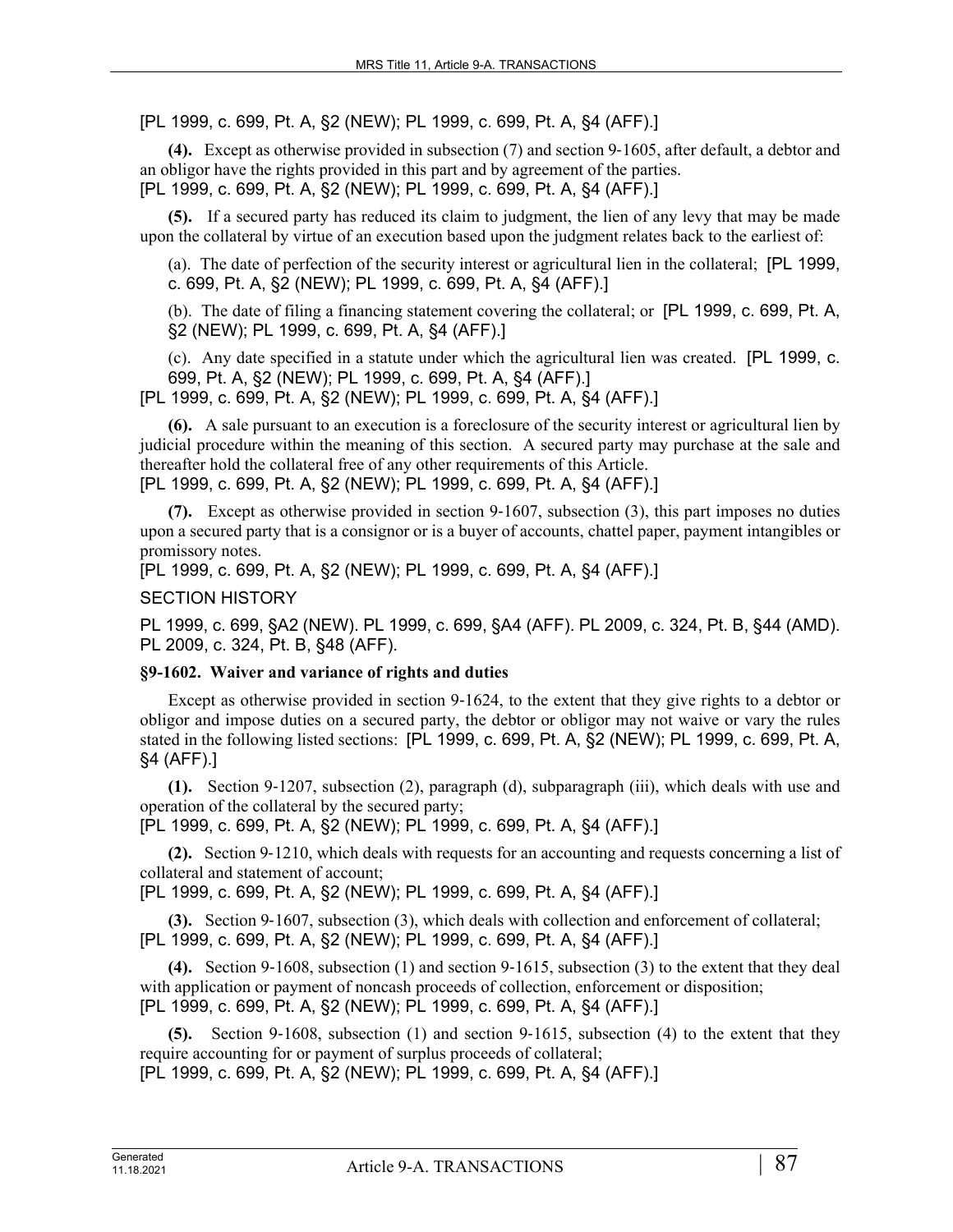**(6).** Section 9‑1609 to the extent that it imposes upon a secured party that takes possession of collateral without judicial process the duty to do so without breach of the peace; [PL 1999, c. 699, Pt. A, §2 (NEW); PL 1999, c. 699, Pt. A, §4 (AFF).]

**(7).** Section 9‑1610, subsection (2) and sections 9-1611, 9-1613 and 9-1614, which deal with disposition of collateral;

[PL 1999, c. 699, Pt. A, §2 (NEW); PL 1999, c. 699, Pt. A, §4 (AFF).]

**(8).** Section 9‑1615, subsection (6), which deals with calculation of a deficiency or surplus when a disposition is made to the secured party, a person related to the secured party or a secondary obligor; [PL 1999, c. 699, Pt. A, §2 (NEW); PL 1999, c. 699, Pt. A, §4 (AFF).]

**(9).** Section 9‑1616, which deals with explanation of the calculation of a surplus or deficiency; [PL 1999, c. 699, Pt. A, §2 (NEW); PL 1999, c. 699, Pt. A, §4 (AFF).]

**(10).** Sections 9-1620, 9-1621 and 9-1622, which deal with acceptance of collateral in satisfaction of obligation;

[PL 1999, c. 699, Pt. A, §2 (NEW); PL 1999, c. 699, Pt. A, §4 (AFF).]

**(11).** Section 9‑1623, which deals with redemption of collateral;

[PL 1999, c. 699, Pt. A, §2 (NEW); PL 1999, c. 699, Pt. A, §4 (AFF).]

**(12).** Section 9‑1624, which deals with permissible waivers; and [PL 1999, c. 699, Pt. A, §2 (NEW); PL 1999, c. 699, Pt. A, §4 (AFF).]

**(13).** Sections 9-1625 and 9-1626, which deal with the secured party's liability for failure to comply with this article.

[PL 1999, c. 699, Pt. A, §2 (NEW); PL 1999, c. 699, Pt. A, §4 (AFF).]

SECTION HISTORY

PL 1999, c. 699, §A2 (NEW). PL 1999, c. 699, §A4 (AFF).

**§9-1603. Agreement on standards concerning rights and duties**

**(1).** The parties may determine by agreement the standards measuring the fulfillment of the rights of a debtor or obligor and the duties of a secured party under a rule stated in section 9‑1602 if the standards are not manifestly unreasonable.

[PL 1999, c. 699, Pt. A, §2 (NEW); PL 1999, c. 699, Pt. A, §4 (AFF).]

**(2).** Subsection (1) does not apply to the duty under section 9‑1609 to refrain from breaching the peace.

[PL 1999, c. 699, Pt. A, §2 (NEW); PL 1999, c. 699, Pt. A, §4 (AFF).]

SECTION HISTORY

PL 1999, c. 699, §A2 (NEW). PL 1999, c. 699, §A4 (AFF).

## **§9-1604. Procedure if security agreement covers real property or fixtures**

**(1).** If a security agreement covers both personal and real property, a secured party may proceed:

(a). Under this part as to the personal property without prejudicing any rights with respect to the real property; or [PL 1999, c. 699, Pt. A, §2 (NEW); PL 1999, c. 699, Pt. A, §4 (AFF).]

(b). As to both the personal property and the real property in accordance with the rights with respect to the real property, in which case the other provisions of this part do not apply. [PL 1999, c. 699, Pt. A, §2 (NEW); PL 1999, c. 699, Pt. A, §4 (AFF).]

[PL 1999, c. 699, Pt. A, §2 (NEW); PL 1999, c. 699, Pt. A, §4 (AFF).]

**(2).** Subject to subsection (3), if a security agreement covers goods that are or become fixtures, a secured party may proceed: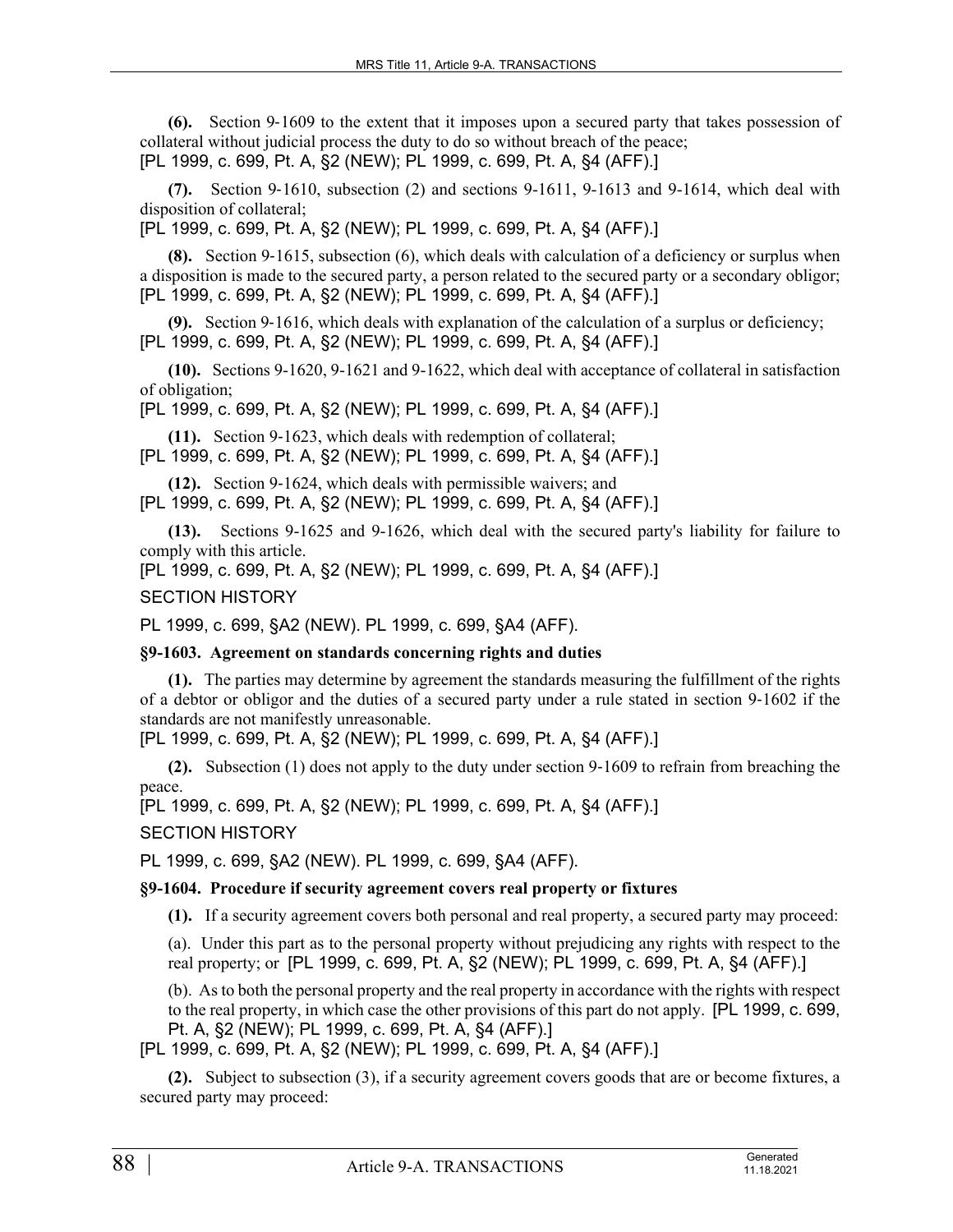(a). Under this part; or [PL 1999, c. 699, Pt. A, §2 (NEW); PL 1999, c. 699, Pt. A, §4 (AFF).]

(b). In accordance with the rights with respect to real property, in which case the other provisions of this part do not apply. [PL 1999, c. 699, Pt. A, §2 (NEW); PL 1999, c. 699, Pt. A, §4 (AFF).]

[PL 1999, c. 699, Pt. A, §2 (NEW); PL 1999, c. 699, Pt. A, §4 (AFF).]

**(3).** Subject to the other provisions of this part, if a secured party holding a security interest in fixtures has priority over all owners and encumbrancers of the real property, the secured party, after default, may remove the collateral from the real property.

[PL 1999, c. 699, Pt. A, §2 (NEW); PL 1999, c. 699, Pt. A, §4 (AFF).]

**(4).** A secured party that removes collateral shall promptly reimburse any encumbrancer or owner of the real property, other than the debtor, for the cost of repair of any physical injury caused by the removal. The secured party need not reimburse the encumbrancer or owner for any diminution in value of the real property caused by the absence of the goods removed or by any necessity of replacing them. A person entitled to reimbursement may refuse permission to remove until the secured party gives adequate assurance for the performance of the obligation to reimburse.

[PL 1999, c. 699, Pt. A, §2 (NEW); PL 1999, c. 699, Pt. A, §4 (AFF).]

## SECTION HISTORY

PL 1999, c. 699, §A2 (NEW). PL 1999, c. 699, §A4 (AFF).

### **§9-1605. Unknown debtor or secondary obligor**

A secured party does not owe a duty based on its status as secured party: [PL 1999, c. 699, Pt. A, §2 (NEW); PL 1999, c. 699, Pt. A, §4 (AFF).]

**(1).** To a person that is a debtor or obligor unless the secured party knows:

(a). That the person is a debtor or obligor;  $[PL 1999, c. 699, Pt. A, §2 (NEW); PL 1999, c.$ 699, Pt. A, §4 (AFF).]

(b). The identity of the person; and [PL 1999, c. 699, Pt. A, §2 (NEW); PL 1999, c. 699, Pt. A, §4 (AFF).]

(c). How to communicate with the person; or [PL 1999, c. 699, Pt. A, §2 (NEW); PL 1999, c. 699, Pt. A, §4 (AFF).]

[PL 1999, c. 699, Pt. A, §2 (NEW); PL 1999, c. 699, Pt. A, §4 (AFF).]

**(2).** To a secured party or lienholder that has filed a financing statement against a person unless the secured party knows:

(a). That the person is a debtor; and [PL 1999, c. 699, Pt. A, §2 (NEW); PL 1999, c. 699, Pt. A, §4 (AFF).]

(b). The identity of the person. [PL 1999, c. 699, Pt. A, §2 (NEW); PL 1999, c. 699, Pt. A, §4 (AFF).]

[PL 1999, c. 699, Pt. A, §2 (NEW); PL 1999, c. 699, Pt. A, §4 (AFF).]

SECTION HISTORY

PL 1999, c. 699, §A2 (NEW). PL 1999, c. 699, §A4 (AFF).

## **§9-1606. Time of default for agricultural lien**

For purposes of this part, a default occurs in connection with an agricultural lien at the time the secured party becomes entitled to enforce the lien in accordance with the statute under which it was created. [PL 1999, c. 699, Pt. A, §2 (NEW); PL 1999, c. 699, Pt. A, §4 (AFF).]

## SECTION HISTORY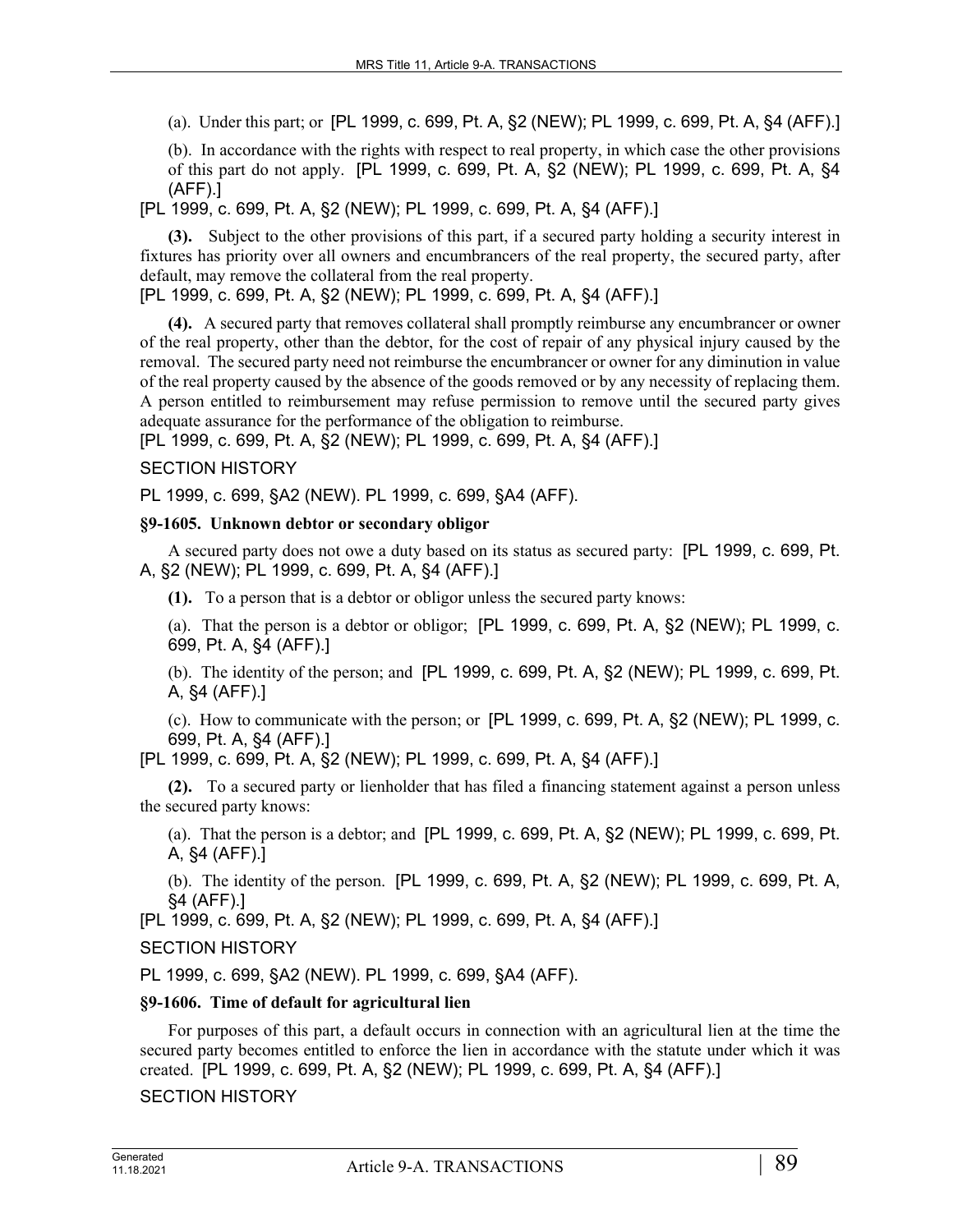PL 1999, c. 699, §A2 (NEW). PL 1999, c. 699, §A4 (AFF).

## **§9-1607. Collection and enforcement by secured party**

**(1).** If so agreed, and in any event after default, a secured party:

(a). May notify an account debtor or other person obligated on collateral to make payment or otherwise render performance to or for the benefit of the secured party; [PL 1999, c. 699, Pt. A, §2 (NEW); PL 1999, c. 699, Pt. A, §4 (AFF).]

(b). May take any proceeds to which the secured party is entitled under section 9‑1315; [PL 1999, c. 699, Pt. A, §2 (NEW); PL 1999, c. 699, Pt. A, §4 (AFF).]

(c). May enforce the obligations of an account debtor or other person obligated on collateral and exercise the rights of the debtor with respect to the obligation of the account debtor or other person obligated on collateral to make payment or otherwise render performance to the debtor and with respect to any property that secures the obligations of the account debtor or other person obligated on the collateral; [PL 1999, c. 699, Pt. A, §2 (NEW); PL 1999, c. 699, Pt. A, §4 (AFF).]

(d). If it holds a security interest in a deposit account perfected by control under section 9‑1104, subsection (1), paragraph (a), may apply the balance of the deposit account to the obligation secured by the deposit account; and [PL 1999, c. 699, Pt. A, §2 (NEW); PL 1999, c. 699, Pt. A, §4 (AFF).]

(e). If it holds a security interest in a deposit account perfected by control under section 9‑1104, subsection (1), paragraph (c) or (d), may instruct the bank to pay the balance of the deposit account to or for the benefit of the secured party. [PL 1999, c. 699, Pt. A, §2 (NEW); PL 1999, c. 699, Pt. A, §4 (AFF).]

[PL 1999, c. 699, Pt. A, §2 (NEW); PL 1999, c. 699, Pt. A, §4 (AFF).]

**(2).** If necessary to enable a secured party to exercise under subsection (1), paragraph (c) the right of a debtor to enforce a mortgage nonjudicially, the secured party may record in the office in which a record of the mortgage is recorded:

(a). A copy of the security agreement that creates or provides for a security interest in the obligation secured by the mortgage; and [PL 1999, c. 699, Pt. A, §2 (NEW); PL 1999, c. 699, Pt. A, §4 (AFF).]

(b). The secured party's sworn affidavit in recordable form stating that:

(i) A default has occurred with respect to the obligation by the mortgage; and

(ii) The secured party is entitled to enforce the mortgage nonjudicially. [PL 2013, c. 317, Pt. A, §28 (AMD).]

[PL 2013, c. 317, Pt. A, §28 (AMD).]

**(3).** A secured party shall proceed in a commercially reasonable manner if the secured party:

(a). Undertakes to collect from or enforce an obligation of an account debtor or other person obligated on collateral; and [PL 1999, c. 699, Pt. A, §2 (NEW); PL 1999, c. 699, Pt. A, §4 (AFF).]

(b). Is entitled to charge back uncollected collateral or otherwise to full or limited recourse against the debtor or a secondary obligor. [PL 1999, c. 699, Pt. A, §2 (NEW); PL 1999, c. 699, Pt. A, §4 (AFF).]

[PL 1999, c. 699, Pt. A, §2 (NEW); PL 1999, c. 699, Pt. A, §4 (AFF).]

**(4).** A secured party may deduct from the collections made pursuant to subsection (3) reasonable expenses of collection and enforcement, including reasonable attorney's fees and legal expenses incurred by the secured party.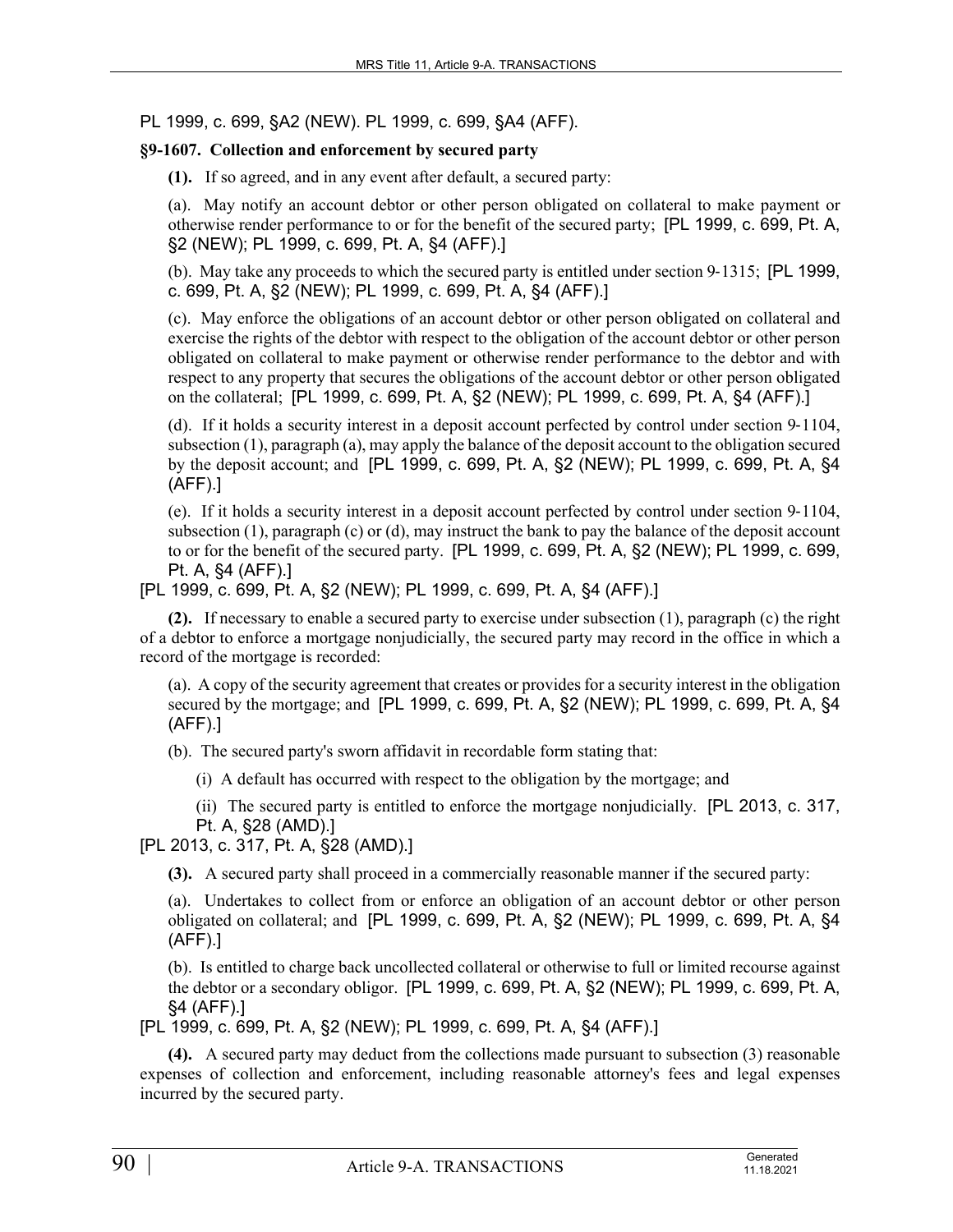[PL 1999, c. 699, Pt. A, §2 (NEW); PL 1999, c. 699, Pt. A, §4 (AFF).]

**(5).** This section does not determine whether an account debtor, bank or other person obligated on collateral owes a duty to a secured party.

[PL 1999, c. 699, Pt. A, §2 (NEW); PL 1999, c. 699, Pt. A, §4 (AFF).]

### SECTION HISTORY

PL 1999, c. 699, §A2 (NEW). PL 1999, c. 699, §A4 (AFF). PL 2013, c. 317, Pt. A, §28 (AMD).

### **§9-1608. Application of proceeds of collection or enforcement; liability for deficiency and right to surplus**

**(1).** If a security interest or agricultural lien secures payment or performance of an obligation, the following rules apply.

(a). A secured party shall apply or pay over for application the cash proceeds of collection or enforcement under section 9-1607 in the following order to:

(i) The reasonable expenses of collection and enforcement and, to the extent provided for by agreement and not prohibited by law, reasonable attorney's fees and legal expenses incurred by the secured party;

(ii) The satisfaction of obligations secured by the security interest or agricultural lien under which the collection or enforcement is made; and

(iii) The satisfaction of obligations secured by any subordinate security interest in or other lien on the collateral subject to the security interest or agricultural lien under which the collection or enforcement is made if the secured party receives an authenticated demand for proceeds before distribution of the proceeds is completed. [PL 1999, c. 699, Pt. A, §2 (NEW); PL 1999, c. 699, Pt. A, §4 (AFF).]

(b). If requested by a secured party, a holder of a subordinate security interest or other lien shall furnish reasonable proof of the interest or lien within a reasonable time. Unless the holder complies, the secured party need not comply with the holder's demand under paragraph (a), subparagraph (iii). [PL 1999, c. 699, Pt. A, §2 (NEW); PL 1999, c. 699, Pt. A, §4 (AFF).]

(c). A secured party need not apply or pay over for application noncash proceeds of collection and enforcement under section 9–1607 unless the failure to do so would be commercially unreasonable. A secured party that applies or pays over for application noncash proceeds shall do so in a commercially reasonable manner. [PL 1999, c. 699, Pt. A, §2 (NEW); PL 1999, c. 699, Pt. A, §4 (AFF).]

(d). A secured party shall account to and pay a debtor for any surplus, and the obligor is liable for any deficiency. [PL 1999, c. 699, Pt. A, §2 (NEW); PL 1999, c. 699, Pt. A, §4 (AFF).] [PL 1999, c. 699, Pt. A, §2 (NEW); PL 1999, c. 699, Pt. A, §4 (AFF).]

**(2).** If the underlying transaction is a sale of accounts, chattel paper, payment intangibles or promissory notes, the debtor is not entitled to any surplus, and the obligor is not liable for any deficiency.

[PL 1999, c. 699, Pt. A, §2 (NEW); PL 1999, c. 699, Pt. A, §4 (AFF).]

### SECTION HISTORY

PL 1999, c. 699, §A2 (NEW). PL 1999, c. 699, §A4 (AFF).

### **§9-1609. Secured party's right to take possession after default**

**(1).** After default, a secured party:

(a). May take possession of the collateral; and [PL 1999, c. 699, Pt. A, §2 (NEW); PL 1999, c. 699, Pt. A, §4 (AFF).]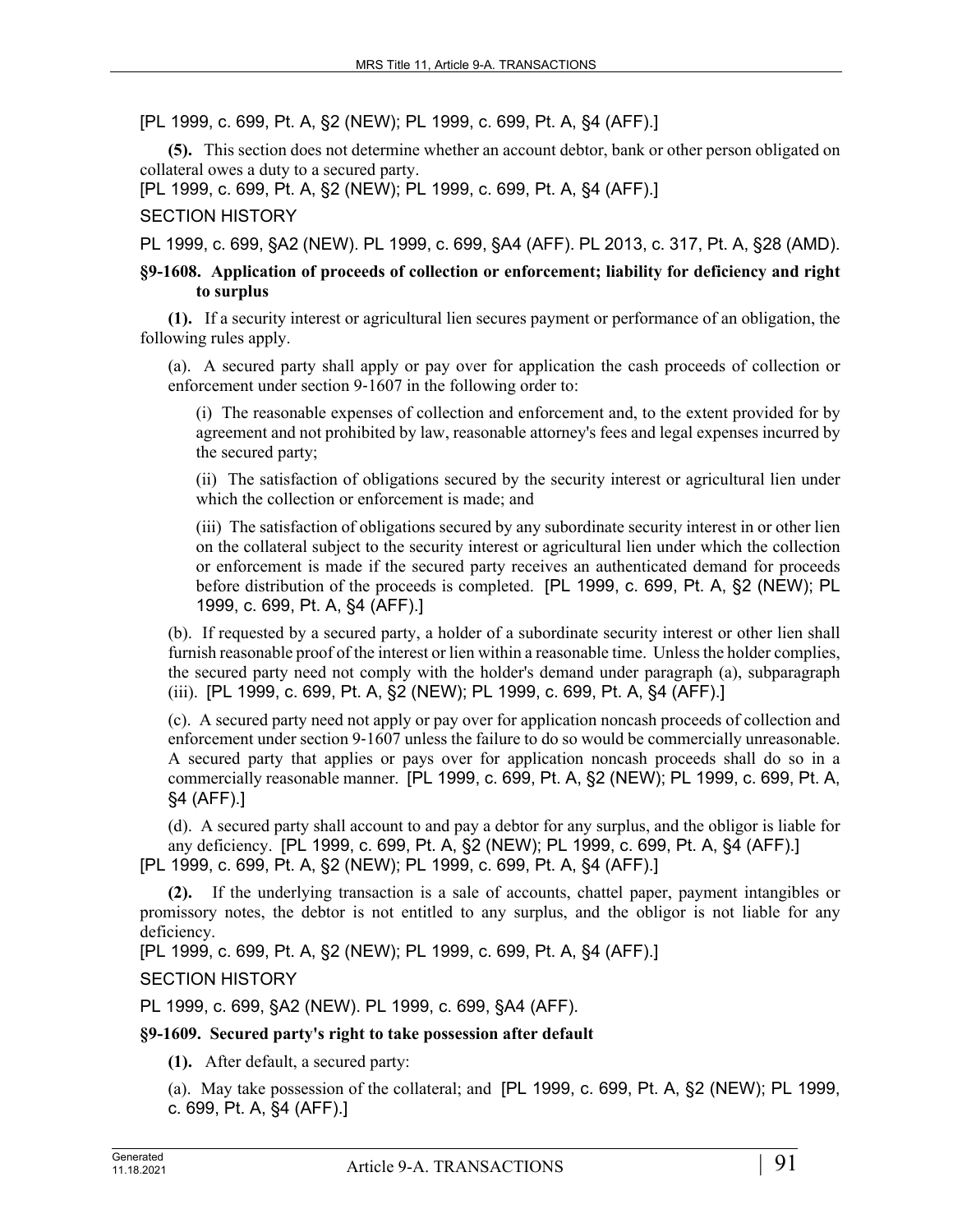(b). Without removal, may render equipment unusable and dispose of collateral on a debtor's premises under section 9‑1610. [PL 1999, c. 699, Pt. A, §2 (NEW); PL 1999, c. 699, Pt. A, §4 (AFF).]

[PL 1999, c. 699, Pt. A, §2 (NEW); PL 1999, c. 699, Pt. A, §4 (AFF).]

**(2).** A secured party may proceed under subsection (1):

(a). Pursuant to judicial process; or [PL 1999, c. 699, Pt. A, §2 (NEW); PL 1999, c. 699, Pt. A, §4 (AFF).]

(b). Without judicial process if it proceeds without breach of the peace. [PL 1999, c. 699, Pt. A, §2 (NEW); PL 1999, c. 699, Pt. A, §4 (AFF).]

[PL 1999, c. 699, Pt. A, §2 (NEW); PL 1999, c. 699, Pt. A, §4 (AFF).]

**(3).** If so agreed, and in any event after default, a secured party may require the debtor to assemble the collateral and make it available to the secured party at a place to be designated by the secured party that is reasonably convenient to both parties.

[PL 1999, c. 699, Pt. A, §2 (NEW); PL 1999, c. 699, Pt. A, §4 (AFF).]

#### SECTION HISTORY

PL 1999, c. 699, §A2 (NEW). PL 1999, c. 699, §A4 (AFF).

### **§9-1610. Disposition of collateral after default**

**(1).** After default, a secured party may sell, lease, license or otherwise dispose of any or all of the collateral in its present condition or following any commercially reasonable preparation or processing. [PL 1999, c. 699, Pt. A, §2 (NEW); PL 1999, c. 699, Pt. A, §4 (AFF).]

**(2).** Every aspect of a disposition of collateral, including the method, manner, time, place and other terms, must be commercially reasonable. If it is commercially reasonable, a secured party may dispose of collateral by public or private proceedings, by one or more contracts, as a unit or in parcels and at any time and place and on any terms.

[PL 1999, c. 699, Pt. A, §2 (NEW); PL 1999, c. 699, Pt. A, §4 (AFF).]

**(3).** A secured party may purchase collateral:

(a). At a public disposition; or [PL 1999, c. 699, Pt. A, §2 (NEW); PL 1999, c. 699, Pt. A, §4 (AFF).]

(b). At a private disposition only if the collateral is of a kind that is customarily sold on a recognized market or the subject of widely distributed standard price quotations. [PL 1999, c. 699, Pt. A, §2 (NEW); PL 1999, c. 699, Pt. A, §4 (AFF).]

[PL 1999, c. 699, Pt. A, §2 (NEW); PL 1999, c. 699, Pt. A, §4 (AFF).]

**(4).** A contract for sale, lease, license or other disposition includes the warranties relating to title, possession, quiet enjoyment and the like that by operation of law accompany a voluntary disposition of property of the kind subject to the contract.

[PL 1999, c. 699, Pt. A, §2 (NEW); PL 1999, c. 699, Pt. A, §4 (AFF).]

**(5).** A secured party may disclaim or modify warranties under subsection (4):

(a). In a manner that would be effective to disclaim or modify the warranties in a voluntary disposition of property of the kind subject to the contract of disposition; or [PL 1999, c. 699, Pt. A, §2 (NEW); PL 1999, c. 699, Pt. A, §4 (AFF).]

(b). By communicating to the purchaser a record evidencing the contract for disposition and including an express disclaimer or modification of the warranties. [PL 1999, c. 699, Pt. A, §2 (NEW); PL 1999, c. 699, Pt. A, §4 (AFF).]

[PL 1999, c. 699, Pt. A, §2 (NEW); PL 1999, c. 699, Pt. A, §4 (AFF).]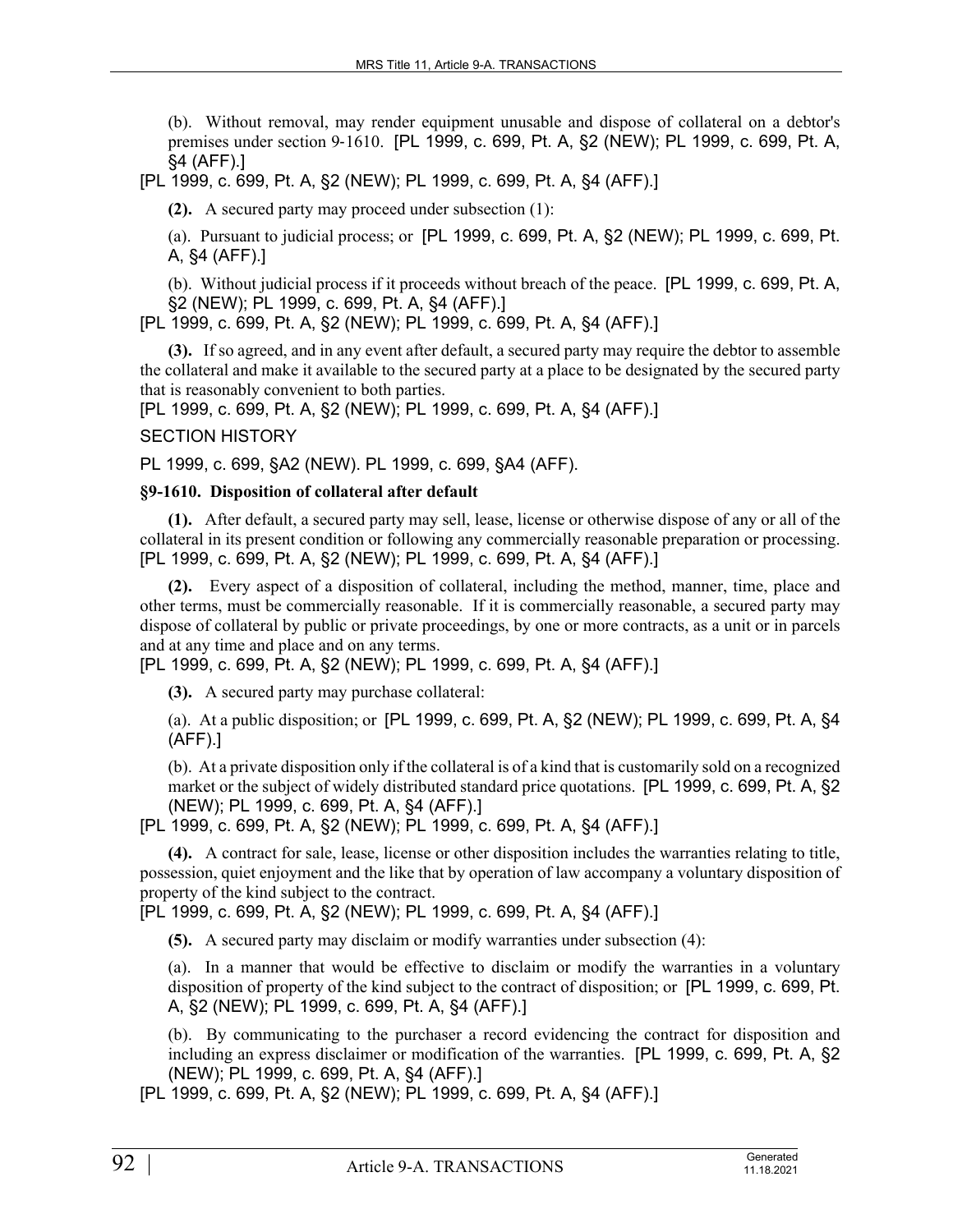**(6).** A record is sufficient to disclaim warranties under subsection (5) if it indicates "There is no warranty relating to title, possession, quiet enjoyment or the like in this disposition" or uses words of similar import.

[PL 1999, c. 699, Pt. A, §2 (NEW); PL 1999, c. 699, Pt. A, §4 (AFF).]

SECTION HISTORY

PL 1999, c. 699, §A2 (NEW). PL 1999, c. 699, §A4 (AFF).

### **§9-1611. Notification before disposition of collateral**

**(1).** In this section, "notification date" means the earlier of the date on which:

(a). A secured party sends to the debtor and any secondary obligor an authenticated notification of disposition; or [PL 1999, c. 699, Pt. A, §2 (NEW); PL 1999, c. 699, Pt. A, §4 (AFF).]

(b). The debtor and any secondary obligor waive the right to notification. [PL 1999, c. 699, Pt. A, §2 (NEW); PL 1999, c. 699, Pt. A, §4 (AFF).]

[PL 1999, c. 699, Pt. A, §2 (NEW); PL 1999, c. 699, Pt. A, §4 (AFF).]

**(2).** Except as otherwise provided in subsection (4), a secured party that disposes of collateral under section 9-1610 shall send to the persons specified in subsection (3) a reasonable authenticated notification of disposition.

[PL 1999, c. 699, Pt. A, §2 (NEW); PL 1999, c. 699, Pt. A, §4 (AFF).]

**(3).** To comply with subsection (2), the secured party shall send an authenticated notification of disposition to:

(a). The debtor; [PL 1999, c. 699, Pt. A, §2 (NEW); PL 1999, c. 699, Pt. A, §4 (AFF).]

(b). Any secondary obligor; and [PL 1999, c. 699, Pt. A, §2 (NEW); PL 1999, c. 699, Pt. A, §4 (AFF).]

(c). If the collateral is other than consumer goods:

(i) Any other person from which the secured party has received, before the notification date, an authenticated notification of a claim of an interest in the collateral;

(ii) Any other secured party or lienholder that, 10 days before the notification date, held a security interest in or other lien on the collateral perfected by the filing of a financing statement that:

(A) Identified the collateral;

(B) Was indexed under the debtor's name as of that date; and

(C) Was filed in the appropriate office in which to file a financing statement against the debtor covering the collateral as of that date; and

(iii) Any other secured party that, 10 days before the notification date, held a security interest in the collateral perfected by compliance with a statute, regulation or treaty described in section 9‑1311, subsection (1). [PL 1999, c. 699, Pt. A, §2 (NEW); PL 1999, c. 699, Pt. A, §4 (AFF).]

[PL 1999, c. 699, Pt. A, §2 (NEW); PL 1999, c. 699, Pt. A, §4 (AFF).]

**(4).** Subsection (2) does not apply if the collateral is perishable or threatens to decline speedily in value or is of a type customarily sold on a recognized market.

[PL 1999, c. 699, Pt. A, §2 (NEW); PL 1999, c. 699, Pt. A, §4 (AFF).]

**(5).** A secured party complies with the requirement for notification prescribed by subsection (3), paragraph (c), subparagraph (ii) if: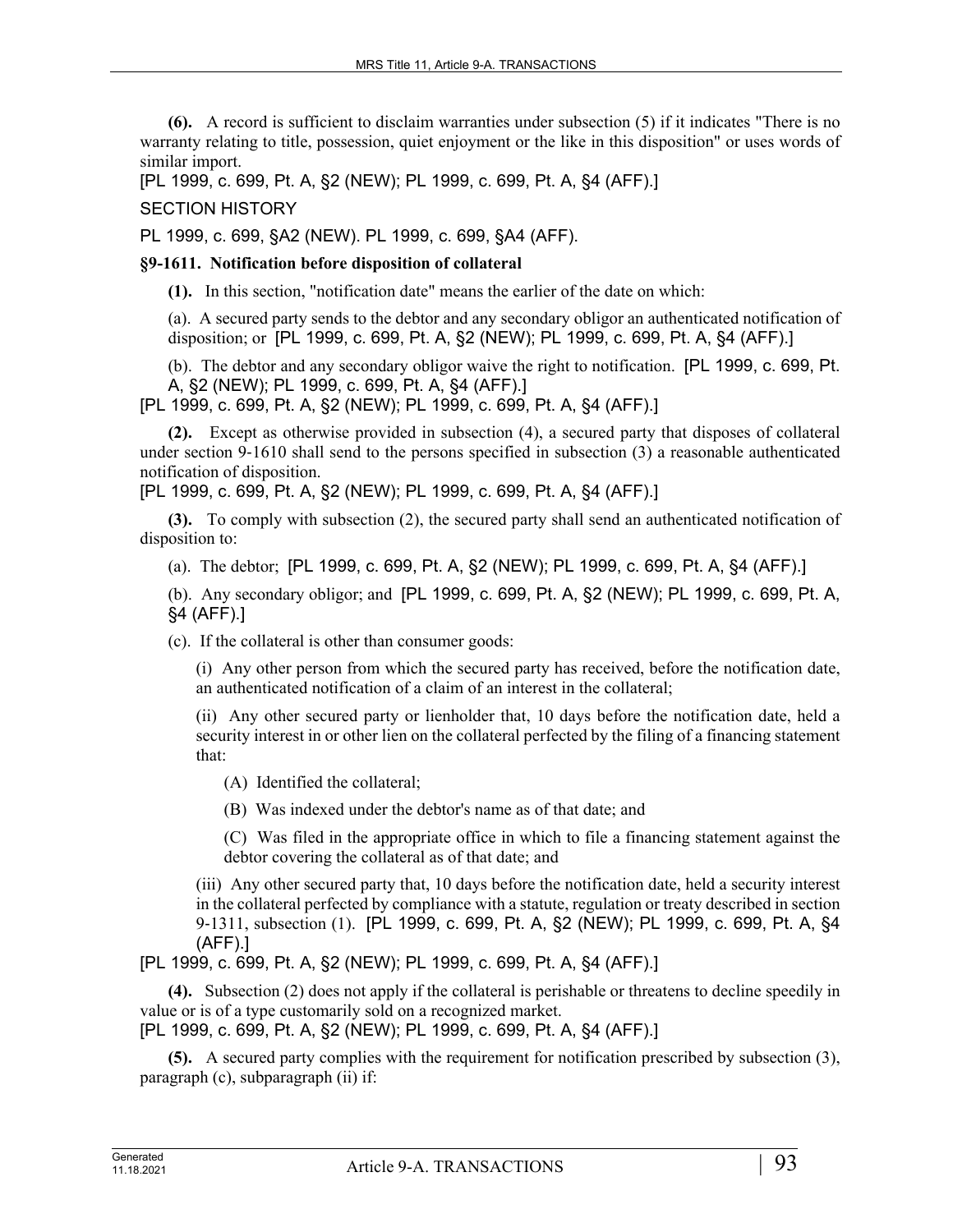(a). Not later than 20 days or earlier than 30 days before the notification date, the secured party requests, in a commercially reasonable manner, information concerning financing statements indexed under the debtor's name in the office indicated in subsection (3), paragraph (c), subparagraph (ii); and [PL 1999, c. 699, Pt. A, §2 (NEW); PL 1999, c. 699, Pt. A, §4 (AFF).]

(b). Before the notification date, the secured party:

(i) Did not receive a response to the request for information; or

(ii) Received a response to the request for information and sent an authenticated notification of disposition to each secured party or other lienholder named in that response whose financing statement covered the collateral. [PL 1999, c. 699, Pt. A, §2 (NEW); PL 1999, c. 699, Pt. A, §4 (AFF).]

[PL 1999, c. 699, Pt. A, §2 (NEW); PL 1999, c. 699, Pt. A, §4 (AFF).]

SECTION HISTORY

PL 1999, c. 699, §A2 (NEW). PL 1999, c. 699, §A4 (AFF).

## **§9-1612. Timeliness of notification before disposition of collateral**

**(1).** Except as otherwise provided in subsection (2), whether a notification is sent within a reasonable time is a question of fact.

[PL 1999, c. 699, Pt. A, §2 (NEW); PL 1999, c. 699, Pt. A, §4 (AFF).]

**(2).** In a transaction other than a consumer transaction, a notification of disposition sent after default and 10 days or more before the earliest time of disposition set forth in the notification is sent within a reasonable time before the disposition.

[PL 1999, c. 699, Pt. A, §2 (NEW); PL 1999, c. 699, Pt. A, §4 (AFF).]

## SECTION HISTORY

PL 1999, c. 699, §A2 (NEW). PL 1999, c. 699, §A4 (AFF).

## **§9-1613. Contents and form of notification before disposition of collateral: general**

Except in a consumer-goods transaction, the following rules apply. [PL 1999, c. 699, Pt. A, §2 (NEW); PL 1999, c. 699, Pt. A, §4 (AFF).]

**(1).** The contents of a notification of disposition are sufficient if the notification:

(a). Describes the debtor and the secured party; [PL 1999, c. 699, Pt. A, §2 (NEW); PL 1999, c. 699, Pt. A, §4 (AFF).]

(b). Describes the collateral that is the subject of the intended disposition; [PL 1999, c. 699, Pt. A, §2 (NEW); PL 1999, c. 699, Pt. A, §4 (AFF).]

(c). States the method of intended disposition; [PL 1999, c. 699, Pt. A, §2 (NEW); PL 1999, c. 699, Pt. A, §4 (AFF).]

(d). States that the debtor is entitled to an accounting of the unpaid indebtedness and states the charge, if any, for an accounting; and [PL 1999, c. 699, Pt. A, §2 (NEW); PL 1999, c. 699, Pt. A, §4 (AFF).]

(e). States the time and place of a public disposition or the time after which any other disposition is to be made. [PL 1999, c. 699, Pt. A, §2 (NEW); PL 1999, c. 699, Pt. A, §4 (AFF).] [PL 1999, c. 699, Pt. A, §2 (NEW); PL 1999, c. 699, Pt. A, §4 (AFF).]

**(2).** Whether the contents of a notification that lacks any of the information specified in subsection (1) are nevertheless sufficient is a question of fact.

[PL 1999, c. 699, Pt. A, §2 (NEW); PL 1999, c. 699, Pt. A, §4 (AFF).]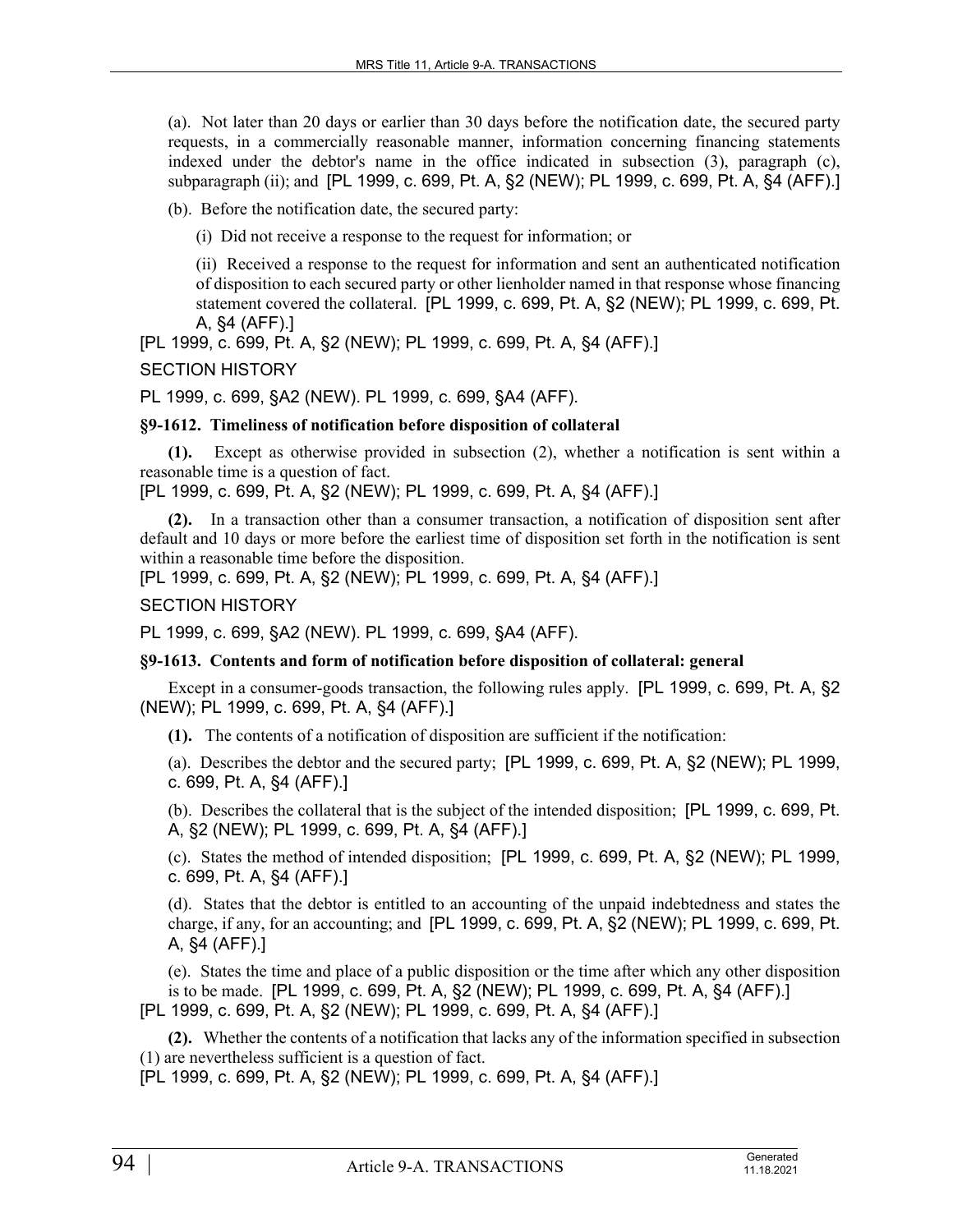**(3).** The contents of a notification providing substantially the information specified in subsection (1) are sufficient, even if the notification includes:

(a). Information not specified by that subsection; or [PL 1999, c. 699, Pt. A, §2 (NEW); PL 1999, c. 699, Pt. A, §4 (AFF).]

(b). Minor errors that are not seriously misleading. [PL 1999, c. 699, Pt. A, §2 (NEW); PL 1999, c. 699, Pt. A, §4 (AFF).]

[PL 1999, c. 699, Pt. A, §2 (NEW); PL 1999, c. 699, Pt. A, §4 (AFF).]

**(4).** A particular phrasing of the notification is not required.

[PL 1999, c. 699, Pt. A, §2 (NEW); PL 1999, c. 699, Pt. A, §4 (AFF).]

**(5).** The following form of notification or the form appearing in section 9‑1614, subsection (3), when completed, provides sufficient information:

## **NOTIFICATION OF DISPOSITION OF COLLATERAL**

To: [Name of debtor, obligor or other person to which the notification is sent] From: [Name, address, and telephone number of secured party] Name of Debtor(s): [Include only if debtor(s) not addressee]

[For a public disposition:]

We will sell [or lease or license, as applicable] the [describe collateral] [to the highest qualified bidder] in public as follows:

Day and Date: \_\_\_\_\_\_\_\_\_\_\_\_\_\_\_\_\_\_\_\_\_\_\_\_

Time: \_\_\_\_\_\_\_\_\_\_\_\_\_\_\_\_\_\_\_\_\_\_\_\_\_\_\_

Place:

[For a private disposition:]

We will sell [or lease or license, as applicable] the [describe collateral] privately sometime after [day and date].

You are entitled to an accounting of the unpaid indebtedness secured by the property that we intend to sell [or lease or license, as applicable] [for a charge of \$ .........]. You may request an accounting by calling us at [telephone number].

[End of Form]

[PL 1999, c. 699, Pt. A, §2 (NEW); PL 1999, c. 699, Pt. A, §4 (AFF).]

SECTION HISTORY

PL 1999, c. 699, §A2 (NEW). PL 1999, c. 699, §A4 (AFF).

## **§9-1614. Contents and form of notification before disposition of collateral: consumer-goods transaction**

In a consumer-goods transaction, the following rules apply. [PL 1999, c. 699, Pt. A, §2 (NEW); PL 1999, c. 699, Pt. A, §4 (AFF).]

**(1).** A notification of disposition must provide the following information: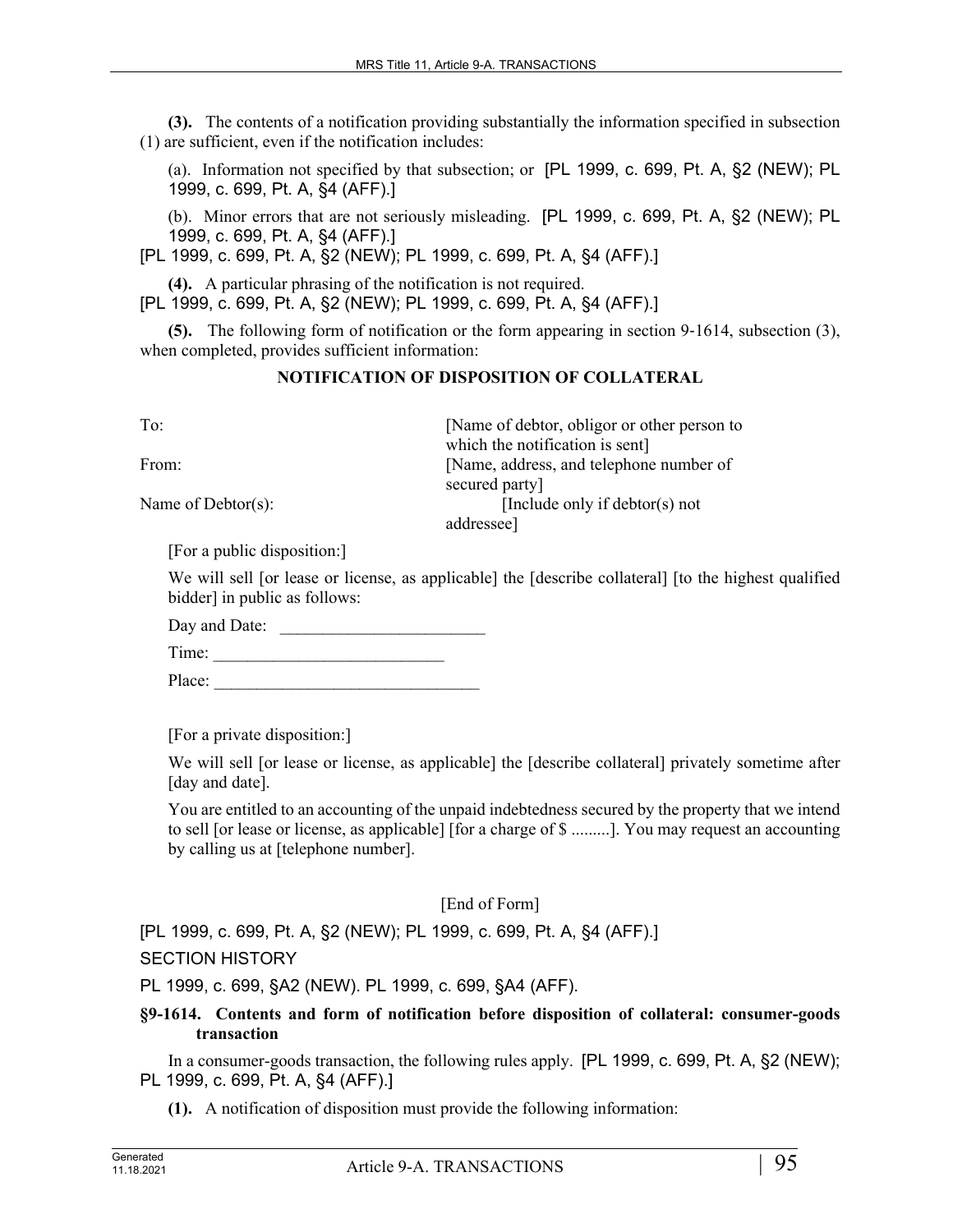(a). The information specified in section 9-1613, subsection  $(1)$ ; [PL 1999, c. 699, Pt. A, §2 (NEW); PL 1999, c. 699, Pt. A, §4 (AFF).]

(b). A description of any liability for a deficiency of the person to which the notification is sent; [PL 1999, c. 699, Pt. A, §2 (NEW); PL 1999, c. 699, Pt. A, §4 (AFF).]

(c). A telephone number from which the amount that must be paid to the secured party to redeem the collateral under section 9-1623 is available; and [PL 1999, c. 699, Pt. A, §2 (NEW); PL 1999, c. 699, Pt. A, §4 (AFF).]

(d). A telephone number or mailing address from which additional information concerning the disposition and the obligation secured is available. [PL 1999, c. 699, Pt. A, §2 (NEW); PL 1999, c. 699, Pt. A, §4 (AFF).]

[PL 1999, c. 699, Pt. A, §2 (NEW); PL 1999, c. 699, Pt. A, §4 (AFF).]

**(2).** A particular phrasing of the notification is not required.

[PL 1999, c. 699, Pt. A, §2 (NEW); PL 1999, c. 699, Pt. A, §4 (AFF).]

**(3).** The following form of notification, when completed, provides sufficient information.

[Name and or addresses of intended recipient] [Date]

## **NOTICE OF OUR PLAN TO SELL PROPERTY**

[Name and address of any obligor who is also a debtor]

Subject: [Identification of Transaction]

We have your [describe collateral] because you broke promises in our agreement.

[For a public disposition:]

We will sell [describe collateral] at public sale. A sale could include a lease or license. The sale will be held as follows.

Date:

Time: \_\_\_\_\_\_\_\_\_\_\_\_\_\_\_\_\_\_\_\_\_\_\_\_\_

| Place: |  |
|--------|--|
|        |  |

You may attend the sale and bring bidders if you want.

[For a private disposition:]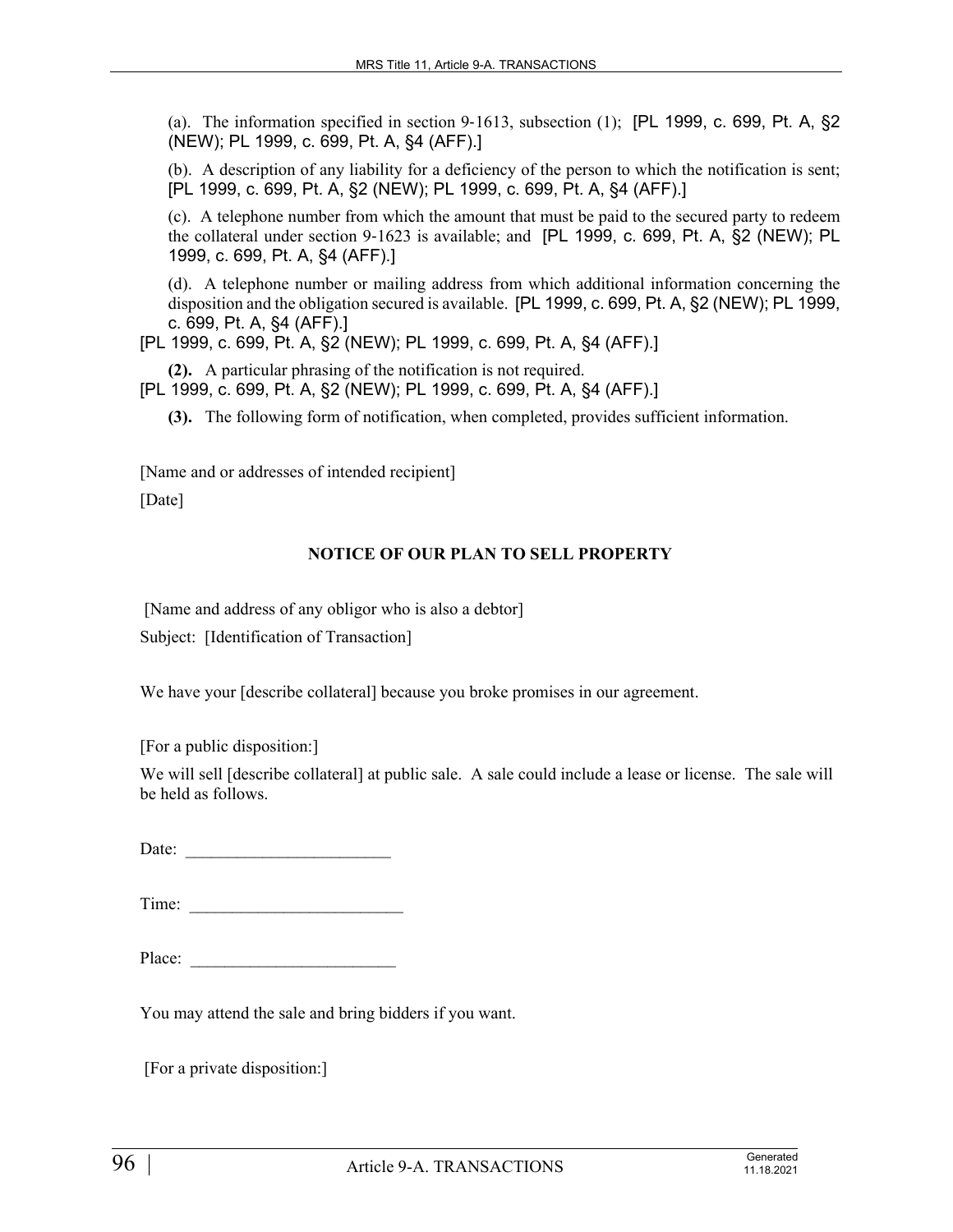We will sell [describe collateral] at private sale sometime after [date]. A sale could include a lease or license.

The money that we get from the sale (after paying our costs) will reduce the amount you owe. If we get less money than you owe, you [will or will not, as applicable] still owe us the difference. If we get more money than you owe, you will get the extra money unless we must pay it to someone else.

You can get the property back at any time before we sell it by paying us the full amount you owe (not just the past due payments), including our expenses. To learn the exact amount you must pay, call us at [telephone number].

If you want us to explain to you in writing how we have figured the amount that you owe us, you may call us at [telephone number] [or write us at [secured party's address]] and request a written explanation.

If you need more information about the sale, call us at [telephone number] [or write us at [secured party's address]].

We are sending this notice to the following other people who have an interest in [describe collateral] or who owe money under your agreement.

[Names of all other debtors and obligors, if any]

# [End of Form]

[PL 1999, c. 699, Pt. A, §2 (NEW); PL 1999, c. 699, Pt. A, §4 (AFF).]

**(4).** A notification in the form of subsection (3) is sufficient, even if additional information appears at the end of the form.

[PL 1999, c. 699, Pt. A, §2 (NEW); PL 1999, c. 699, Pt. A, §4 (AFF).]

**(5).** A notification in the form of subsection (3) is sufficient, even if it includes errors in information not required by subsection (1), unless the error is misleading with respect to rights arising under this Article.

[PL 1999, c. 699, Pt. A, §2 (NEW); PL 1999, c. 699, Pt. A, §4 (AFF).]

**(6).** If a notification under this section is not in the form of subsection (3), law other than this Article determines the effect of including information not required by subsection (1).

[PL 1999, c. 699, Pt. A, §2 (NEW); PL 1999, c. 699, Pt. A, §4 (AFF).]

SECTION HISTORY

PL 1999, c. 699, §A2 (NEW). PL 1999, c. 699, §A4 (AFF).

### **§9-1615. Application of proceeds of disposition; liability for deficiency and right to surplus**

**(1).** A secured party shall apply or pay over for application the cash proceeds of disposition under section 9-1610 in the following order to: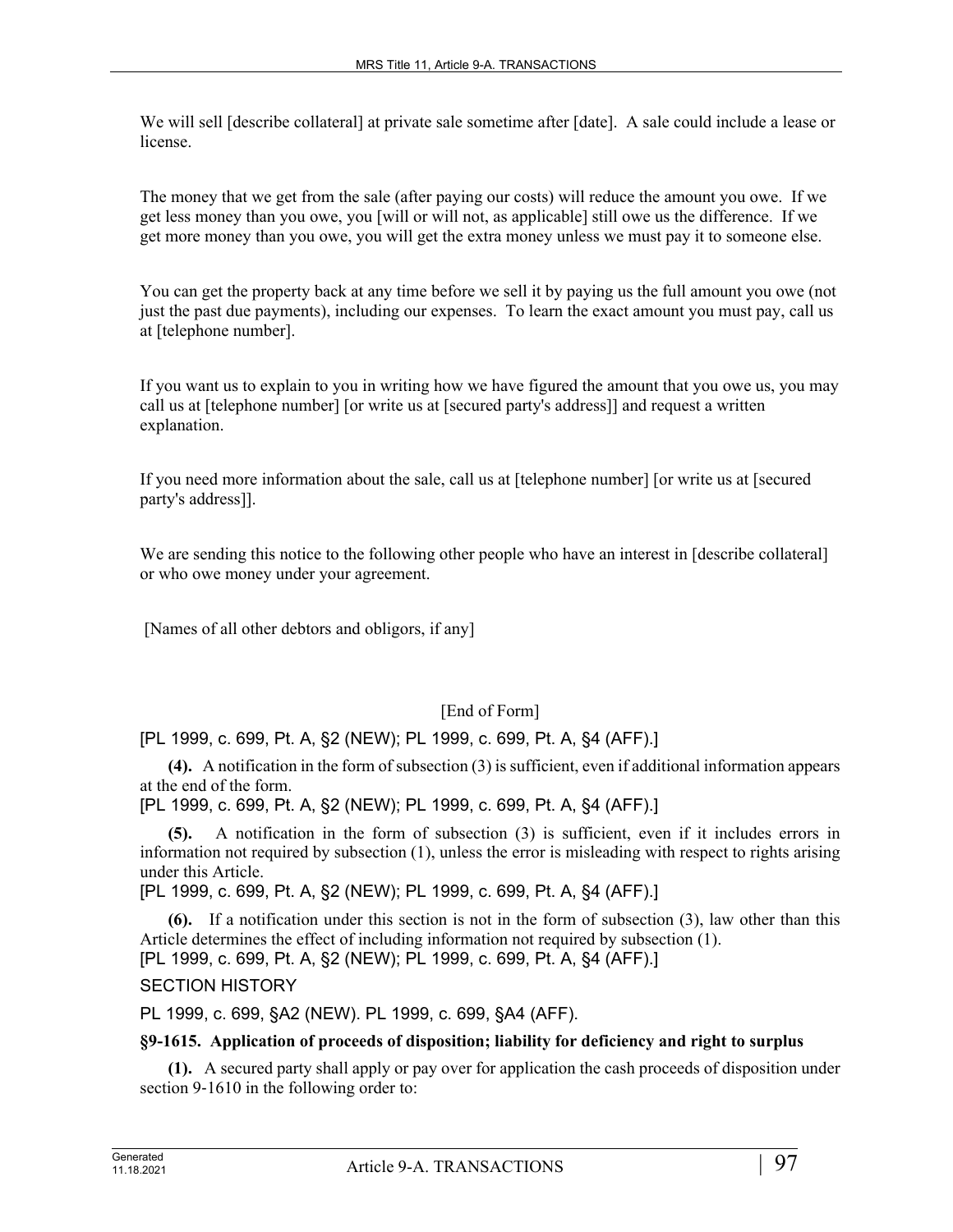(a). The reasonable expenses of retaking, holding, preparing for disposition, processing and disposing and, to the extent provided for by agreement and not prohibited by law, reasonable attorney's fees and legal expenses incurred by the secured party; [PL 1999, c. 699, Pt. A, §2 (NEW); PL 1999, c. 699, Pt. A, §4 (AFF).]

(b). The satisfaction of obligations secured by the security interest or agricultural lien under which the disposition is made; [PL 1999, c. 699, Pt. A, §2 (NEW); PL 1999, c. 699, Pt. A, §4 (AFF).]

(c). The satisfaction of obligations secured by any subordinate security interest in or other subordinate lien on the collateral if:

(i) The secured party receives from the holder of the subordinate security interest or other lien an authenticated demand for proceeds before distribution of the proceeds is completed; and

(ii) In a case in which a consignor has an interest in the collateral, the subordinate security interest or other lien is senior to the interest of the consignor; and [PL 1999, c. 699, Pt. A, §2 (NEW); PL 1999, c. 699, Pt. A, §4 (AFF).]

(d). A secured party that is a consignor of the collateral if the secured party receives from the consignor an authenticated demand for proceeds before distribution of the proceeds is completed. [PL 1999, c. 699, Pt. A, §2 (NEW); PL 1999, c. 699, Pt. A, §4 (AFF).] [PL 1999, c. 699, Pt. A, §2 (NEW); PL 1999, c. 699, Pt. A, §4 (AFF).]

**(2).** If requested by a secured party, a holder of a subordinate security interest or other lien shall furnish reasonable proof of the interest or lien within a reasonable time. Unless the holder does so, the secured party need not comply with the holder's demand under subsection (1), paragraph (c). [PL 1999, c. 699, Pt. A, §2 (NEW); PL 1999, c. 699, Pt. A, §4 (AFF).]

**(3).** A secured party need not apply or pay over for application noncash proceeds of disposition under section 9-1610 unless the failure to do so would be commercially unreasonable. A secured party that applies or pays over for application noncash proceeds shall do so in a commercially reasonable manner.

[PL 1999, c. 699, Pt. A, §2 (NEW); PL 1999, c. 699, Pt. A, §4 (AFF).]

**(4).** If the security interest under which a disposition is made secures payment or performance of an obligation, after making the payments and applications required by subsection (1) and permitted by subsection (3):

(a). Unless subsection (1), paragraph (d) requires the secured party to apply or pay over cash proceeds to a consignor, the secured party shall account to and pay a debtor for any surplus; and [PL 1999, c. 699, Pt. A, §2 (NEW); PL 1999, c. 699, Pt. A, §4 (AFF).]

(b). The obligor is liable for any deficiency. [PL 1999, c. 699, Pt. A, §2 (NEW); PL 1999, c. 699, Pt. A, §4 (AFF).]

[PL 1999, c. 699, Pt. A, §2 (NEW); PL 1999, c. 699, Pt. A, §4 (AFF).]

**(5).** If the underlying transaction is a sale of accounts, chattel paper, payment intangibles or promissory notes:

(a). The debtor is not entitled to any surplus; and [PL 1999, c. 699, Pt. A, §2 (NEW); PL 1999, c. 699, Pt. A, §4 (AFF).]

(b). The obligor is not liable for any deficiency. [PL 1999, c. 699, Pt. A, §2 (NEW); PL 1999, c. 699, Pt. A, §4 (AFF).]

[PL 1999, c. 699, Pt. A, §2 (NEW); PL 1999, c. 699, Pt. A, §4 (AFF).]

The surplus or deficiency following a disposition is calculated based on the amount of proceeds that would have been realized in a disposition complying with this part to a transferee other than the secured party, a person related to the secured party or a secondary obligor if: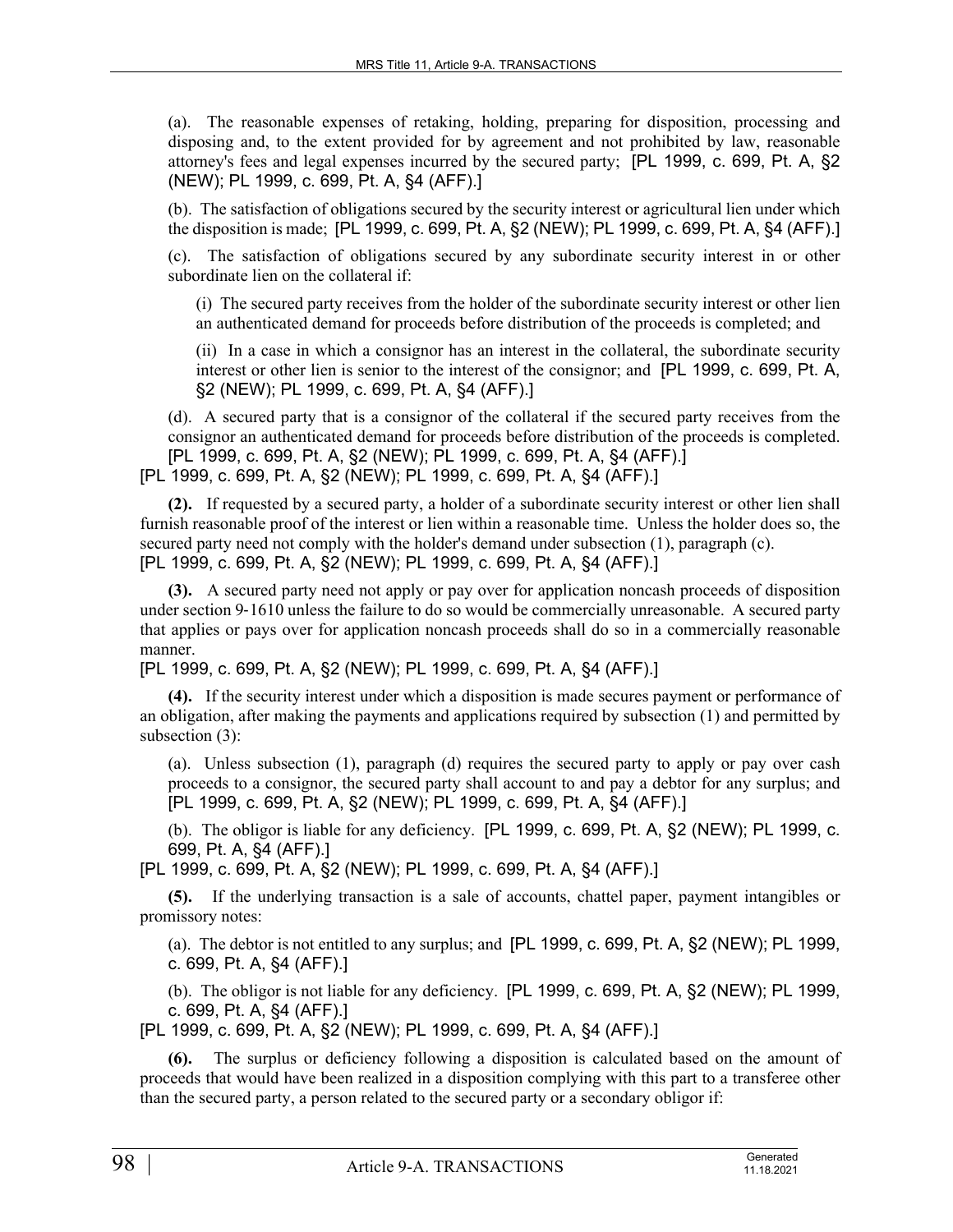(a). The transferee in the disposition is the secured party, a person related to the secured party or a secondary obligor; and [PL 1999, c. 699, Pt. A, §2 (NEW); PL 1999, c. 699, Pt. A, §4 (AFF).]

(b). The amount of proceeds of the disposition is significantly below the range of proceeds that a complying disposition to a person other than the secured party, a person related to the secured party or a secondary obligor would have brought. [PL 1999, c. 699, Pt. A, §2 (NEW); PL 1999, c. 699, Pt. A, §4 (AFF).]

[PL 1999, c. 699, Pt. A, §2 (NEW); PL 1999, c. 699, Pt. A, §4 (AFF).]

**(7).** A secured party that receives cash proceeds of a disposition in good faith and without knowledge that the receipt violates the rights of the holder of a security interest or other lien that is not subordinate to the security interest or agricultural lien under which the disposition is made:

(a). Takes the cash proceeds free of the security interest or other lien; [PL 1999, c. 699, Pt. A, §2 (NEW); PL 1999, c. 699, Pt. A, §4 (AFF).]

(b). Is not obligated to apply the proceeds of the disposition to the satisfaction of obligations secured by the security interest or other lien; and [PL 1999, c. 699, Pt. A, §2 (NEW); PL 1999, c. 699, Pt. A, §4 (AFF).]

(c). Is not obligated to account to or pay the holder of the security interest or other lien for any surplus. [PL 1999, c. 699, Pt. A, §2 (NEW); PL 1999, c. 699, Pt. A, §4 (AFF).]

[PL 1999, c. 699, Pt. A, §2 (NEW); PL 1999, c. 699, Pt. A, §4 (AFF).]

## SECTION HISTORY

PL 1999, c. 699, §A2 (NEW). PL 1999, c. 699, §A4 (AFF).

## **§9-1616. Explanation of calculation of surplus or deficiency**

- **(1).** In this section:
- (a). "Explanation" means a writing that:
	- (i) States the amount of the surplus or deficiency;

(ii) Provides an explanation in accordance with subsection (3) of how the secured party calculated the surplus or deficiency;

(iii) States, if applicable, that future debits, credits, charges including additional credit service charges or interest, rebates and expenses may affect the amount of the surplus or deficiency; and

(iv) Provides a telephone number or mailing address from which additional information concerning the transaction is available; and [PL 1999, c. 699, Pt. A, §2 (NEW); PL 1999, c. 699, Pt. A, §4 (AFF).]

(b). "Request" means a record:

(i) Authenticated by a debtor or consumer obligor;

(ii) Requesting that the recipient provide an explanation; and

(iii) Sent after disposition of the collateral under section 9‑1610. [PL 1999, c. 699, Pt. A, §2 (NEW); PL 1999, c. 699, Pt. A, §4 (AFF).]

[PL 1999, c. 699, Pt. A, §2 (NEW); PL 1999, c. 699, Pt. A, §4 (AFF).]

**(2).** In a consumer-goods transaction in which the debtor is entitled to a surplus or a consumer obligor is liable for a deficiency under section 9‑1615, the secured party shall:

(a). Send an explanation to the debtor or consumer obligor, as applicable, after the disposition and: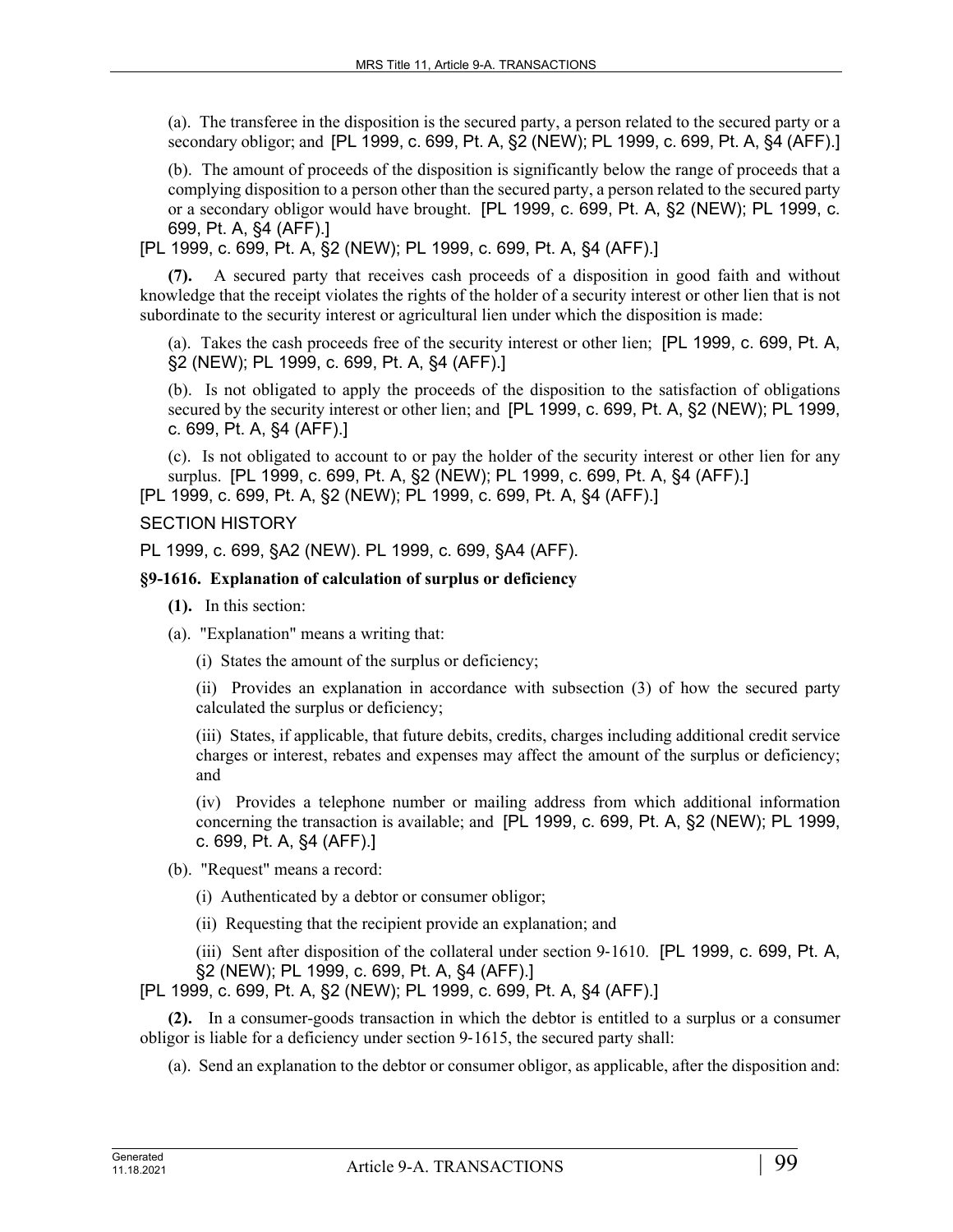(i) Before or when the secured party accounts to the debtor and pays any surplus or first makes written demand on the consumer obligor after the disposition for payment of the deficiency; and

(ii) Within 14 days after receipt of a request; or [PL 1999, c. 699, Pt. A, §2 (NEW); PL 1999, c. 699, Pt. A, §4 (AFF).]

(b). In the case of a consumer obligor who is liable for a deficiency, within 14 days after receipt of a request, send to the consumer obligor a record waiving the secured party's right to a deficiency. [PL 1999, c. 699, Pt. A, §2 (NEW); PL 1999, c. 699, Pt. A, §4 (AFF).]

[PL 1999, c. 699, Pt. A, §2 (NEW); PL 1999, c. 699, Pt. A, §4 (AFF).]

**(3).** To comply with subsection (1), paragraph (a), subparagraph (ii), a writing must provide the following information in the following order:

(a). The aggregate amount of obligations secured by the security interest under which the disposition was made and, if the amount reflects a rebate of unearned interest or credit service charge, an indication of that fact, calculated as of a specified date:

(i) If the secured party takes or receives possession of the collateral after default, not more than 35 days before the secured party takes or receives possession; or

(ii) If the secured party takes or receives possession of the collateral before default or does not take possession of the collateral, not more than 35 days before the disposition; [PL 1999, c. 699, Pt. A, §2 (NEW); PL 1999, c. 699, Pt. A, §4 (AFF).]

(b). The amount of proceeds of the disposition; [PL 1999, c. 699, Pt. A, §2 (NEW); PL 1999, c. 699, Pt. A, §4 (AFF).]

(c). The aggregate amount of the obligations after deducting the amount of proceeds; [PL 1999, c. 699, Pt. A, §2 (NEW); PL 1999, c. 699, Pt. A, §4 (AFF).]

(d). The amount, in the aggregate or by type, and types of expenses, including expenses of retaking, holding, preparing for disposition, processing and disposing of the collateral, and attorney's fees secured by the collateral that are known to the secured party and relate to the current disposition; [PL 1999, c. 699, Pt. A, §2 (NEW); PL 1999, c. 699, Pt. A, §4 (AFF).]

(e). The amount, in the aggregate or by type, and types of credits, including rebates of interest or credit service charges, to which the obligor is known to be entitled and that are not reflected in the amount in paragraph (a); and [PL 1999, c. 699, Pt. A, §2 (NEW); PL 1999, c. 699, Pt. A, §4 (AFF).]

(f). The amount of the surplus or deficiency. [PL 1999, c. 699, Pt. A, §2 (NEW); PL 1999, c. 699, Pt. A, §4 (AFF).]

[PL 1999, c. 699, Pt. A, §2 (NEW); PL 1999, c. 699, Pt. A, §4 (AFF).]

**(4).** A particular phrasing of the explanation is not required. An explanation complying substantially with the requirements of subsection (1) is sufficient, even if it includes minor errors that are not seriously misleading.

[PL 1999, c. 699, Pt. A, §2 (NEW); PL 1999, c. 699, Pt. A, §4 (AFF).]

**(5).** A debtor or consumer obligor is entitled without charge to one response to a request under this section during any 6-month period in which the secured party did not send to the debtor or consumer obligor an explanation pursuant to subsection (2), paragraph (a).

[PL 1999, c. 699, Pt. A, §2 (NEW); PL 1999, c. 699, Pt. A, §4 (AFF).]

SECTION HISTORY

PL 1999, c. 699, §A2 (NEW). PL 1999, c. 699, §A4 (AFF).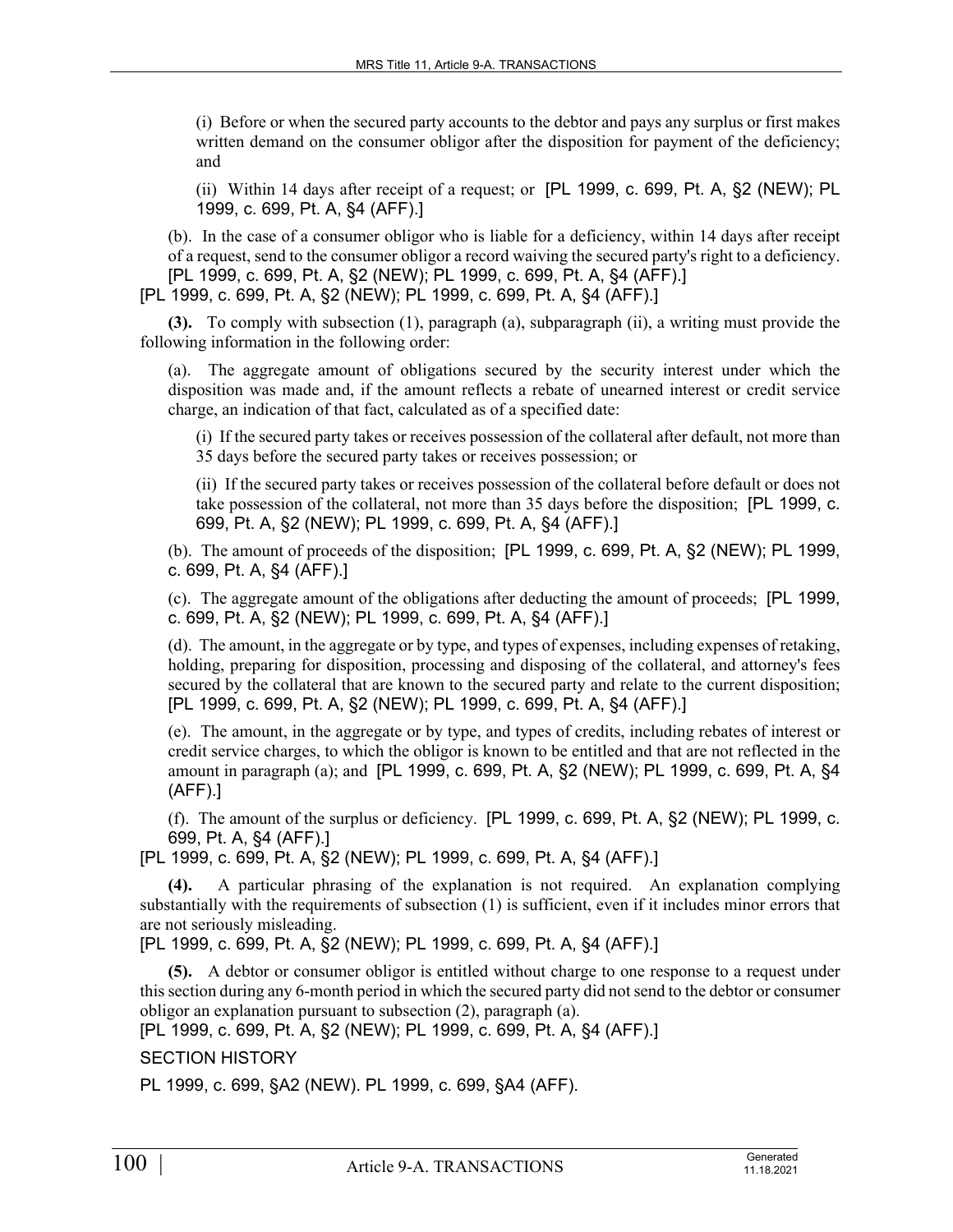### **§9-1617. Rights of transferee of collateral**

**(1).** A secured party's disposition of collateral after default:

(a). Transfers to a transferee for value all of the debtor's rights in the collateral; [PL 1999, c. 699, Pt. A, §2 (NEW); PL 1999, c. 699, Pt. A, §4 (AFF).]

(b). Discharges the security interest under which the disposition is made; and [PL 1999, c. 699, Pt. A, §2 (NEW); PL 1999, c. 699, Pt. A, §4 (AFF).]

(c). Discharges any subordinate security interest or other subordinate lien. [PL 1999, c. 699, Pt. A, §2 (NEW); PL 1999, c. 699, Pt. A, §4 (AFF).]

[PL 1999, c. 699, Pt. A, §2 (NEW); PL 1999, c. 699, Pt. A, §4 (AFF).]

**(2).** A transferee that acts in good faith takes free of the rights and interests described in subsection (1), even if the secured party fails to comply with this Article or the requirements of any judicial proceeding.

[PL 1999, c. 699, Pt. A, §2 (NEW); PL 1999, c. 699, Pt. A, §4 (AFF).]

**(3).** If a transferee does not take free of the rights and interests described in subsection (1), the transferee takes the collateral subject to:

(a). The debtor's rights in the collateral; [PL 1999, c. 699, Pt. A, §2 (NEW); PL 1999, c. 699, Pt. A, §4 (AFF).]

(b). The security interest or agricultural lien under which the disposition is made; and [PL 1999, c. 699, Pt. A, §2 (NEW); PL 1999, c. 699, Pt. A, §4 (AFF).]

(c). Any security interest or other lien. [PL 1999, c. 699, Pt. A, §2 (NEW); PL 1999, c. 699, Pt. A, §4 (AFF).]

[PL 1999, c. 699, Pt. A, §2 (NEW); PL 1999, c. 699, Pt. A, §4 (AFF).]

SECTION HISTORY

PL 1999, c. 699, §A2 (NEW). PL 1999, c. 699, §A4 (AFF).

### **§9-1618. Rights and duties of certain secondary obligors**

**(1).** A secondary obligor acquires the rights and becomes obligated to perform the duties of the secured party after the secondary obligor:

(a). Receives an assignment of a secured obligation from the secured party; [PL 1999, c. 699, Pt. A, §2 (NEW); PL 1999, c. 699, Pt. A, §4 (AFF).]

(b). Receives a transfer of collateral from the secured party and agrees to accept the rights and assume the duties of the secured party; or [PL 1999, c. 699, Pt. A, §2 (NEW); PL 1999, c. 699, Pt. A, §4 (AFF).]

(c). Is subrogated to the rights of a secured party with respect to collateral. [PL 1999, c. 699, Pt. A, §2 (NEW); PL 1999, c. 699, Pt. A, §4 (AFF).]

[PL 1999, c. 699, Pt. A, §2 (NEW); PL 1999, c. 699, Pt. A, §4 (AFF).]

**(2).** An assignment, transfer or subrogation described in subsection (1):

(a). Is not a disposition of collateral under section  $9-1610$ ; and [PL 1999, c. 699, Pt. A, §2 (NEW); PL 1999, c. 699, Pt. A, §4 (AFF).]

(b). Relieves the secured party of further duties under this Article. [PL 1999, c. 699, Pt. A, §2 (NEW); PL 1999, c. 699, Pt. A, §4 (AFF).]

[PL 1999, c. 699, Pt. A, §2 (NEW); PL 1999, c. 699, Pt. A, §4 (AFF).]

SECTION HISTORY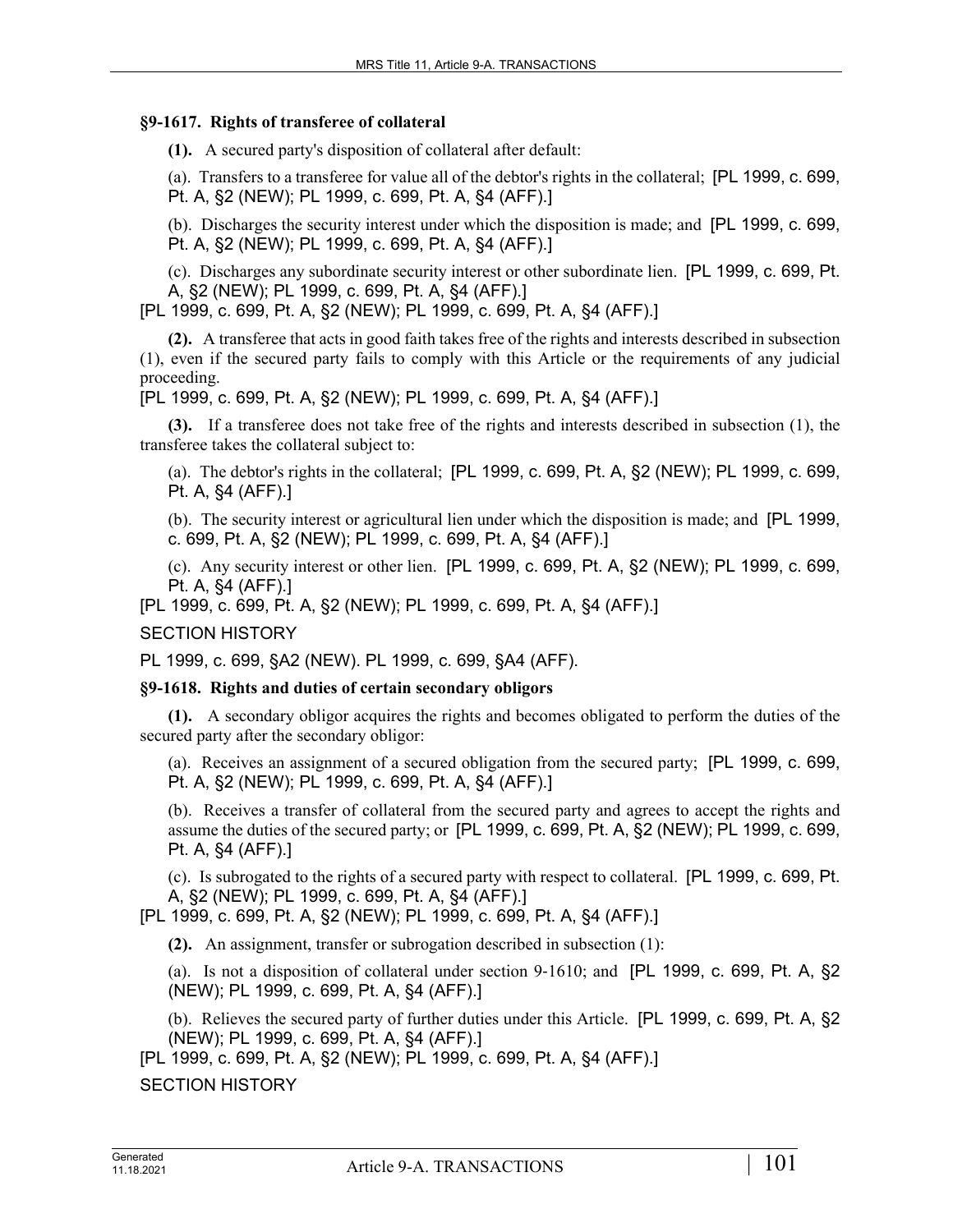PL 1999, c. 699, §A2 (NEW). PL 1999, c. 699, §A4 (AFF).

## **§9-1619. Transfer of record or legal title**

**(1).** In this section, "transfer statement" means a record authenticated by a secured party stating:

(a). That the debtor has defaulted in connection with an obligation secured by specified collateral; [PL 1999, c. 699, Pt. A, §2 (NEW); PL 1999, c. 699, Pt. A, §4 (AFF).]

(b). That the secured party has exercised its post-default remedies with respect to the collateral; [PL 1999, c. 699, Pt. A, §2 (NEW); PL 1999, c. 699, Pt. A, §4 (AFF).]

(c). That, by reason of the exercise, a transferee has acquired the rights of the debtor in the collateral; and [PL 1999, c. 699, Pt. A, §2 (NEW); PL 1999, c. 699, Pt. A, §4 (AFF).]

(d). The name and mailing address of the secured party, debtor and transferee. [PL 1999, c. 699, Pt. A, §2 (NEW); PL 1999, c. 699, Pt. A, §4 (AFF).]

[PL 1999, c. 699, Pt. A, §2 (NEW); PL 1999, c. 699, Pt. A, §4 (AFF).]

**(2).** A transfer statement entitles the transferee to the transfer of record of all rights of the debtor in the collateral specified in the statement in any official filing, recording, registration or certificate-oftitle system covering the collateral. If a transfer statement is presented with the applicable fee and request form to the official or office responsible for maintaining the system, the official or office shall:

(a). Accept the transfer statement; [PL 1999, c. 699, Pt. A, §2 (NEW); PL 1999, c. 699, Pt. A, §4 (AFF).]

(b). Promptly amend its records to reflect the transfer; and [PL 1999, c. 699, Pt. A, §2 (NEW); PL 1999, c. 699, Pt. A, §4 (AFF).]

(c). If applicable, issue a new appropriate certificate of title in the name of the transferee. [PL 1999, c. 699, Pt. A, §2 (NEW); PL 1999, c. 699, Pt. A, §4 (AFF).] [PL 1999, c. 699, Pt. A, §2 (NEW); PL 1999, c. 699, Pt. A, §4 (AFF).]

**(3).** A transfer of the record or legal title to collateral to a secured party under subsection (2) or otherwise is not of itself a disposition of collateral under this Article and does not of itself relieve the

secured party of its duties under this Article.

[PL 1999, c. 699, Pt. A, §2 (NEW); PL 1999, c. 699, Pt. A, §4 (AFF).]

### SECTION HISTORY

PL 1999, c. 699, §A2 (NEW). PL 1999, c. 699, §A4 (AFF).

### **§9-1620. Acceptance of collateral in full or partial satisfaction of obligation; compulsory disposition of collateral**

**(1).** Except as otherwise provided in subsection (7), a secured party may accept collateral in full or partial satisfaction of the obligation it secures only if:

(a). The debtor consents to the acceptance under subsection (3); [PL 1999, c. 699, Pt. A, §2 (NEW); PL 1999, c. 699, Pt. A, §4 (AFF).]

(b). The secured party does not receive, within the time set forth in subsection (4), a notification of objection to the proposal authenticated by:

(i) A person to which the secured party was required to send a proposal under section  $9-1621$ ; or

(ii) Any other person, other than the debtor, holding an interest in the collateral subordinate to the security interest that is the subject of the proposal; [PL 1999, c. 699, Pt. A, §2 (NEW); PL 1999, c. 699, Pt. A, §4 (AFF).]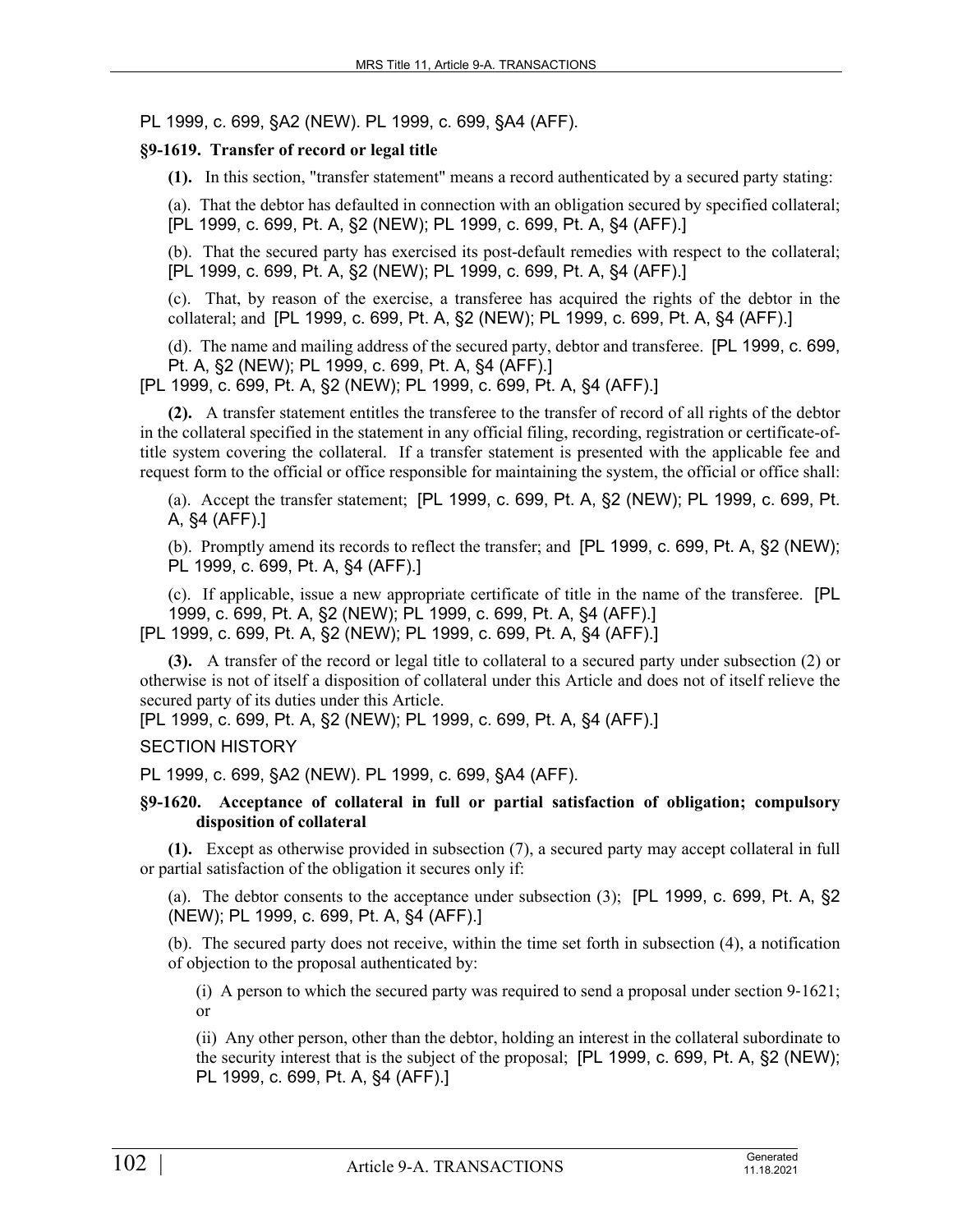(c). If the collateral is consumer goods, the collateral is not in the possession of the debtor when the debtor consents to the acceptance; and [PL 1999, c. 699, Pt. A, §2 (NEW); PL 1999, c. 699, Pt. A, §4 (AFF).]

(d). Subsection (5) does not require the secured party to dispose of the collateral or the debtor waives the requirement pursuant to section 9-1624. [PL 1999, c. 699, Pt. A, §2 (NEW); PL 1999, c. 699, Pt. A, §4 (AFF).]

[PL 1999, c. 699, Pt. A, §2 (NEW); PL 1999, c. 699, Pt. A, §4 (AFF).]

**(2).** A purported or apparent acceptance of collateral under this section is ineffective unless:

(a). The secured party consents to the acceptance in an authenticated record or sends a proposal to the debtor; and [PL 1999, c. 699, Pt. A, §2 (NEW); PL 1999, c. 699, Pt. A, §4 (AFF).]

(b). The conditions of subsection (1) are met. [PL 1999, c. 699, Pt. A, §2 (NEW); PL 1999, c. 699, Pt. A, §4 (AFF).]

[PL 1999, c. 699, Pt. A, §2 (NEW); PL 1999, c. 699, Pt. A, §4 (AFF).]

**(3).** For purposes of this section:

(a). A debtor consents to an acceptance of collateral in partial satisfaction of the obligation it secures only if the debtor agrees to the terms of the acceptance in a record authenticated after default; and [PL 1999, c. 699, Pt. A, §2 (NEW); PL 1999, c. 699, Pt. A, §4 (AFF).]

(b). A debtor consents to an acceptance of collateral in full satisfaction of the obligation it secures only if the debtor agrees to the terms of the acceptance in a record authenticated after default or the secured party:

(i) Sends to the debtor after default a proposal that is unconditional or subject only to a condition that collateral not in the possession of the secured party be preserved or maintained;

(ii) In the proposal, proposes to accept collateral in full satisfaction of the obligation it secures; and

(iii) Does not receive a notification of objection authenticated by the debtor within 20 days after the proposal is sent. [PL 1999, c. 699, Pt. A, §2 (NEW); PL 1999, c. 699, Pt. A, §4 (AFF).]

[PL 1999, c. 699, Pt. A, §2 (NEW); PL 1999, c. 699, Pt. A, §4 (AFF).]

**(4).** To be effective under subsection (1), paragraph (b), a notification of objection must be received by the secured party:

(a). In the case of a person to which the proposal was sent pursuant to section 9‑1621 within 20 days after notification was sent to that person; and [PL 1999, c. 699, Pt. A, §2 (NEW); PL 1999, c. 699, Pt. A, §4 (AFF).]

(b). In other cases:

(i) Within 20 days after the last notification was sent pursuant to section 9‑1621; or

(ii) If a notification was not sent, before the debtor consents to the acceptance under subsection

(3). [PL 1999, c. 699, Pt. A, §2 (NEW); PL 1999, c. 699, Pt. A, §4 (AFF).]

[PL 1999, c. 699, Pt. A, §2 (NEW); PL 1999, c. 699, Pt. A, §4 (AFF).]

**(5).** A secured party that has taken possession of collateral shall dispose of the collateral pursuant to section 9‑1610 within the time specified in subsection (6) if:

(a). Sixty percent of the cash price has been paid in the case of a purchase-money security interest in consumer goods; or [PL 1999, c. 699, Pt. A, §2 (NEW); PL 1999, c. 699, Pt. A, §4 (AFF).]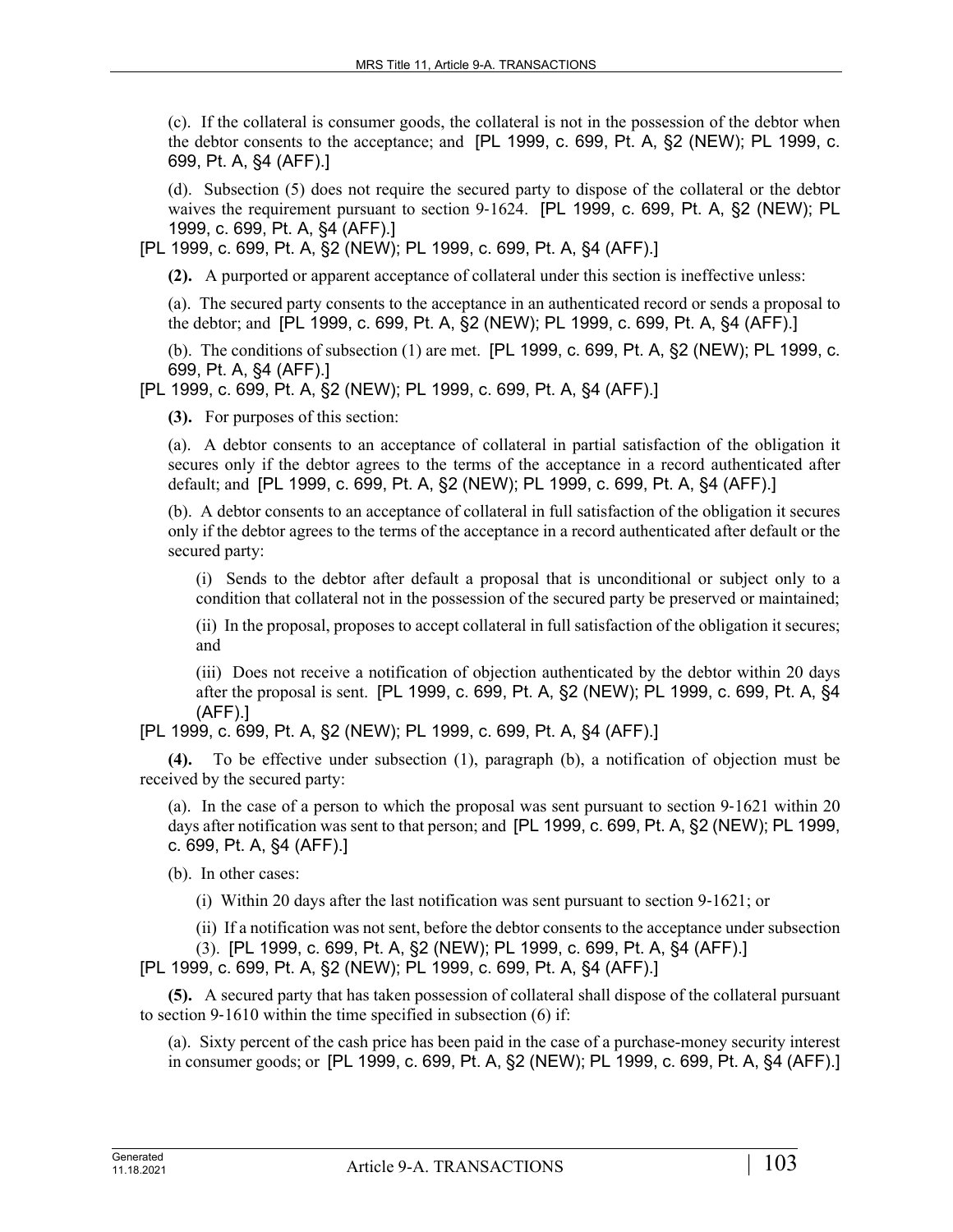(b). Sixty percent of the principal amount of the obligation secured has been paid in the case of a nonpurchase-money security interest in consumer goods. [PL 1999, c. 699, Pt. A, §2 (NEW); PL 1999, c. 699, Pt. A, §4 (AFF).]

[PL 1999, c. 699, Pt. A, §2 (NEW); PL 1999, c. 699, Pt. A, §4 (AFF).]

**(6).** To comply with subsection (5), the secured party shall dispose of the collateral:

(a). Within 90 days after taking possession; or [PL 1999, c. 699, Pt. A, §2 (NEW); PL 1999, c. 699, Pt. A, §4 (AFF).]

(b). Within any longer period to which the debtor and all secondary obligors have agreed in an agreement to that effect entered into and authenticated after default. [PL 1999, c. 699, Pt. A, §2 (NEW); PL 1999, c. 699, Pt. A, §4 (AFF).]

[PL 1999, c. 699, Pt. A, §2 (NEW); PL 1999, c. 699, Pt. A, §4 (AFF).]

**(7).** In a consumer transaction, a secured party may not accept collateral in partial satisfaction of the obligation it secures.

[PL 1999, c. 699, Pt. A, §2 (NEW); PL 1999, c. 699, Pt. A, §4 (AFF).]

### SECTION HISTORY

PL 1999, c. 699, §A2 (NEW). PL 1999, c. 699, §A4 (AFF).

## **§9-1621. Notification of proposal to accept collateral**

**(1).** A secured party that desires to accept collateral in full or partial satisfaction of the obligation it secures shall send its proposal to:

(a). Any person from which the secured party has received, before the debtor consented to the acceptance, an authenticated notification of a claim of an interest in the collateral; [PL 1999, c. 699, Pt. A, §2 (NEW); PL 1999, c. 699, Pt. A, §4 (AFF).]

(b). Any other secured party or lienholder that, 10 days before the debtor consented to the acceptance, held a security interest in or other lien on the collateral perfected by the filing of a financing statement that:

(i) Identified the collateral;

(ii) Was indexed under the debtor's name as of that date; and

(iii) Was filed in the office or offices in which to file a financing statement against the debtor covering the collateral as of that date; and [PL 1999, c. 699, Pt. A, §2 (NEW); PL 1999, c. 699, Pt. A, §4 (AFF).]

(c). Any other secured party that, 10 days before the debtor consented to the acceptance, held a security interest in the collateral perfected by compliance with a statute, regulation or treaty described in section 9‑1311, subsection (1). [PL 1999, c. 699, Pt. A, §2 (NEW); PL 1999, c. 699, Pt. A, §4 (AFF).]

[PL 1999, c. 699, Pt. A, §2 (NEW); PL 1999, c. 699, Pt. A, §4 (AFF).]

**(2).** A secured party that desires to accept collateral in partial satisfaction of the obligation it secures shall send its proposal to any secondary obligor in addition to the persons described in subsection  $(1)$ .

[PL 1999, c. 699, Pt. A, §2 (NEW); PL 1999, c. 699, Pt. A, §4 (AFF).]

SECTION HISTORY

PL 1999, c. 699, §A2 (NEW). PL 1999, c. 699, §A4 (AFF).

**§9-1622. Effect of acceptance of collateral**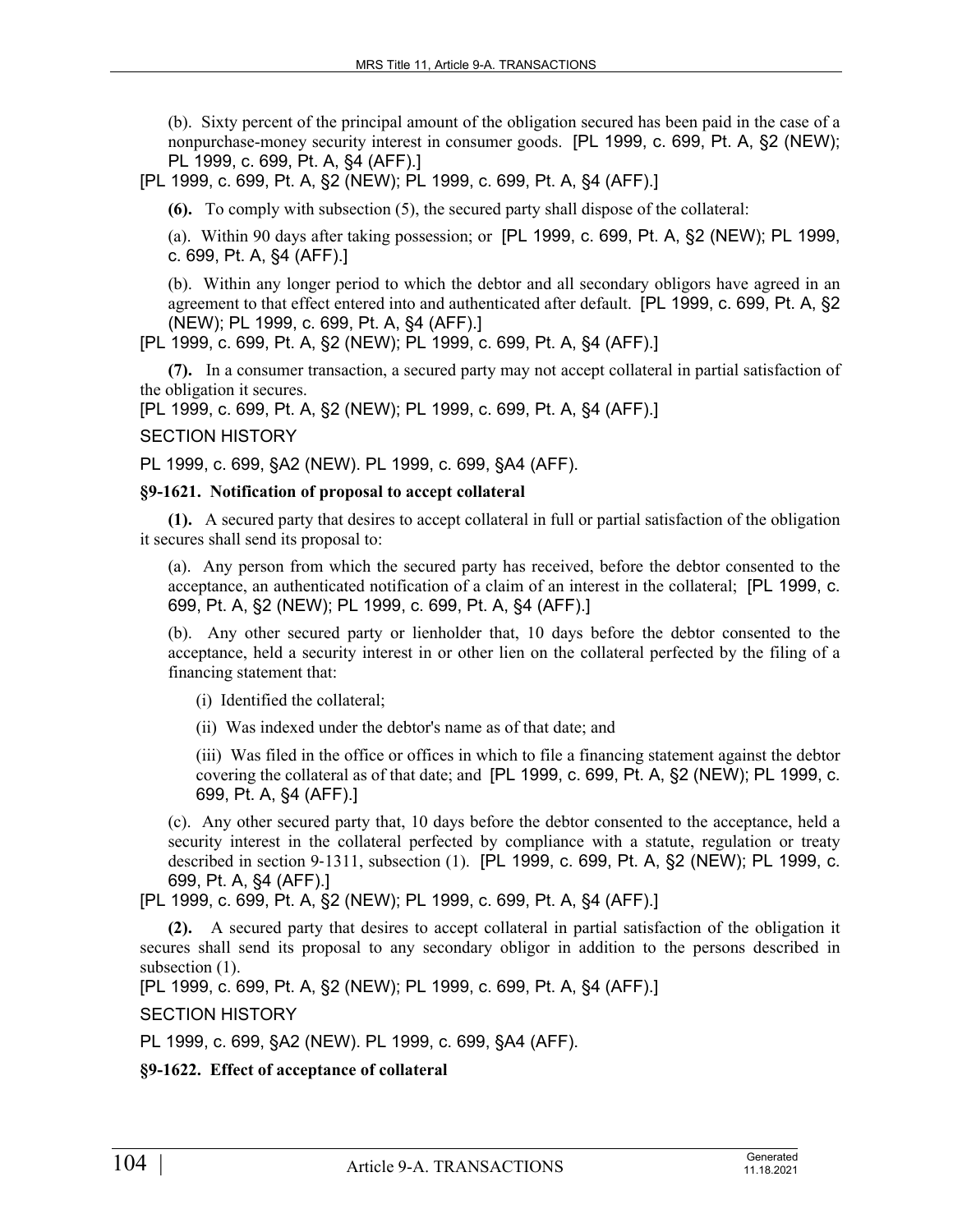**(1).** A secured party's acceptance of collateral in full or partial satisfaction of the obligation it secures:

(a). Discharges the obligation to the extent consented to by the debtor; [PL 1999, c. 699, Pt. A, §2 (NEW); PL 1999, c. 699, Pt. A, §4 (AFF).]

(b). Transfers to the secured party all of a debtor's rights in the collateral; [PL 1999, c. 699, Pt. A, §2 (NEW); PL 1999, c. 699, Pt. A, §4 (AFF).]

(c). Discharges the security interest or agricultural lien that is the subject of the debtor's consent and any subordinate security interest or other subordinate lien; and [PL 1999, c. 699, Pt. A, §2 (NEW); PL 1999, c. 699, Pt. A, §4 (AFF).]

(d). Terminates any other subordinate interest. [PL 1999, c. 699, Pt. A, §2 (NEW); PL 1999, c. 699, Pt. A, §4 (AFF).]

[PL 1999, c. 699, Pt. A, §2 (NEW); PL 1999, c. 699, Pt. A, §4 (AFF).]

**(2).** A subordinate interest is discharged or terminated under subsection (1), even if the secured party fails to comply with this Article.

[PL 1999, c. 699, Pt. A, §2 (NEW); PL 1999, c. 699, Pt. A, §4 (AFF).]

## SECTION HISTORY

PL 1999, c. 699, §A2 (NEW). PL 1999, c. 699, §A4 (AFF).

### **§9-1623. Right to redeem collateral**

**(1).** A debtor, any secondary obligor or any other secured party or lienholder may redeem collateral.

[PL 1999, c. 699, Pt. A, §2 (NEW); PL 1999, c. 699, Pt. A, §4 (AFF).]

**(2).** To redeem collateral, a person shall tender:

(a). Fulfillment of all obligations secured by the collateral; and [PL 1999, c. 699, Pt. A, §2 (NEW); PL 1999, c. 699, Pt. A, §4 (AFF).]

(b). The reasonable expenses and attorney's fees described in section  $9-1615$ , subsection (1), paragraph (a). [PL 1999, c. 699, Pt. A, §2 (NEW); PL 1999, c. 699, Pt. A, §4 (AFF).] [PL 1999, c. 699, Pt. A, §2 (NEW); PL 1999, c. 699, Pt. A, §4 (AFF).]

**(3).** A redemption may occur at any time before a secured party:

(a). Has collected collateral under section 9‑1607; [PL 1999, c. 699, Pt. A, §2 (NEW); PL 1999, c. 699, Pt. A, §4 (AFF).]

(b). Has disposed of collateral or entered into a contract for its disposition under section 9‑1610; or [PL 1999, c. 699, Pt. A, §2 (NEW); PL 1999, c. 699, Pt. A, §4 (AFF).]

(c). Has accepted collateral in full or partial satisfaction of the obligation it secures under section 9‑1622. [PL 1999, c. 699, Pt. A, §2 (NEW); PL 1999, c. 699, Pt. A, §4 (AFF).] [PL 1999, c. 699, Pt. A, §2 (NEW); PL 1999, c. 699, Pt. A, §4 (AFF).]

### SECTION HISTORY

PL 1999, c. 699, §A2 (NEW). PL 1999, c. 699, §A4 (AFF).

### **§9-1624. Waiver**

**(1).** A debtor or secondary obligor may waive the right to notification of disposition of collateral under section 9‑1611 only by an agreement to that effect entered into and authenticated after default. [PL 1999, c. 699, Pt. A, §2 (NEW); PL 1999, c. 699, Pt. A, §4 (AFF).]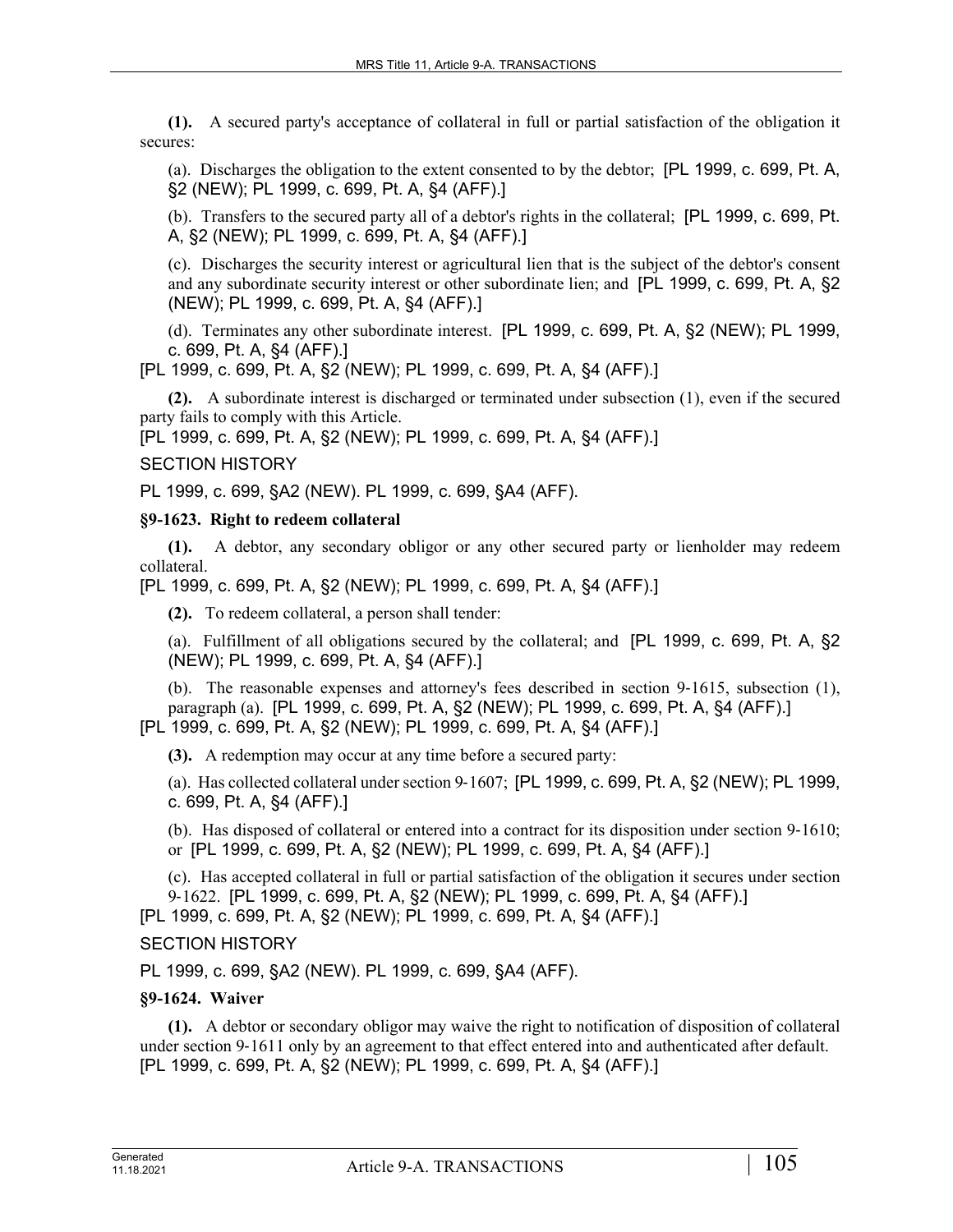**(2).** A debtor may waive the right to require disposition of collateral under section 9‑1620, subsection (5) only by an agreement to that effect entered into and authenticated after default. [PL 1999, c. 699, Pt. A, §2 (NEW); PL 1999, c. 699, Pt. A, §4 (AFF).]

**(3).** Except in a consumer-goods transaction, a debtor or secondary obligor may waive the right to redeem collateral under section 9‑1623 only by an agreement to that effect entered into and authenticated after default.

[PL 1999, c. 699, Pt. A, §2 (NEW); PL 1999, c. 699, Pt. A, §4 (AFF).]

### SECTION HISTORY

PL 1999, c. 699, §A2 (NEW). PL 1999, c. 699, §A4 (AFF).

### **SUBPART 2**

## **NONCOMPLIANCE WITH ARTICLE**

### **§9-1625. Remedies for secured party's failure to comply with Article**

**(1).** If it is established that a secured party is not proceeding in accordance with this Article, a court may order or restrain collection, enforcement or disposition of collateral on appropriate terms and conditions.

[PL 1999, c. 699, Pt. A, §2 (NEW); PL 1999, c. 699, Pt. A, §4 (AFF).]

**(2).** Subject to subsections (3), (4) and (6), a person is liable for damages in the amount of any loss caused by a failure to comply with this Article. Loss caused by a failure to comply may include loss resulting from the debtor's inability to obtain, or increased costs of, alternative financing. [PL 1999, c. 699, Pt. A, §2 (NEW); PL 1999, c. 699, Pt. A, §4 (AFF).]

**(3).** Except as otherwise provided in section 9-1628:

(a). A person that, at the time of the failure, was a debtor, was an obligor or held a security interest in or other lien on the collateral may recover damages under subsection (2) for its loss; and [PL 1999, c. 699, Pt. A, §2 (NEW); PL 1999, c. 699, Pt. A, §4 (AFF).]

(b). If the collateral is consumer goods, a person that was a debtor or a secondary obligor at the time a secured party failed to comply with this part may recover for that failure in any event an amount not less than the credit service charge plus 10% of the principal amount of the obligation or the time-price differential plus 10% of the cash price. [PL 1999, c. 699, Pt. A, §2 (NEW); PL 1999, c. 699, Pt. A, §4 (AFF).]

[PL 1999, c. 699, Pt. A, §2 (NEW); PL 1999, c. 699, Pt. A, §4 (AFF).]

**(4).** A debtor whose deficiency is eliminated under section 9‑1626 may recover damages for the loss of any surplus. However, a debtor or secondary obligor whose deficiency is eliminated or reduced under Section 9-1626 may not otherwise recover under subsection (2) for noncompliance with the provisions of this part relating to collection, enforcement, disposition or acceptance.

[PL 1999, c. 699, Pt. A, §2 (NEW); PL 1999, c. 699, Pt. A, §4 (AFF).]

**(5).** In addition to any damages recoverable under subsection (2), the debtor, consumer obligor or person named as a debtor in a filed record, as applicable, may recover \$500 in each case from a person that:

(a). Fails to comply with section 9‑1208; [PL 1999, c. 699, Pt. A, §2 (NEW); PL 1999, c. 699, Pt. A, §4 (AFF).]

(b). Fails to comply with section 9‑1209; [PL 1999, c. 699, Pt. A, §2 (NEW); PL 1999, c. 699, Pt. A, §4 (AFF).]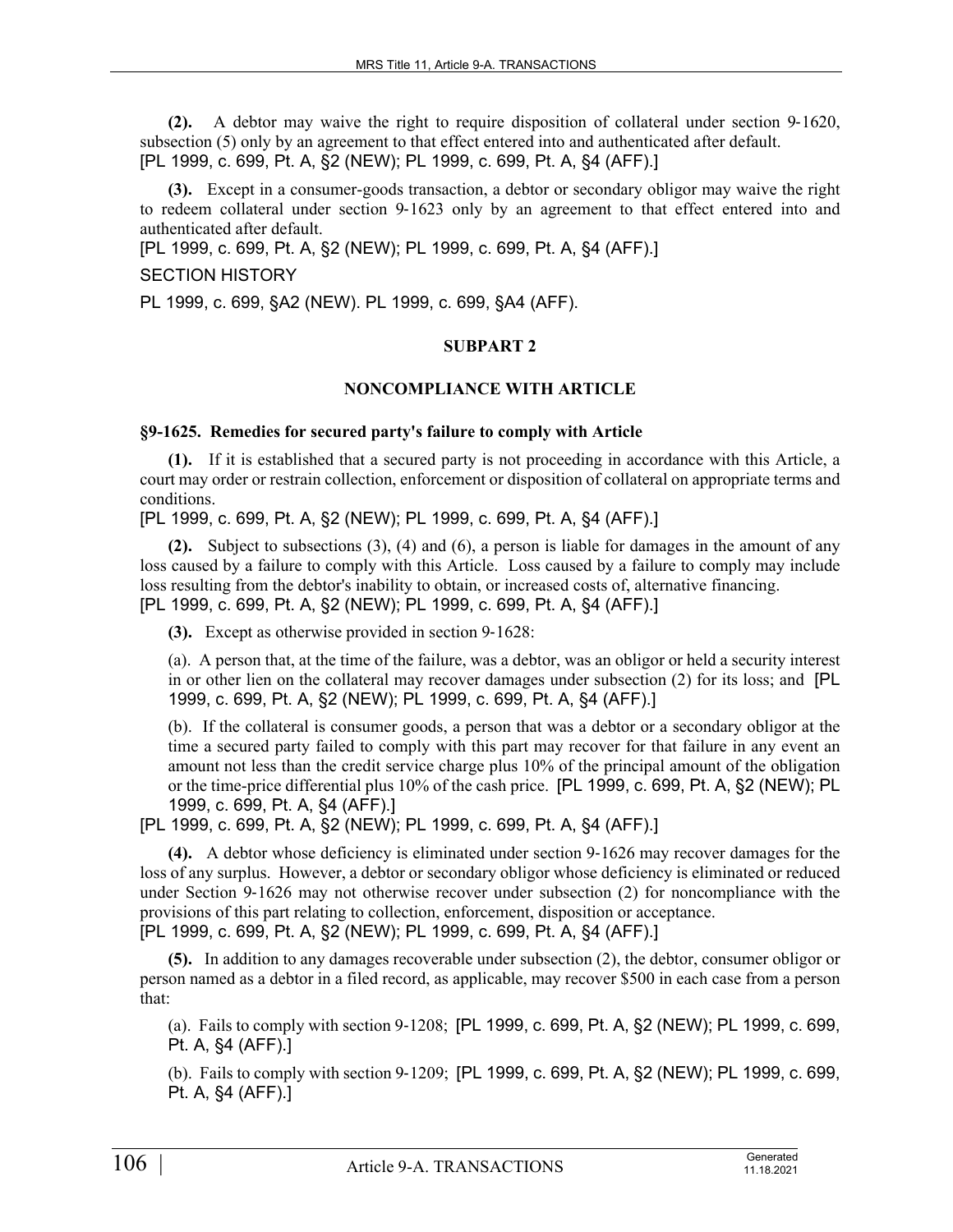(c). Files a record that the person is not entitled to file under section 9–1509, subsection  $(1)$ ; [PL 1999, c. 699, Pt. A, §2 (NEW); PL 1999, c. 699, Pt. A, §4 (AFF).]

(d). Fails to cause the secured party of record to file or send a termination statement as required by section 9‑1513, subsection (1) or (3); [PL 1999, c. 699, Pt. A, §2 (NEW); PL 1999, c. 699, Pt. A, §4 (AFF).]

(e). Fails to comply with section 9‑1616, subsection (2), paragraph (a) and whose failure is part of a pattern, or consistent with a practice, of noncompliance; or [PL 1999, c. 699, Pt. A, §2 (NEW); PL 1999, c. 699, Pt. A, §4 (AFF).]

(f). Fails to comply with section 9-1616, subsection  $(2)$ , paragraph  $(b)$ . [PL 1999, c. 699, Pt. A, §2 (NEW); PL 1999, c. 699, Pt. A, §4 (AFF).]

[PL 1999, c. 699, Pt. A, §2 (NEW); PL 1999, c. 699, Pt. A, §4 (AFF).]

**(6).** A debtor or consumer obligor may recover damages under subsection (2) and, in addition, \$500 in each case from a person that, without reasonable cause, fails to comply with a request under section 9-1210. A recipient of a request under section 9-1210 that never claimed an interest in the collateral or obligations that are the subject of a request under that section has a reasonable excuse for failure to comply with the request within the meaning of this subsection.

[PL 1999, c. 699, Pt. A, §2 (NEW); PL 1999, c. 699, Pt. A, §4 (AFF).]

**(7).** If a secured party fails to comply with a request regarding a list of collateral or a statement of account under section 9‑1210, the secured party may claim a security interest only as shown in the list or statement included in the request as against a person that is reasonably misled by the failure. [PL 1999, c. 699, Pt. A, §2 (NEW); PL 1999, c. 699, Pt. A, §4 (AFF).]

SECTION HISTORY

PL 1999, c. 699, §A2 (NEW). PL 1999, c. 699, §A4 (AFF).

## **§9-1626. Action in which deficiency or surplus is in issue**

**(1).** In an action arising from a transaction, other than a consumer transaction, in which the amount of a deficiency or surplus is in issue, the following rules apply.

(a). A secured party need not prove compliance with the provisions of this part relating to collection, enforcement, disposition or acceptance unless the debtor or a secondary obligor places the secured party's compliance in issue. [PL 1999, c. 699, Pt. A, §2 (NEW); PL 1999, c. 699, Pt. A, §4 (AFF).]

(b). If the secured party's compliance is placed in issue, the secured party has the burden of establishing that the collection, enforcement, disposition or acceptance was conducted in accordance with this part. [PL 1999, c. 699, Pt. A, §2 (NEW); PL 1999, c. 699, Pt. A, §4 (AFF).]

(c). Except as otherwise provided in section 9‑1628, if a secured party fails to prove that the collection, enforcement, disposition or acceptance was conducted in accordance with the provisions of this part relating to collection, enforcement, disposition or acceptance, the liability of a debtor or a secondary obligor for a deficiency is limited to an amount by which the sum of the secured obligation, expenses and attorney's fees exceeds the greater of:

(i) The proceeds of the collection, enforcement, disposition or acceptance; or

(ii) The amount of proceeds that would have been realized had the noncomplying secured party proceeded in accordance with the provisions of this part relating to collection, enforcement, disposition or acceptance. [PL 1999, c. 699, Pt. A, §2 (NEW); PL 1999, c. 699, Pt. A, §4 (AFF).]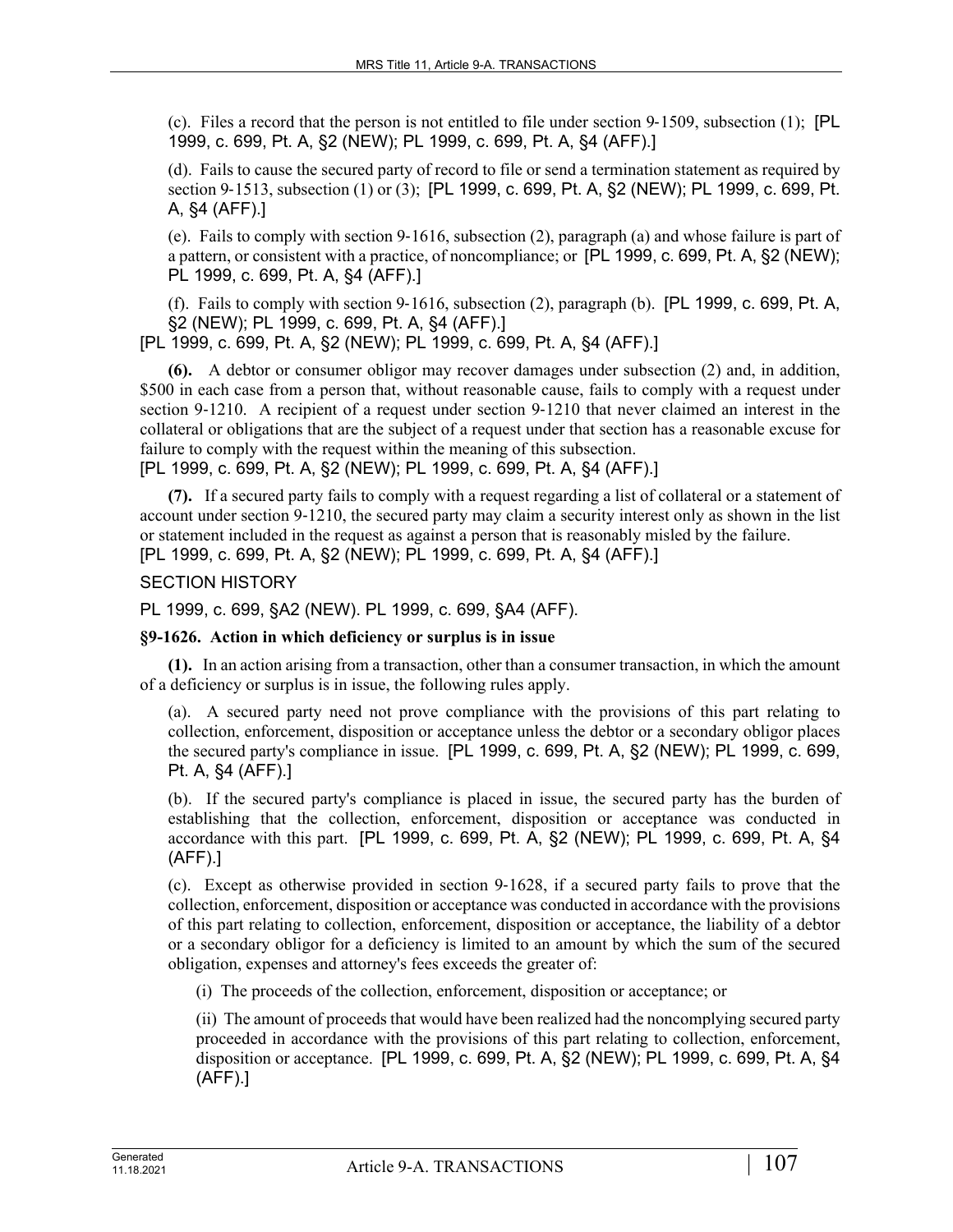(d). For purposes of paragraph (c), subparagraph (ii), the amount of proceeds that would have been realized is equal to the sum of the secured obligation, expenses and attorney's fees unless the secured party proves that the amount is less than that sum. [PL 1999, c. 699, Pt. A, §2 (NEW); PL 1999, c. 699, Pt. A, §4 (AFF).]

(e). If a deficiency or surplus is calculated under section  $9-1615$ , subsection (6), the debtor or obligor has the burden of establishing that the amount of proceeds of the disposition is significantly below the range of prices that a complying disposition to a person other than the secured party, a person related to the secured party or a secondary obligor would have brought. [PL 1999, c. 699, Pt. A, §2 (NEW); PL 1999, c. 699, Pt. A, §4 (AFF).]

[PL 1999, c. 699, Pt. A, §2 (NEW); PL 1999, c. 699, Pt. A, §4 (AFF).]

**(2).** In an action arising from a consumer transaction in which the amount of a deficiency or surplus is in issue, the following rules apply.

(a). If a secured party represents by affidavit that it has complied with the provisions of this Part relating to collection, enforcement, disposition or acceptance, the secured party need not further prove compliance unless the debtor or a secondary obligor places the secured party's compliance in issue. [PL 1999, c. 699, Pt. A, §2 (NEW); PL 1999, c. 699, Pt. A, §4 (AFF).]

(b). If the secured party's compliance is placed in issue, the secured party has the burden of establishing that the collection, enforcement, disposition or acceptance was conducted in accordance with this Part. [PL 1999, c. 699, Pt. A, §2 (NEW); PL 1999, c. 699, Pt. A, §4 (AFF).]

(c). Except as otherwise provided in section 9‑1628, if a secured party fails to prove that the collection, enforcement, disposition or acceptance was conducted in accordance with the provisions of this Part relating to collection, enforcement, disposition or acceptance, neither the debtor nor a secondary obligor is liable for a deficiency. [PL 1999, c. 699, Pt. A, §2 (NEW); PL 1999, c. 699, Pt. A, §4 (AFF).]

[PL 1999, c. 699, Pt. A, §2 (NEW); PL 1999, c. 699, Pt. A, §4 (AFF).]

## SECTION HISTORY

PL 1999, c. 699, §A2 (NEW). PL 1999, c. 699, §A4 (AFF).

## **§9-1627. Determination of whether conduct was commercially reasonable**

**(1).** The fact that a greater amount could have been obtained by a collection, enforcement, disposition or acceptance at a different time or in a different method from that selected by the secured party is not of itself sufficient to preclude the secured party from establishing that the collection, enforcement, disposition or acceptance was made in a commercially reasonable manner. [PL 1999, c. 699, Pt. A, §2 (NEW); PL 1999, c. 699, Pt. A, §4 (AFF).]

**(2).** A disposition of collateral is made in a commercially reasonable manner if the disposition is made:

(a). In the usual manner on any recognized market; [PL 1999, c. 699, Pt. A, §2 (NEW); PL 1999, c. 699, Pt. A, §4 (AFF).]

(b). At the price current in any recognized market at the time of the disposition; or [PL 1999, c. 699, Pt. A, §2 (NEW); PL 1999, c. 699, Pt. A, §4 (AFF).]

(c). Otherwise in conformity with reasonable commercial practices among dealers in the type of property that was the subject of the disposition. [PL 1999, c. 699, Pt. A, §2 (NEW); PL 1999, c. 699, Pt. A, §4 (AFF).]

[PL 1999, c. 699, Pt. A, §2 (NEW); PL 1999, c. 699, Pt. A, §4 (AFF).]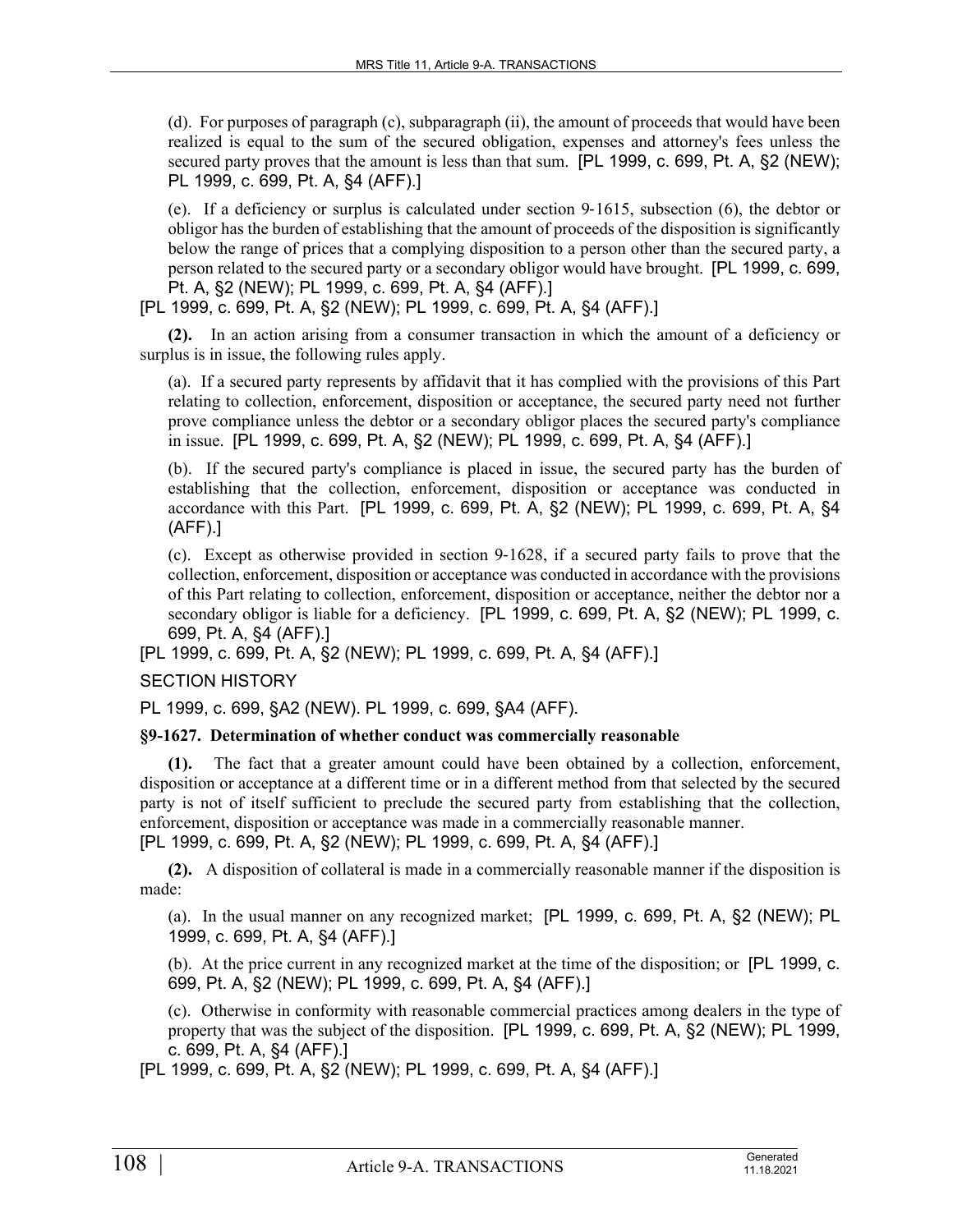**(3).** A collection, enforcement, disposition or acceptance is commercially reasonable if it has been approved:

(a). In a judicial proceeding; [PL 1999, c. 699, Pt. A, §2 (NEW); PL 1999, c. 699, Pt. A, §4 (AFF).]

(b). By a bona fide creditors' committee; [PL 1999, c. 699, Pt. A, §2 (NEW); PL 1999, c. 699, Pt. A, §4 (AFF).]

(c). By a representative of creditors; or [PL 1999, c. 699, Pt. A, §2 (NEW); PL 1999, c. 699, Pt. A, §4 (AFF).]

(d). By an assignee for the benefit of creditors. [PL 1999, c. 699, Pt. A, §2 (NEW); PL 1999, c. 699, Pt. A, §4 (AFF).]

[PL 1999, c. 699, Pt. A, §2 (NEW); PL 1999, c. 699, Pt. A, §4 (AFF).]

**(4).** Approval under subsection (3) need not be obtained, and lack of approval does not mean that the collection, enforcement, disposition or acceptance is not commercially reasonable.

[PL 1999, c. 699, Pt. A, §2 (NEW); PL 1999, c. 699, Pt. A, §4 (AFF).]

### SECTION HISTORY

PL 1999, c. 699, §A2 (NEW). PL 1999, c. 699, §A4 (AFF).

## **§9-1628. Nonliability and limitation on liability of secured party; liability of secondary obligor**

**(1).** Unless a secured party knows that a person is a debtor or obligor, knows the identity of the person and knows how to communicate with the person:

(a). The secured party is not liable to the person or to a secured party or lienholder that has filed a financing statement against the person for failure to comply with this Article; and [PL 1999, c. 699, Pt. A, §2 (NEW); PL 1999, c. 699, Pt. A, §4 (AFF).]

(b). The secured party's failure to comply with this Article does not affect the liability of the person for a deficiency. [PL 1999, c. 699, Pt. A, §2 (NEW); PL 1999, c. 699, Pt. A, §4 (AFF).] [PL 1999, c. 699, Pt. A, §2 (NEW); PL 1999, c. 699, Pt. A, §4 (AFF).]

**(2).** A secured party is not liable because of its status as secured party:

- (a). To a person that is a debtor or obligor, unless the secured party knows:
	- (i) That the person is a debtor or obligor;
	- (ii) The identity of the person; and

(iii) How to communicate with the person; or [PL 1999, c. 699, Pt. A, §2 (NEW); PL 1999, c. 699, Pt. A, §4 (AFF).]

(b). To a secured party or lienholder that has filed a financing statement against a person, unless the secured party knows:

(i) That the person is a debtor; and

(ii) The identity of the person. [PL 1999, c. 699, Pt. A, §2 (NEW); PL 1999, c. 699, Pt. A, §4 (AFF).]

[PL 1999, c. 699, Pt. A, §2 (NEW); PL 1999, c. 699, Pt. A, §4 (AFF).]

**(3).** A secured party is not liable to any person, and a person's liability for a deficiency is not affected because of any act or omission arising out of the secured party's reasonable belief that a transaction is not a consumer-goods transaction or a consumer transaction or that goods are not consumer goods, if the secured party's belief is based on its reasonable reliance on: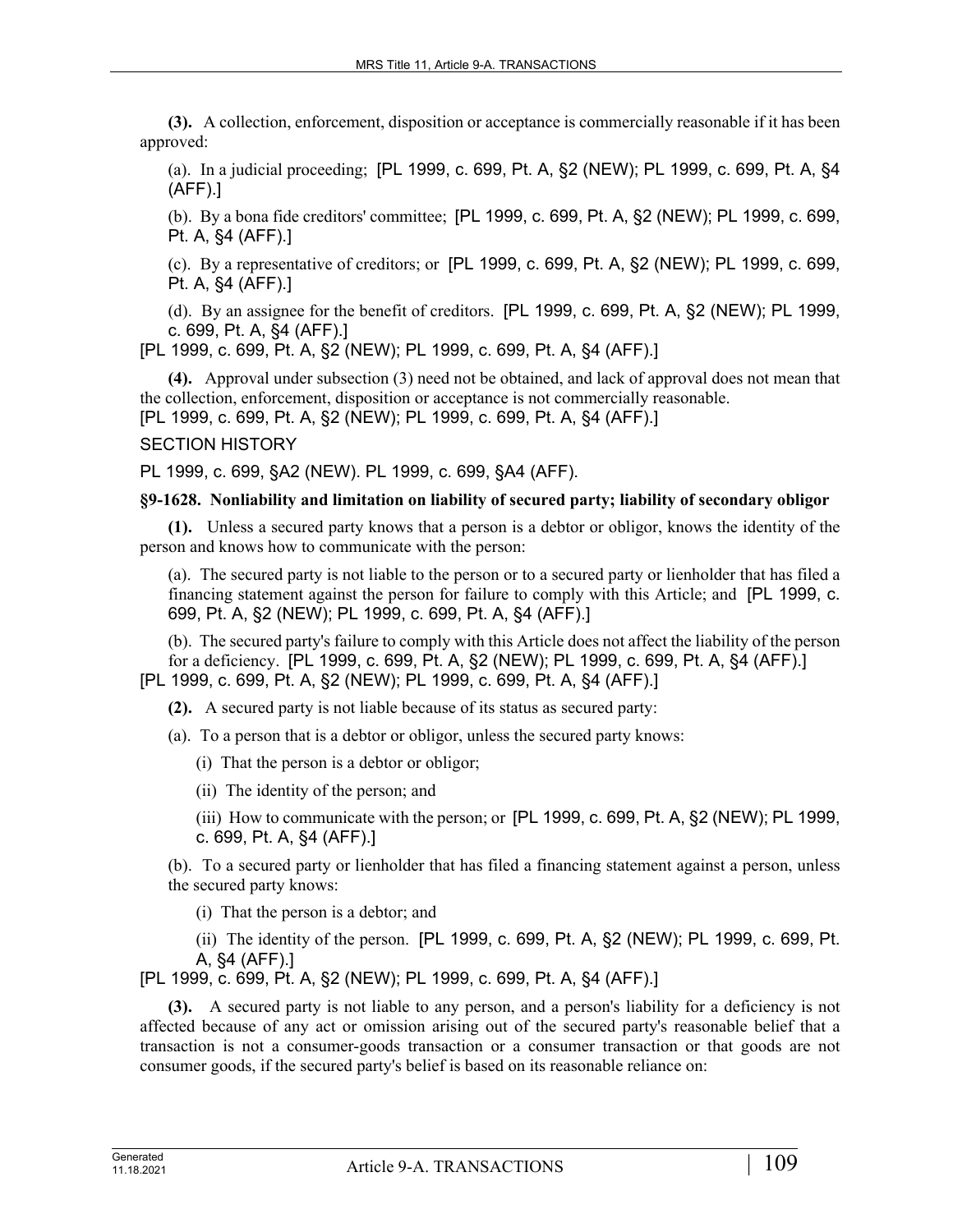(a). A debtor's representation concerning the purpose for which collateral was to be used, acquired or held; or [PL 1999, c. 699, Pt. A, §2 (NEW); PL 1999, c. 699, Pt. A, §4 (AFF).]

(b). An obligor's representation concerning the purpose for which a secured obligation was incurred. [PL 1999, c. 699, Pt. A, §2 (NEW); PL 1999, c. 699, Pt. A, §4 (AFF).] [PL 1999, c. 699, Pt. A, §2 (NEW); PL 1999, c. 699, Pt. A, §4 (AFF).]

**(4).** A secured party is not liable to any person under section 9‑1625, subsection (3), paragraph (b) for its failure to comply with section 9-1616.

[PL 1999, c. 699, Pt. A, §2 (NEW); PL 1999, c. 699, Pt. A, §4 (AFF).]

**(5).** A secured party is not liable under section 9–1625, subsection (3), paragraph (b) more than once with respect to any one secured obligation.

[PL 1999, c. 699, Pt. A, §2 (NEW); PL 1999, c. 699, Pt. A, §4 (AFF).]

### SECTION HISTORY

PL 1999, c. 699, §A2 (NEW). PL 1999, c. 699, §A4 (AFF).

# **PART 7**

### **TRANSITION**

### **§9-1701. Effective date**

This Article takes effect on July 1, 2001. [PL 1999, c. 699, Pt. A, §2 (NEW); PL 1999, c. 699, Pt. A, §4 (AFF).]

SECTION HISTORY

PL 1999, c. 699, §A2 (NEW). PL 1999, c. 699, §A4 (AFF).

### **§9-1702. Savings clause**

**(1).** Except as otherwise provided in this part, this Article applies to a transaction or lien within its scope, even if the transaction or lien was entered into or created before this Article takes effect. [PL 1999, c. 699, Pt. A, §2 (NEW); PL 1999, c. 699, Pt. A, §4 (AFF).]

**(2).** Except as otherwise provided in subsection (3) and sections 9-1703 to 9-1709:

(a). Transactions and liens that were not governed by former Article 9, were validly entered into or created before this Article takes effect and would be subject to this Article if they had been entered into or created after this Article takes effect and the rights, duties and interests flowing from those transactions and liens remain valid after this Article takes effect; and [PL 1999, c. 699, Pt. A, §2 (NEW); PL 1999, c. 699, Pt. A, §4 (AFF).]

(b). The transactions and liens may be terminated, completed, consummated and enforced as required or permitted by this Article or by the law that otherwise would apply if this Article had not taken effect. [PL 1999, c. 699, Pt. A, §2 (NEW); PL 1999, c. 699, Pt. A, §4 (AFF).]

[PL 2001, c. 286, §14 (AMD).]

**(3).** This Article does not affect an action, case or proceeding commenced before this Article takes effect.

[PL 1999, c. 699, Pt. A, §2 (NEW); PL 1999, c. 699, Pt. A, §4 (AFF).] SECTION HISTORY

PL 1999, c. 699, §A2 (NEW). PL 1999, c. 699, §A4 (AFF). PL 2001, c. 286, §14 (AMD).

**§9-1703. Security interest perfected before effective date**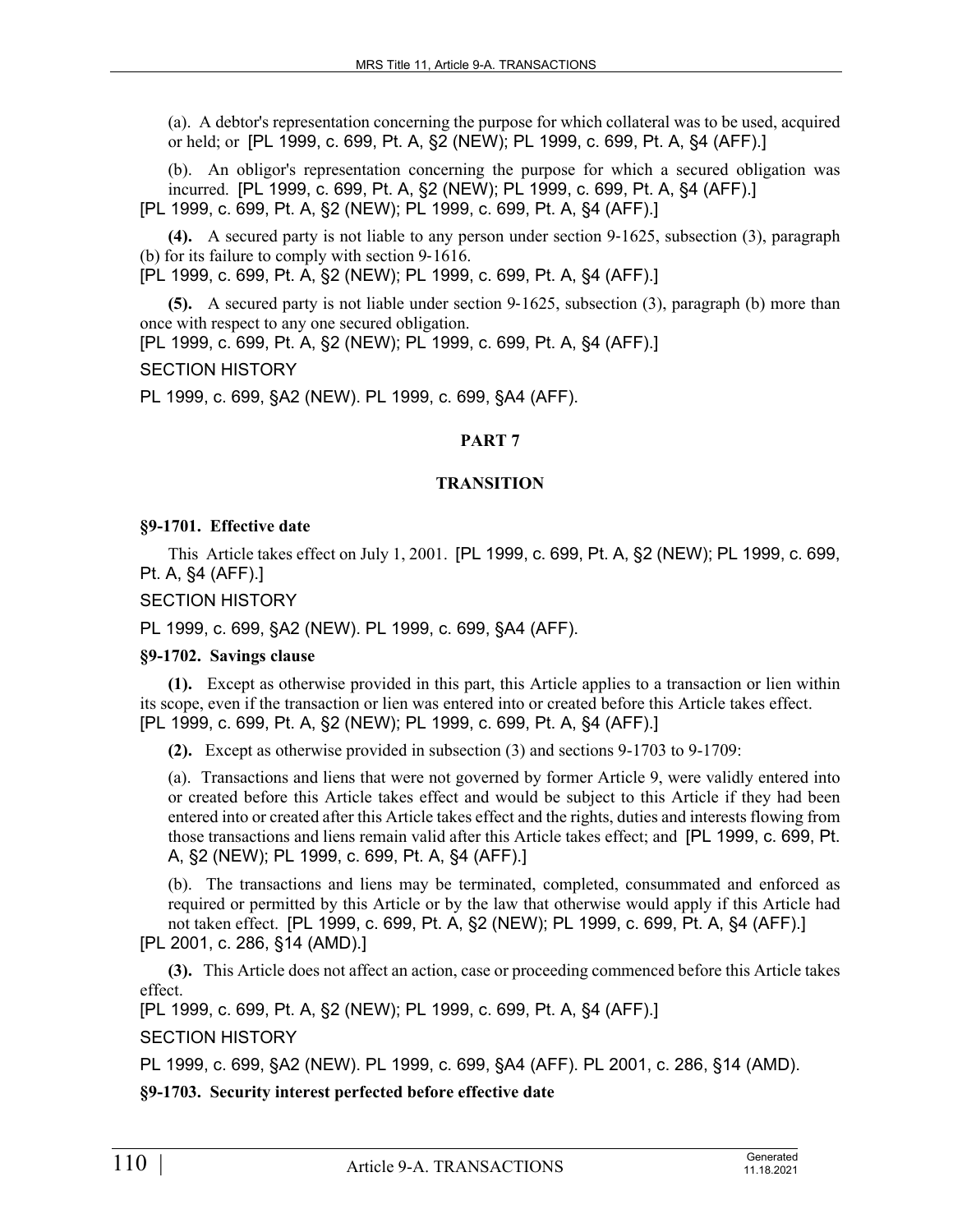**(1).** A security interest that is enforceable immediately before this Article takes effect and would have priority over the rights of a person that becomes a lien creditor at that time is a perfected security interest under this Article if, when this Article takes effect, the applicable requirements for enforceability and perfection under this Article are satisfied without further action. [PL 1999, c. 699, Pt. A, §2 (NEW); PL 1999, c. 699, Pt. A, §4 (AFF).]

**(2).** Except as otherwise provided in section 9‑1705, if, immediately before this Article takes effect, a security interest is enforceable and would have priority over the rights of a person that becomes a lien creditor at that time, but the applicable requirements for enforceability or perfection under this Article are not satisfied when this Article takes effect, the security interest:

(a). Is a perfected security interest for one year after this Article takes effect; [PL 1999, c. 699, Pt. A, §2 (NEW); PL 1999, c. 699, Pt. A, §4 (AFF).]

(b). Remains enforceable thereafter only if the security interest becomes enforceable under section 9‑1203 before the year expires; and [PL 1999, c. 699, Pt. A, §2 (NEW); PL 1999, c. 699, Pt. A, §4 (AFF).]

(c). Remains perfected thereafter only if the applicable requirements for perfection under this Article are satisfied before the year expires. [PL 1999, c. 699, Pt. A, §2 (NEW); PL 1999, c. 699, Pt. A, §4 (AFF).]

[PL 1999, c. 699, Pt. A, §2 (NEW); PL 1999, c. 699, Pt. A, §4 (AFF).]

### SECTION HISTORY

PL 1999, c. 699, §A2 (NEW). PL 1999, c. 699, §A4 (AFF).

### **§9-1704. Security interest unperfected before effective date**

A security interest that is enforceable immediately before this Article takes effect but which would be subordinate to the rights of a person that becomes a lien creditor at that time: [PL 1999, c. 699, Pt. A, §2 (NEW); PL 1999, c. 699, Pt. A, §4 (AFF).]

**(1).** Remains an enforceable security interest for one year after this Article takes effect; [PL 1999, c. 699, Pt. A, §2 (NEW); PL 1999, c. 699, Pt. A, §4 (AFF).]

**(2).** Remains enforceable thereafter if the security interest becomes enforceable under section 9‑1203 when this Article takes effect or within one year thereafter; and [PL 1999, c. 699, Pt. A, §2 (NEW); PL 1999, c. 699, Pt. A, §4 (AFF).]

**(3).** Becomes perfected:

(a). Without further action, when this Article takes effect if the applicable requirements for perfection under this Article are satisfied before or at that time; or [PL 1999, c. 699, Pt. A, §2 (NEW); PL 1999, c. 699, Pt. A, §4 (AFF).]

(b). When the applicable requirements for perfection are satisfied if the requirements are satisfied after that time. [PL 1999, c. 699, Pt. A, §2 (NEW); PL 1999, c. 699, Pt. A, §4 (AFF).] [PL 1999, c. 699, Pt. A, §2 (NEW); PL 1999, c. 699, Pt. A, §4 (AFF).]

# SECTION HISTORY

PL 1999, c. 699, §A2 (NEW). PL 1999, c. 699, §A4 (AFF).

### **§9-1705. Effectiveness of action taken before effective date**

**(1).** If action, other than the filing of a financing statement, is taken before this Article takes effect and the action would have resulted in priority of a security interest over the rights of a person that becomes a lien creditor had the security interest become enforceable before this Article takes effect, the action is effective to perfect a security interest that attaches under this Article within one year after this Article takes effect. An attached security interest becomes unperfected one year after this Article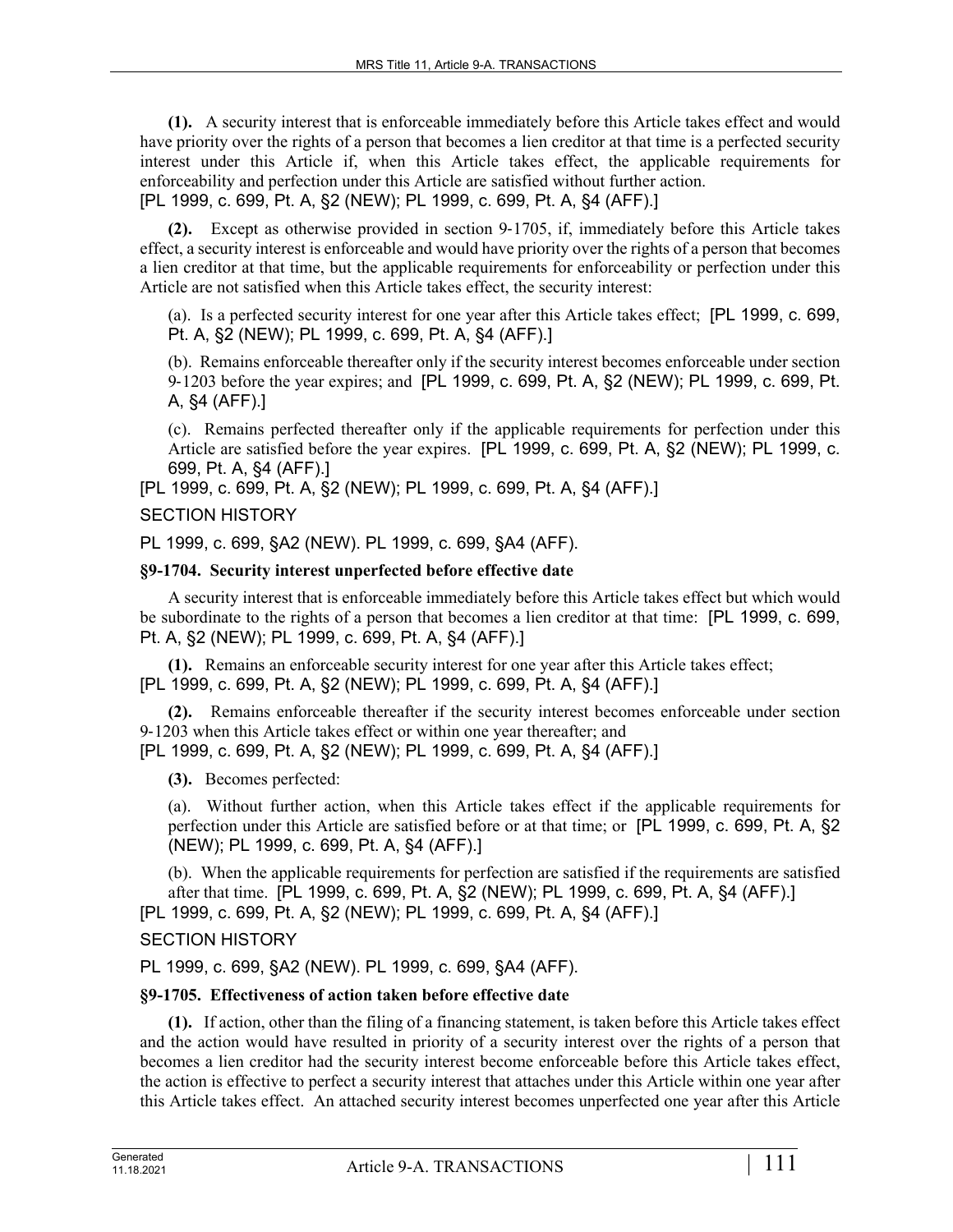takes effect unless the security interest becomes a perfected security interest under this Article before the expiration of that period.

[PL 1999, c. 699, Pt. A, §2 (NEW); PL 1999, c. 699, Pt. A, §4 (AFF).]

**(2).** The filing of a financing statement before this Article takes effect is effective to perfect a security interest to the extent the filing would satisfy the applicable requirements for perfection under this Article.

[PL 1999, c. 699, Pt. A, §2 (NEW); PL 1999, c. 699, Pt. A, §4 (AFF).]

**(3).** This Article does not render ineffective an effective financing statement that, before this Article takes effect, is filed and satisfies the applicable requirements for perfection under the law of the jurisdiction governing perfection as provided in former section 9‑103. However, except as otherwise provided in subsections (4) and (5) and section 9‑1706, the financing statement ceases to be effective at the earlier of:

(a). The time the financing statement would have ceased to be effective under the law of the jurisdiction in which it is filed; or [PL 1999, c. 699, Pt. A, §2 (NEW); PL 1999, c. 699, Pt. A, §4 (AFF).]

(b). June 30, 2006. [PL 1999, c. 699, Pt. A, §2 (NEW); PL 1999, c. 699, Pt. A, §4 (AFF).] [PL 1999, c. 699, Pt. A, §2 (NEW); PL 1999, c. 699, Pt. A, §4 (AFF).]

**(4).** The filing of a continuation statement after this Article takes effect does not continue the effectiveness of the financing statement filed before this Article takes effect. However, upon the timely filing of a continuation statement after this Article takes effect and in accordance with the law of the jurisdiction governing perfection as provided in part 3, the effectiveness of a financing statement filed in the same office in that jurisdiction before this Article takes effect continues for the period provided by the law of that jurisdiction.

[PL 1999, c. 699, Pt. A, §2 (NEW); PL 1999, c. 699, Pt. A, §4 (AFF).]

**(5).** Subsection (3), paragraph (b) applies to a financing statement that, before this Article takes effect, is filed against a transmitting utility and satisfies the applicable requirements for perfection under the law of the jurisdiction governing perfection as provided in former section 9‑103 only to the extent that Part 3 provides that the law of a jurisdiction other than jurisdiction in which the financing statement is filed governs perfection of a security interest in collateral covered by the financing statement. [PL 1999, c. 699, Pt. A, §2 (NEW); PL 1999, c. 699, Pt. A, §4 (AFF).]

**(6).** A financing statement that includes a financing statement filed before this Article takes effect and a continuation statement filed after this Article takes effect is effective only to the extent that it satisfies the requirements of part 5 for an initial financing statement.

[PL 1999, c. 699, Pt. A, §2 (NEW); PL 1999, c. 699, Pt. A, §4 (AFF).]

# SECTION HISTORY

PL 1999, c. 699, §A2 (NEW). PL 1999, c. 699, §A4 (AFF).

# **§9-1706. When initial financing statement suffices to continue effectiveness of financing statement**

**(1).** The filing of an initial financing statement in the office specified in section 9‑1501 continues the effectiveness of a financing statement filed before this Article takes effect if:

(a). The filing of an initial financing statement in that office would be effective to perfect a security interest under this Article; [PL 1999, c. 699, Pt. A, §2 (NEW); PL 1999, c. 699, Pt. A, §4 (AFF).]

(b). The pre-effective-date financing statement was filed in an office in another state or another office in this State; and [PL 1999, c. 699, Pt. A, §2 (NEW); PL 1999, c. 699, Pt. A, §4 (AFF).]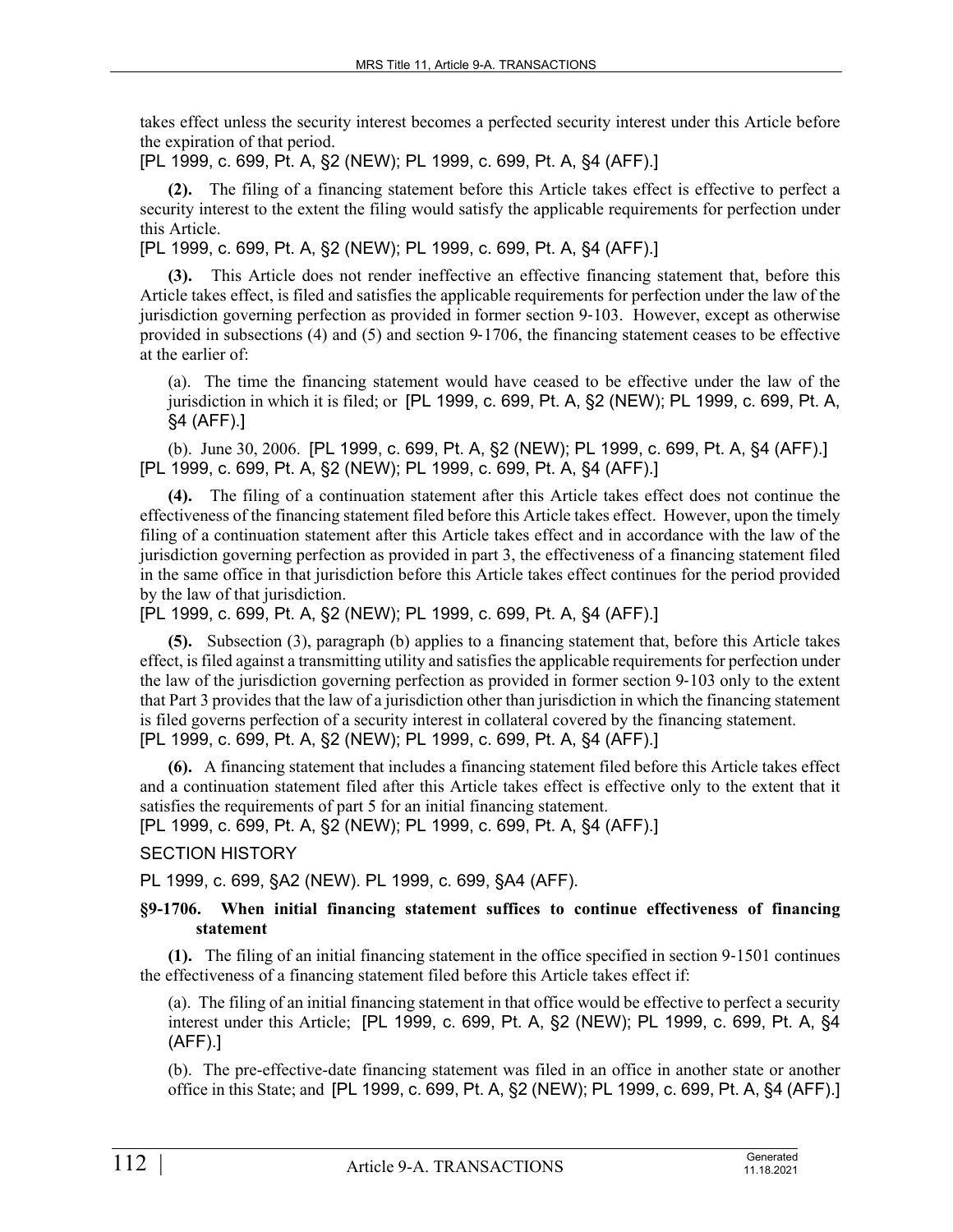(c). The initial financing statement satisfies subsection (3). [PL 1999, c. 699, Pt. A, §2 (NEW); PL 1999, c. 699, Pt. A, §4 (AFF).]

[PL 1999, c. 699, Pt. A, §2 (NEW); PL 1999, c. 699, Pt. A, §4 (AFF).]

**(2).** The filing of an initial financing statement under subsection (1) continues the effectiveness of the pre-effective-date financing statement:

(a). If the initial financing statement is filed before this Article takes effect, for the period provided in former section 9-403 with respect to a financing statement; and [PL 1999, c. 699, Pt. A, §2 (NEW); PL 1999, c. 699, Pt. A, §4 (AFF).]

(b). If the initial financing statement is filed after this Article takes effect, for the period provided in section 9–1515 with respect to an initial financing statement. [PL 1999, c. 699, Pt. A, §2 (NEW); PL 1999, c. 699, Pt. A, §4 (AFF).]

[PL 1999, c. 699, Pt. A, §2 (NEW); PL 1999, c. 699, Pt. A, §4 (AFF).]

**(3).** To be effective for purposes of subsection (1), an initial financing statement must:

(a). Satisfy the requirements of Part 5 for an initial financing statement; [PL 1999, c. 699, Pt. A, §2 (NEW); PL 1999, c. 699, Pt. A, §4 (AFF).]

(b). Identify the pre-effective-date financing statement by indicating the office in which the financing statement was filed and providing the dates of filing and file numbers, if any, of the financing statement and of the most recent continuation statement filed with respect to the financing statement; and [PL 1999, c. 699, Pt. A, §2 (NEW); PL 1999, c. 699, Pt. A, §4 (AFF).]

(c). Indicate that the pre-effective-date financing statement remains effective. [PL 1999, c. 699, Pt. A, §2 (NEW); PL 1999, c. 699, Pt. A, §4 (AFF).]

[PL 1999, c. 699, Pt. A, §2 (NEW); PL 1999, c. 699, Pt. A, §4 (AFF).]

SECTION HISTORY

PL 1999, c. 699, §A2 (NEW). PL 1999, c. 699, §A4 (AFF).

### **§9-1707. Amendment of preeffective-date financing statement**

**(1).** In this section, "preeffective-date financing statement" means a financing statement filed before this Article takes effect.

[PL 1999, c. 699, Pt. A, §2 (NEW); PL 1999, c. 699, Pt. A, §4 (AFF).]

**(2).** After this Article takes effect, a person may add or delete collateral covered by, continue or terminate the effectiveness of, or otherwise amend the information provided in, a preeffective-date financing statement only in accordance with the law of the jurisdiction governing perfection as provided in Part 3. However, the effectiveness of a preeffective-date financing statement also may be terminated in accordance with the law of the jurisdiction in which the financing statement is filed. [PL 1999, c. 699, Pt. A, §2 (NEW); PL 1999, c. 699, Pt. A, §4 (AFF).]

**(3).** Except as otherwise provided in subsection (4), if the law of this State governs perfection of a security interest, the information in a preeffective-date financing statement may be amended after this Article takes effect only if:

(a). The preeffective-date financing statement and an amendment are filed in the office specified in section 9‑1501; [PL 1999, c. 699, Pt. A, §2 (NEW); PL 1999, c. 699, Pt. A, §4 (AFF).]

(b). An amendment is filed in the office specified in section 9‑1501 concurrently with or after the filing in that office of an initial financing statement that satisfies section 9‑1706, subsection (3); or [PL 1999, c. 699, Pt. A, §2 (NEW); PL 1999, c. 699, Pt. A, §4 (AFF).]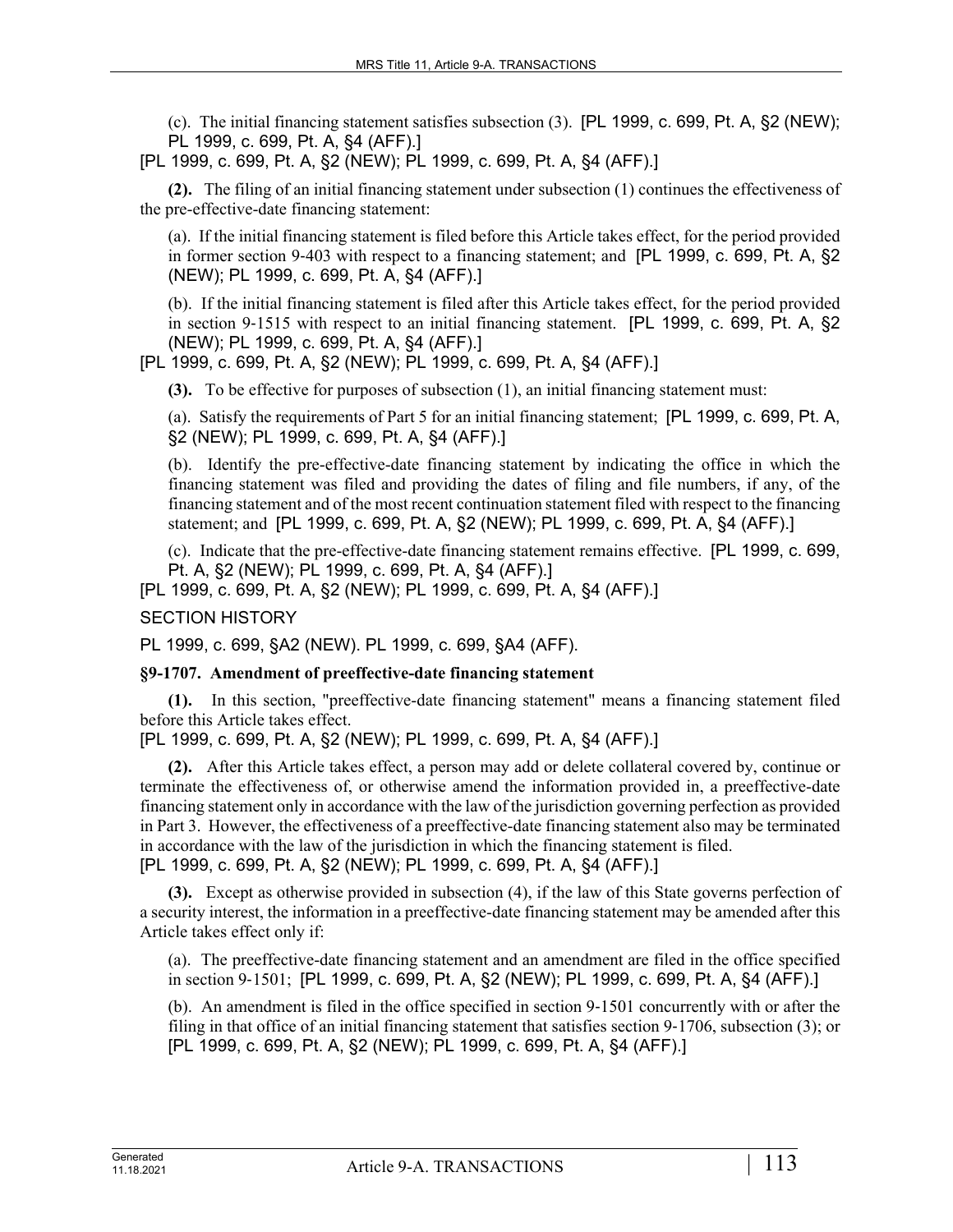(c). An initial financing statement that provides the information as amended and satisfies section 9‑1706, subsection (3) is filed in the office specified in section 9‑1501. [PL 1999, c. 699, Pt. A, §2 (NEW); PL 1999, c. 699, Pt. A, §4 (AFF).]

[PL 1999, c. 699, Pt. A, §2 (NEW); PL 1999, c. 699, Pt. A, §4 (AFF).]

**(4).** If the law of this State governs perfection of a security interest, the effectiveness of a preeffective-date financing statement may be continued only under section 9‑1705, subsections (4) and (6) or section 9‑1706.

[PL 1999, c. 699, Pt. A, §2 (NEW); PL 1999, c. 699, Pt. A, §4 (AFF).]

**(5).** Whether or not the law of this State governs perfection of a security interest, the effectiveness of a preeffective-date financing statement filed in this State may be terminated after this Article takes effect by filing a termination statement in the office in which the preeffective-date financing statement is filed, unless an initial financing statement that satisfies section 9–1706, subsection (3) has been filed in the office specified by the law of the jurisdiction governing perfection as provided in Part 3 as the office in which to file a financing statement.

[PL 1999, c. 699, Pt. A, §2 (NEW); PL 1999, c. 699, Pt. A, §4 (AFF).]

SECTION HISTORY

PL 1999, c. 699, §A2 (NEW). PL 1999, c. 699, §A4 (AFF).

## **§9-1708. Persons entitled to file initial financing statement or continuation statement**

A person may file an initial financing statement or a continuation statement under this part if: [PL 1999, c. 699, Pt. A, §2 (NEW); PL 1999, c. 699, Pt. A, §4 (AFF).]

**(1).** The secured party of record authorizes the filing; and [PL 1999, c. 699, Pt. A, §2 (NEW); PL 1999, c. 699, Pt. A, §4 (AFF).]

**(2).** The filing is necessary under this part:

(a). To continue the effectiveness of a financing statement filed before this Article takes effect; or [PL 1999, c. 699, Pt. A, §2 (NEW); PL 1999, c. 699, Pt. A, §4 (AFF).]

(b). To perfect or continue the perfection of a security interest. [PL 1999, c. 699, Pt. A, §2 (NEW); PL 1999, c. 699, Pt. A, §4 (AFF).]

[PL 1999, c. 699, Pt. A, §2 (NEW); PL 1999, c. 699, Pt. A, §4 (AFF).]

SECTION HISTORY

PL 1999, c. 699, §A2 (NEW). PL 1999, c. 699, §A4 (AFF).

**§9-1709. Priority**

**(1).** This Article determines the priority of conflicting claims to collateral. However, if the relative priorities of the claims were established before this Article takes effect, former Article 9 determines priority.

[PL 1999, c. 699, Pt. A, §2 (NEW); PL 1999, c. 699, Pt. A, §4 (AFF).]

**(2).** For purposes of section 9‑1322, subsection (1), the priority of a security interest that becomes enforceable under section 9‑1203 of this Article dates from the time this Article takes effect if the security interest is perfected under this Article by the filing of a financing statement before this Article takes effect that would not have been effective to perfect the security interest under former Article 9. This subsection does not apply to conflicting security interests, each of which is perfected by the filing of such a financing statement.

[PL 1999, c. 699, Pt. A, §2 (NEW); PL 1999, c. 699, Pt. A, §4 (AFF).]

SECTION HISTORY

PL 1999, c. 699, §A2 (NEW). PL 1999, c. 699, §A4 (AFF).